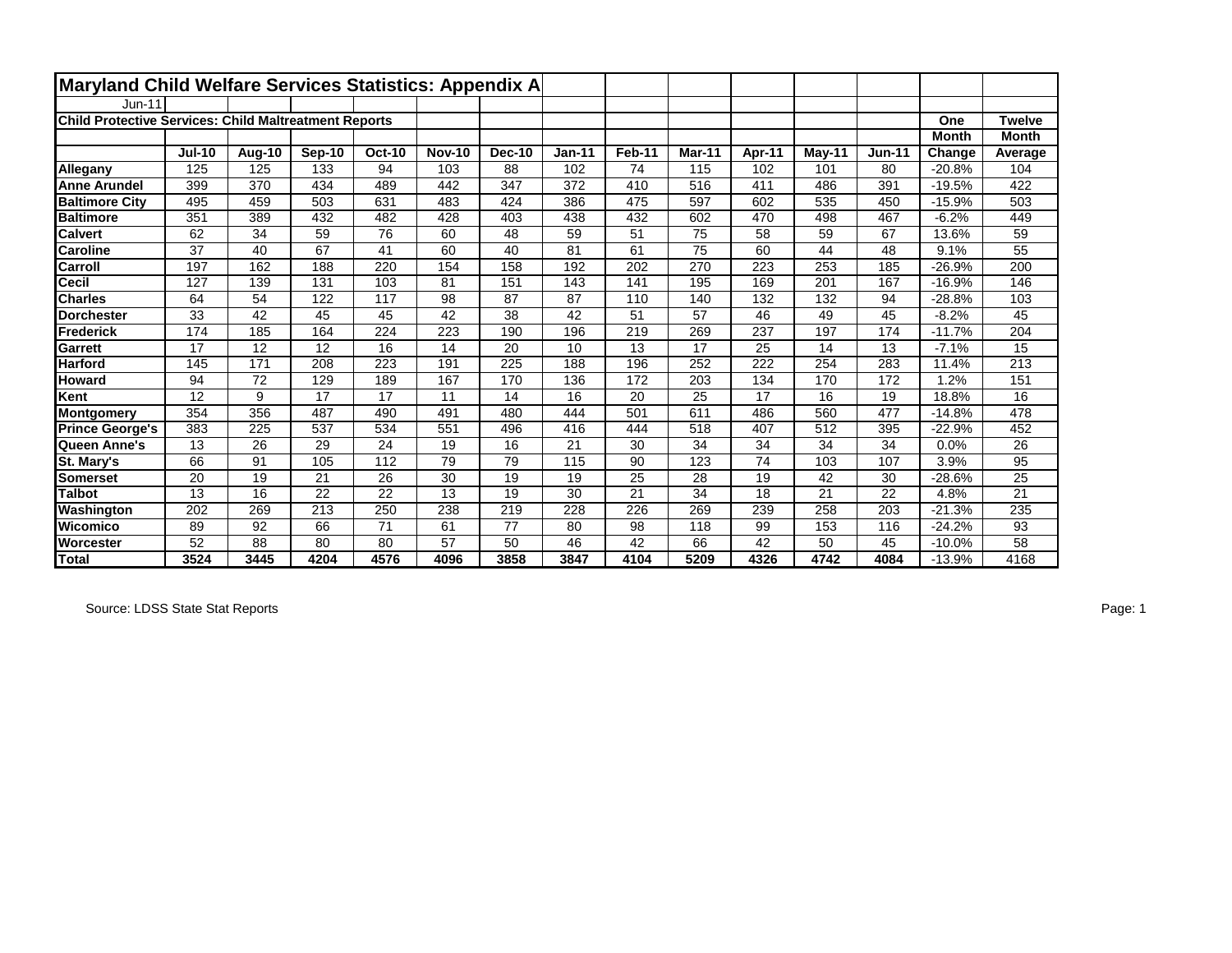| Maryland Child Welfare Services Statistics: Appendix A |               |               |                 |                 |                       |                 |                 |                 |                 |        |          |               |              |                 |
|--------------------------------------------------------|---------------|---------------|-----------------|-----------------|-----------------------|-----------------|-----------------|-----------------|-----------------|--------|----------|---------------|--------------|-----------------|
| $Jun-11$                                               |               |               |                 |                 |                       |                 |                 |                 |                 |        |          |               |              |                 |
| Child Protective Services: Investigations -- New       |               |               |                 |                 |                       |                 |                 |                 |                 |        |          |               | One          | <b>Twelve</b>   |
|                                                        |               |               |                 |                 |                       |                 |                 |                 |                 |        |          |               | <b>Month</b> | <b>Month</b>    |
|                                                        | <b>Jul-10</b> | <b>Aug-10</b> | Sep-10          | <b>Oct-10</b>   | <b>Nov-10</b>         | Dec-10          | <b>Jan-11</b>   | Feb-11          | Mar-11          | Apr-11 | $May-11$ | <b>Jun-11</b> | Change       | Average         |
| Allegany                                               | 57            | 51            | 63              | 44              | 46                    | 37              | 39              | 40              | 41              | 36     | 43       | 43            | 0.0%         | 45              |
| Anne Arundel                                           | 143           | 176           | 222             | 228             | 233                   | 155             | 183             | 194             | 251             | 201    | 238      | 200           | $-16.0%$     | 202             |
| <b>Baltimore City</b>                                  | 498           | 456           | 487             | 425             | 472                   | 449             | 394             | 452             | 574             | 513    | 518      | 452           | $-12.7%$     | 474             |
| Baltimore                                              | 165           | 191           | 232             | 248             | 213                   | 192             | 183             | 217             | 285             | 208    | 278      | 195           | $-29.9%$     | 217             |
| Calvert                                                | 36            | 22            | 38              | 47              | 34                    | 24              | 29              | 40              | 54              | 34     | 38       | 33            | $-13.2%$     | 36              |
| Caroline                                               | 14            | 15            | $\overline{28}$ | $\overline{21}$ | $\overline{28}$       | 16              | $\overline{28}$ | 28              | $\overline{26}$ | 23     | 18       | 23            | 27.8%        | $\overline{22}$ |
| Carroll                                                | 51            | 55            | 67              | 78              | 44                    | 44              | 53              | 55              | 70              | 61     | 66       | 52            | $-21.2%$     | 58              |
| Cecil                                                  | 66            | 78            | 85              | 55              | 50                    | 57              | 53              | 65              | 85              | 63     | 78       | 60            | $-23.1%$     | 66              |
| Charles                                                | 44            | 31            | 58              | 49              | 50                    | 42              | 45              | 61              | 76              | 55     | 72       | 50            | $-30.6%$     | 53              |
| Dorchester                                             | 21            | 27            | 29              | 27              | 28                    | $\overline{15}$ | 16              | 27              | 33              | 25     | 31       | 31            | 0.0%         | 26              |
| Frederick                                              | 71            | 91            | 110             | 110             | 110                   | 87              | 117             | 135             | 157             | 122    | 139      | 104           | $-25.2%$     | 113             |
| Garrett                                                | 11            | 8             | 10              | 14              | 10                    | 8               | 6               | 9               | 14              | 20     | 10       | 11            | 10.0%        | 11              |
| Harford                                                | 63            | 85            | $\overline{97}$ | 81              | 88                    | 100             | 61              | $\overline{77}$ | 100             | 109    | 115      | 98            | $-14.8%$     | 90              |
| <b>Howard</b>                                          | 47            | 30            | 60              | 86              | 76                    | 71              | 48              | 72              | 73              | 67     | 85       | 86            | 1.2%         | 67              |
| Kent                                                   | 10            | 6             | 9               | 12              | $\boldsymbol{\Delta}$ | $\overline{2}$  | 8               | 12              | 11              | 9      | 9        | 12            | 33.3%        | 9               |
| Montgomery                                             | 139           | 158           | 209             | 200             | 214                   | 205             | 211             | 208             | 282             | 214    | 291      | 250           | $-14.1%$     | 215             |
| Prince George's                                        | 232           | 250           | 312             | 333             | 251                   | 277             | 259             | 313             | 348             | 308    | 304      | 248           | $-18.4%$     | 286             |
| Queen Anne's                                           | 8             | 13            | 16              | 18              | 10                    | 10              | 12              | 13              | 17              | 16     | 19       | 15            | $-21.1%$     | 14              |
| St. Mary's                                             | 42            | 58            | 67              | 56              | $\overline{37}$       | 44              | $\overline{45}$ | 50              | 56              | 39     | 34       | 27            | $-20.6%$     | 46              |
| Somerset                                               | 18            | 18            | 21              | 18              | 20                    | 9               | 11              | 14              | 9               | 9      | 16       | 21            | 31.3%        | 15              |
| Talbot                                                 | 9             | 12            | 18              | 12              | 9                     | 13              | 20              | 11              | 24              | 9      | 18       | 11            | $-38.9%$     | 14              |
| Washington                                             | 133           | 167           | 135             | 157             | 136                   | 122             | 133             | 132             | 160             | 133    | 169      | 130           | $-23.1%$     | 142             |
| Wicomico                                               | 46            | 48            | 48              | 51              | 50                    | 58              | 45              | 48              | 65              | 48     | 68       | 44            | $-35.3%$     | 52              |
| Worcester                                              | 36            | 55            | 61              | 33              | 49                    | 28              | 46              | 38              | 66              | 42     | 50       | 48            | $-4.0%$      | 46              |
| Total                                                  | 1960          | 2101          | 2482            | 2403            | 2262                  | 2065            | 2045            | 2311            | 2877            | 2364   | 2707     | 2244          | $-17.1%$     | 2318            |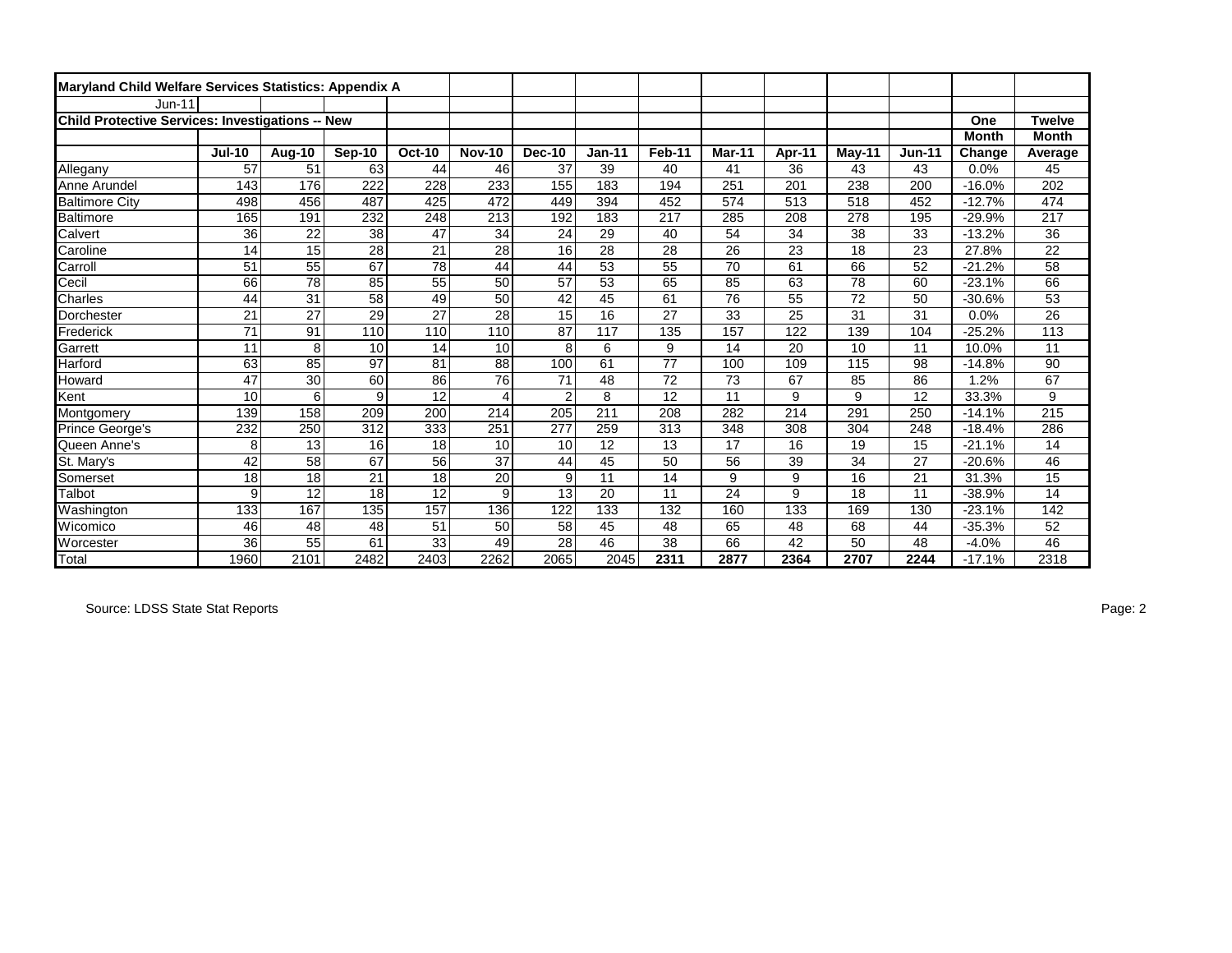| Maryland Child Welfare Services Statistics: Appendix A        |                |                |                |                 |                 |               |          |        |                |        |                 |               |              |               |
|---------------------------------------------------------------|----------------|----------------|----------------|-----------------|-----------------|---------------|----------|--------|----------------|--------|-----------------|---------------|--------------|---------------|
| Jun-11                                                        |                |                |                |                 |                 |               |          |        |                |        |                 |               |              |               |
| <b>Child Protective Services: Investigations -- Completed</b> |                |                |                |                 |                 |               |          |        |                |        |                 |               | One          | <b>Twelve</b> |
|                                                               |                |                |                |                 |                 |               |          |        |                |        |                 |               | <b>Month</b> | <b>Month</b>  |
|                                                               | <b>Jul-10</b>  | Aug-10         | Sep-10         | <b>Oct-10</b>   | <b>Nov-10</b>   | <b>Dec-10</b> | $Jan-11$ | Feb-11 | Mar-11         | Apr-11 | May-11          | <b>Jun-11</b> | Change       | Average       |
| Allegany                                                      | 49             | 56             | 59             | 53              | 38              | 47            | 37       | 35     | 43             | 45     | 36              | 42            | 16.7%        | 45            |
| <b>Anne Arundel</b>                                           | 255            | 210            | 123            | 253             | 191             | 208           | 222      | 209    | 204            | 193    | 197             | 236           | 19.8%        | 208           |
| <b>Baltimore City</b>                                         | 530            | 528            | 428            | 488             | 366             | 493           | 482      | 362    | 563            | 441    | 504             | 592           | 17.5%        | 481           |
| <b>Baltimore</b>                                              | 211            | 177            | 185            | 211             | 202             | 148           | 240      | 221    | 202            | 256    | 233             | 250           | 7.3%         | 211           |
| <b>Calvert</b>                                                | 14             | 42             | 38             | 36              | 36              | 27            | 39       | 28     | 45             | 42     | 36              | 56            | 55.6%        | 37            |
| <b>Caroline</b>                                               | 12             | 39             | 19             | $\overline{21}$ | $\overline{21}$ | 33            | 19       | 19     | 23             | 27     | $\overline{27}$ | 28            | 3.7%         | 24            |
| Carroll                                                       | 87             | 90             | 46             | 68              | 59              | 47            | 50       | 41     | 69             | 34     | 54              | 77            | 42.6%        | 60            |
| <b>Cecil</b>                                                  | 105            | 72             | 38             | 81              | 47              | 87            | 106      | 98     | 69             | 86     | 58              | 78            | 34.5%        | 77            |
| <b>Charles</b>                                                | 42             | 55             | 37             | 54              | 44              | 50            | 59       | 34     | 61             | 64     | 45              | 80            | 77.8%        | 52            |
| <b>Dorchester</b>                                             | 20             | 21             | 11             | 8               | 24              | 41            | 20       | 14     | 20             | 11     | 18              | 25            | 38.9%        | 19            |
| Frederick                                                     | 117            | 61             | 79             | 128             | 112             | 123           | 116      | 92     | 121            | 120    | 101             | 154           | 52.5%        | 110           |
| Garrett                                                       | 20             | 6              | 9              | 6               | 9               | 12            | 9        | 10     | $\overline{7}$ | 12     | 9               | 15            | 66.7%        | 10            |
| <b>Harford</b>                                                | 86             | 130            | 53             | 80              | 89              | 82            | 77       | 178    | 109            | 73     | 85              | 104           | 22.4%        | 96            |
| <b>Howard</b>                                                 | 77             | 62             | 52             | 38              | 63              | 64            | 69       | 53     | 58             | 71     | 52              | 73            | 40.4%        | 61            |
| Kent                                                          | $\overline{7}$ | $\overline{7}$ | 6              | 11              | 6               | 12            | 6        | 4      | 11             | 10     | 8               | 10            | 25.0%        | 8             |
| Montgomery                                                    | 298            | 181            | 147            | 185             | 190             | 196           | 175      | 199    | 248            | 216    | 220             | 243           | 10.5%        | 208           |
| <b>Prince George's</b>                                        | 278            | 203            | 284            | 299             | 262             | 225           | 269      | 258    | 237            | 245    | 306             | 309           | 1.0%         | 265           |
| Queen Anne's                                                  | 15             | 17             | 10             | 13              | 12              | 19            | 13       | 8      | 13             | 11     | 15              | 15            | 0.0%         | 13            |
| St. Mary's                                                    | 71             | 68             | 78             | 15              | 6               | 23            | 52       | 9      | 47             | 75     | 36              | 102           | 183.3%       | 49            |
| Somerset                                                      | 19             | 37             | $\overline{2}$ | 26              | 3               | 10            | 12       | 11     | 13             | 21     | 18              | 28            | 55.6%        | 17            |
| <b>Talbot</b>                                                 | 4              | 8              | 12             | 24              | 13              | 12            | 12       | 12     | 22             | 14     | 9               | 30            | 233.3%       | 14            |
| Washington                                                    | 118            | 100            | 185            | 106             | 146             | 122           | 192      | 152    | 185            | 129    | 138             | 118           | $-14.5%$     | 141           |
| Wicomico                                                      | 95             | 57             | 85             | 88              | 30              | 53            | 30       | 55     | 39             | 49     | 52              | 44            | $-15.4%$     | 56            |
| <b>Worcester</b>                                              | 61             | 41             | 31             | 31              | 40              | 41            | 83       | 41     | 42             | 21     | 69              | 75            | 8.7%         | 48            |
| <b>Total</b>                                                  | 2591           | 2268           | 2017           | 2323            | 2009            | 2175          | 2389     | 2143   | 2451           | 2266   | 2326            | 2784          | 19.7%        | 2312          |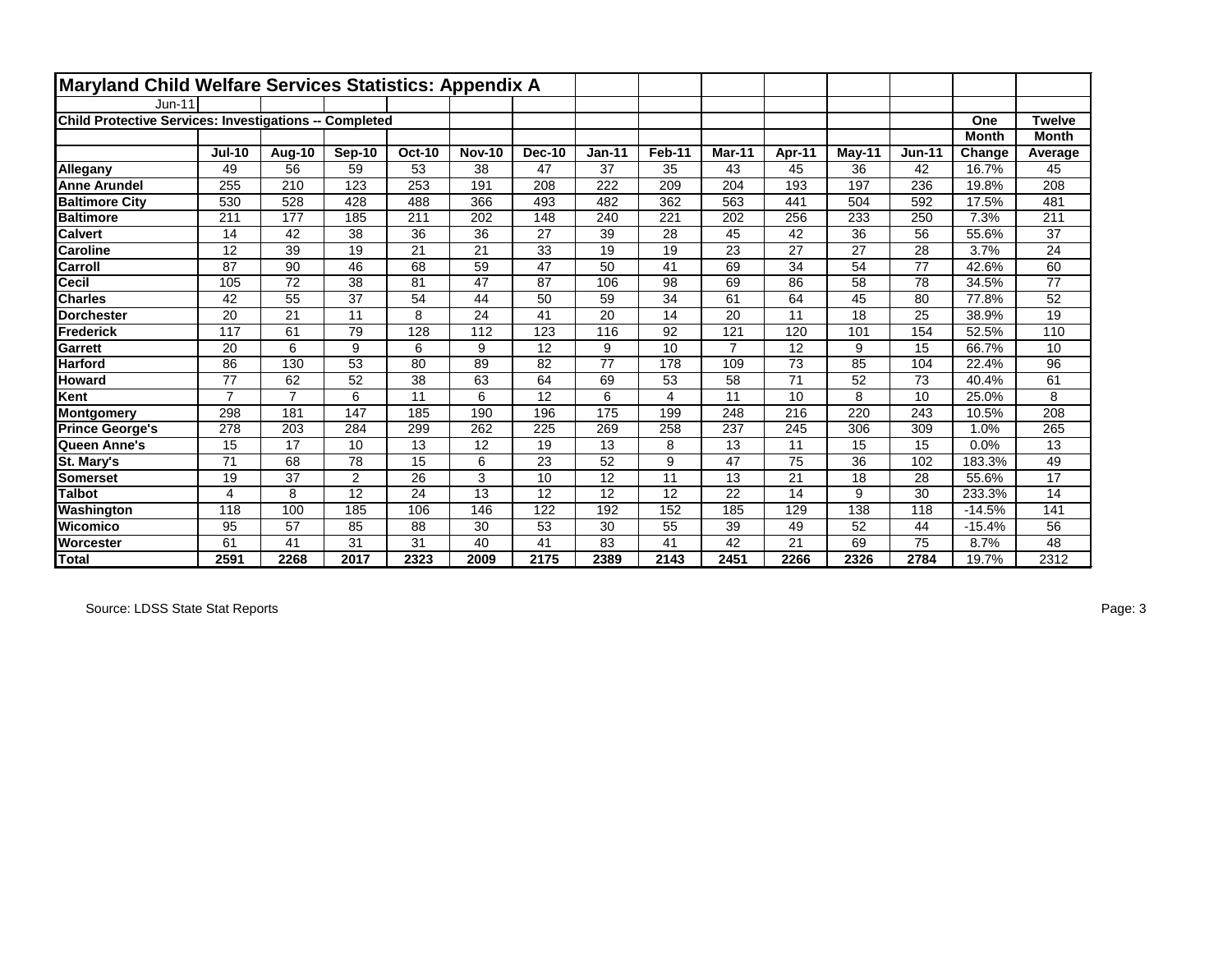| Maryland Child Welfare Services Statistics: Appendix A    |               |        |                 |                 |               |               |          |        |        |        |          |               |              |               |
|-----------------------------------------------------------|---------------|--------|-----------------|-----------------|---------------|---------------|----------|--------|--------|--------|----------|---------------|--------------|---------------|
| Jun-11                                                    |               |        |                 |                 |               |               |          |        |        |        |          |               |              |               |
| Child Protective Services: Investigations -- End of Month |               |        |                 |                 |               |               |          |        |        |        |          |               | One          | <b>Twelve</b> |
|                                                           |               |        |                 |                 |               |               |          |        |        |        |          |               | <b>Month</b> | <b>Month</b>  |
|                                                           | <b>Jul-10</b> | Aug-10 | Sep-10          | <b>Oct-10</b>   | <b>Nov-10</b> | <b>Dec-10</b> | $Jan-11$ | Feb-11 | Mar-11 | Apr-11 | $May-11$ | <b>Jun-11</b> | Change       | Average       |
| Allegany                                                  | 35            | 30     | 34              | 25              | 33            | 23            | 25       | 30     | 28     | 19     | 26       | 27            | 3.8%         | 28            |
| <b>Anne Arundel</b>                                       | 296           | 262    | 361             | 336             | 378           | 325           | 286      | 271    | 318    | 326    | 367      | 331           | $-9.8%$      | 321           |
| <b>Baltimore City</b>                                     | 644           | 572    | 631             | 568             | 674           | 630           | 542      | 632    | 643    | 715    | 729      | 589           | $-19.2%$     | 631           |
| <b>Baltimore</b>                                          | 272           | 286    | 333             | 370             | 381           | 425           | 368      | 364    | 447    | 399    | 444      | 389           | $-12.4%$     | 373           |
| <b>Calvert</b>                                            | 78            | 58     | 58              | 69              | 67            | 64            | 54       | 66     | 75     | 67     | 69       | 46            | $-33.3%$     | 64            |
| <b>Caroline</b>                                           | 47            | 23     | $\overline{32}$ | $\overline{32}$ | 39            | 22            | 31       | 40     | 43     | 39     | 30       | 25            | $-16.7%$     | 34            |
| Carroll                                                   | 76            | 41     | 62              | 72              | 57            | 54            | 57       | 71     | 72     | 99     | 111      | 86            | $-22.5%$     | 72            |
| Cecil                                                     | 174           | 180    | 227             | 201             | 204           | 174           | 121      | 88     | 104    | 81     | 101      | 83            | $-17.8%$     | 145           |
| <b>Charles</b>                                            | 127           | 103    | 124             | 119             | 125           | 117           | 103      | 130    | 145    | 136    | 163      | 133           | $-18.4%$     | 127           |
| <b>Dorchester</b>                                         | 91            | 97     | 115             | 134             | 138           | 112           | 108      | 121    | 134    | 148    | 91       | 97            | 6.6%         | 116           |
| Frederick                                                 | 146           | 176    | 207             | 189             | 187           | 151           | 152      | 195    | 231    | 233    | 271      | 221           | $-18.5%$     | 197           |
| Garrett                                                   | 17            | 19     | 20              | 28              | 29            | 25            | 22       | 21     | 28     | 36     | 37       | 33            | $-10.8%$     | 26            |
| <b>Harford</b>                                            | 193           | 148    | 192             | 193             | 192           | 210           | 194      | 93     | 84     | 120    | 150      | 144           | $-4.0%$      | 159           |
| <b>Howard</b>                                             | 174           | 142    | 150             | 198             | 211           | 218           | 197      | 216    | 231    | 227    | 260      | 273           | 5.0%         | 208           |
| Kent                                                      | 15            | 14     | 17              | 18              | 16            | 6             | 8        | 16     | 16     | 15     | 16       | 18            | 12.5%        | 15            |
| Montgomery                                                | 292           | 269    | 331             | 346             | 370           | 379           | 415      | 424    | 458    | 456    | 527      | 534           | 1.3%         | 400           |
| <b>Prince George's</b>                                    | 1091          | 1138   | 1166            | 1200            | 1189          | 1241          | 1231     | 1286   | 1397   | 1460   | 1458     | 1397          | $-4.2%$      | 1271          |
| Queen Anne's                                              | 24            | 20     | 26              | 31              | 29            | 20            | 19       | 24     | 28     | 33     | 37       | 37            | 0.0%         | 27            |
| <b>St. Mary's</b>                                         | 240           | 230    | 219             | 260             | 291           | 312           | 305      | 346    | 355    | 319    | 317      | 242           | $-23.7%$     | 286           |
| <b>Somerset</b>                                           | 105           | 86     | 84              | 97              | 114           | 113           | 112      | 115    | 111    | 99     | 97       | 90            | $-7.2%$      | 102           |
| Talbot                                                    | 25            | 30     | 35              | 23              | 19            | 20            | 28       | 27     | 29     | 24     | 33       | 14            | $-57.6%$     | 26            |
| Washington                                                | 340           | 407    | 357             | 390             | 380           | 380           | 321      | 301    | 276    | 280    | 311      | 323           | 3.9%         | 339           |
| Wicomico                                                  | 162           | 153    | 116             | 79              | 99            | 104           | 119      | 112    | 138    | 137    | 153      | 153           | 0.0%         | 127           |
| <b>Worcester</b>                                          | 228           | 242    | 272             | 274             | 283           | 270           | 233      | 230    | 254    | 275    | 256      | 229           | $-10.5%$     | 254           |
| Total                                                     | 4892          | 4726   | 5169            | 5252            | 5505          | 5395          | 5051     | 5219   | 5645   | 5743   | 6054     | 5514          | $-8.9%$      | 5347          |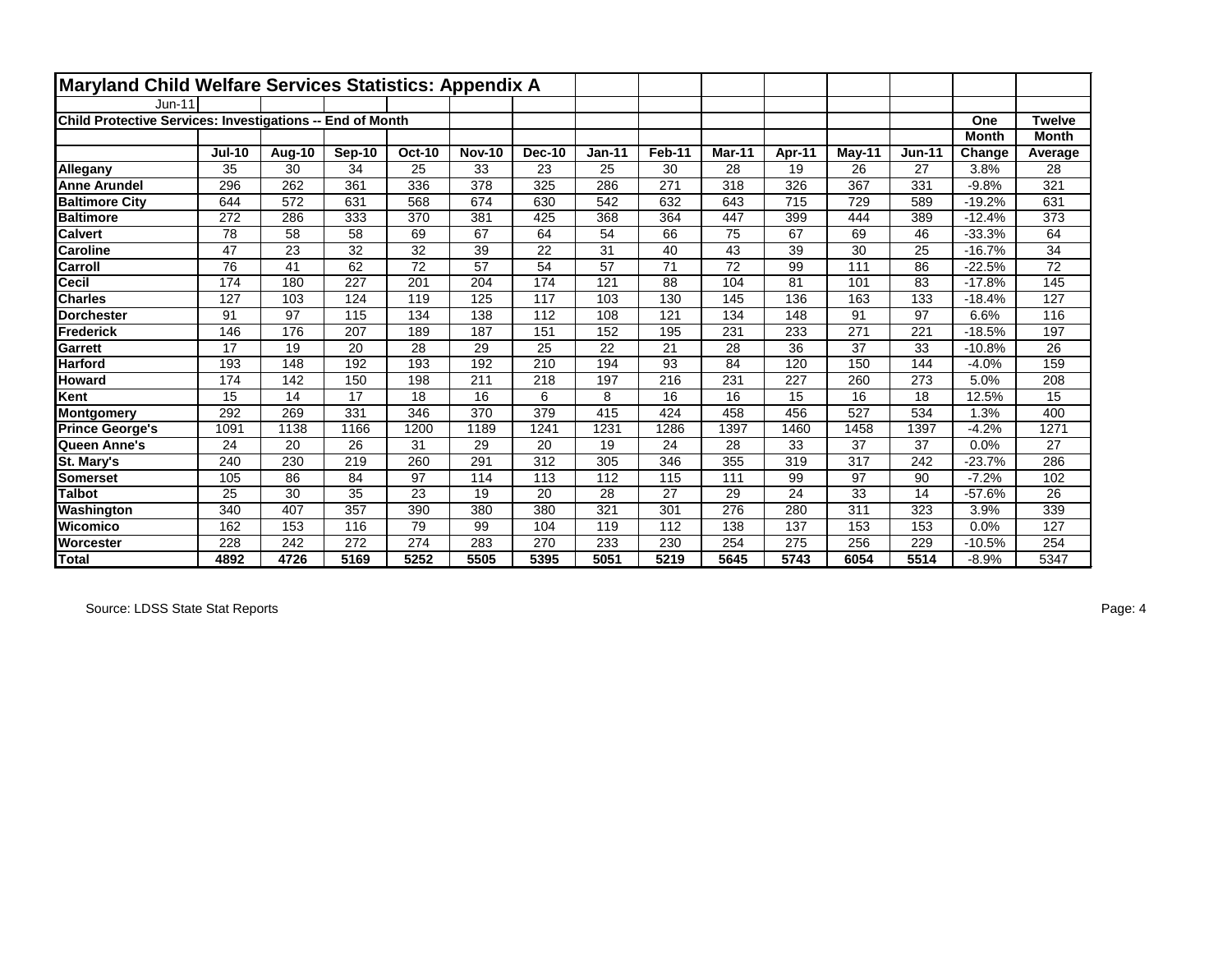| <b>Maryland Child Welfare Services Statistics: Appendix A</b>                                |                |             |                |                |                |                         |                |                |                |                |                |                |              |                          |
|----------------------------------------------------------------------------------------------|----------------|-------------|----------------|----------------|----------------|-------------------------|----------------|----------------|----------------|----------------|----------------|----------------|--------------|--------------------------|
| $Jun-11$                                                                                     |                |             |                |                |                |                         |                |                |                |                |                |                |              |                          |
| Child Protective Services: Indicated Findings for Completed Investigations -- Physical Abuse |                |             |                |                |                |                         |                |                |                |                |                |                | One          | <b>Twelve</b>            |
|                                                                                              |                |             |                |                |                |                         |                |                |                |                |                |                | <b>Month</b> | <b>Month</b>             |
|                                                                                              | <b>Jul-10</b>  | Aug-10      | Sep-10         | <b>Oct-10</b>  | <b>Nov-10</b>  | <b>Dec-10</b>           | $Jan-11$       | Feb-11         | Mar-11         | Apr-11         | $M$ ay-11      | <b>Jun-11</b>  | Change       | Average                  |
| Allegany                                                                                     | 6              | 2           |                | $\overline{2}$ | 1              | 0                       | 3              | $\mathbf 0$    | 4              | 3              |                | 22             | 2100.0%      | 4                        |
| <b>Anne Arundel</b>                                                                          | 6              | 8           | 5              | 4              | 6              | $\overline{\mathbf{4}}$ | 9              | $\overline{7}$ | 5              | 6              | 4              | 8              | 100.0%       | 6                        |
| <b>Baltimore City</b>                                                                        | 33             | 23          | 30             | 40             | 45             | 26                      | 25             | 42             | 32             | 21             | 47             | 46             | $-2.1%$      | 34                       |
| <b>Baltimore</b>                                                                             | 8              | 10          | 12             | 11             | 8              | 8                       | 78             | 18             | 10             | 17             | 25             | 21             | $-16.0%$     | 19                       |
| <b>Calvert</b>                                                                               | 0              | -1          | 3              | 0              | $\Omega$       | 5                       | 3              | 1              | $\overline{2}$ | 1              | 2              | 3              | 50.0%        | $\overline{2}$           |
| <b>Caroline</b>                                                                              | 0              | $\Omega$    | $\mathbf{0}$   | 1              | $\mathbf 0$    | 0                       | 0              | $\Omega$       | 0              | 0              | $\mathbf 0$    | 4              | <b>NA</b>    | 0                        |
| Carroll                                                                                      | 2              | 3           | $\Omega$       | 1              | -1             | 4                       | 1              | 3              | 0              |                | 2              | 2              | 0.0%         | $\overline{2}$           |
| Cecil                                                                                        | 3              | 10          | 0              | 1              | $\Omega$       | $\overline{1}$          | 4              | $\overline{2}$ | 3              | 6              | 9              | $\overline{2}$ | $-77.8%$     | 3                        |
| <b>Charles</b>                                                                               | 3              | 5           | 4              | 3              | 6              | 6                       | 5              | 3              | 10             | 10             | $\overline{2}$ | 4              | 100.0%       | 5                        |
| <b>Dorchester</b>                                                                            | 1              | 1           | 0              | 0              | 3              | 3                       | 0              | $\overline{2}$ | $\overline{1}$ | 1              | $\Omega$       | 2              | <b>NA</b>    | $\overline{\phantom{a}}$ |
| <b>Frederick</b>                                                                             | 4              | 3           | $\overline{2}$ | 1              | $\Omega$       | 8                       | 5              | 3              | $\overline{c}$ | 9              | 5              | 4              | $-20.0%$     | 4                        |
| Garrett                                                                                      | $\Omega$       | 1           | $\Omega$       | 0              | $\Omega$       | $\Omega$                | 0              | $\Omega$       | $\overline{1}$ | 1              | $\Omega$       | $\Omega$       | <b>NA</b>    | $\Omega$                 |
| <b>Harford</b>                                                                               | 5              | 5           | $\overline{7}$ | 4              | 5              | 4                       | 1              | 8              | $\mathbf 1$    | 4              | 3              | $\mathbf{1}$   | $-66.7%$     | 4                        |
| <b>Howard</b>                                                                                | 1              | 2           | $\mathbf{0}$   | 0              | 2              | 3                       | 0              | $\Omega$       | 0              | 1              | $\Omega$       | 0              | <b>NA</b>    | $\overline{ }$           |
| Kent                                                                                         | $\overline{0}$ | 0           | 0              | 1              | $\mathbf 0$    | 0                       | 0              | $\mathbf 0$    |                | 1              | $\mathbf 0$    | 0              | <b>NA</b>    | 0                        |
| <b>Montgomery</b>                                                                            | 19             | 5           | 8              | 11             | 30             | 2                       | 9              | 11             | 11             | 12             | 10             | $\overline{7}$ | $-30.0%$     | 11                       |
| <b>Prince George's</b>                                                                       | 17             | 6           | 11             | 12             | 6              | 17                      | 15             | $\overline{7}$ | 14             | 17             | 21             | 17             | $-19.0%$     | 13                       |
| Queen Anne's                                                                                 | 0              | $\mathbf 0$ | $\mathbf{0}$   | 0              |                | 0                       | 0              | $\mathbf 0$    | $\overline{2}$ | 0              | $\mathbf 0$    | 0              | <b>NA</b>    | 0                        |
| St. Mary's                                                                                   | 1              | 3           | 10             | $\overline{2}$ | $\Omega$       | $\Omega$                | 6              | $\overline{2}$ | 3              | $\overline{2}$ | $\overline{2}$ | $\overline{2}$ | 0.0%         | 3                        |
| <b>Somerset</b>                                                                              | 1              | 2           | 0              | $\overline{2}$ | $\Omega$       |                         | $\overline{2}$ | 3              |                | $\overline{2}$ | 2              | 3              | 50.0%        | $\overline{2}$           |
| <b>Talbot</b>                                                                                | 0              | 1           | $\Omega$       | 0              | $\Omega$       | $\overline{A}$          | 0              | 1              | 0              | 1              | $\Omega$       | 5              | <b>NA</b>    | $\overline{\phantom{a}}$ |
| Washington                                                                                   | 0              | $\Omega$    | 8              | 9              | 5              | $\overline{2}$          | $\overline{2}$ | 3              | $\overline{2}$ | $\overline{2}$ | $\overline{4}$ | 3              | $-25.0%$     | 3                        |
| Wicomico                                                                                     | $\overline{2}$ | 2           | 5              | 0              | $\overline{2}$ | $\overline{A}$          | 3              | $\Omega$       | $\overline{1}$ | 3              | 4              | $\overline{1}$ | 0.0%         | $\overline{2}$           |
| Worcester                                                                                    | 3              | 3           | 2              | $\overline{2}$ | 2              | 0                       | 4              | $\overline{ }$ | $\overline{2}$ | 4              | 4              | $\overline{4}$ | 0.0%         | 2                        |
| <b>Total</b>                                                                                 | 115            | 96          | 105            | 107            | 123            | 96                      | 175            | 117            | 108            | 121            | 144            | 161            | 11.8%        | 122                      |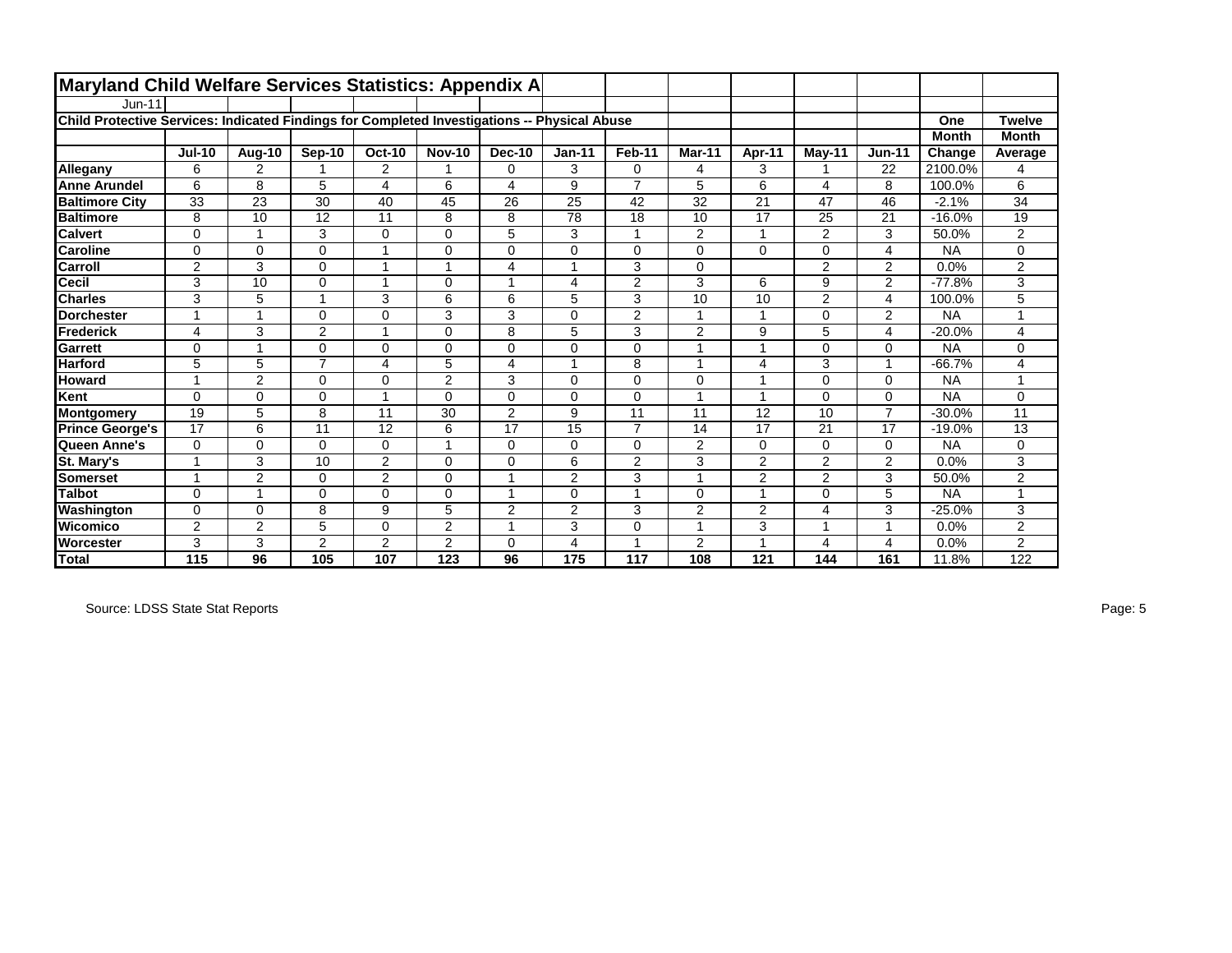| Maryland Child Welfare Services Statistics: Appendix A                                     |                |                |                |                |                 |                |                |                |                |                |                |                |              |                |
|--------------------------------------------------------------------------------------------|----------------|----------------|----------------|----------------|-----------------|----------------|----------------|----------------|----------------|----------------|----------------|----------------|--------------|----------------|
| $Jun-11$                                                                                   |                |                |                |                |                 |                |                |                |                |                |                |                |              |                |
| Child Protective Services: Indicated Findings for Completed Investigations -- Sexual Abuse |                |                |                |                |                 |                |                |                |                |                |                |                | One          | <b>Twelve</b>  |
|                                                                                            |                |                |                |                |                 |                |                |                |                |                |                |                | <b>Month</b> | <b>Month</b>   |
|                                                                                            | <b>Jul-10</b>  | Aug-10         | Sep-10         | <b>Oct-10</b>  | <b>Nov-10</b>   | <b>Dec-10</b>  | $Jan-11$       | Feb-11         | Mar-11         | Apr-11         | $M$ ay-11      | <b>Jun-11</b>  | Change       | Average        |
| Allegany                                                                                   |                | $\overline{2}$ |                | $\overline{2}$ |                 | $\overline{2}$ |                | 2              | 5              | $\overline{2}$ | 0              | 1              | <b>NA</b>    | 2              |
| Anne Arundel                                                                               | $\Omega$       | 12             | 8              | 5              | 6               | 8              | 3              | 4              | 8              | 3              | $\overline{7}$ | 5              | $-28.6%$     | 6              |
| <b>Baltimore City</b>                                                                      | 23             | 22             | 30             | 31             | $\overline{27}$ | 34             | 22             | 34             | 21             | 15             | 34             | 31             | $-8.8%$      | 27             |
| Baltimore                                                                                  | 14             | 9              | 15             | 18             | 8               | 10             | 27             | 14             | $\overline{7}$ | 10             | 6              | 8              | 33.3%        | 12             |
| Calvert                                                                                    | $\mathbf 0$    | $\overline{3}$ |                |                | $\Omega$        | $\Omega$       | $\overline{2}$ | -1             | 3              | 1              | $\overline{2}$ | $\overline{ }$ | $-50.0%$     |                |
| Caroline                                                                                   | $\mathbf 0$    | $\mathbf 0$    | $\mathbf 0$    | 1              | $\mathbf 0$     | $\Omega$       | $\Omega$       | $\Omega$       | 0              | 1              |                | $\mathbf 0$    | $-100.0%$    | 0              |
| Carroll                                                                                    | 3              | 3              | $\Omega$       | 1              | $\overline{2}$  |                |                | $\overline{2}$ | 3              | 3              | 4              | 3              | 200.0%       | 2              |
| Cecil                                                                                      | $\overline{c}$ | $\overline{1}$ | $\mathbf 0$    | 6              | $\mathbf 0$     |                | 9              | 1              |                | 4              | $\overline{2}$ | 6              | 200.0%       | 3              |
| Charles                                                                                    | $\overline{2}$ | 3              | $\overline{2}$ | $\overline{2}$ |                 | $\overline{2}$ | 3              | $\Omega$       | $\overline{2}$ | $\overline{1}$ | 3              | $\overline{1}$ | $-66.7%$     | $\overline{2}$ |
| Dorchester                                                                                 | $\overline{1}$ | $\mathbf 0$    | $\Omega$       | $\mathbf 0$    | $\mathbf 0$     | $\overline{2}$ |                | $\overline{2}$ | 4              | 3              | 0              | $\Omega$       | <b>NA</b>    |                |
| <b>Frederick</b>                                                                           | $\overline{c}$ | 3              | $\overline{4}$ |                |                 | 3              | 4              | 6              | 3              | 1              | 4              | 5              | 25.0%        | 3              |
| Garrett                                                                                    | 1              | $\Omega$       | $\Omega$       | $\Omega$       | $\Omega$        | $\Omega$       | 0              | $\Omega$       | 0              | $\Omega$       | 0              | 2              | <b>NA</b>    | 0              |
| <b>Harford</b>                                                                             | 6              | $\overline{4}$ | 3              | 6              | 6               |                | 3              | 6              | 10             | 9              | $\overline{7}$ | 12             | 71.4%        | 6              |
| Howard                                                                                     | $\overline{c}$ | 6              | $\overline{2}$ | $\overline{2}$ | $\mathbf 0$     | $\Omega$       | 0              | 1              | $\overline{2}$ | 0              | 4              | $\mathbf 0$    | $-100.0%$    |                |
| <b>Kent</b>                                                                                | 0              | 3              | $\overline{2}$ | $\mathbf 0$    | $\mathbf 0$     | $\Omega$       | 0              | $\mathbf 0$    | 0              | 0              | 0              | $\mathbf 0$    | <b>NA</b>    | 0              |
| Montgomery                                                                                 | 9              | 10             | 16             | $\overline{4}$ | 20              | 10             | 11             | 6              | 12             | 14             | 6              | 9              | 50.0%        | 11             |
| Prince George's                                                                            | 4              | 18             | 13             | 23             | 13              | 11             | 8              | 19             | 11             | 10             | 14             | $\overline{7}$ | $-50.0%$     | 13             |
| Queen Anne's                                                                               | $\mathbf{1}$   | $\Omega$       |                | 1              |                 |                |                |                |                | 1              |                | $\overline{2}$ | 100.0%       |                |
| St. Mary's                                                                                 | $\mathbf{1}$   | $\overline{4}$ | $\Omega$       | $\mathbf 0$    | $\Omega$        | $\Omega$       | 0              | $\Omega$       | $\overline{2}$ | $\overline{2}$ | 1              | 1              | 0.0%         |                |
| Somerset                                                                                   | 3              |                | $\Omega$       | $\overline{2}$ | $\Omega$        | $\Omega$       | 0              | $\mathbf 0$    | 0              | 0              | 2              | 6              | 200.0%       |                |
| Talbot                                                                                     | $\overline{c}$ | $\overline{2}$ | 3              | $\mathbf 0$    | $\mathbf 0$     |                | 0              | 1              | 0              | $\overline{2}$ | $\overline{2}$ | $\Omega$       | $-100.0%$    |                |
| Washington                                                                                 | $\overline{1}$ | $\Omega$       | 5              |                | 3               | 3              | $\overline{7}$ | $\overline{2}$ | 3              | 5              | $\overline{2}$ | $\overline{2}$ | 0.0%         | 3              |
| <b>Wicomico</b>                                                                            | 3              |                | 8              | 3              |                 | 2              | $\overline{c}$ | 4              | и              | 3              | 4              | $\Omega$       | $-100.0%$    | 2              |
| <b>Worcester</b>                                                                           | $\overline{4}$ |                | $\overline{2}$ | $\overline{2}$ |                 | $\Omega$       | 4              | $\Omega$       | 4              | $\Omega$       | 0              | $\Omega$       | <b>NA</b>    |                |
| Total                                                                                      | 85             | 108            | 116            | $\frac{11}{2}$ | 90              | 91             | 107            | 100            | 97             | 90             | 100            | 102            | 2.0%         | 100            |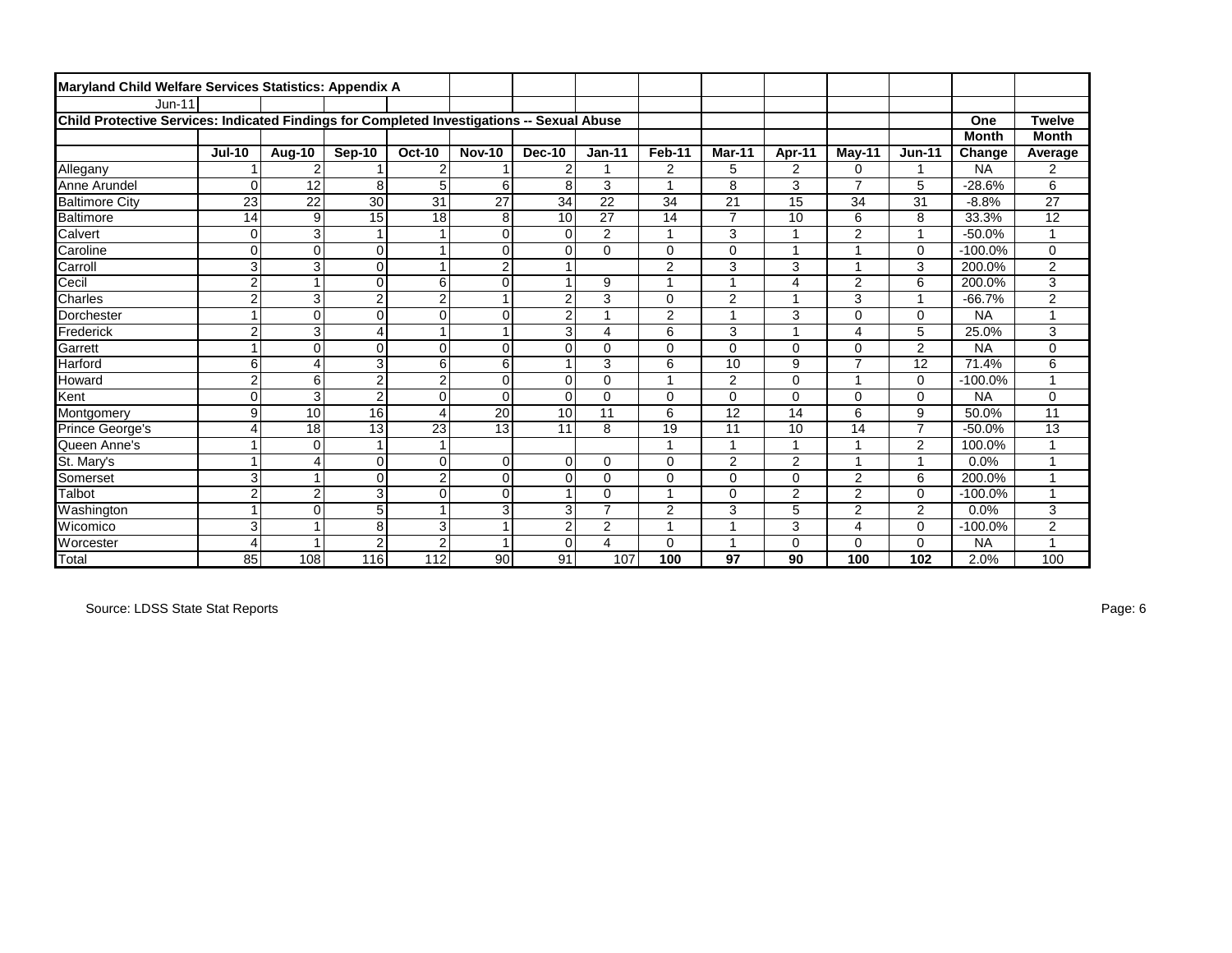| Maryland Child Welfare Services Statistics: Appendix A                                |                |                |                |                |                         |                |                |                |                |                |                |                |              |                |
|---------------------------------------------------------------------------------------|----------------|----------------|----------------|----------------|-------------------------|----------------|----------------|----------------|----------------|----------------|----------------|----------------|--------------|----------------|
| <b>Jun-11</b>                                                                         |                |                |                |                |                         |                |                |                |                |                |                |                |              |                |
| Child Protective Services: Indicated Findings for Completed Investigations -- Neglect |                |                |                |                |                         |                |                |                |                |                |                |                | One          | <b>Twelve</b>  |
|                                                                                       |                |                |                |                |                         |                |                |                |                |                |                |                | <b>Month</b> | <b>Month</b>   |
|                                                                                       | <b>Jul-10</b>  | Aug-10         | Sep-10         | <b>Oct-10</b>  | <b>Nov-10</b>           | <b>Dec-10</b>  | $Jan-11$       | Feb-11         | Mar-11         | Apr-11         | $M$ ay-11      | <b>Jun-11</b>  | Change       | Average        |
| Allegany                                                                              | 30             | 41             | 36             | 28             | 16                      | 50             | 32             | 21             | 31             | 35             | 31             | 18             | $-41.9%$     | 31             |
| <b>Anne Arundel</b>                                                                   | 19             | 22             | 12             | 14             | 10                      | 14             | 13             | 15             | 12             | 15             | 13             | 12             | $-7.7%$      | 14             |
| <b>Baltimore City</b>                                                                 | 77             | 113            | 86             | 100            | 98                      | 93             | 107            | 69             | 87             | 89             | 105            | 85             | $-19.0%$     | 92             |
| <b>Baltimore</b>                                                                      | 29             | 29             | 29             | 36             | 25                      | 23             | 79             | 34             | 24             | 23             | 37             | 28             | $-24.3%$     | 33             |
| <b>Calvert</b>                                                                        | $\overline{c}$ | 6              | 3              | $\overline{7}$ | 5                       | $\overline{2}$ | 8              | $\overline{7}$ | 5              | 11             | 9              | 9              | 0.0%         | 6              |
| <b>Caroline</b>                                                                       | 4              | $\overline{2}$ | $\overline{2}$ | 1              | $\Omega$                | $\overline{ }$ | 0              | $\mathbf{1}$   | $\overline{2}$ | 1              | $\overline{2}$ | $\overline{2}$ | 0.0%         | $\overline{2}$ |
| Carroll                                                                               | 13             | 14             |                | $\mathbf{2}$   | 3                       | 5              | 8              | 6              | 9              | $\overline{7}$ | 13             | 11             | $-15.4%$     | 8              |
| <b>Cecil</b>                                                                          | 16             | 12             | 10             | 28             | 19                      | 17             | 22             | 39             | 32             | 31             | 34             | 18             | $-47.1%$     | 23             |
| <b>Charles</b>                                                                        | $\mathbf 0$    | 9              | 2              | 8              | 3                       |                | 3              | $\overline{2}$ | 10             | $\overline{4}$ |                | 9              | 800.0%       | 4              |
| <b>Dorchester</b>                                                                     | 6              | 1              | 2              | 1              | $\overline{\mathbf{4}}$ | 9              | 6              | $\Omega$       | 4              | 3              |                | 6              | 500.0%       | 4              |
| Frederick                                                                             | 6              | 10             | 11             | 19             | 23                      | 24             | 38             | 24             | 22             | 30             | 33             | 25             | $-24.2%$     | 22             |
| <b>Garrett</b>                                                                        | 2              | $\mathbf{1}$   |                | 1              | 1                       | $\Omega$       |                | $\mathbf{1}$   | $\overline{ }$ | 2              | $\Omega$       | $\overline{2}$ | <b>NA</b>    | $\overline{1}$ |
| <b>Harford</b>                                                                        | 9              | 6              | 15             | 21             | 8                       | $\overline{7}$ | 5              | 20             | 6              | 21             | $\overline{2}$ | 11             | 450.0%       | 11             |
| <b>Howard</b>                                                                         | 5              | 6              | 4              | $\overline{4}$ | 1                       | 3              |                | 3              | 5              | 6              | 3              | $\overline{7}$ | 133.3%       | 4              |
| Kent                                                                                  | 0              | 1              | и              | $\mathbf 0$    | $\Omega$                | $\overline{2}$ | $\Omega$       | $\mathbf{1}$   | 3              | $\overline{ }$ | $\overline{2}$ | $\overline{1}$ | $-50.0%$     | 1              |
| Montgomery                                                                            | 63             | 60             | 38             | 38             | 60                      | 42             | 42             | 40             | 54             | 30             | 36             | 52             | 44.4%        | 46             |
| <b>Prince George's</b>                                                                | 24             | 31             | 26             | 30             | 17                      | 24             | 12             | 16             | 12             | 18             | 18             | 20             | 11.1%        | 21             |
| Queen Anne's                                                                          | 3              | 1              | $\Omega$       |                |                         | $\overline{2}$ | 3              |                | $\overline{2}$ |                |                | $\overline{4}$ | #VALUE!      | $\overline{2}$ |
| St. Mary's                                                                            | 24             | 12             | $\overline{7}$ | 6              | $\Omega$                | 5              | $\overline{7}$ | $\mathbf{1}$   | 17             | 11             | 13             | 6              | $-53.8%$     | 9              |
| Somerset                                                                              | 1              | 8              | $\Omega$       | 3              | $\Omega$                | $\overline{2}$ | 3              | 3              | $\overline{2}$ | 1              | $\overline{2}$ | 3              | 50.0%        | $\overline{2}$ |
| <b>Talbot</b>                                                                         | 5              | 1              | $\overline{2}$ | $\overline{2}$ | -1                      | 12             | 10             | 3              | 11             | 3              |                | 4              | 300.0%       | 5              |
| Washington                                                                            | 27             | 21             | 36             | 24             | 18                      | 21             | 40             | 21             | 30             | 21             | 19             | 19             | 0.0%         | 25             |
| Wicomico                                                                              | 4              | $\overline{2}$ | 9              | 4              | $\overline{2}$          | 2              |                | 4              | 6              | $\overline{4}$ | 3              | 2              | $-33.3%$     | 4              |
| <b>Worcester</b>                                                                      | 8              | 5              | 5              | 5              | 5                       | 9              | 13             | 6              | 3              | $\Omega$       | 17             | 12             | $-29.4%$     | $\overline{7}$ |
| <b>Total</b>                                                                          | 377            | 414            | 338            | 383            | 320                     | 370            | 454            | 337            | 390            | 368            | 395            | 366            | $-7.3%$      | 376            |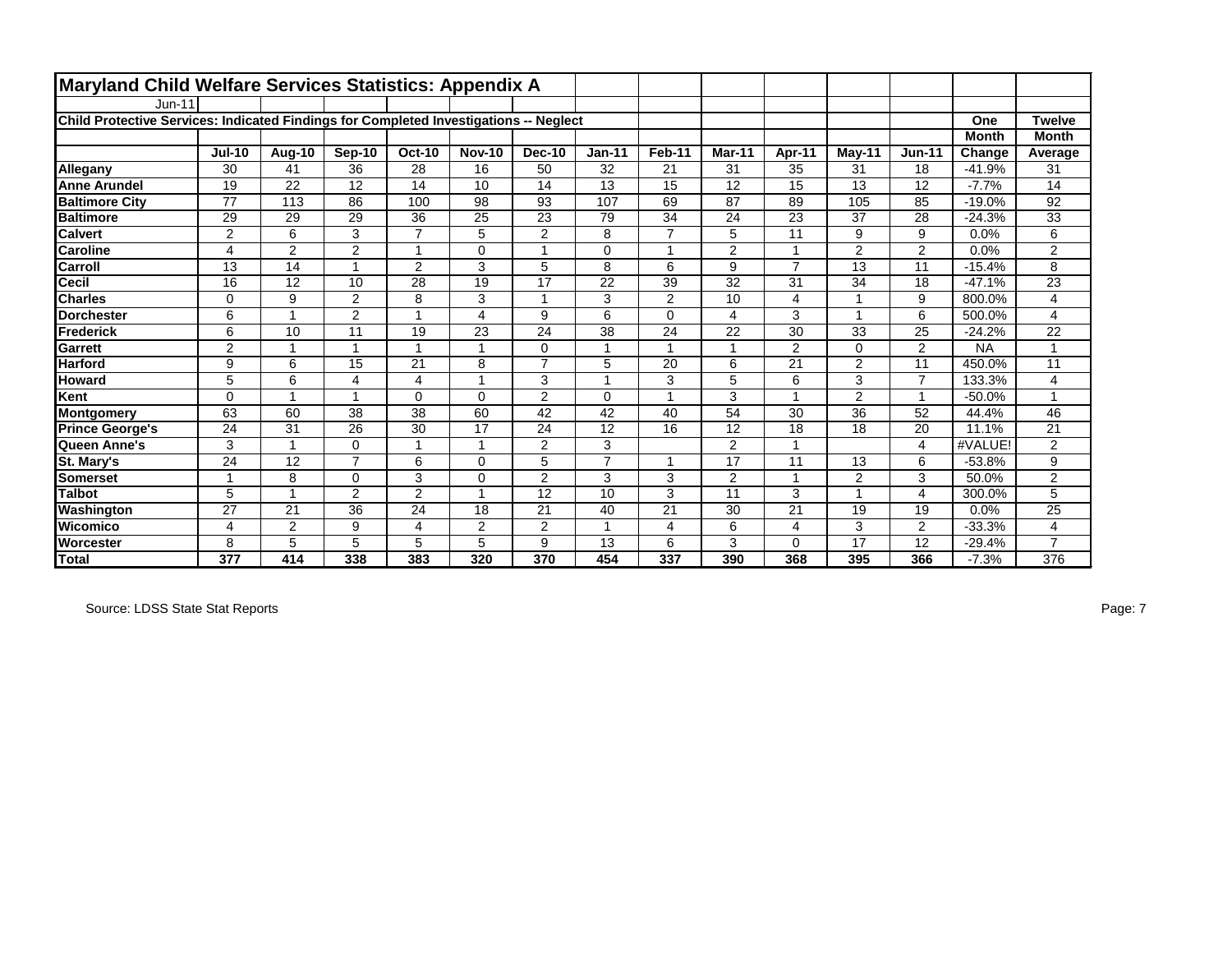| Maryland Child Welfare Services Statistics: Appendix A                                                          |               |               |          |               |               |               |                |              |          |             |              |                |              |                |
|-----------------------------------------------------------------------------------------------------------------|---------------|---------------|----------|---------------|---------------|---------------|----------------|--------------|----------|-------------|--------------|----------------|--------------|----------------|
| $Jun-11$                                                                                                        |               |               |          |               |               |               |                |              |          |             |              |                |              |                |
| Child Protective Services: Indicated Findings for Completed Investigations -- Mental Injury (Abuse and Neglect) |               |               |          |               |               |               |                |              |          |             |              |                | One          | <b>Twelve</b>  |
|                                                                                                                 |               |               |          |               |               |               |                |              |          |             |              |                | <b>Month</b> | <b>Month</b>   |
|                                                                                                                 | <b>Jul-10</b> | <b>Aug-10</b> | Sep-10   | <b>Oct-10</b> | <b>Nov-10</b> | <b>Dec-10</b> | $Jan-11$       | Feb-11       | Mar-11   | Apr-11      | $M$ ay-11    | <b>Jun-11</b>  | Change       | Average        |
| Allegany                                                                                                        | 1             | $\Omega$      | $\Omega$ | $\mathbf 0$   | $\Omega$      | $\Omega$      | 0              | 0            | $\Omega$ | $\Omega$    | $\Omega$     | $\Omega$       | <b>NA</b>    | 0              |
| <b>Anne Arundel</b>                                                                                             | $\Omega$      | $\Omega$      |          | $\mathbf 0$   | $\Omega$      | $\Omega$      |                | 0            | $\Omega$ | $\Omega$    | $\Omega$     | $\Omega$       | <b>NA</b>    | 0              |
| <b>Baltimore City</b>                                                                                           | $\mathbf 0$   | $\Omega$      | $\Omega$ | $\mathbf 0$   | $\Omega$      | $\Omega$      | 0              | 0            | 0        | $\Omega$    | $\Omega$     | $\mathbf 0$    | <b>NA</b>    | 0              |
| <b>Baltimore</b>                                                                                                | $\mathbf 0$   | 0             | $\Omega$ | $\mathbf 0$   | $\Omega$      | $\mathbf 0$   |                | 1            | 0        | $\mathbf 0$ | 0            | $\mathbf 0$    | <b>NA</b>    | 0              |
| <b>Calvert</b>                                                                                                  | $\mathbf 0$   | $\Omega$      | $\Omega$ | $\mathbf 0$   | $\Omega$      | $\Omega$      | $\Omega$       | 0            | $\Omega$ | $\mathbf 0$ | $\Omega$     | $\mathbf 0$    | <b>NA</b>    | $\mathbf{0}$   |
| <b>Caroline</b>                                                                                                 | $\mathbf 0$   | 0             | $\Omega$ | $\mathbf 0$   | $\Omega$      | $\Omega$      | 0              | 0            | $\Omega$ | $\mathbf 0$ | 0            | $\mathbf 0$    | <b>NA</b>    | 0              |
| Carroll                                                                                                         | $\Omega$      | $\Omega$      | $\Omega$ | $\mathbf 0$   | $\Omega$      | $\Omega$      | $\Omega$       | 0            | $\Omega$ | $\Omega$    | $\Omega$     | $\mathbf 0$    | <b>NA</b>    | $\mathbf{0}$   |
| <b>Cecil</b>                                                                                                    | $\mathbf 0$   | $\Omega$      | $\Omega$ | $\mathbf 0$   | $\Omega$      | $\Omega$      | $\mathbf 0$    | 0            | 0        | $\Omega$    | 0            | $\overline{2}$ | <b>NA</b>    | 0              |
| <b>Charles</b>                                                                                                  | $\mathbf 0$   | 0             | 0        | 0             | 0             | 0             | $\mathbf 0$    | 0            | 0        | 0           | 0            | $\mathbf 0$    | <b>NA</b>    | 0              |
| <b>Dorchester</b>                                                                                               | $\Omega$      | $\Omega$      | $\Omega$ | $\mathbf 0$   | $\Omega$      | $\Omega$      | $\Omega$       | $\mathbf 0$  | $\Omega$ | $\Omega$    | $\Omega$     | $\Omega$       | <b>NA</b>    | $\mathbf 0$    |
| Frederick                                                                                                       | $\mathbf 0$   | 0             | $\Omega$ | $\mathbf 0$   | $\Omega$      | $\Omega$      | $\Omega$       | 0            | $\Omega$ | $\Omega$    | $\Omega$     | $\Omega$       | <b>NA</b>    | 0              |
| <b>Garrett</b>                                                                                                  | $\mathbf 0$   | $\Omega$      | $\Omega$ | $\mathbf 0$   | $\Omega$      | $\Omega$      | $\Omega$       | 0            | $\Omega$ | $\Omega$    | 0            | $\Omega$       | <b>NA</b>    | $\mathbf{0}$   |
| <b>Harford</b>                                                                                                  | $\mathbf 0$   | $\Omega$      | $\Omega$ | $\mathbf 0$   | $\Omega$      | $\Omega$      | $\Omega$       | 0            | 0        | $\Omega$    | 0            | $\mathbf 0$    | <b>NA</b>    | 0              |
| <b>Howard</b>                                                                                                   | 0             | 0             | $\Omega$ | $\mathbf 0$   | $\Omega$      | $\mathbf 0$   | 0              | 0            | 0        | 0           | $\Omega$     | $\mathbf 0$    | <b>NA</b>    | 0              |
| Kent                                                                                                            | $\Omega$      | $\Omega$      | $\Omega$ | $\mathbf 0$   | $\Omega$      | $\Omega$      | $\Omega$       | 0            | $\Omega$ | $\mathbf 0$ | $\Omega$     | $\mathbf 0$    | <b>NA</b>    | 0              |
| <b>Montgomery</b>                                                                                               | $\mathbf 0$   | 0             |          | $\mathbf 0$   | $\Omega$      | $\Omega$      | $\Omega$       | 0            | 0        | $\mathbf 0$ | $\Omega$     | $\mathbf 0$    | <b>NA</b>    | $\mathbf{0}$   |
| <b>Prince George's</b>                                                                                          | $\mathbf 0$   | $\Omega$      | $\Omega$ | $\mathbf 0$   | $\Omega$      | $\Omega$      | $\Omega$       | 0            | $\Omega$ | $\Omega$    | $\Omega$     | $\mathbf 0$    | <b>NA</b>    | 0              |
| Queen Anne's                                                                                                    | $\mathbf 0$   | $\Omega$      | $\Omega$ | $\mathbf 0$   | $\Omega$      | $\Omega$      | $\Omega$       | $\mathbf{0}$ | $\Omega$ | $\mathbf 0$ | 0            | $\mathbf 0$    | <b>NA</b>    | 0              |
| St. Mary's                                                                                                      | 0             | $\Omega$      | 1        | $\mathbf 0$   | $\Omega$      | $\Omega$      | 5              | 0            | $\Omega$ | -1          | $\Omega$     | $\Omega$       | <b>NA</b>    |                |
| <b>Somerset</b>                                                                                                 | $\mathbf 0$   | 0             | $\Omega$ | $\mathbf 0$   | $\Omega$      | $\Omega$      | $\Omega$       | 0            | 0        | $\Omega$    | $\Omega$     | $\mathbf 0$    | <b>NA</b>    | 0              |
| <b>Talbot</b>                                                                                                   | $\Omega$      | $\Omega$      | $\Omega$ | $\mathbf 0$   | $\Omega$      | $\Omega$      | $\Omega$       | 0            | $\Omega$ | $\Omega$    | 0            | $\Omega$       | <b>NA</b>    | 0              |
| Washington                                                                                                      | $\mathbf 0$   | 0             | $\Omega$ | $\mathbf 0$   | $\Omega$      |               | $\Omega$       | 0            | $\Omega$ | $\Omega$    | $\Omega$     | $\mathbf 0$    | <b>NA</b>    | 0              |
| Wicomico                                                                                                        | 0             | $\Omega$      | $\Omega$ | $\mathbf 0$   | $\Omega$      | $\Omega$      | $\Omega$       | 0            | $\Omega$ | $\Omega$    | 0            | $\Omega$       | <b>NA</b>    | 0              |
| <b>Worcester</b>                                                                                                | $\mathbf 0$   | 0             | $\Omega$ | $\mathbf 0$   | $\Omega$      | $\Omega$      | 0              | 0            | $\Omega$ | $\mathbf 0$ | 0            | $\mathbf 0$    | <b>NA</b>    | 0              |
| <b>Total</b>                                                                                                    | 1             | $\bf{0}$      | 3        | $\bf{0}$      | 0             | 1             | $\overline{7}$ | 1            | 1        | 1           | $\mathbf{0}$ | $\mathbf{2}$   | <b>NA</b>    | $\overline{ }$ |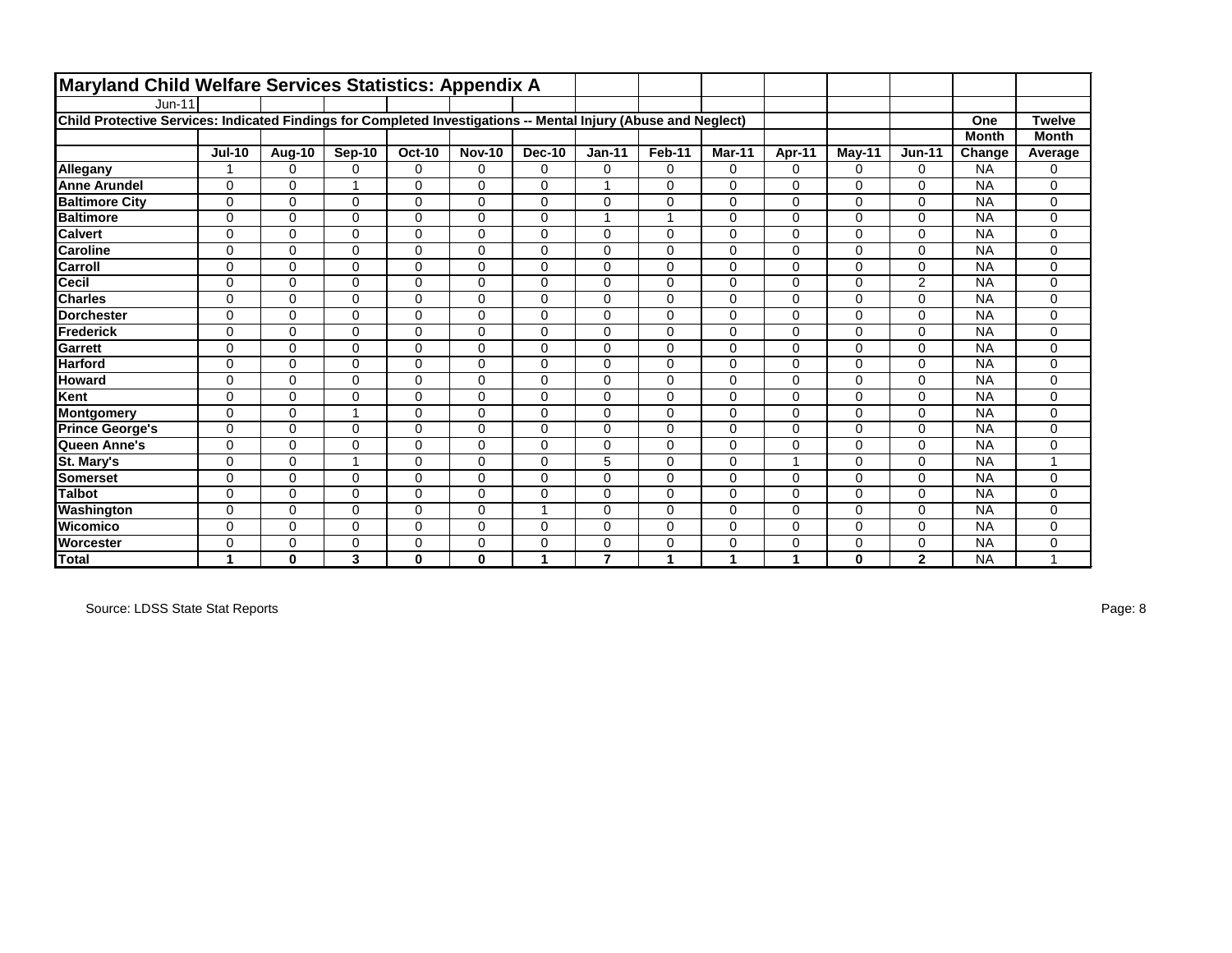| <b>Maryland Child Welfare Services Statistics: Appendix A</b>                                      |                |                |                         |                |                |                |                |                |                         |                |                |                         |              |                |
|----------------------------------------------------------------------------------------------------|----------------|----------------|-------------------------|----------------|----------------|----------------|----------------|----------------|-------------------------|----------------|----------------|-------------------------|--------------|----------------|
| $Jun-11$                                                                                           |                |                |                         |                |                |                |                |                |                         |                |                |                         |              |                |
| Child Protective Services: Unsubstantiated Findings for Completed Investigations -- Physical Abuse |                |                |                         |                |                |                |                |                |                         |                |                |                         | One          | <b>Twelve</b>  |
|                                                                                                    |                |                |                         |                |                |                |                |                |                         |                |                |                         | <b>Month</b> | <b>Month</b>   |
|                                                                                                    | $Jul-10$       | <b>Aug-10</b>  | Sep-10                  | <b>Oct-10</b>  | <b>Nov-10</b>  | <b>Dec-10</b>  | $Jan-11$       | Feb-11         | Mar-11                  | Apr-11         | $M$ ay-11      | <b>Jun-11</b>           | Change       | Average        |
| Allegany                                                                                           | 1              | $\overline{7}$ | 3                       | $\overline{2}$ | 1              | 2              | 3              | 1              | 3                       |                | 2              | $\overline{4}$          | 100.0%       | 3              |
| <b>Anne Arundel</b>                                                                                | 12             | 8              | $\overline{\mathbf{A}}$ | 10             | $\overline{7}$ | 9              | 11             | 6              | 4                       | 10             | 8              | $\overline{7}$          | $-12.5%$     | 8              |
| <b>Baltimore City</b>                                                                              | 44             | 50             | 30                      | 46             | 27             | 69             | 30             | 20             | 37                      | 27             | 52             | 69                      | 32.7%        | 42             |
| <b>Baltimore</b>                                                                                   | 32             | 18             | 20                      | 23             | 13             | 17             | 9              | 29             | 28                      | 33             | 31             | 29                      | $-6.5%$      | 24             |
| <b>Calvert</b>                                                                                     | $\Omega$       | 2              | 3                       | 1              | 2              | 3              | 0              | $\Omega$       | $\overline{\mathbf{A}}$ | 3              | 4              | 4                       | 300.0%       | $\overline{2}$ |
| <b>Caroline</b>                                                                                    | 1              | $\mathbf 0$    | $\overline{A}$          | 1              |                | $\overline{2}$ | 1              | $\overline{2}$ | 0                       | 0              | $\Omega$       | $\overline{A}$          | <b>NA</b>    | $\overline{ }$ |
| Carroll                                                                                            | $\Omega$       | -1             | 2                       | 2              | 1              | 0              | $\Omega$       | $\Omega$       | 0                       |                |                | $\overline{\mathbf{A}}$ | <b>NA</b>    | 1              |
| Cecil                                                                                              | 3              | 12             | $\overline{ }$          | $\overline{2}$ | $\overline{1}$ | $\overline{2}$ | 9              | 5              | 5                       | 3              | 4              | 3                       | $-25.0%$     | 4              |
| <b>Charles</b>                                                                                     | 5              | $\overline{2}$ | 3                       | 5              |                | 9              | 11             | 5              | 6                       | 10             | 6              | 8                       | 33.3%        | 6              |
| <b>Dorchester</b>                                                                                  | 0              | 1              | $\overline{ }$          | 0              | 3              | 3              | 1              | $\Omega$       | $\overline{2}$          | 0              | $\Omega$       | 0                       | <b>NA</b>    | 4              |
| <b>Frederick</b>                                                                                   | 9              | 3              | 5                       | 5              | 5              | 9              | 12             | 9              | $\overline{7}$          | 12             | 6              | $\overline{7}$          | 16.7%        | $\overline{7}$ |
| Garrett                                                                                            | $\Omega$       | $\Omega$       | $\overline{1}$          | 0              | $\Omega$       | $\Omega$       | 0              | $\Omega$       | $\Omega$                | 0              | $\Omega$       | $\Omega$                | <b>NA</b>    | $\Omega$       |
| <b>Harford</b>                                                                                     | 14             | 9              | 5                       | 6              | 10             | 4              | $\overline{2}$ | 12             | $\overline{7}$          | 5              | 11             | 13                      | 18.2%        | 8              |
| <b>Howard</b>                                                                                      | $\overline{2}$ | 3              | 3                       | 1              | 2              | $\overline{1}$ | 0              | $\Omega$       | $\overline{1}$          | $\overline{2}$ | 3              | 3                       | 0.0%         | $\overline{2}$ |
| Kent                                                                                               | $\overline{0}$ |                | 0                       | 0              | $\mathbf 0$    | 0              | 0              | $\mathbf 0$    | 0                       | 0              | $\mathbf 0$    | 0                       | <b>NA</b>    | 0              |
| <b>Montgomery</b>                                                                                  | 39             | 17             | 5                       | 10             | 20             | 18             | 15             | 13             | 26                      | $\overline{7}$ | 18             | 15                      | $-16.7%$     | 17             |
| <b>Prince George's</b>                                                                             | 36             | 23             | 48                      | 38             | 38             | 34             | 20             | 38             | 22                      | 24             | 25             | 20                      | $-20.0%$     | 31             |
| Queen Anne's                                                                                       | 0              | 2              | 0                       | 0              | 2              | 2              | 3              |                |                         | 1              |                |                         | #VALUE!      |                |
| St. Mary's                                                                                         | 3              | 1              | 3                       | 0              | $\Omega$       | $\Omega$       | 0              | $\Omega$       | $\overline{ }$          | 0              | $\Omega$       | $\Omega$                | <b>NA</b>    | $\overline{A}$ |
| <b>Somerset</b>                                                                                    | $\overline{2}$ | 2              | 0                       | 4              | 3              |                | 1              | $\overline{2}$ |                         |                | $\Omega$       | 0                       | <b>NA</b>    |                |
| <b>Talbot</b>                                                                                      | 0              | $\Omega$       | $\Omega$                | 0              | $\Omega$       | $\Omega$       | 0              | 1              | $\overline{A}$          | 0              | $\Omega$       | $\Omega$                | <b>NA</b>    | 0              |
| Washington                                                                                         | 6              |                | $\mathbf 0$             | 4              | 6              | $\overline{7}$ | $\overline{7}$ | 1              | 3                       | 5              | $\overline{2}$ | 3                       | 50.0%        | 4              |
| Wicomico                                                                                           | 1              | 4              | 5                       | 1              | $\Omega$       | $\overline{1}$ | 0              | $\overline{2}$ | 0                       | 1              | 3              | 0                       | $-100.0%$    | $\overline{A}$ |
| Worcester                                                                                          | 2              | 4              | 2                       | $\overline{2}$ | $\Omega$       | 2              | 3              | $\Omega$       | 5                       | $\overline{2}$ | 8              | 4                       | $-50.0%$     | 3              |
| <b>Total</b>                                                                                       | 212            | 165            | 142                     | 163            | 143            | 195            | 138            | 147            | 161                     | 147            | 180            | 191                     | 6.1%         | 165            |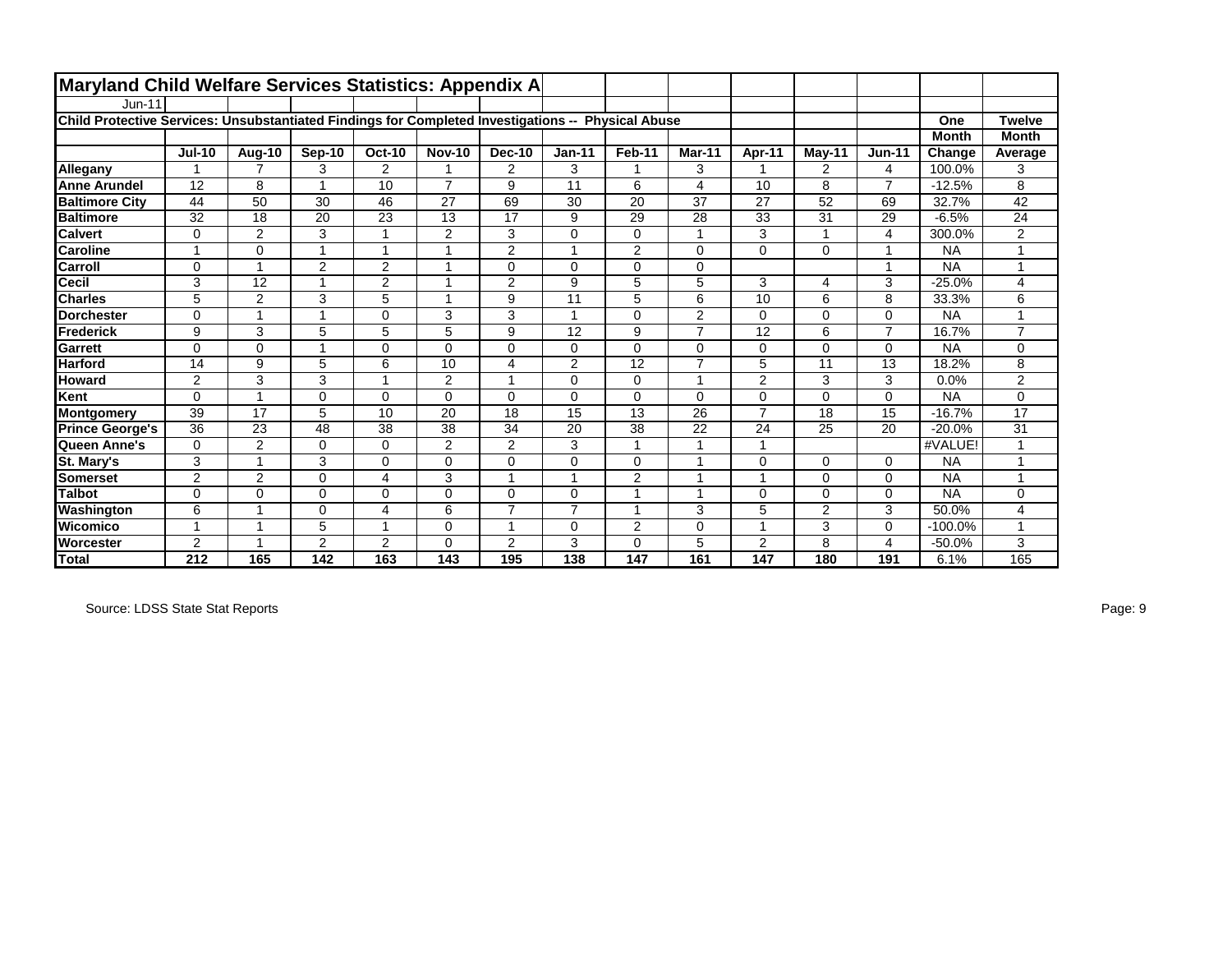| Maryland Child Welfare Services Statistics: Appendix A                                           |                         |                |                |                |                         |                |                |                         |                |                |                |                          |              |                |
|--------------------------------------------------------------------------------------------------|-------------------------|----------------|----------------|----------------|-------------------------|----------------|----------------|-------------------------|----------------|----------------|----------------|--------------------------|--------------|----------------|
| <b>Jun-11</b>                                                                                    |                         |                |                |                |                         |                |                |                         |                |                |                |                          |              |                |
| Child Protective Services: Unsubstantiated Findings for Completed Investigations -- Sexual Abuse |                         |                |                |                |                         |                |                |                         |                |                |                |                          | One          | <b>Twelve</b>  |
|                                                                                                  |                         |                |                |                |                         |                |                |                         |                |                |                |                          | <b>Month</b> | <b>Month</b>   |
|                                                                                                  | <b>Jul-10</b>           | Aug-10         | Sep-10         | <b>Oct-10</b>  | <b>Nov-10</b>           | <b>Dec-10</b>  | $Jan-11$       | Feb-11                  | Mar-11         | Apr-11         | May-11         | $Jun-11$                 | Change       | Average        |
| Allegany                                                                                         |                         |                |                | $\Omega$       |                         | $\mathbf 0$    | 0              | 1                       | 1              | 0              | 0              | 1                        | <b>NA</b>    |                |
| Anne Arundel                                                                                     | $\overline{\mathbf{c}}$ | 5              | 3              | 4              | 3                       | $\Omega$       | 4              | $\overline{2}$          | 3              | $\overline{c}$ | 6              | 4                        | $-33.3%$     | 3              |
| <b>Baltimore City</b>                                                                            | 9                       | 4              | $\overline{4}$ | 5              | 5                       | 20             | 10             | 3                       | 12             | 22             | 11             | 28                       | 154.5%       | 11             |
| <b>Baltimore</b>                                                                                 | 9                       | 8              | 4              | 10             | 6                       | 8              | 10             | 9                       | 4              | $\overline{7}$ | $\overline{7}$ | 12                       | 71.4%        | 8              |
| Calvert                                                                                          | 1                       | $\Omega$       |                | $\Omega$       | $\mathbf 0$             | $\Omega$       |                | $\mathbf 0$             | 0              | 0              | 0              | $\overline{ }$           | <b>NA</b>    | 0              |
| Caroline                                                                                         | $\mathbf 0$             | $\Omega$       | $\Omega$       | 0              | $\mathbf 0$             |                | 0              | $\Omega$                | 0              | 3              | $\overline{2}$ | $\mathbf 0$              | $-100.0%$    | 1              |
| Carroll                                                                                          | $\overline{2}$          |                |                | $\overline{2}$ | $\Omega$                | $\Omega$       | $\Omega$       | $\overline{2}$          | 0              | $\overline{1}$ | $\overline{2}$ | $\overline{\phantom{a}}$ | $-50.0%$     | 1              |
| Cecil                                                                                            | $\mathbf 0$             | $\overline{2}$ | 0              | $\mathbf 0$    | $\mathbf 0$             |                | 3              | 1                       | 5              | 4              |                |                          | 0.0%         | $\overline{2}$ |
| Charles                                                                                          | $\overline{4}$          |                | $\Omega$       | $\overline{c}$ | $\mathbf 0$             | $\overline{c}$ | $\Omega$       | $\overline{2}$          | $\overline{2}$ | $\overline{2}$ | 0              | 4                        | <b>NA</b>    | $\overline{c}$ |
| Dorchester                                                                                       | $\mathbf 0$             |                | $\Omega$       | $\mathbf 0$    | $\mathbf 0$             |                | $\Omega$       | 0                       | 4              | 0              | 4              | 1                        | 0.0%         | 0              |
| Frederick                                                                                        | 1                       | $\overline{2}$ | 3              | $\overline{2}$ | $\Omega$                |                | 3              | $\overline{2}$          | $\overline{c}$ | 3              | $\overline{c}$ | 5                        | 150.0%       | $\overline{c}$ |
| Garrett                                                                                          | $\overline{c}$          | $\Omega$       | $\Omega$       | $\overline{ }$ | $\overline{\mathbf{1}}$ |                | 0              | $\mathbf 0$             | 0              | 1              | 0              | $\mathbf 0$              | <b>NA</b>    | 4              |
| Harford                                                                                          | 3                       | $\overline{2}$ | $\overline{2}$ | 4              | $\overline{2}$          | $\Omega$       | 2              | $\overline{7}$          | 6              | 4              | 4              | $\overline{7}$           | 75.0%        | 3              |
| Howard                                                                                           | 1                       | 4              | $\mathbf 0$    | $\mathbf 0$    | $\mathbf 0$             | $\mathbf 0$    |                | 1                       |                | $\overline{2}$ |                |                          | 0.0%         |                |
| Kent                                                                                             | $\mathbf 0$             | $\Omega$       | 1              |                | $\mathbf 0$             | $\overline{2}$ | 0              | $\mathbf 0$             | 0              | 0              | 0              | $\mathbf 0$              | <b>NA</b>    | 0              |
| Montgomery                                                                                       | 3                       | $\Omega$       |                | 3              | $\overline{\mathbf{1}}$ | 6              | $\overline{2}$ | 4                       | 3              | 3              | $\overline{2}$ | 6                        | 200.0%       | 3              |
| Prince George's                                                                                  | 9                       | $\overline{7}$ | 8              | 10             | 11                      | 15             | 14             | 14                      | 19             | 10             | 3              | 4                        | 33.3%        | 10             |
| Queen Anne's                                                                                     | $\mathbf 0$             | $\Omega$       | 0              | $\mathbf 0$    | $\overline{ }$          | $\overline{2}$ |                | $\mathbf 0$             | 0              | 1              |                | 3                        | 200.0%       |                |
| St. Mary's                                                                                       | 3                       |                | $\overline{4}$ | 0              | $\mathbf 0$             |                | $\Omega$       | $\overline{\mathbf{1}}$ | $\overline{2}$ | 0              | 4              | и                        | 0.0%         |                |
| Somerset                                                                                         | 1                       |                | $\Omega$       | $\Omega$       | $\Omega$                | $\Omega$       | $\Omega$       | $\Omega$                | 0              | $\overline{0}$ | 0              | $\mathbf 0$              | <b>NA</b>    | 0              |
| Talbot                                                                                           | $\mathbf 0$             | $\Omega$       | 0              |                | $\mathbf 0$             | $\Omega$       | $\Omega$       | $\mathbf 0$             | 0              | 0              | 0              | 3                        | <b>NA</b>    | 0              |
| Washington                                                                                       | $\mathbf 0$             | $\Omega$       |                |                | $\overline{\mathbf{1}}$ | Δ              | $\Omega$       | $\mathbf 0$             | 3              | $\overline{0}$ | 0              | $\mathbf 0$              | <b>NA</b>    |                |
| Wicomico                                                                                         | 1                       | $\Omega$       | $\Omega$       | $\overline{2}$ | $\Omega$                |                | 0              | $\Omega$                | $\overline{2}$ | 1              | ۸              | 1                        | 0.0%         |                |
| Worcester                                                                                        | $\overline{2}$          | $\overline{c}$ | $\overline{ }$ |                | $\overline{2}$          |                | $\Omega$       | 0                       |                | 1              | 0              | $\mathbf 0$              | <b>NA</b>    |                |
| <b>Total</b>                                                                                     | $\overline{54}$         | 42             | 35             | 46             | 34                      | 67             | 51             | 46                      | 67             | 67             | 45             | 84                       | 86.7%        | 53             |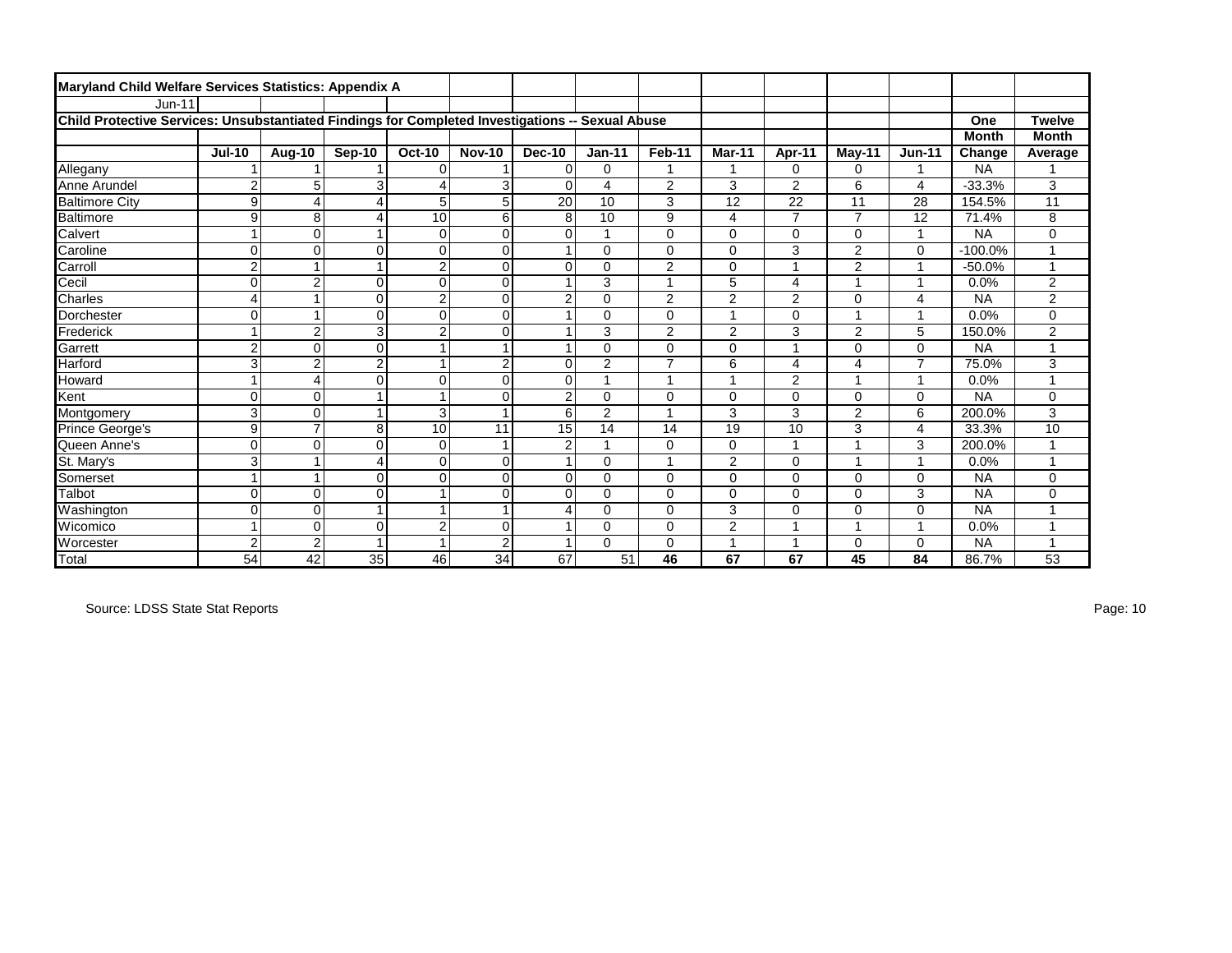| Maryland Child Welfare Services Statistics: Appendix A                                      |                |                |                |                |                |                |                |                      |                |                |                |                |              |                 |
|---------------------------------------------------------------------------------------------|----------------|----------------|----------------|----------------|----------------|----------------|----------------|----------------------|----------------|----------------|----------------|----------------|--------------|-----------------|
| <b>Jun-11</b>                                                                               |                |                |                |                |                |                |                |                      |                |                |                |                |              |                 |
| Child Protective Services: Unsubstantiated Findings for Completed Investigations -- Neglect |                |                |                |                |                |                |                |                      |                |                |                |                | One          | <b>Twelve</b>   |
|                                                                                             |                |                |                |                |                |                |                |                      |                |                |                |                | <b>Month</b> | <b>Month</b>    |
|                                                                                             | <b>Jul-10</b>  | Aug-10         | Sep-10         | <b>Oct-10</b>  | <b>Nov-10</b>  | <b>Dec-10</b>  | $Jan-11$       | Feb-11               | Mar-11         | Apr-11         | $M$ ay-11      | <b>Jun-11</b>  | Change       | Average         |
| Allegany                                                                                    | 11             | 3              | 11             | 26             | $\overline{2}$ | 12             | $\overline{2}$ | $\overline{7}$       | $\overline{2}$ | 4              | 12             | 3              | $-75.0%$     | 8               |
| <b>Anne Arundel</b>                                                                         | 13             | 15             | 9              | 13             | 14             | 11             | 11             | 15                   | 16             | 11             | 8              | 10             | 25.0%        | $\overline{12}$ |
| <b>Baltimore City</b>                                                                       | 105            | 98             | 81             | 88             | 79             | 53             | 76             | 57                   | 81             | 60             | 70             | 95             | 35.7%        | 79              |
| <b>Baltimore</b>                                                                            | 54             | 30             | 29             | 27             | 22             | 12             | 30             | 26                   | 26             | 30             | 28             | 24             | $-14.3%$     | 28              |
| <b>Calvert</b>                                                                              | 0              | 4              | $\overline{2}$ | $\overline{2}$ | $\overline{2}$ | $\overline{c}$ |                | $\blacktriangleleft$ |                | $\Omega$       | 0              | 1              | <b>NA</b>    |                 |
| <b>Caroline</b>                                                                             | 1              | 1              | 1              | 1              | 1              | $\overline{2}$ | 0              | $\overline{2}$       | $\overline{2}$ | 2              |                | $\overline{2}$ | 100.0%       |                 |
| Carroll                                                                                     | $\Omega$       | $\Omega$       | 3              | $\mathbf 0$    | $\Omega$       | $\Omega$       | 2              | $\Omega$             | $\Omega$       |                |                |                | <b>NA</b>    |                 |
| <b>Cecil</b>                                                                                | 45             | 67             | 12             | 9              | 6              | 25             | 46             | 17                   | 20             | 37             | 28             | 18             | $-35.7%$     | 28              |
| <b>Charles</b>                                                                              | 3              | $\overline{2}$ | 4              | $\mathbf 0$    | 4              | 3              |                | 3                    | 4              |                | 4              | $\overline{7}$ | 75.0%        | 3               |
| <b>Dorchester</b>                                                                           | 4              | 9              | 2              | 3              | 6              | 5              | 3              | 3                    | 3              | 2              | 4              | 3              | $-25.0%$     | 4               |
| Frederick                                                                                   | 9              | 3              | $\overline{7}$ | 10             | 13             | 15             | 10             | 17                   | 18             | 26             | 16             | 17             | 6.3%         | 13              |
| Garrett                                                                                     | 4              | $\Omega$       | $\Omega$       | $\mathbf 0$    | $\Omega$       | $\Omega$       | $\Omega$       | 0                    | $\Omega$       | 0              | $\Omega$       | $\overline{1}$ | <b>NA</b>    | $\mathbf 0$     |
| <b>Harford</b>                                                                              | 19             | 25             | 6              | 21             | 36             | 19             | 10             | 37                   | 29             | 24             | 16             | 18             | 12.5%        | 22              |
| <b>Howard</b>                                                                               | $\overline{2}$ | 3              |                | $\mathbf 0$    | -1             | 4              | 3              | $\mathbf 0$          | $\overline{2}$ | $\overline{4}$ | $\overline{2}$ | -1             | $-50.0%$     | $\overline{2}$  |
| Kent                                                                                        | 0              | $\Omega$       | $\Omega$       | $\mathbf 0$    | $\overline{ }$ | $\overline{ }$ |                | 0                    | $\Omega$       | $\overline{1}$ | $\Omega$       | $\overline{1}$ | <b>NA</b>    | $\mathbf 0$     |
| Montgomery                                                                                  | 56             | 43             | 23             | 62             | 55             | 57             | 27             | 43                   | 29             | 36             | 26             | 41             | 57.7%        | 42              |
| <b>Prince George's</b>                                                                      | 42             | 22             | 40             | 30             | 34             | 27             | 36             | 30                   | 12             | 13             | 26             | 30             | 15.4%        | 29              |
| Queen Anne's                                                                                | $\Omega$       | 8              | $\Omega$       | $\mathbf 0$    |                | 3              | $\Omega$       | 0                    | 4              | 3              | 3              | $\overline{1}$ | $-66.7%$     | $\overline{2}$  |
| St. Mary's                                                                                  | 1              | 16             | 5              | $\mathbf 0$    | $\Omega$       | $\Omega$       | 5              | 0                    | 8              | 6              | 3              | 8              | 166.7%       | 4               |
| Somerset                                                                                    | 4              | $\overline{7}$ | $\Omega$       | 6              |                | $\Omega$       | $\Omega$       | 0                    | $\Omega$       | $\Omega$       | 0              | $\Omega$       | <b>NA</b>    |                 |
| <b>Talbot</b>                                                                               | $\mathbf 0$    | $\Omega$       |                | 1              | -1             | $\overline{ }$ | 4              | 0                    | 0              | $\overline{ }$ | 0              | 0              | <b>NA</b>    | 4               |
| Washington                                                                                  | 10             | 18             | 12             | 18             | 8              | 17             | 18             | 14                   | 16             | 10             | 15             | 14             | $-6.7%$      | 14              |
| Wicomico                                                                                    | 3              | 3              | 2              | 1              | $\Omega$       | 1              | $\mathbf{2}$   | 12                   | 0              | 0              |                | 1              | 0.0%         | $\overline{a}$  |
| <b>Worcester</b>                                                                            | $\overline{7}$ | $\overline{7}$ | 5              | 5              | 8              | 4              | 11             | 6                    | 5              | 2              | 10             | 8              | $-20.0%$     | $\overline{7}$  |
| <b>Total</b>                                                                                | 387            | 384            | 256            | 323            | 295            | 274            | 299            | 290                  | 278            | 273            | 273            | 304            | 11.4%        | 303             |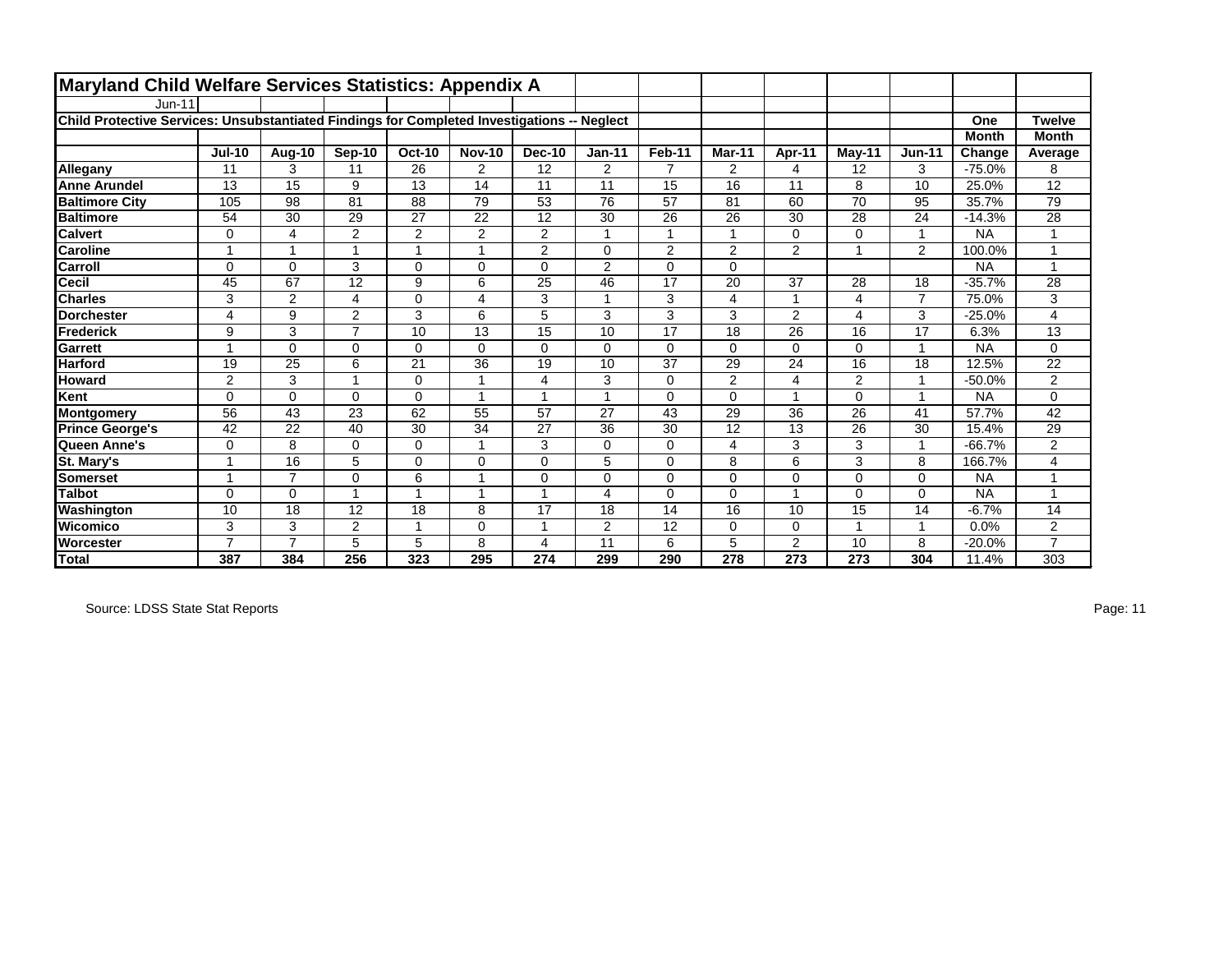| Maryland Child Welfare Services Statistics: Appendix A                                                                |               |               |                |               |                |               |          |             |          |              |           |               |              |                |
|-----------------------------------------------------------------------------------------------------------------------|---------------|---------------|----------------|---------------|----------------|---------------|----------|-------------|----------|--------------|-----------|---------------|--------------|----------------|
| $Jun-11$                                                                                                              |               |               |                |               |                |               |          |             |          |              |           |               |              |                |
| Child Protective Services: Unsubstantiated Findings for Completed Investigations -- Mental Injury (Abuse and Neglect) |               |               |                |               |                |               |          |             |          |              |           |               | One          | <b>Twelve</b>  |
|                                                                                                                       |               |               |                |               |                |               |          |             |          |              |           |               | <b>Month</b> | <b>Month</b>   |
|                                                                                                                       | <b>Jul-10</b> | <b>Aug-10</b> | Sep-10         | <b>Oct-10</b> | <b>Nov-10</b>  | <b>Dec-10</b> | $Jan-11$ | Feb-11      | Mar-11   | Apr-11       | $M$ ay-11 | <b>Jun-11</b> | Change       | Average        |
| Allegany                                                                                                              | 0             | $\Omega$      | $\Omega$       | $\mathbf 0$   | $\Omega$       | $\Omega$      | 0        | 0           | $\Omega$ | $\Omega$     | $\Omega$  | $\Omega$      | <b>NA</b>    | 0              |
| <b>Anne Arundel</b>                                                                                                   | $\Omega$      | 1             | $\Omega$       | $\mathbf 0$   | $\overline{2}$ | 3             | $\Omega$ | 0           | $\Omega$ | $\Omega$     | $\Omega$  | -1            | <b>NA</b>    |                |
| <b>Baltimore City</b>                                                                                                 | $\mathbf 0$   | $\Omega$      | $\Omega$       | $\mathbf 0$   | $\Omega$       | $\Omega$      | 0        | 0           | 0        | $\Omega$     | 0         | $\mathbf 0$   | <b>NA</b>    | 0              |
| <b>Baltimore</b>                                                                                                      | 1             | 0             | $\Omega$       | 1             | $\Omega$       | $\Omega$      | $\Omega$ | 0           | 0        | $\mathbf 0$  | 0         | $\mathbf 0$   | <b>NA</b>    | 0              |
| <b>Calvert</b>                                                                                                        | $\mathbf 0$   | $\Omega$      | $\Omega$       | $\mathbf 0$   | $\Omega$       | $\Omega$      | $\Omega$ | 0           | $\Omega$ | $\mathbf 0$  | $\Omega$  | $\mathbf 0$   | <b>NA</b>    | $\mathbf 0$    |
| <b>Caroline</b>                                                                                                       | $\mathbf 0$   | 0             | $\Omega$       | $\mathbf 0$   | $\Omega$       | $\Omega$      | 0        | 0           | $\Omega$ | $\mathbf 0$  | 0         | $\mathbf 0$   | <b>NA</b>    | 0              |
| Carroll                                                                                                               | $\Omega$      | $\Omega$      | $\Omega$       | $\mathbf 0$   | $\Omega$       | $\Omega$      | $\Omega$ | 0           | $\Omega$ | $\Omega$     | $\Omega$  | $\Omega$      | <b>NA</b>    | $\mathbf 0$    |
| <b>Cecil</b>                                                                                                          | $\mathbf 0$   | $\Omega$      | $\Omega$       | $\mathbf 0$   | $\Omega$       | $\Omega$      | $\Omega$ | 0           | $\Omega$ | $\Omega$     | 0         | $\mathbf 0$   | <b>NA</b>    | 0              |
| <b>Charles</b>                                                                                                        | $\mathbf 0$   | 0             | 0              | 0             | 0              | 0             | $\Omega$ | 0           | 0        | 0            | 0         | $\mathbf 0$   | <b>NA</b>    | 0              |
| <b>Dorchester</b>                                                                                                     | $\Omega$      | $\Omega$      | $\Omega$       | $\mathbf 0$   | $\Omega$       | $\Omega$      | $\Omega$ | $\mathbf 0$ | $\Omega$ | $\Omega$     |           | $\Omega$      | $-100.0%$    | $\mathbf 0$    |
| Frederick                                                                                                             | $\mathbf 0$   | 0             | $\Omega$       | $\mathbf 0$   | $\Omega$       | $\Omega$      | $\Omega$ | 0           | $\Omega$ | $\Omega$     | $\Omega$  | $\Omega$      | <b>NA</b>    | $\mathbf 0$    |
| <b>Garrett</b>                                                                                                        | $\Omega$      | $\Omega$      | $\Omega$       | $\mathbf 0$   | $\Omega$       | $\Omega$      | $\Omega$ | 0           | $\Omega$ | $\Omega$     | 0         | $\Omega$      | <b>NA</b>    | $\mathbf 0$    |
| <b>Harford</b>                                                                                                        | $\mathbf 0$   | $\Omega$      | 4              | $\mathbf 0$   | $\Omega$       | $\Omega$      | $\Omega$ | 0           | 0        | $\Omega$     | 0         | $\mathbf 0$   | <b>NA</b>    | 0              |
| <b>Howard</b>                                                                                                         | $\mathbf 0$   | 0             | $\Omega$       | $\mathbf 0$   | $\Omega$       | $\mathbf 0$   | 0        | 0           | 0        | 0            | $\Omega$  | $\mathbf 0$   | <b>NA</b>    | 0              |
| Kent                                                                                                                  | $\Omega$      | $\Omega$      | $\Omega$       | $\mathbf 0$   | $\Omega$       | $\Omega$      | $\Omega$ | 0           | $\Omega$ | 0            | $\Omega$  | $\mathbf 0$   | <b>NA</b>    | 0              |
| <b>Montgomery</b>                                                                                                     | $\mathbf 0$   | $\Omega$      | $\Omega$       | 1             | $\Omega$       | $\Omega$      | $\Omega$ | 0           | 0        | $\mathbf 0$  | $\Omega$  | $\mathbf 0$   | <b>NA</b>    | $\mathbf 0$    |
| <b>Prince George's</b>                                                                                                | $\mathbf 0$   | $\Omega$      | $\Omega$       | $\mathbf 0$   | -1             | $\Omega$      | $\Omega$ | 0           | $\Omega$ | $\Omega$     | $\Omega$  | $\mathbf 0$   | <b>NA</b>    | 0              |
| Queen Anne's                                                                                                          | $\mathbf 0$   | $\Omega$      | $\Omega$       | $\mathbf 0$   | $\Omega$       | $\Omega$      | $\Omega$ | $\mathbf 0$ | $\Omega$ | $\mathbf 0$  | 0         | $\mathbf 0$   | <b>NA</b>    | 0              |
| St. Mary's                                                                                                            | 0             | $\Omega$      | 0              | $\mathbf 0$   | $\Omega$       | $\Omega$      | $\Omega$ | 0           | $\Omega$ | $\Omega$     | $\Omega$  | $\Omega$      | <b>NA</b>    | 0              |
| <b>Somerset</b>                                                                                                       | $\mathbf 0$   | 0             | $\Omega$       | $\mathbf 0$   | $\Omega$       | $\Omega$      | $\Omega$ | 0           | $\Omega$ | $\Omega$     | $\Omega$  | $\mathbf 0$   | <b>NA</b>    | $\mathbf 0$    |
| <b>Talbot</b>                                                                                                         | $\Omega$      | $\Omega$      | $\Omega$       | $\mathbf 0$   | $\Omega$       | $\Omega$      | $\Omega$ | 0           | $\Omega$ | $\Omega$     | 0         | $\Omega$      | <b>NA</b>    | 0              |
| Washington                                                                                                            | $\mathbf 0$   | 0             | $\overline{2}$ | $\mathbf 0$   | $\Omega$       | $\Omega$      | $\Omega$ | 0           | $\Omega$ | $\Omega$     | $\Omega$  | $\mathbf 0$   | <b>NA</b>    | 0              |
| Wicomico                                                                                                              | 0             | $\Omega$      | $\Omega$       | $\mathbf 0$   | $\Omega$       | $\Omega$      | $\Omega$ | 0           | $\Omega$ | $\Omega$     | 0         | $\Omega$      | <b>NA</b>    | 0              |
| <b>Worcester</b>                                                                                                      | $\mathbf 0$   | 0             | $\Omega$       | $\mathbf 0$   | $\Omega$       | 0             |          | 0           | $\Omega$ | 0            | 0         | $\mathbf 0$   | <b>NA</b>    | 0              |
| <b>Total</b>                                                                                                          | 1             | 1             | 6              | $\mathbf{2}$  | 3              | 3             | 1        | $\bf{0}$    | $\bf{0}$ | $\mathbf{0}$ | 1         | 1             | 0.0%         | $\overline{2}$ |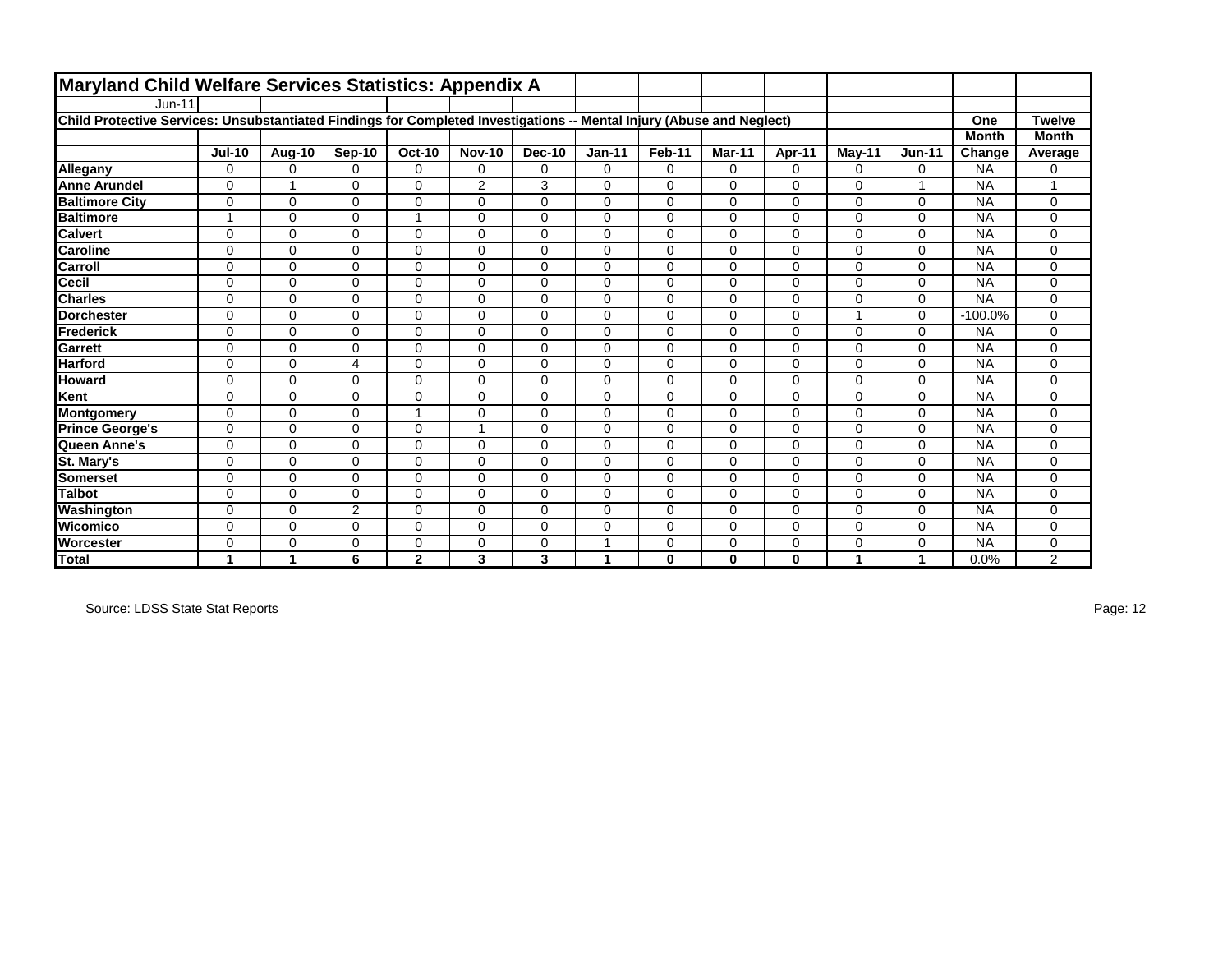| Maryland Child Welfare Services Statistics: Appendix A |                 |               |                 |                 |                |                 |                 |        |                 |                 |                 |               |            |           |
|--------------------------------------------------------|-----------------|---------------|-----------------|-----------------|----------------|-----------------|-----------------|--------|-----------------|-----------------|-----------------|---------------|------------|-----------|
| Jun-11                                                 |                 |               |                 |                 |                |                 |                 |        |                 |                 |                 |               |            |           |
| In-Home Services: Beginning of Month                   |                 |               |                 |                 |                |                 |                 |        |                 |                 |                 |               | One        | Twelve    |
|                                                        |                 |               |                 |                 |                |                 |                 |        |                 |                 |                 |               | Month      | Month     |
|                                                        | <b>Jul-10</b>   | <b>Aug-10</b> | Sep-10          | <b>Oct-10</b>   | <b>Nov-10</b>  | Dec-10          | $Jan-11$        | Feb-11 | Mar-11          | Apr-11          | $M$ ay-11       | <b>Jun-11</b> | Change     | Average   |
| Allegany                                               | 77              | 75            | 78              | 77              | 87             | 93              | 84              | 75     | 76              | 68              | 69              | 68            | $-0.01449$ | 77.25     |
| Anne Arundel                                           | 205             | 205           | 208             | 233             | 231            | 215             | 221             | 220    | 235             | 239             | 247             | 248           | 0.00405    | 225.58333 |
| <b>Baltimore City</b>                                  | 962             | 908           | 897             | 917             | 927            | 927             | 930             | 885    | 840             | 834             | 859             | 825           | $-0.03958$ | 892.58333 |
| Baltimore                                              | 394             | 358           | 380             | 392             | 396            | 386             | 377             | 378    | 373             | 403             | 397             | 388           | $-0.02267$ | 385.16667 |
| Calvert                                                | 68              | 78            | 65              | 64              | 67             | 65              | 74              | 75     | $\overline{77}$ | 81              | 75              | 85            | 0.13333    | 72.833333 |
| Caroline                                               | 45              | 42            | $\overline{42}$ | 42              | 49             | 48              | 42              | 51     | 44              | 46              | $\overline{53}$ | 42            | $-0.20755$ | 45.5      |
| Carroll                                                | 55              | 49            | 46              | 42              | 43             | 41              | 47              | 57     | 55              | 49              | 44              | 46            | 0.04545    | 47.833333 |
| Cecil                                                  | $\overline{77}$ | 69            | 73              | $\overline{77}$ | 98             | 99              | 96              | 82     | 84              | 94              | 91              | 93            | 0.02198    | 86.083333 |
| Charles                                                | 89              | 91            | 83              | 81              | 74             | 69              | 67              | 66     | 66              | $\overline{72}$ | 74              | 81            | 0.09459    | 76.083333 |
| Dorchester                                             | 49              | 48            | 54              | 47              | 48             | 51              | 49              | 37     | 48              | 46              | 44              | 44            | 0          | 47.083333 |
| Frederick                                              | 72              | 77            | 77              | 85              | 72             | 87              | 90              | 80     | 80              | 74              | 80              | 74            | $-0.075$   | 79        |
| Garrett                                                | 45              | 42            | 49              | 45              | 39             | 38              | 34              | 32     | $\overline{39}$ | 50              | 48              | 50            | 0.04167    | 42.583333 |
| Harford                                                | 100             | 89            | 86              | 93              | 92             | 80              | 91              | 98     | 91              | 87              | 93              | 88            | $-0.05376$ | 90.666667 |
| Howard                                                 | 90              | 82            | 74              | 82              | 95             | 99              | 91              | 89     | 86              | 83              | 84              | 90            | 0.07143    | 87.083333 |
| Kent                                                   | 12              | 9             | 5               | 4               | $\overline{7}$ | 6               | 10              | 10     | 10              | 9               | 11              | 9             | $-0.18182$ | 8.5       |
| Montgomery                                             | 179             | 165           | 169             | 166             | 157            | 164             | 163             | 159    | 168             | 181             | 183             | 183           | $\Omega$   | 169.75    |
| Prince George's                                        | 297             | 302           | 305             | 300             | 298            | 290             | 307             | 303    | 278             | 274             | 261             | 270           | 0.03448    | 290.41667 |
| Queen Anne's                                           | 20              | 18            | 24              | 22              | 18             | 16              | 17              | 19     | 22              | 26              | 25              | 27            | 0.08       | 21.166667 |
| St. Mary's                                             | 78              | 84            | 92              | 101             | 114            | 117             | 118             | 127    | 134             | 136             | 126             | 125           | $-0.00794$ | 112.66667 |
| Somerset                                               | 37              | 40            | 34              | 36              | 37             | 38              | 43              | 46     | 46              | 46              | 46              | 42            | $-0.08696$ | 40.916667 |
| Talbot                                                 | 35              | 33            | 35              | $\overline{25}$ | 27             | $\overline{32}$ | $\overline{33}$ | 32     | 28              | $\overline{32}$ | 38              | 36            | $-0.05263$ | 32.166667 |
| Washington                                             | 124             | 135           | 135             | 154             | 174            | 162             | 157             | 123    | 120             | 111             | 124             | 121           | $-0.02419$ | 136.66667 |
| Wicomico                                               | 93              | 83            | 69              | 78              | 79             | 79              | 71              | 76     | 77              | 89              | 92              | 95            | 0.03261    | 81.75     |
| Worcester                                              | 63              | 68            | 53              | 55              | 59             | 57              | 57              | 56     | 45              | 48              | 46              | 52            | 0.13043    | 54.916667 |
| <b>T</b> otal                                          | 3266            | 3150          | 3133            | 3218            | 3288           | 3259            | 3269            | 3176   | 3122            | 3178            | 3210            | 3182          | $-0.00872$ | 3204.25   |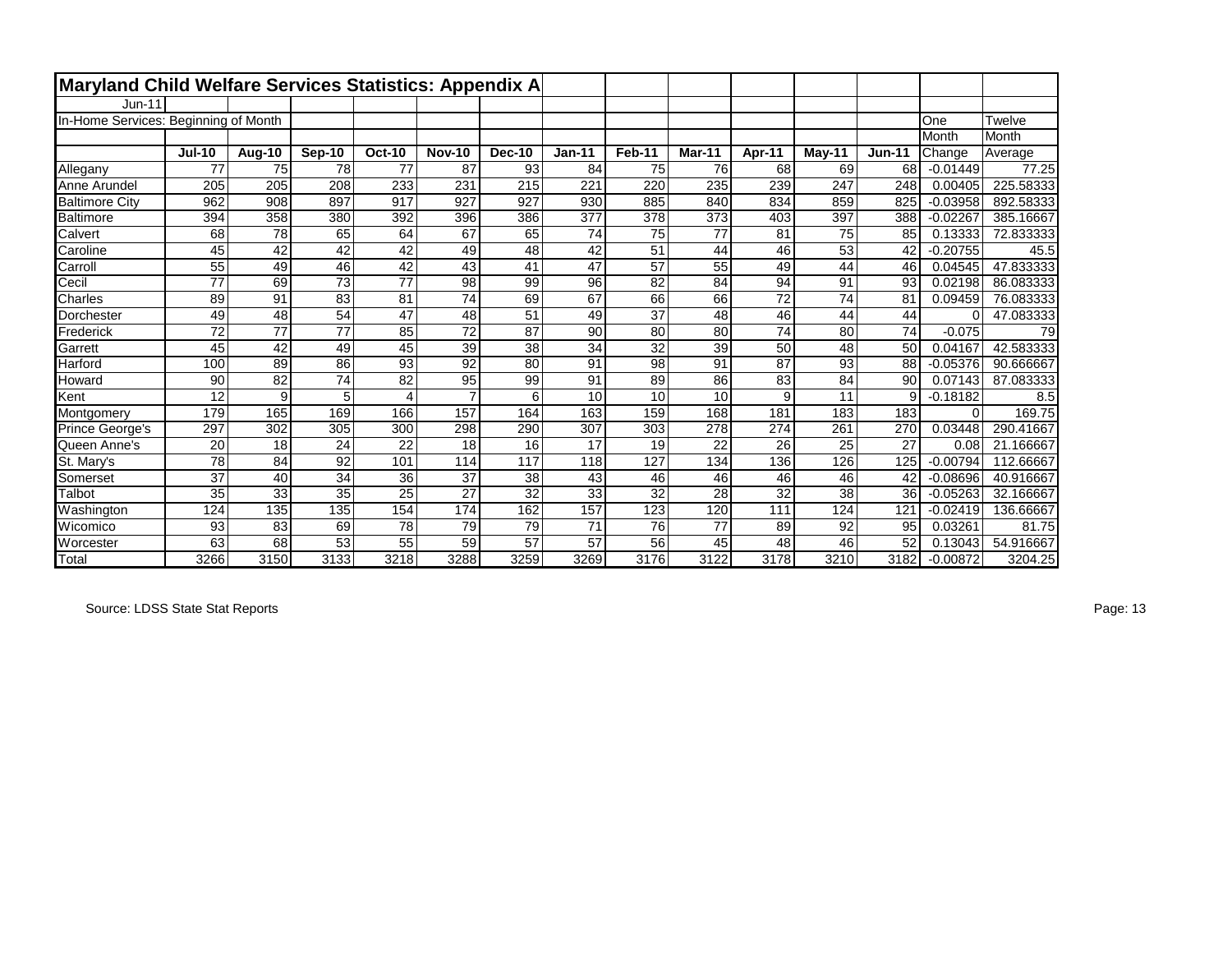| Maryland Child Welfare Services Statistics: Appendix A |                 |                 |                 |                           |                         |                 |                 |                 |                 |                 |                 |                 |            |           |
|--------------------------------------------------------|-----------------|-----------------|-----------------|---------------------------|-------------------------|-----------------|-----------------|-----------------|-----------------|-----------------|-----------------|-----------------|------------|-----------|
| <b>Jun-11</b>                                          |                 |                 |                 |                           |                         |                 |                 |                 |                 |                 |                 |                 |            |           |
| In-Home Services: New Cases                            |                 |                 |                 |                           |                         |                 |                 |                 |                 |                 |                 |                 | One        | Twelve    |
|                                                        |                 |                 |                 |                           |                         |                 |                 |                 |                 |                 |                 |                 | Month      | Month     |
|                                                        | <b>Jul-10</b>   | Aug-10          | Sep-10          | <b>Oct-10</b>             | <b>Nov-10</b>           | <b>Dec-10</b>   | $Jan-11$        | Feb-11          | Mar-11          | Apr-11          | $M$ ay-11       | $Jun-11$        | Change     | Average   |
| Allegany                                               | 19              | 22              | 14              | 19                        | 21                      | 17              | 15              | 13              | 15              | 12              | 11              | 24              | 1.18182    | 16.833333 |
| Anne Arundel                                           | 46              | 31              | 56              | 35                        | 39                      | 54              | 41              | 42              | 50              | 53              | 45              | 54              | 0.2        | 45.5      |
| <b>Baltimore City</b>                                  | 226             | 259             | 291             | 278                       | 277                     | 231             | 230             | 227             | 268             | 273             | 272             | 292             | 0.07353    | 260.33333 |
| Baltimore                                              | 40              | 48              | 71              | 71                        | 55                      | 39              | 46              | 44              | 75              | 58              | $\overline{53}$ | 52              | $-0.01887$ | 54.333333 |
| Calvert                                                | 18              | 16              | 15              | 11                        | 9                       | 14              | 19              | 11              | $\overline{18}$ | 14              | $\overline{20}$ | 11              | $-0.45$    | 14.666667 |
| Caroline                                               | 12              | 11              | $\overline{7}$  | 14                        | 15                      | $\overline{7}$  | 14              | 8               | 18              | 16              | 10              | 12              | 0.2        | 12        |
| Carroll                                                | 10              | 11              | 14              | 14                        | $\overline{13}$         | 12              | 13              | 6               | $\overline{12}$ | 5               | 14              | 5               | $-0.64286$ | 10.75     |
| Cecil                                                  | 7               | 15              | 11              | $\overline{35}$           | $\overline{21}$         | $\overline{22}$ | 10              | 20              | $\overline{25}$ | 16              | 16              | 18              | 0.125      | 18        |
| Charles                                                | 11              | 5               | $\overline{7}$  | 8                         | $\overline{\mathbf{4}}$ | 10              | 10              | 10              | $\overline{13}$ | 14              | 15              | 15              | C          | 10.166667 |
| Dorchester                                             | 7               | 8               | 3               | 12                        | 10                      | 3               | $\overline{2}$  | 15              | $\overline{7}$  | 5               | 3               | 6               |            | 6.75      |
| Frederick                                              | 16              | 19              | 21              | 8                         | $\overline{25}$         | $\overline{13}$ | 16              | $\overline{15}$ | $\overline{17}$ | 23              | 10              | $\overline{7}$  | $-0.3$     | 15.833333 |
| Garrett                                                | $\overline{c}$  | 9               | 5               | $\overline{\overline{3}}$ | $\overline{3}$          |                 | 6               | $\overline{8}$  | 11              | 6               | 6               | $\overline{3}$  | $-0.5$     | 5.25      |
| Harford                                                | $\overline{24}$ | $\overline{33}$ | $\overline{43}$ | $\overline{25}$           | $\overline{13}$         | 19              | $\overline{21}$ | $\overline{13}$ | $\overline{15}$ | $\overline{27}$ | $\overline{13}$ | $\overline{25}$ | 0.92308    | 22.583333 |
| Howard                                                 | 11              | 6               | 15              | 18                        | 14                      | 13              | 9               | 11              | 14              | 13              | 18              | 8               | $-0.55556$ | 12.5      |
| Kent                                                   | 0               | $\Omega$        | $\mathbf 0$     | 3                         | 4                       | 5               | $\overline{c}$  | $\overline{2}$  | 3               | $\overline{2}$  | $\overline{2}$  | 5               | 1.5        | 2.3333333 |
| Montgomery                                             | 20              | 17              | $\overline{17}$ | 21                        | 29                      | 17              | 15              | 29              | $\overline{28}$ | 24              | $\overline{23}$ | 17              | $-0.26087$ | 21.416667 |
| Prince George's                                        | 41              | 32              | $\overline{35}$ | 34                        | 30                      | 53              | 41              | 24              | 31              | 26              | 34              | 46              | 0.35294    | 35.583333 |
| Queen Anne's                                           | 5               | 10              | 6               | $\overline{7}$            | 3                       | 8               | 9               | 10              | 20              | 13              | 11              | 12              | 0.09091    | 9.5       |
| St. Mary's                                             | $\overline{20}$ | $\overline{31}$ | $\overline{19}$ | $\overline{28}$           | 15                      | $\overline{23}$ | $\overline{21}$ | $\overline{31}$ | $\overline{27}$ | $\overline{13}$ | $\overline{21}$ | 30              | 0.42857    | 23.25     |
| Somerset                                               | 6               | 3               | 4               | 5                         | $\overline{\mathbf{4}}$ | 6               | 5               |                 | $\Omega$        | $\Omega$        | $\overline{2}$  | 4               |            | 3.3333333 |
| Talbot                                                 | 6               | 11              | 4               | $\overline{8}$            | 11                      | $\overline{7}$  | 12              | $\overline{7}$  | 14              | 13              | 10              | 10              | $\Omega$   | 9.4166667 |
| Washington                                             | 44              | 40              | 39              | 45                        | 46                      | 49              | $\overline{32}$ | $\overline{28}$ | $\overline{23}$ | 39              | 24              | 27              | 0.125      | 36.333333 |
| Wicomico                                               | 11              | 13              | 17              | 14                        | 13                      | 10              | 14              | 18              | 22              | 20              | 20              | $\overline{15}$ | $-0.25$    | 15.583333 |
| Worcester                                              | $\overline{7}$  | 4               | 5               | $\overline{4}$            | $\overline{2}$          | 3               | 6               | 4               | 6               | 5               | 15              | 3               | $-0.8$     | 5.3333333 |
| Total                                                  | 609             | 654             | 719             | 720                       | 676                     | 636             | 609             | 597             | 732             | 690             | 668             | 701             | 0.0494     | 667.58333 |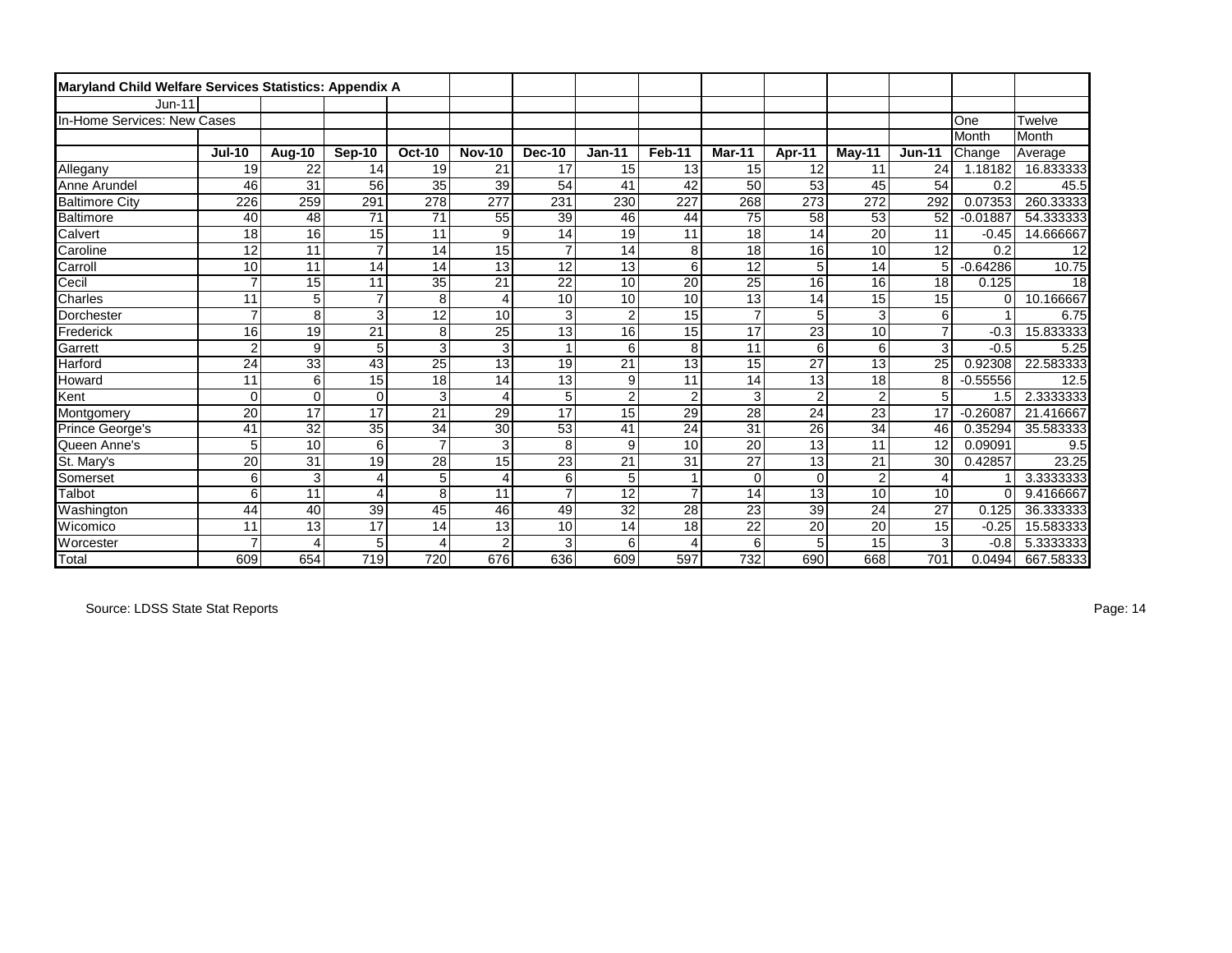| Maryland Child Welfare Services Statistics: Appendix A |                 |                |                 |                 |                 |                 |                 |                |                 |                |                 |               |            |           |
|--------------------------------------------------------|-----------------|----------------|-----------------|-----------------|-----------------|-----------------|-----------------|----------------|-----------------|----------------|-----------------|---------------|------------|-----------|
| $Jun-11$                                               |                 |                |                 |                 |                 |                 |                 |                |                 |                |                 |               |            |           |
| In-Home Services: Closed Cases                         |                 |                |                 |                 |                 |                 |                 |                |                 |                |                 |               | One        | Twelve    |
|                                                        |                 |                |                 |                 |                 |                 |                 |                |                 |                |                 |               | Month      | Month     |
|                                                        | <b>Jul-10</b>   | Aug-10         | Sep-10          | <b>Oct-10</b>   | <b>Nov-10</b>   | <b>Dec-10</b>   | $Jan-11$        | Feb-11         | Mar-11          | Apr-11         | May-11          | <b>Jun-11</b> | Change     | Average   |
| Allegany                                               | 21              | 19             | 15              | 9               | 15              | 26              | 24              | 12             | 23              | 11             | 12              | 18            | 0.5        | 17.083333 |
| Anne Arundel                                           | 46              | 28             | 31              | 37              | 55              | 48              | 42              | 27             | 46              | 45             | 44              | 58            | 0.31818    | 42.25     |
| <b>Baltimore City</b>                                  | 280             | 270            | 271             | 268             | 277             | 228             | 275             | 272            | 274             | 248            | 306             | 208           | $-0.32026$ | 264.75    |
| Baltimore                                              | 76              | 26             | 59              | 67              | 65              | 48              | 45              | 49             | 45              | 64             | 62              | 51            | $-0.17742$ | 54.75     |
| Calvert                                                | 8               | 29             | 16              | 8               | $\overline{11}$ | 5               | 18              | 9              | 14              | 20             | 10              | 17            | 0.7        | 13.75     |
| Caroline                                               | 15              | 11             | $\overline{7}$  | $\overline{7}$  | 16              | 13              | 5               | 15             | 16              | 9              | 21              | 12            | $-0.42857$ | 12.25     |
| Carroll                                                | 16              | 14             | 18              | 13              | 15              | 6               | 11              | 8              | 18              | 10             | 12              | 13            | 0.08333    | 12.833333 |
| Cecil                                                  | $\overline{15}$ | 11             | $\overline{7}$  | 14              | $\overline{20}$ | 25              | 24              | 18             | 15              | 19             | 14              | 18            | 0.28571    | 16.666667 |
| Charles                                                | 9               | 13             | 9               | 15              | 9               | 12              | 11              | 10             | $\overline{7}$  | 12             | 8               | 5             | $-0.375$   | 10        |
| Dorchester                                             | 8               | $\overline{2}$ | 10              | 11              | $\overline{7}$  | 5               | 14              | $\overline{4}$ | 9               | $\overline{7}$ | 3               | 5             | 0.66667    | 7.0833333 |
| Frederick                                              | 11              | 19             | 13              | 21              | 10              | 10              | 26              | 15             | 23              | 17             | 16              | 22            | 0.375      | 16.916667 |
| Garrett                                                | 5               | $\overline{c}$ | 9               | 9               | $\overline{4}$  | 5               | 8               |                | $\Omega$        | 8              | $\overline{4}$  |               | $-0.75$    | 4.6666667 |
| Harford                                                | 35              | 36             | $\overline{36}$ | $\overline{24}$ | $\overline{25}$ | 8               | 14              | 20             | 19              | 21             | 18              | 34            | 0.88889    | 24.166667 |
| Howard                                                 | 19              | 14             | $\overline{7}$  | 5               | 10              | 21              | 11              | 14             | 17              | 12             | 12              | 6             | $-0.5$     | 12.333333 |
| Kent                                                   | 3               | 4              |                 | $\Omega$        | 5               |                 | $\overline{2}$  | $\overline{c}$ | 4               | $\Omega$       | $\overline{4}$  | 3             | $-0.25$    | 2.4166667 |
| Montgomery                                             | 34              | 13             | 20              | 30              | $\overline{22}$ | 18              | 19              | 20             | 15              | 22             | 23              | 16            | $-0.30435$ | 21        |
| <b>Prince George's</b>                                 | 36              | 29             | 40              | $\overline{36}$ | 38              | 36              | 45              | 49             | 35              | 39             | $\overline{25}$ | 16            | $-0.36$    | 35.333333 |
| Queen Anne's                                           | $\overline{7}$  | 4              | 8               | 11              | 5               | 7               | $\overline{7}$  | 7              | 16              |                | 9               | 15            | 0.66667    | 8.0833333 |
| St. Mary's                                             | 14              | 23             | 10              | 15              | $\overline{12}$ | $\overline{22}$ | $\overline{12}$ | 24             | $\overline{25}$ | 23             | $\overline{22}$ | 28            | 0.27273    | 19.166667 |
| Somerset                                               | 3               | 9              | $\overline{2}$  | 4               | 3               |                 | $\overline{2}$  |                | $\Omega$        | $\Omega$       | 6               |               | $-0.33333$ | 2.9166667 |
| Talbot                                                 | 8               | 9              | 14              | 6               | 6               | 6               | 13              | 11             | 10              | $\overline{7}$ | 12              | 10            | $-0.16667$ | 9.3333333 |
| Washington                                             | 33              | 40             | $\overline{20}$ | $\overline{25}$ | $\overline{58}$ | 54              | 66              | 31             | $\overline{32}$ | 26             | 27              | 17            | $-0.37037$ | 35.75     |
| Wicomico                                               | 21              | 27             | 8               | 13              | 13              | 18              | 9               | 17             | 10              | 17             | 17              | 14            | $-0.17647$ | 15.333333 |
| Worcester                                              | 2               | 19             | 3               | $\Omega$        | 4               | 3               | $\overline{7}$  | 15             | 3               | $\overline{7}$ | 9               |               | $-0.66667$ | 6.25      |
| Total                                                  | 725             | 671            | 634             | 648             | 705             | 626             | 710             | 651            | 676             | 645            | 696             | 594           | $-0.14655$ | 665.08333 |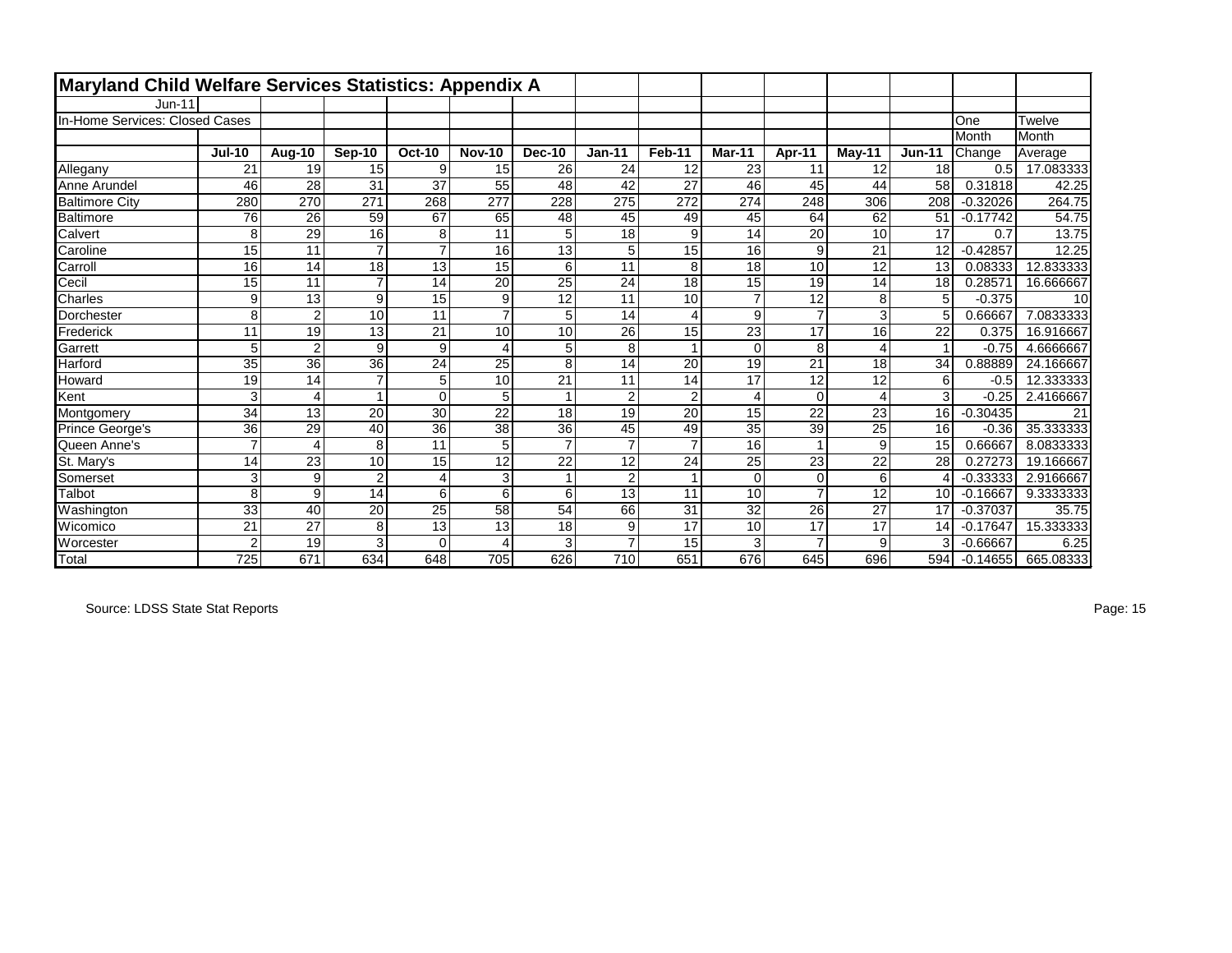| Maryland Child Welfare Services Statistics: Appendix A |               |        |        |                 |                 |                 |                 |                  |        |        |          |                 |            |           |
|--------------------------------------------------------|---------------|--------|--------|-----------------|-----------------|-----------------|-----------------|------------------|--------|--------|----------|-----------------|------------|-----------|
| $Jun-11$                                               |               |        |        |                 |                 |                 |                 |                  |        |        |          |                 |            |           |
| In-Home Services: End of Month                         |               |        |        |                 |                 |                 |                 |                  |        |        |          |                 | One        | Twelve    |
|                                                        |               |        |        |                 |                 |                 |                 |                  |        |        |          |                 | Month      | Month     |
|                                                        | <b>Jul-10</b> | Aug-10 | Sep-10 | <b>Oct-10</b>   | <b>Nov-10</b>   | <b>Dec-10</b>   | $Jan-11$        | Feb-11           | Mar-11 | Apr-11 | $May-11$ | $Jun-11$        | Change     | Average   |
| Allegany                                               | 75            | 78     | 77     | 87              | 93              | 84              | 75              | 76               | 68     | 69     | 68       | 74              | 0.08824    | 77        |
| Anne Arundel                                           | 205           | 208    | 233    | 231             | 215             | 221             | 220             | 235              | 239    | 247    | 248      | 244             | $-0.01613$ | 228.83333 |
| <b>Baltimore City</b>                                  | 908           | 897    | 917    | 927             | 927             | 930             | 885             | 840              | 834    | 859    | 825      | 909             | 0.10182    | 888.16667 |
| Baltimore                                              | 358           | 380    | 392    | 396             | 386             | 377             | 378             | $\overline{373}$ | 403    | 397    | 388      | 389             | 0.00258    | 384.75    |
| Calvert                                                | 78            | 65     | 64     | 67              | 65              | 74              | 75              | 77               | 81     | 75     | 85       | 79              | $-0.07059$ | 73.75     |
| Caroline                                               | 42            | 42     | 42     | 49              | 48              | 42              | 51              | 44               | 46     | 53     | 42       | 42              | $\Omega$   | 45.25     |
| Carroll                                                | 49            | 46     | 42     | 43              | 41              | 47              | 49              | 55               | 49     | 44     | 46       | 38              | $-0.17391$ | 45.75     |
| Cecil                                                  | 69            | 73     | 77     | 98              | 99              | 96              | 82              | 84               | 94     | 91     | 93       | 93              | $\Omega$   | 87.416667 |
| Charles                                                | 91            | 83     | 81     | $\overline{74}$ | 69              | 67              | 66              | 66               | 72     | 74     | 81       | 91              | 0.12346    | 76.25     |
| Dorchester                                             | 48            | 54     | 47     | 48              | 51              | 49              | $\overline{37}$ | 48               | 46     | 44     | 44       | 45              | 0.02273    | 46.75     |
| Frederick                                              | 77            | 77     | 85     | 72              | 87              | 90              | 80              | 80               | 74     | 80     | 74       | 59              | $-0.2027$  | 77.916667 |
| Garrett                                                | 42            | 49     | 45     | $\overline{39}$ | $\overline{38}$ | $\overline{34}$ | $\overline{32}$ | $\overline{39}$  | 50     | 48     | 50       | $\overline{52}$ | 0.04       | 43.166667 |
| Harford                                                | 89            | 86     | 93     | 94              | 80              | 91              | 98              | 91               | 87     | 93     | 88       | 79              | $-0.10227$ | 89.083333 |
| Howard                                                 | 82            | 74     | 82     | 95              | 99              | 91              | 89              | 86               | 83     | 84     | 90       | 92              | 0.02222    | 87.25     |
| Kent                                                   | 9             | 5      | Δ      | $\overline{7}$  | 6               | 10              | 10              | 10               | 9      | 11     | 9        | 11              | 0.22222    | 8.4166667 |
| Montgomery                                             | 165           | 169    | 166    | 157             | 164             | 163             | 159             | 168              | 181    | 183    | 183      | 184             | 0.00546    | 170.16667 |
| Prince George's                                        | 302           | 305    | 300    | 298             | 290             | 307             | 303             | 278              | 274    | 261    | 270      | 300             | 0.11111    | 290.66667 |
| Queen Anne's                                           | 18            | 24     | 22     | 18              | 16              | 17              | 19              | 22               | 26     | 38     | 27       | 24              | $-0.11111$ | 22.583333 |
| St. Mary's                                             | 84            | 92     | 101    | 114             | 117             | 118             | 127             | 134              | 136    | 126    | 125      | 127             | 0.016      | 116.75    |
| Somerset                                               | 40            | 34     | 36     | 37              | 38              | 43              | 46              | 46               | 46     | 46     | 42       | 42              | C          | 41.333333 |
| Talbot                                                 | 33            | 35     | 25     | 26              | 32              | 33              | 32              | 28               | 32     | 38     | 36       | 36              | $\Omega$   | 32.166667 |
| Washington                                             | 135           | 135    | 154    | 174             | 162             | 157             | 123             | 120              | 111    | 124    | 121      | 131             | 0.08264    | 137.25    |
| Wicomico                                               | 83            | 69     | 78     | 79              | 79              | 71              | 76              | 77               | 89     | 92     | 95       | 96              | 0.01053    | 82        |
| Worcester                                              | 68            | 53     | 55     | 59              | 57              | 57              | 56              | 45               | 48     | 46     | 52       | 52              |            | 54        |
| Total                                                  | 3150          | 3133   | 3218   | 3289            | 3259            | 3269            | 3168            | 3122             | 3178   | 3223   | 3182     | 3289            | 0.03363    | 3206.6667 |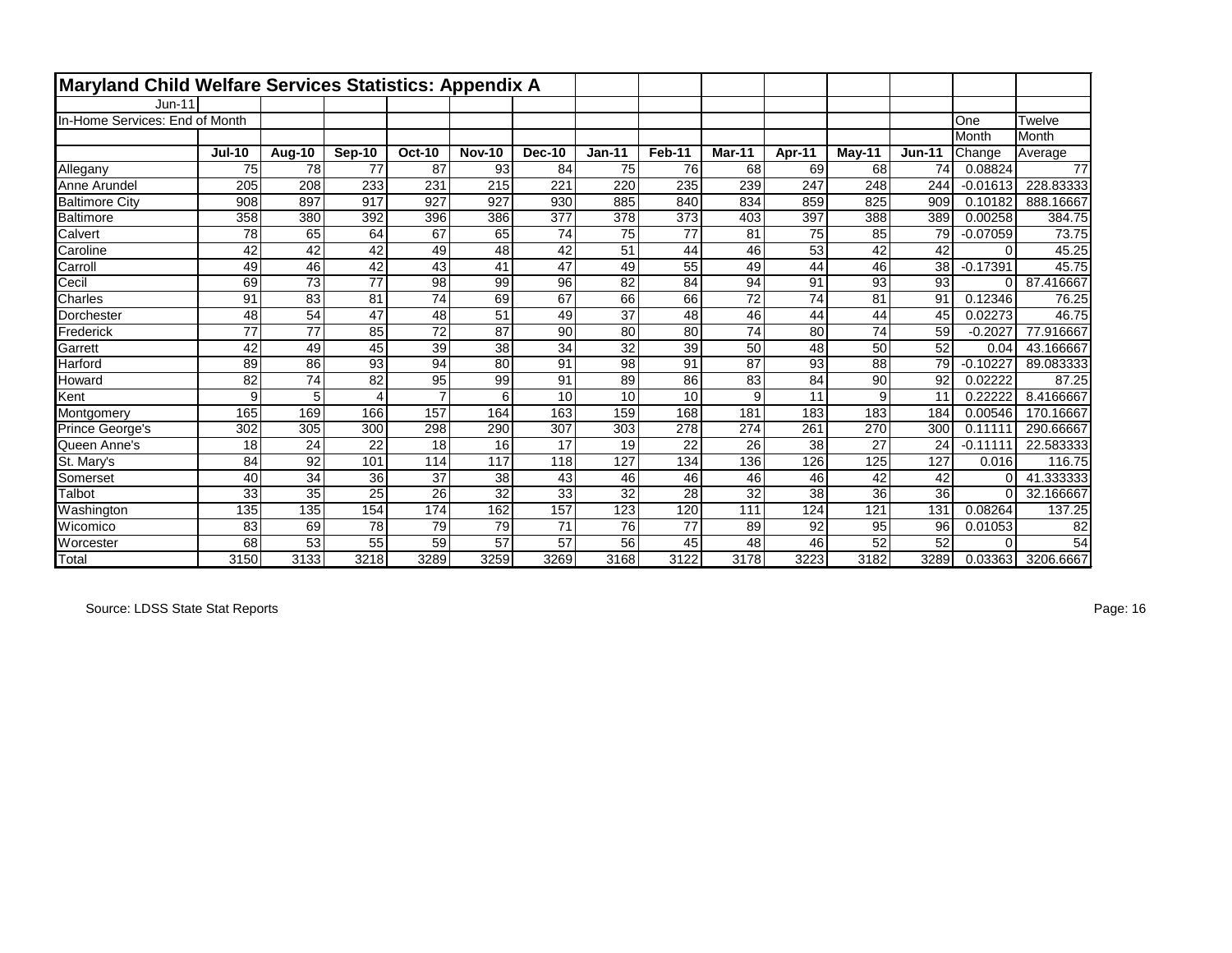| <b>Maryland Child Welfare Services Statistics: Appendix A</b> |               |        |               |               |               |                 |                 |        |        |        |        |          |            |               |
|---------------------------------------------------------------|---------------|--------|---------------|---------------|---------------|-----------------|-----------------|--------|--------|--------|--------|----------|------------|---------------|
| $Jun-11$                                                      |               |        |               |               |               |                 |                 |        |        |        |        |          |            |               |
| OOH Placement: Beginning of Month                             |               |        |               |               |               |                 |                 |        |        |        |        |          | One        | <b>Twelve</b> |
|                                                               |               |        |               |               |               |                 |                 |        |        |        |        |          | Month      | Month         |
|                                                               | <b>Jul-10</b> | Aug-10 | <b>Sep-10</b> | <b>Oct-10</b> | <b>Nov-10</b> | <b>Dec-10</b>   | <b>Jan-11</b>   | Feb-11 | Mar-11 | Apr-11 | May-11 | $Jun-11$ | Change     | Average       |
| Allegany                                                      | 102           | 110    | 114           | 110           | 106           | 107             | 108             | 109    | 109    | 106    | 94     | 97       | 0.03191    | 106           |
| Anne Arundel                                                  | 160           | 157    | 157           | 152           | 154           | 157             | 148             | 153    | 158    | 152    | 154    | 153      | $-0.00649$ | 154.58333     |
| <b>Baltimore City</b>                                         | 4566          | 4515   | 4490          | 4450          | 4412          | 4326            | 4294            | 4255   | 4218   | 4168   | 4106   | 4068     | $-0.00925$ | 4322.3333     |
| <b>Baltimore</b>                                              | 560           | 574    | 568           | 560           | 577           | 575             | 561             | 554    | 570    | 566    | 558    | 572      | 0.02509    | 566.25        |
| Calvert                                                       | 72            | 72     | 74            | 72            | 71            | 71              | 69              | 72     | 71     | 75     | 76     | 93       | 0.22368    | 74            |
| Caroline                                                      | 40            | 38     | 39            | 38            | 37            | 35              | $\overline{34}$ | 35     | 39     | 42     | 43     | 43       | 0          | 38.583333     |
| Carroll                                                       | 43            | 46     | 43            | 42            | 40            | 40              | 39              | 37     | 36     | 36     | 40     | 37       | $-0.075$   | 39.916667     |
| Cecil                                                         | 119           | 122    | 121           | 118           | 120           | 116             | 115             | 116    | 124    | 126    | 129    | 126      | $-0.02326$ | 121           |
| Charles                                                       | 107           | 104    | 102           | 107           | 109           | 108             | 110             | 106    | 105    | 106    | 101    | 105      | 0.0396     | 105.83333     |
| Dorchester                                                    | 27            | 28     | 27            | 25            | 25            | 23              | 24              | 24     | 23     | 22     | 22     | 21       | $-0.04545$ | 24.25         |
| Frederick                                                     | 166           | 165    | 164           | 153           | 149           | 153             | 157             | 159    | 158    | 154    | 153    | 158      | 0.03268    | 157.41667     |
| Garrett                                                       | 50            | 46     | 48            | 50            | 49            | 49              | 50              | 44     | 39     | 37     | 34     | 31       | $-0.08824$ | 43.916667     |
| Harford                                                       | 279           | 274    | 274           | 267           | 265           | 254             | 252             | 249    | 247    | 264    | 269    | 261      | $-0.02974$ | 262.91667     |
| Howard                                                        | 68            | 69     | 70            | 71            | 69            | 67              | 63              | 64     | 61     | 61     | 65     | 66       | 0.01538    | 66.166667     |
| Kent                                                          | 13            | 11     | 11            | 14            | 13            | 15              | 13              | 10     | 10     | 10     | 10     | 10       | $\Omega$   | 11.666667     |
| Montgomery                                                    | 540           | 545    | 543           | 542           | 542           | 520             | 516             | 520    | 524    | 521    | 530    | 526      | $-0.00755$ | 530.75        |
| Prince George's                                               | 568           | 564    | 563           | 580           | 591           | 598             | 592             | 596    | 598    | 604    | 603    | 599      | $-0.00663$ | 588           |
| Queen Anne's                                                  | 21            | 22     | 22            | 20            | 19            | 19              | 20              | 20     | 19     | 19     | 19     | 20       | 0.05263    | 20            |
| St. Mary's                                                    | 120           | 122    | 129           | 138           | 139           | 137             | 140             | 141    | 146    | 152    | 159    | 149      | $-0.06289$ | 139.33333     |
| Somerset                                                      | 52            | 50     | 52            | 54            | 56            | 56              | 55              | 52     | 50     | 53     | 50     | 48       | $-0.04$    | 52.333333     |
| Talbot                                                        | 28            | 34     | 32            | 32            | 36            | $\overline{37}$ | 35              | 36     | 36     | 33     | 28     | 26       | $-0.07143$ | 32.75         |
| Washington                                                    | 199           | 200    | 197           | 198           | 197           | 199             | 202             | 192    | 205    | 204    | 204    | 211      | 0.03431    | 200.66667     |
| Wicomico                                                      | 74            | 70     | 72            | 72            | 72            | 71              | 67              | 66     | 64     | 61     | 64     | 59       | $-0.07813$ | 67.666667     |
| Worcester                                                     | 39            | 40     | 40            | 40            | 41            | 41              | 39              | 39     | 41     | 39     | 37     | 39       | 0.05405    | 39.583333     |
| <b>Total</b>                                                  | 8013          | 7978   | 7952          | 7905          | 7889          | 7774            | 7703            | 7649   | 7651   | 7611   | 7548   | 7518     | $-0.00397$ | 7765.9167     |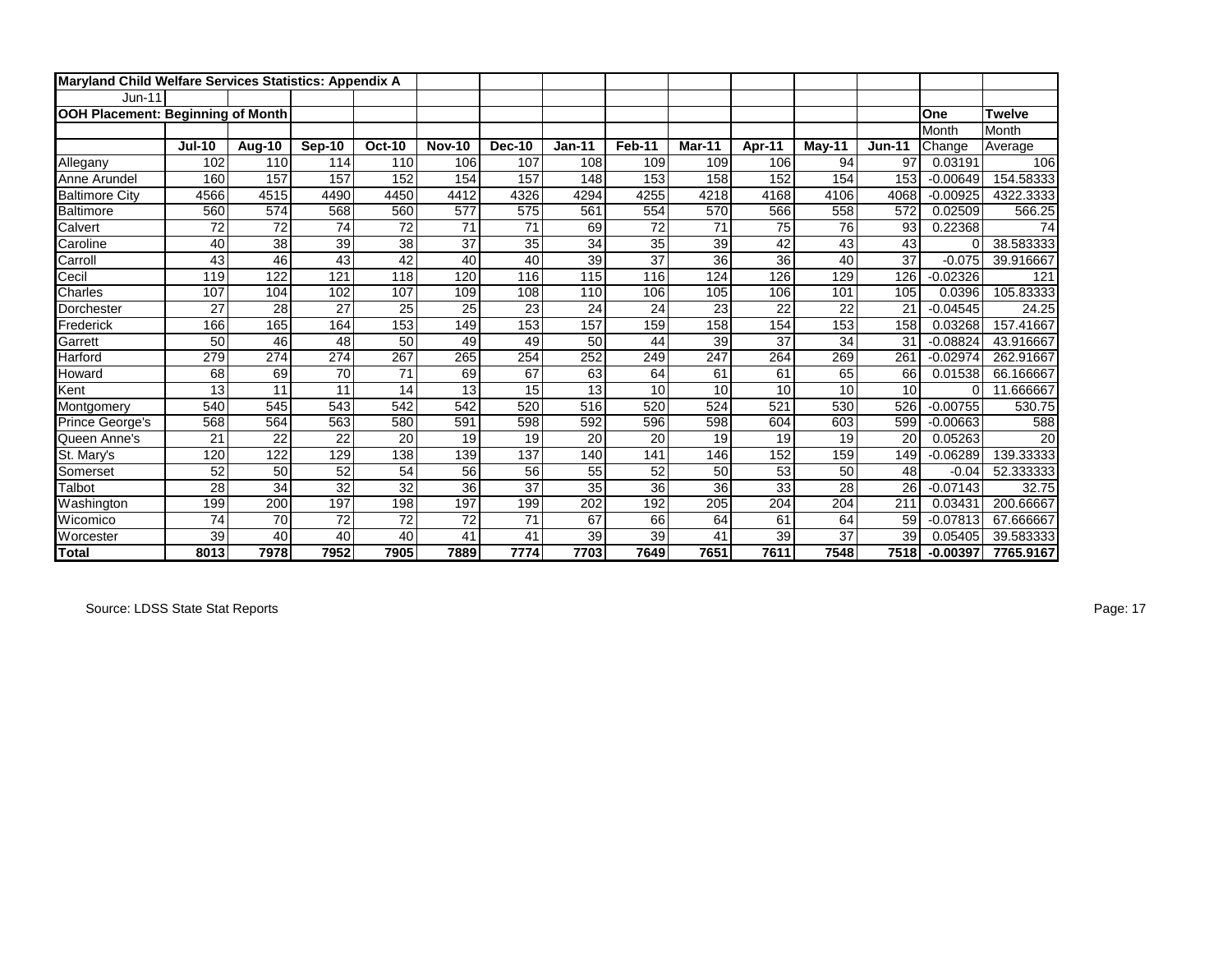| Maryland Child Welfare Services Statistics: Appendix A |                         |                |                |                           |                |                 |                 |                |                |                |                |                |            |               |
|--------------------------------------------------------|-------------------------|----------------|----------------|---------------------------|----------------|-----------------|-----------------|----------------|----------------|----------------|----------------|----------------|------------|---------------|
| $Jun-11$                                               |                         |                |                |                           |                |                 |                 |                |                |                |                |                |            |               |
| <b>OOH Placement: New Placements</b>                   |                         |                |                |                           |                |                 |                 |                |                |                |                |                | One        | <b>Twelve</b> |
|                                                        |                         |                |                |                           |                |                 |                 |                |                |                |                |                | Month      | Month         |
|                                                        | <b>Jul-10</b>           | Aug-10         | Sep-10         | <b>Oct-10</b>             | <b>Nov-10</b>  | <b>Dec-10</b>   | $Jan-11$        | Feb-11         | <b>Mar-11</b>  | Apr-11         | $M$ ay-11      | <b>Jun-11</b>  | Change     | Average       |
| Allegany                                               | 10                      | 8              |                |                           |                | 10 <sup>1</sup> |                 | $\overline{2}$ |                | $\overline{2}$ | 6              |                | $-0.83333$ | 4.25          |
| Anne Arundel                                           | 3                       | 6              | 3              | 6                         | 8              | 8               | 6               | 10             | ⊿              | 6              | 2              |                | 2.5        | 5.75          |
| <b>Baltimore City</b>                                  | 151                     | 150            | 162            | 154                       | 140            | 128             | 152             | 142            | 139            | 138            | 140            | 146            | 0.04286    | 145.16667     |
| <b>Baltimore</b>                                       | 34                      | 20             | 13             | 34                        | 22             | 6               | 13              | 33             | 18             | 22             | 36             | 24             | $-0.33333$ | 22.916667     |
| Calvert                                                | $\overline{7}$          | 6              | $\overline{2}$ | 5                         | $\mathbf 0$    |                 | 3               |                | 6              | $\overline{9}$ | 17             |                | $-0.94118$ | 4.8333333     |
| Caroline                                               | 0                       | 5              | 3              |                           | 0              | $\mathbf 0$     |                 | 4              | 3              |                | 0              |                | 0 NA       | 1.5           |
| Carroll                                                | 3                       | $\overline{2}$ | 4              | 0                         | $\overline{2}$ |                 | $\overline{2}$  |                | $\overline{2}$ | 6              | 0              |                | $11$ NA    | 2.8333333     |
| Cecil                                                  | 5                       | $\overline{2}$ | 5              | 5                         | 1              | 8               | 9               | 13             | 11             | 8              |                | 10             | 0.42857    |               |
| Charles                                                | 3                       | $\overline{2}$ | 8              | $\overline{2}$            | $\overline{2}$ | 3               | $\mathbf 0$     | $\overline{2}$ | $\overline{4}$ |                | 8              |                | $-0.875$   |               |
| Dorchester                                             | $\overline{\mathbf{c}}$ | 0              | $\mathbf 0$    | 3                         | 0              |                 |                 |                | 0              | $\Omega$       | $\overline{c}$ | $\Omega$       | $-1$       | 0.8333333     |
| Frederick                                              | 4                       | $\overline{ }$ | 3              | $\overline{\overline{3}}$ | 5              | 8               | 4               | $\overline{7}$ | 9              | 5 <sup>1</sup> | 10             | $\overline{4}$ | $-0.6$     | 5.75          |
| Garrett                                                | 3                       | 5              | 3              | 3                         | $\overline{c}$ |                 | $\Omega$        | $\mathbf 0$    | $\overline{4}$ | 0              | 3              | 5              | 0.66667    | 2.4166667     |
| Harford                                                | 5                       | 17             | 6              | $\overline{7}$            | 5              | 11              | 9               | 3              | 25             | $\overline{ }$ | ⇁              | 16             | 1.28571    | 9.8333333     |
| Howard                                                 | 1                       | $\overline{2}$ | 4              | $\mathbf{1}$              | 3              | $\Omega$        | 5               | 3              |                | 4              | 3              | 3              | $\Omega$   | 2.5           |
| Kent                                                   | 0                       | 0              | 5              | $\Omega$                  | 3              | $\Omega$        | $\Omega$        |                | $\mathbf 0$    | $\Omega$       | $\Omega$       |                | 0 NA       | 0.75          |
| Montgomery                                             | 22                      | 17             | 10             | 13                        | $\overline{7}$ | 16              | $\overline{20}$ | 18             | 11             | 24             | 16             | 13             | $-0.1875$  | 15.583333     |
| Prince George's                                        | 8                       | 18             | 29             | 26                        | 26             | 15              | 10              | 17             | 19             | 14             | 9              | 14             | 0.55556    | 17.083333     |
| Queen Anne's                                           | 1                       | 0              |                | 0lo                       |                |                 | $\mathbf 0$     | $\mathbf 0$    | $\mathbf 0$    | $\Omega$       |                | $\Omega$       | -1         | 0.3           |
| St. Mary's                                             | 4                       | 9              | 9              | $\overline{2}$            | $\overline{2}$ | 6               | $\overline{7}$  | 6              | 8              | 11             | 6              | 19             | 2.16667    | 7.4166667     |
| Somerset                                               | 3                       | 3              | 3              | $\overline{3}$            |                | 3               |                 |                | 3              | $\Omega$       | 2              | $\mathbf 0$    | -1         | 1.9166667     |
| Talbot                                                 | 6                       | $\Omega$       |                | 4                         |                | $\Omega$        |                 |                | $\mathbf 0$    |                |                | $\Omega$       | $-1$       | 1.3333333     |
| Washington                                             | 16                      | 11             | 19             | 8                         | $\overline{7}$ | 14              | 6               | 16             | $\overline{7}$ | 15             | 17             | 8              | $-0.52941$ | 12            |
| Wicomico                                               | 0                       | 3              | $\mathbf 0$    | $\overline{2}$            | 1              | $\mathbf 0$     | $\mathbf 0$     | $\mathbf 0$    | $\mathbf 0$    | 3              | $\mathsf{C}$   |                | 0 NA       | 0.75          |
| Worcester                                              | $\overline{2}$          | 3              |                | $\overline{2}$            | 3              | $\Omega$        | 3               | 4              | $\Omega$       |                | $\overline{2}$ | $\Omega$       | $-1$       | 1.75          |
| <b>Total</b>                                           | 293                     | 296            | 295            | 285                       | 248            | 241             | 254             | 286            | 275            | 278            | 295            | 283            | $-0.04068$ | 277.41667     |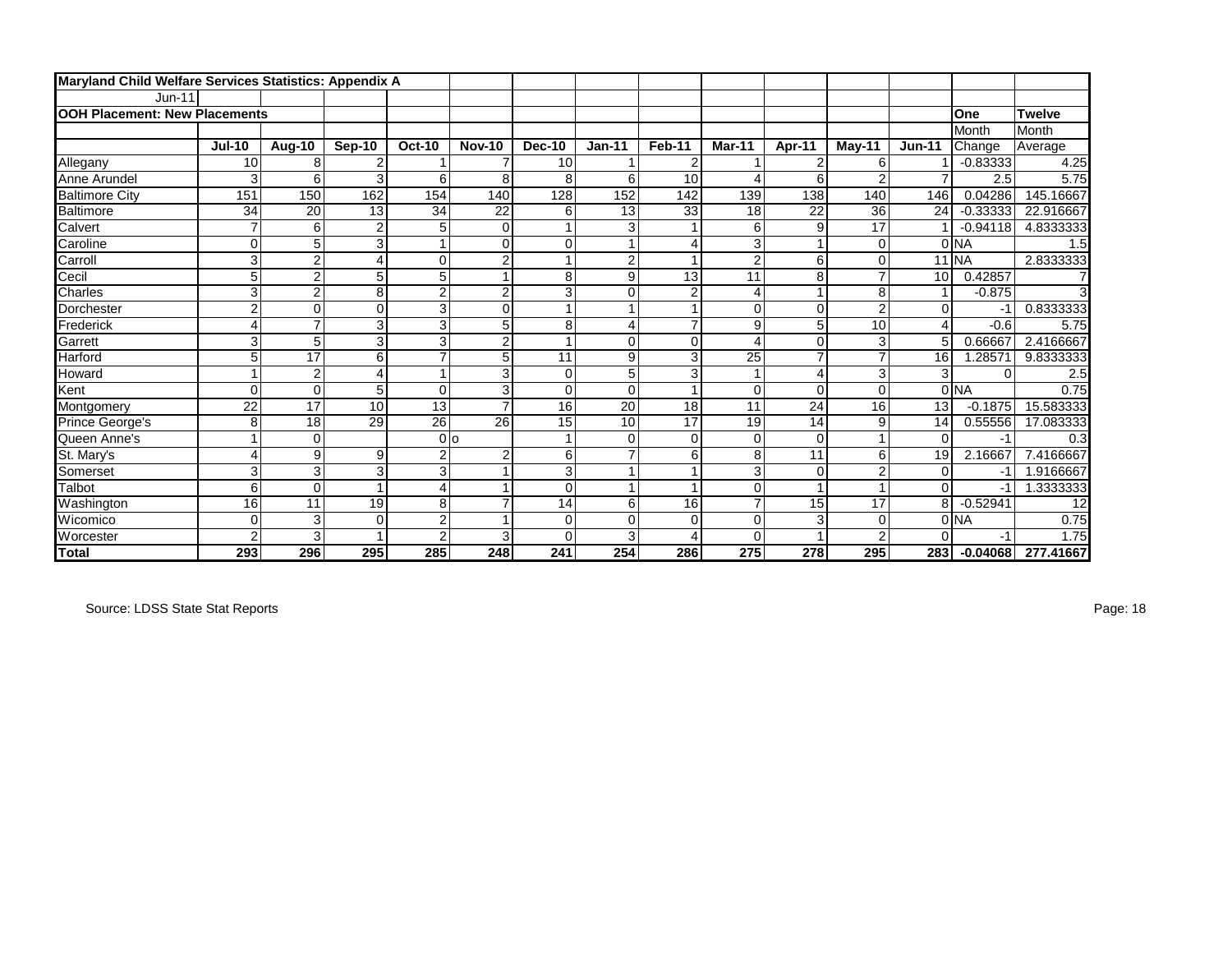| Maryland Child Welfare Services Statistics: Appendix A |                 |                |                |                |                         |                |                |                |                |                |                |                 |                |               |
|--------------------------------------------------------|-----------------|----------------|----------------|----------------|-------------------------|----------------|----------------|----------------|----------------|----------------|----------------|-----------------|----------------|---------------|
| $Jun-11$                                               |                 |                |                |                |                         |                |                |                |                |                |                |                 |                |               |
| <b>OOH Placement: Children Exiting</b>                 |                 |                |                |                |                         |                |                |                |                |                |                |                 | One            | <b>Twelve</b> |
|                                                        |                 |                |                |                |                         |                |                |                |                |                |                |                 | Month          | Month         |
|                                                        | <b>Jul-10</b>   | Aug-10         | Sep-10         | <b>Oct-10</b>  | <b>Nov-10</b>           | <b>Dec-10</b>  | $Jan-11$       | <b>Feb-11</b>  | Mar-11         | Apr-11         | May-11         | <b>Jun-11</b>   | Change         | Average       |
| Allegany                                               | 2               |                | 6              | 5              | 6                       | 9              | 0              | 2              |                | 14             | 3              | 14              | 3.66667        | 5.75          |
| Anne Arundel                                           | 6               | 6              | 8              | Δ              | 5                       | 17             |                | 5              | 10             | Δ              | 3              | 9               | $\overline{2}$ | 6.5           |
| <b>Baltimore City</b>                                  | 202             | 175            | 202            | 192            | 226                     | 160            | 191            | 179            | 189            | 200            | 178            | 209             | 0.17416        | 191.91667     |
| Baltimore                                              | 20              | 26             | 21             | 17             | 24                      | 20             | 20             | 17             | 22             | 29             | 22             | 18 <sup>1</sup> | $-0.18182$     | 21.333333     |
| Calvert                                                | $\overline{7}$  |                | Δ              | 6              | $\overline{0}$          | 3              | $\mathbf 0$    | $\overline{c}$ | $\overline{c}$ | 8              | $\mathbf 0$    |                 | $4$ NA         | 3.0833333     |
| Caroline                                               | $\overline{c}$  | 4              | 4              | $\overline{2}$ | $\overline{c}$          |                | $\mathbf 0$    | 0              | $\mathbf 0$    | $\Omega$       | $\mathbf 0$    |                 | <b>NA</b>      | 1.3333333     |
| Carroll                                                | 0               | 5              | 5              | $\overline{2}$ | $\overline{2}$          | $\overline{2}$ | 4              | $\overline{2}$ | $\overline{c}$ | $\overline{2}$ | 3              | 7               | 1.33333        |               |
| Cecil                                                  | $\overline{2}$  | 3              | 8              | 3              | 5                       | 9              | 8              | 5              | 9              | 5              | 10             |                 | $-0.3$         | 6.1666667     |
| Charles                                                | 6               | 4              | 3              | $\overline{O}$ | 3                       |                | 4              | 3              | 3              | 6              | $\overline{4}$ | 8               |                | 3.75          |
| Dorchester                                             | 1               |                | $\overline{2}$ | 3              | $\overline{\mathbf{c}}$ | $\Omega$       |                | $\overline{2}$ | $\overline{ }$ | $\Omega$       | 3              |                 | $-0.66667$     | 1.4166667     |
| Frederick                                              | 5               | 8              | 14             | $\overline{7}$ | 1                       | 4              | $\overline{2}$ | 8              | 13             | 6              | 5              | 14              | 1.8            | 7.25          |
| Garrett                                                | $\overline{7}$  | 3              |                | 4              | $\overline{c}$          | $\Omega$       | 6              | 5              | 6              | 3              | 6              | 3               | $-0.5$         | 3.8333333     |
| Harford                                                | 10              | 17             | 13             | 9              | 16                      | 13             | 12             | $\overline{5}$ | 8              | $\overline{2}$ | 15             | 20              | 0.33333        | 11.666667     |
| Howard                                                 | 0               |                | 3              | 3              | 5                       | 4              | $\overline{4}$ | 6              | $\overline{1}$ | $\Omega$       | $\overline{2}$ | 3               | 0.5            | 2.6666667     |
| Kent                                                   | $\overline{c}$  | 0              | $\overline{2}$ | 1              | 1                       | $\overline{2}$ | 3              | 1              | $\Omega$       | $\Omega$       | $\mathbf 0$    |                 | <b>INA</b>     | 1.0833333     |
| Montgomery                                             | 17              | 19             | 11             | 13             | 29                      | 20             | 16             | 14             | 14             | 15             | 20             | 25              | 0.25           | 17.75         |
| Prince George's                                        | 12              | 19             | 12             | 15             | 19                      | 21             | 6              | 15             | 13             | 15             | 13             | 14              | 0.07692        | 14.5          |
| Queen Anne's                                           | 0               | 0              |                |                | $\mathbf 0$             | $\overline{0}$ | $\Omega$       |                | $\Omega$       | $\Omega$       | $\Omega$       |                 | <b>INA</b>     | 0.3333333     |
| St. Mary's                                             | $\overline{c}$  | $\overline{2}$ | 0              |                | 4                       | 3              | 6              | $\mathbf{1}$   | $\overline{c}$ |                | 16             | 8               | $-0.5$         | 4.0833333     |
| Somerset                                               | 5               |                |                |                | 1                       | 4              | 4              | 3              | $\Omega$       | 3              | $\overline{4}$ | 6               | 0.5            | 2.75          |
| Talbot                                                 | 0               | $\overline{2}$ |                | $\Omega$       | 0                       | 2              | $\Omega$       | $\mathbf{1}$   | 3              | 6              | 3              | $\Omega$        | $-1$           | 1.5           |
| Washington                                             | $\overline{15}$ | 14             | 18             | 9              | $\overline{5}$          | 11             | 16             | 3              | 8              | 15             | 10             | 8               | $-0.2$         | 11            |
| Wicomico                                               | 4               |                | $\Omega$       | $\overline{c}$ | $\overline{c}$          | 4              |                | $\overline{2}$ | 3              | $\Omega$       | 5              | 5               | $\Omega$       | 2.4166667     |
| Worcester                                              |                 | 3              |                |                | 3                       | 2              | 3              | $\overline{c}$ | $\overline{2}$ | 3              | $\Omega$       |                 | $4$ NA         | 2.0833333     |
| <b>Total</b>                                           | 328             | 319            | 341            | 301            | 363                     | 312            | 308            | 284            | 315            | 340            | 325            | 390             | 0.2            | 327.16667     |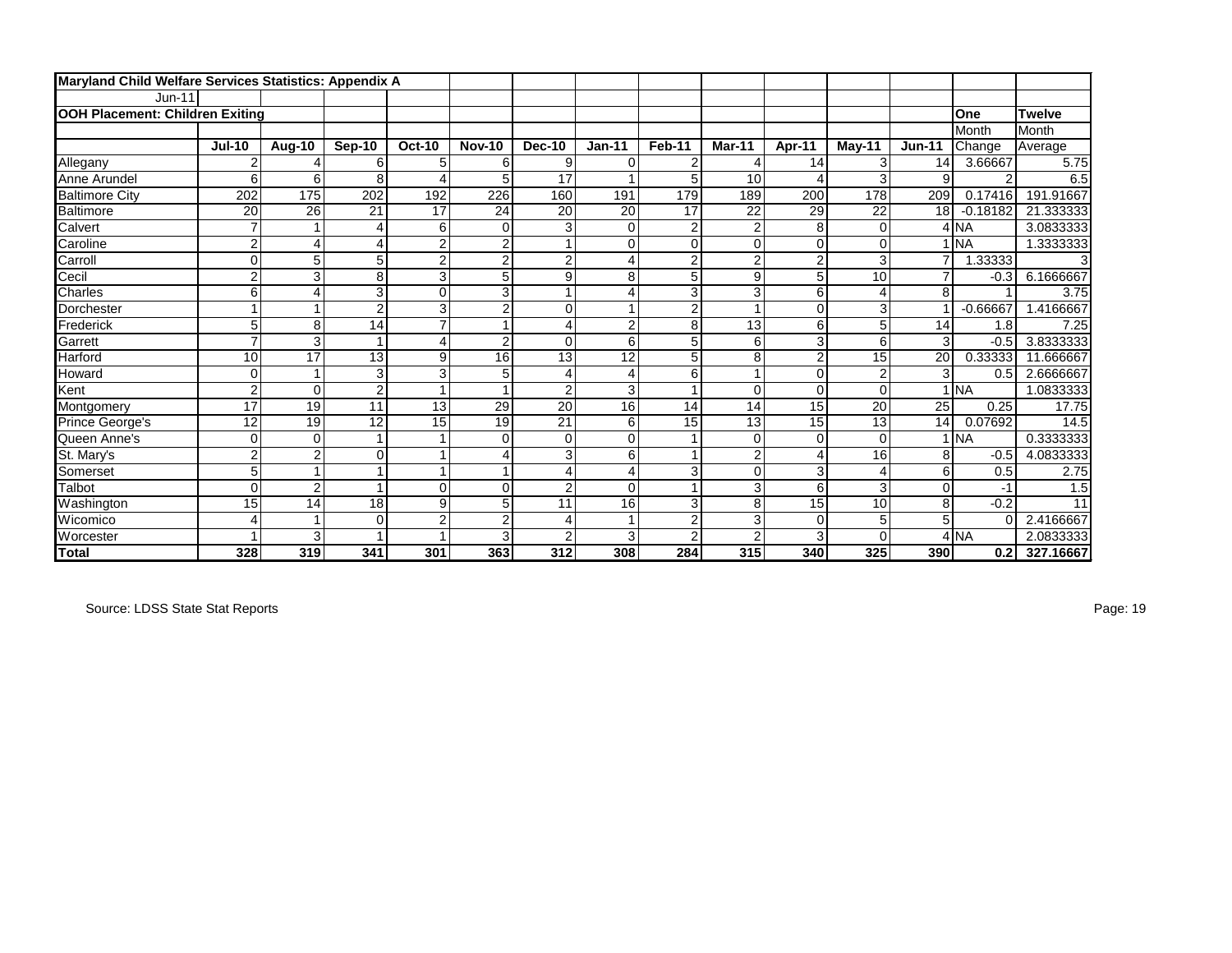| Maryland Child Welfare Services Statistics: Appendix A |               |        |                 |                 |                 |                 |                 |                |                  |        |           |                 |            |               |
|--------------------------------------------------------|---------------|--------|-----------------|-----------------|-----------------|-----------------|-----------------|----------------|------------------|--------|-----------|-----------------|------------|---------------|
| $Jun-11$                                               |               |        |                 |                 |                 |                 |                 |                |                  |        |           |                 |            |               |
| <b>IOOH Placements: End of Month</b>                   |               |        |                 |                 |                 |                 |                 |                |                  |        |           |                 | One        | <b>Twelve</b> |
|                                                        |               |        |                 |                 |                 |                 |                 |                |                  |        |           |                 | Month      | Month         |
|                                                        | <b>Jul-10</b> | Aug-10 | <b>Sep-10</b>   | <b>Oct-10</b>   | <b>Nov-10</b>   | <b>Dec-10</b>   | <b>Jan-11</b>   | Feb-11         | Mar-11           | Apr-11 | $M$ ay-11 | <b>Jun-11</b>   | Change     | Average       |
| Allegany                                               | 110           | 114    | 110             | 106             | 107             | 108             | 109             | 109            | 106              | 94     | 97        | 84              | $-0.13402$ | 104.5         |
| Anne Arundel                                           | 157           | 157    | 152             | 154             | 157             | 148             | 153             | 158            | 152              | 154    | 153       | 151             | $-0.01307$ | 153.83333     |
| <b>Baltimore City</b>                                  | 4515          | 4490   | 4450            | 4412            | 4326            | 4294            | 4255            | 4218           | 4168             | 4106   | 4068      | 4005            | $-0.01549$ | 4275.5833     |
| Baltimore                                              | 574           | 568    | 560             | 577             | 575             | 561             | 554             | 570            | 566              | 559    | 572       | 578             | 0.01049    | 567.83333     |
| Calvert                                                | 72            | 74     | 72              | 71              | $\overline{71}$ | 69              | $\overline{72}$ | 71             | 75               | 76     | 93        | 90              | $-0.03226$ | 75.5          |
| Caroline                                               | 38            | 39     | $\overline{38}$ | $\overline{37}$ | $\overline{35}$ | $\overline{34}$ | $\overline{35}$ | 39             | 42               | 43     | 43        | 42              | $-0.02326$ | 38.75         |
| Carroll                                                | 46            | 43     | 42              | 40              | 40              | $\overline{39}$ | $\overline{37}$ | 36             | 36               | 40     | 37        | 41              | 0.10811    | 39.75         |
| Cecil                                                  | 122           | 121    | 118             | 120             | 116             | 115             | 116             | $\frac{1}{24}$ | 126              | 129    | 126       | 129             | 0.02381    | 121.83333     |
| Charles                                                | 104           | 102    | 107             | 109             | 108             | 110             | 106             | 105            | 106              | 101    | 105       | 98              | $-0.06667$ | 105.08333     |
| Dorchester                                             | 28            | 27     | 25              | 25              | 23              | 24              | 24              | 23             | 22               | 22     | 21        | 20              | $-0.04762$ | 23.666667     |
| Frederick                                              | 165           | 164    | 153             | 149             | 153             | 157             | 159             | 158            | 154              | 153    | 158       | 148             | $-0.06329$ | 155.91667     |
| Garrett                                                | 46            | 48     | 50              | 49              | 49              | 50              | 44              | 39             | 37               | 34     | 31        | 33              | 0.06452    | 42.5          |
| Harford                                                | 274           | 274    | 267             | 265             | 254             | 252             | 249             | 247            | 264              | 269    | 261       | 257             | $-0.01533$ | 261.08333     |
| Howard                                                 | 69            | 70     | 71              | 69              | 67              | 63              | 64              | 61             | 61               | 65     | 66        | 66              | O          | 66            |
| Kent                                                   | 11            | 11     | 14              | 13              | 15              | 13              | 10              | 10             | 10               | 10     | 10        | 9               | $-0.1$     | 11.333333     |
| Montgomery                                             | 545           | 543    | 542             | 542             | 520             | 516             | 520             | 524            | 521              | 530    | 526       | 514             | $-0.02281$ | 528.58333     |
| Prince George's                                        | 564           | 563    | 580             | 591             | 598             | 592             | 596             | 598            | 604              | 603    | 599       | 599             | $\Omega$   | 590.58333     |
| Queen Anne's                                           | 22            | 22     | 20              | 19              | 19              | 20              | 20              | 19             | 19               | 19     | 20        | 19              | $-0.05$    | 19.833333     |
| St. Mary's                                             | 122           | 129    | 138             | 139             | 137             | 140             | 141             | 146            | 152              | 159    | 149       | 160             | 0.07383    | 142.66667     |
| Somerset                                               | 50            | 52     | 54              | 56              | 56              | 55              | 52              | 50             | 53               | 50     | 48        | 42              | $-0.125$   | 51.5          |
| Talbot                                                 | 34            | 32     | 32              | 36              | $\overline{37}$ | $\overline{35}$ | 36              | 36             | 33               | 28     | 26        | $\overline{26}$ | $\sqrt{ }$ | 32.583333     |
| Washington                                             | 200           | 197    | 198             | 197             | 199             | 202             | 192             | 205            | $\overline{204}$ | 204    | 211       | 211             | $\Omega$   | 201.66667     |
| Wicomico                                               | 70            | 72     | 72              | 72              | 71              | 67              | 66              | 64             | 61               | 64     | 59        | 54              | $-0.08475$ | 66            |
| Worcester                                              | 40            | 40     | 40              | 41              | 41              | 39              | 39              | 41             | 39               | 37     | 39        | 35              | $-0.10256$ | 39.25         |
| <b>Total</b>                                           | 7978          | 7952   | 7905            | 7889            | 7774            | 7703            | 7649            | 7651           | 7611             | 7549   | 7518      | 7411            | $-0.01423$ | 7715.8333     |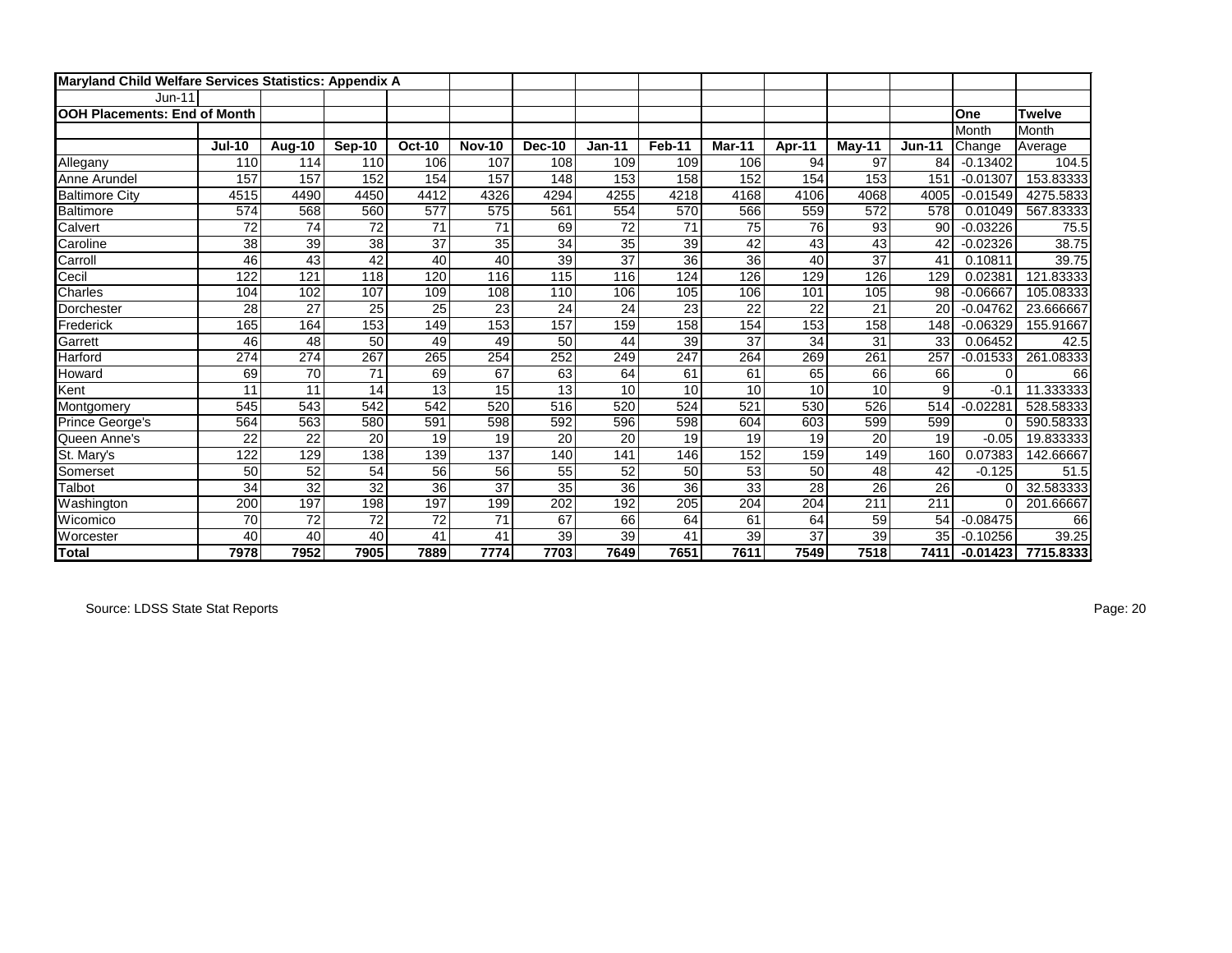| Maryland Child Welfare Services Statistics: Appendix A |                |        |        |               |               |        |                 |        |               |        |                 |               |              |                 |
|--------------------------------------------------------|----------------|--------|--------|---------------|---------------|--------|-----------------|--------|---------------|--------|-----------------|---------------|--------------|-----------------|
| $Jun-11$                                               |                |        |        |               |               |        |                 |        |               |        |                 |               |              |                 |
| OOH Placement-End of Month: Children in Family Homes   |                |        |        |               |               |        |                 |        |               |        |                 |               | One          | <b>Twelve</b>   |
|                                                        |                |        |        |               |               |        |                 |        |               |        |                 |               | <b>Month</b> | <b>Month</b>    |
|                                                        | <b>Jul-10</b>  | Aug-10 | Sep-10 | <b>Oct-10</b> | <b>Nov-10</b> | Dec-10 | <b>Jan-11</b>   | Feb-11 | <b>Mar-11</b> | Apr-11 | $M$ ay-11       | <b>Jun-11</b> | Change       | Average         |
| Allegany                                               | 96             | 98     | 92     | 90            | 91            | 94     | 90              | 90     | 87            | 75     | 80              | 68            | $-15.0%$     | 88              |
| <b>Anne Arundel</b>                                    | 90             | 90     | 90     | 95            | 102           | 88     | 91              | 99     | 95            | 100    | 99              | 98            | $-1.0%$      | 95              |
| <b>Baltimore City</b>                                  | 3569           | 3530   | 3494   | 3453          | 3340          | 3323   | 3281            | 3245   | 3198          | 3146   | 3107            | 3069          | $-1.2%$      | 3313            |
| <b>Baltimore</b>                                       | 333            | 339    | 348    | 369           | 366           | 365    | 353             | 361    | 361           | 344    | 350             | 357           | 2.0%         | 354             |
| <b>Calvert</b>                                         | 64             | 68     | 65     | 64            | 64            | 61     | 63              | 65     | 67            | 66     | 81              | 77            | $-4.9%$      | 67              |
| <b>Caroline</b>                                        | 28             | 31     | 31     | 29            | 29            | 30     | $\overline{31}$ | 35     | 36            | 35     | 35              | 32            | $-8.6%$      | $\overline{32}$ |
| Carroll                                                | 26             | 26     | 24     | 21            | 19            | 22     | 24              | 21     | 20            | 24     | 24              | 27            | 12.5%        | 23              |
| <b>Cecil</b>                                           | 85             | 81     | 79     | 80            | 74            | 75     | 80              | 88     | 82            | 83     | 79              | 85            | 7.6%         | 81              |
| <b>Charles</b>                                         | 80             | 78     | 80     | 82            | 83            | 86     | 83              | 83     | 79            | 75     | 78              | 71            | $-9.0%$      | 80              |
| <b>Dorchester</b>                                      | 12             | 12     | 10     | 12            | 11            | 12     | 13              | 12     | 11            | 11     | 12              | 11            | $-8.3%$      | 12              |
| Frederick                                              | 100            | 99     | 94     | 90            | 91            | 97     | 98              | 103    | 106           | 104    | 109             | 102           | $-6.4%$      | 99              |
| Garrett                                                | 28             | 28     | 29     | 28            | 28            | 32     | 27              | 22     | 24            | 21     | 17              | 22            | 29.4%        | 26              |
| <b>Harford</b>                                         | 178            | 175    | 174    | 178           | 173           | 170    | 164             | 164    | 178           | 180    | 180             | 177           | $-1.7%$      | 174             |
| <b>Howard</b>                                          | 35             | 32     | 33     | 35            | 33            | 30     | 32              | 31     | 31            | 33     | 33              | 31            | $-6.1%$      | 32              |
| Kent                                                   | $\overline{7}$ | 6      | 6      | 6             | 5             | 4      | 4               | 4      | 4             | 4      | 4               | 4             | 0.0%         | 5               |
| Montgomery                                             | 348            | 353    | 355    | 359           | 344           | 347    | 363             | 374    | 367           | 373    | 365             | 354           | $-3.0%$      | 359             |
| <b>Prince George's</b>                                 | 364            | 363    | 376    | 395           | 391           | 389    | 393             | 392    | 404           | 405    | 406             | 402           | $-1.0%$      | 390             |
| Queen Anne's                                           | 17             | 17     | 15     | 14            | 13            | 13     | 13              | 13     | 13            | 12     | 12              | 9             | $-25.0%$     | 13              |
| St. Mary's                                             | 97             | 100    | 111    | 113           | 111           | 114    | 116             | 122    | 128           | 135    | 126             | 134           | 6.3%         | 117             |
| Somerset                                               | 37             | 37     | 40     | 43            | 43            | 43     | 39              | 39     | 41            | 40     | 38              | 34            | $-10.5%$     | 40              |
| <b>Talbot</b>                                          | 25             | 25     | 26     | 27            | 28            | 22     | 23              | 24     | 22            | 20     | 20              | 19            | $-5.0%$      | 23              |
| Washington                                             | 145            | 147    | 147    | 145           | 140           | 143    | 136             | 137    | 135           | 138    | 148             | 154           | 4.1%         | 143             |
| Wicomico                                               | 51             | 52     | 51     | 49            | 48            | 45     | 45              | 46     | 46            | 48     | 39              | 37            | $-5.1%$      | 46              |
| <b>Worcester</b>                                       | 31             | 28     | 29     | 32            | 32            | 32     | 35              | 37     | 36            | 34     | $\overline{36}$ | 34            | $-5.6%$      | 33              |
| Total                                                  | 5846           | 5815   | 5799   | 5809          | 5659          | 5637   | 5597            | 5607   | 5571          | 5506   | 5478            | 5408          | $-1.3%$      | 5644            |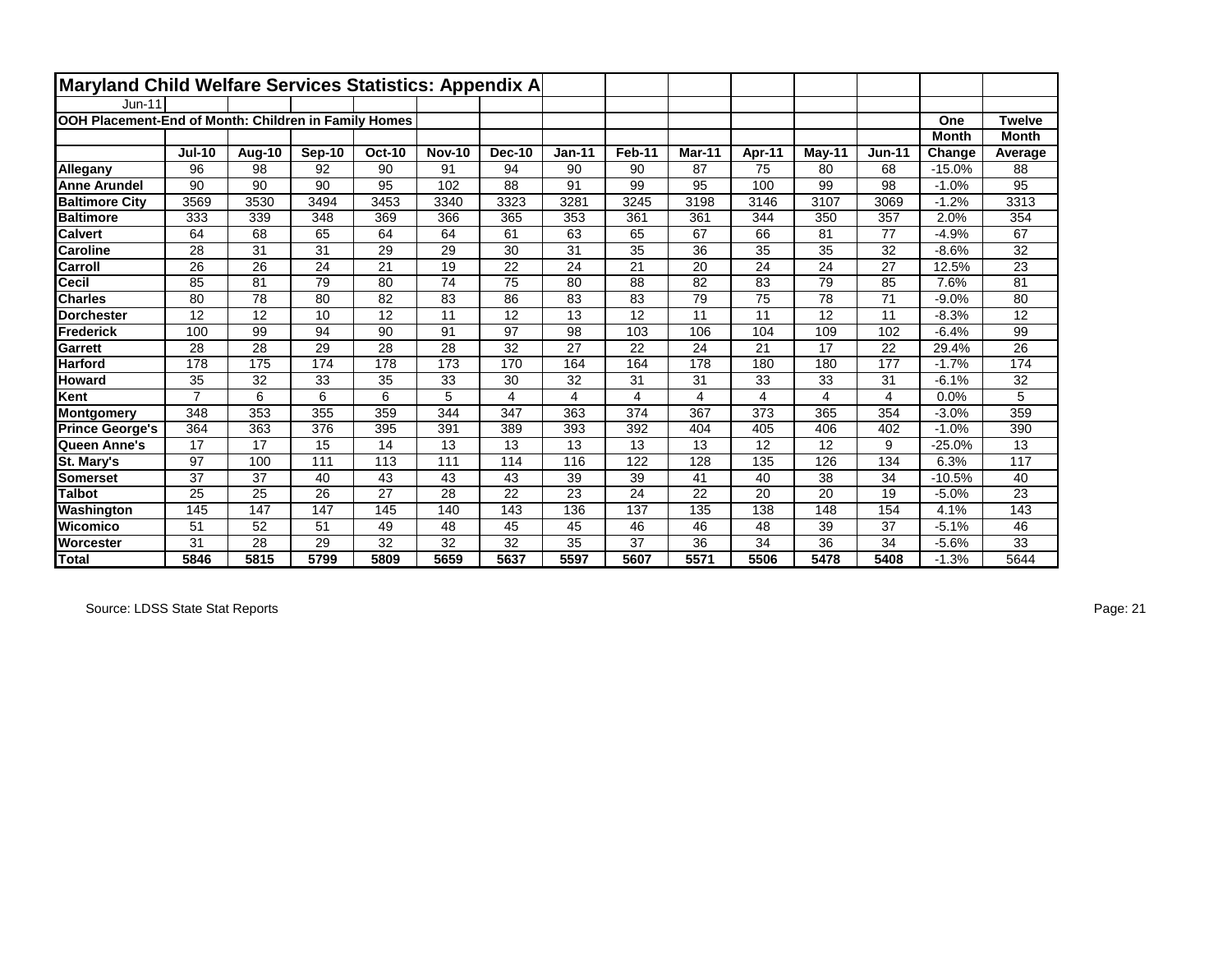| Maryland Child Welfare Services Statistics: Appendix A |                |                |                 |                |                 |                |                 |                |                |                |                |                |              |                |
|--------------------------------------------------------|----------------|----------------|-----------------|----------------|-----------------|----------------|-----------------|----------------|----------------|----------------|----------------|----------------|--------------|----------------|
| $Jun-11$                                               |                |                |                 |                |                 |                |                 |                |                |                |                |                |              |                |
| OOH Placement-End of Month: Children in Family Homes   |                |                |                 |                |                 |                |                 |                |                |                |                |                | One          | <b>Twelve</b>  |
| <b>Formal Kinship Care</b>                             |                |                |                 |                |                 |                |                 |                |                |                |                |                | <b>Month</b> | <b>Month</b>   |
|                                                        | <b>Jul-10</b>  | Aug-10         | Sep-10          | <b>Oct-10</b>  | <b>Nov-10</b>   | <b>Dec-10</b>  | $Jan-11$        | Feb-11         | Mar-11         | Apr-11         | $May-11$       | <b>Jun-11</b>  | Change       | Average        |
| Allegany                                               | 25             | 28             | 26              | 26             | 28              | 28             | 27              | 27             | 25             | 19             | 17             | 13             | $-23.5%$     | 24             |
| Anne Arundel                                           | 17             | 19             | 18              | 17             | 19              | 14             | 14              | 13             | 13             | 15             | 16             | 16             | 0.0%         | 16             |
| <b>Baltimore City</b>                                  | 1225           | 1218           | 1207            | 1156           | 1100            | 1104           | 1081            | 1047           | 1022           | 1027           | 1013           | 989            | $-2.4%$      | 1099           |
| Baltimore                                              | 34             | 34             | 34              | 51             | 57              | 52             | 46              | 54             | 48             | 45             | 33             | 34             | 3.0%         | 44             |
| Calvert                                                | 23             | 18             | 20              | 21             | 21              | 19             | 26              | 16             | 18             | 20             | 26             | 25             | $-3.8%$      | 21             |
| Caroline                                               | $\mathbf{1}$   |                | $\overline{1}$  | 1              | $\overline{1}$  |                |                 | $\overline{2}$ | $\overline{2}$ | 3              | 3              | 3              | 0.0%         | $\overline{2}$ |
| Carroll                                                | 1              | $\overline{2}$ | $\overline{2}$  | $\overline{2}$ | $\overline{2}$  | 4              | 4               | $\overline{4}$ | 4              | 4              | 4              | $\overline{7}$ | 75.0%        | 3              |
| Cecil                                                  | 11             | 10             | 9               | 8              | 5               | $\overline{ }$ | $\overline{7}$  | 9              | 6              | $\overline{7}$ | $\overline{7}$ | 18             | 157.1%       | 9              |
| <b>Charles</b>                                         | 9              | 12             | 15              | 13             | $\overline{13}$ | 13             | 12              | 11             | 12             | $\overline{7}$ | 12             | 12             | 0.0%         | 12             |
| Dorchester                                             | 1              |                | $\overline{1}$  |                |                 |                | 4               | $\overline{1}$ | 0              | 1              | 2              | $\overline{1}$ | $-50.0%$     | 1              |
| <b>Frederick</b>                                       | 27             | 29             | $\overline{26}$ | 20             | $\overline{20}$ | 23             | 24              | 27             | 30             | 29             | 28             | 25             | $-10.7%$     | 26             |
| Garrett                                                | $\mathbf{3}$   | $\overline{2}$ | 3               | $\overline{3}$ | 3               | 6              | 6               | 6              | 5              | 5              |                | $\overline{4}$ | 300.0%       | 4              |
| Harford                                                | 40             | 41             | 38              | 39             | 37              | 37             | 37              | 36             | 34             | 34             | 34             | 32             | $-5.9%$      | 37             |
| Howard                                                 | 3              | $\overline{2}$ | 3               | 3              | 3               | $\overline{2}$ |                 | $\overline{1}$ | 2              | $\overline{2}$ | 3              | 5              | 66.7%        | 3              |
| Kent                                                   | $\Omega$       | $\Omega$       | $\Omega$        | $\Omega$       | $\Omega$        | $\Omega$       | $\Omega$        | $\Omega$       | 0              | $\Omega$       | 0              | $\Omega$       | <b>NA</b>    | $\Omega$       |
| Montgomery                                             | 93             | 92             | 96              | 99             | 97              | 98             | 106             | 116            | 113            | 128            | 128            | 119            | $-7.0%$      | 107            |
| Prince George's                                        | 43             | 47             | 55              | 63             | 65              | 64             | 63              | 57             | 58             | 58             | 57             | 50             | $-12.3%$     | 57             |
| Queen Anne's                                           | 0              | $\Omega$       | $\Omega$        | $\Omega$       | $\Omega$        | $\Omega$       | $\Omega$        | $\Omega$       | $\Omega$       | $\Omega$       | $\Omega$       |                | <b>NA</b>    | $\Omega$       |
| St. Mary's                                             | 23             | 26             | 30              | 28             | $\overline{27}$ | 30             | $\overline{26}$ | 27             | 32             | 34             | 30             | 38             | 26.7%        | 29             |
| Somerset                                               | $\overline{2}$ |                |                 | $\mathbf{3}$   | 3               | 3              | 3               | 3              | 3              | 3              | 0              |                | <b>NA</b>    | $\overline{a}$ |
| Talbot                                                 | $\Omega$       |                |                 |                |                 | $\Omega$       | 0               | $\Omega$       | 0              |                | 0              |                | <b>NA</b>    | 0              |
| Washington                                             | 18             | 19             | 27              | 20             | 19              | 19             | 17              | 13             | 12             | 18             | 17             | 22             | 29.4%        | 18             |
| Wicomico                                               | $\Omega$       | $\Omega$       | $\Omega$        | $\mathbf 0$    | $\mathbf 0$     |                |                 | 1              |                | 1              |                | 1              | 0.0%         |                |
| <b>Worcester</b>                                       |                | $\overline{2}$ | $\overline{2}$  | $\overline{2}$ | $\overline{2}$  | $\overline{2}$ | 4               | 4              | 4              | 3              | 3              | 3              | 0.0%         | 3              |
| Total                                                  | 1600           | 1605           | 1615            | 1577           | 1524            | 1528           | 1507            | 1475           | 1444           | 1463           | 1435           | 1417           | $-1.3%$      | 1516           |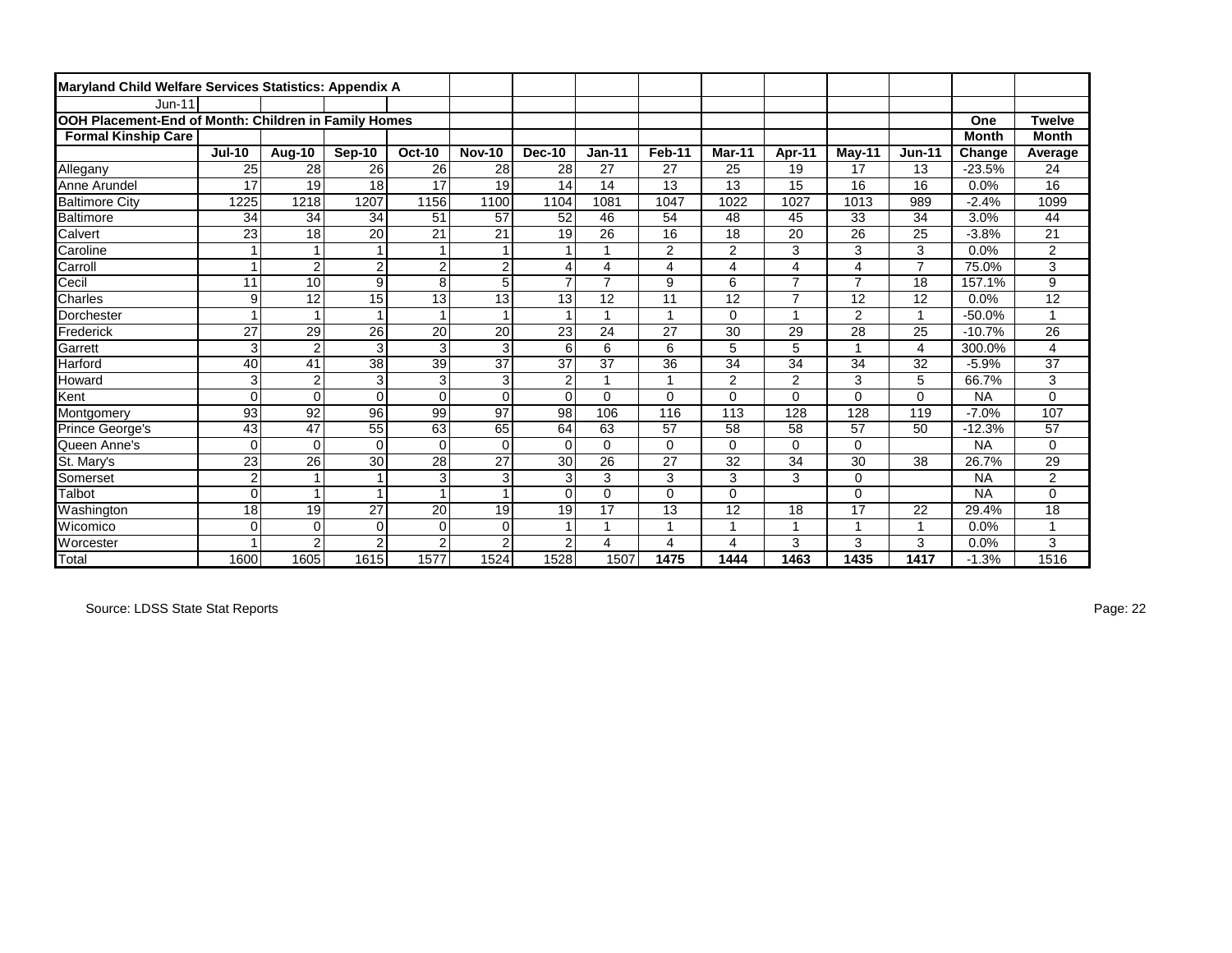| <b>Maryland Child Welfare Services Statistics: Appendix A</b> |                |                |          |                |                |                |                |                |                |                |                |                |              |                |
|---------------------------------------------------------------|----------------|----------------|----------|----------------|----------------|----------------|----------------|----------------|----------------|----------------|----------------|----------------|--------------|----------------|
| <b>Jun-11</b>                                                 |                |                |          |                |                |                |                |                |                |                |                |                |              |                |
| OOH Placement-End of Month: Children in Family Homes          |                |                |          |                |                |                |                |                |                |                |                |                | One          | <b>Twelve</b>  |
| <b>Restricted (Relative) Foster Care</b>                      |                |                |          |                |                |                |                |                |                |                |                |                | <b>Month</b> | <b>Month</b>   |
|                                                               | <b>Jul-10</b>  | Aug-10         | Sep-10   | <b>Oct-10</b>  | <b>Nov-10</b>  | <b>Dec-10</b>  | $Jan-11$       | Feb-11         | Mar-11         | Apr-11         | May-11         | <b>Jun-11</b>  | Change       | Average        |
| Allegany                                                      | 6              | 6              | 6        | 6              | 6              | 6              | 6              | 6              | 6              | 6              | 6              | 3              | $-50.0%$     | 6              |
| <b>Anne Arundel</b>                                           | 6              | 6              | 6        | 6              | 6              | 6              | 6              | $\overline{7}$ | $\overline{ }$ | $\overline{7}$ | $\overline{7}$ | $\overline{4}$ | $-42.9%$     | 6              |
| <b>Baltimore City</b>                                         | 523            | 500            | 485      | 485            | 473            | 464            | 458            | 463            | 470            | 452            | 427            | 419            | $-1.9%$      | 468            |
| <b>Baltimore</b>                                              | 40             | 41             | 43       | 41             | 36             | 36             | 35             | 32             | 35             | 27             | 28             | 28             | 0.0%         | 35             |
| <b>Calvert</b>                                                | $\overline{7}$ | $\overline{7}$ | 8        | 8              | 8              | 8              |                | 11             | 8              | 8              | 10             | 9              | $-10.0%$     | 8              |
| <b>Caroline</b>                                               | 0              | 0              | $\Omega$ | $\mathbf 0$    | $\Omega$       |                | 0              |                | $\Omega$       | $\Omega$       |                | 0              | <b>NA</b>    | 0              |
| Carroll                                                       | $\overline{2}$ | 1              |          |                |                | -1             |                |                |                |                | $\Omega$       | $\Omega$       | <b>NA</b>    |                |
| <b>Cecil</b>                                                  | $\overline{c}$ | 1              |          | 1              | 2              | $\overline{1}$ |                | $\overline{A}$ | 3              | $\Omega$       | 0              | $\overline{2}$ | <b>NA</b>    |                |
| <b>Charles</b>                                                | 4              | 4              | 4        | 4              | 4              | 13             | 3              | $\overline{2}$ | 2              |                |                | $\mathbf{1}$   | 0.0%         | $\overline{4}$ |
| <b>Dorchester</b>                                             | $\Omega$       | $\Omega$       | $\Omega$ | $\mathbf 0$    | $\Omega$       | $\Omega$       | $\Omega$       | $\mathbf 0$    | $\Omega$       | $\Omega$       | $\Omega$       | $\Omega$       | <b>NA</b>    | $\mathbf 0$    |
| Frederick                                                     | 3              | 4              | 6        | $\overline{7}$ | $\overline{7}$ | $\overline{7}$ | 5              | 5              | 4              | $\overline{4}$ | 6              | 6              | 0.0%         | 5              |
| Garrett                                                       | 0              | 1              |          | 1              | 4              | $\overline{2}$ | $\overline{2}$ | $\overline{2}$ | 2              | $\overline{2}$ | 4              | $\overline{4}$ | 0.0%         | $\overline{2}$ |
| <b>Harford</b>                                                | 5              | 6              | 6        | $\overline{7}$ | 5              | 9              | 9              | 9              | 10             | 9              | 9              | 9              | 0.0%         | 8              |
| <b>Howard</b>                                                 | $\overline{2}$ | $\Omega$       | $\Omega$ | $\mathbf 0$    | $\Omega$       | $\Omega$       | 1              | $\overline{ }$ |                |                | $\Omega$       | $\mathbf 0$    | <b>NA</b>    |                |
| Kent                                                          | $\Omega$       | $\Omega$       | $\Omega$ | $\mathbf 0$    | $\Omega$       | $\Omega$       | $\Omega$       | 0              | $\Omega$       | $\Omega$       | $\Omega$       | 0              | <b>NA</b>    | 0              |
| Montgomery                                                    | 44             | 42             | 42       | 42             | 32             | 30             | 33             | 27             | 26             | 21             | 20             | 19             | $-5.0%$      | 32             |
| <b>Prince George's</b>                                        | 26             | 20             | 22       | 22             | 22             | 20             | 18             | 17             | 16             | 15             | 15             | 14             | $-6.7%$      | 19             |
| Queen Anne's                                                  |                | $\Omega$       | $\Omega$ | 0              | $\Omega$       | $\Omega$       | $\Omega$       | $\mathbf 0$    | $\Omega$       | $\Omega$       | $\Omega$       |                | <b>NA</b>    | $\mathbf 0$    |
| St. Mary's                                                    | 0              | $\Omega$       | $\Omega$ | $\mathbf 0$    | $\Omega$       | $\Omega$       | $\Omega$       | $\mathbf 0$    | $\Omega$       | $\Omega$       | $\Omega$       | $\Omega$       | <b>NA</b>    | $\mathbf 0$    |
| Somerset                                                      | $\overline{2}$ | $\overline{2}$ | 2        | $\overline{2}$ | $\overline{2}$ | $\overline{2}$ | $\Omega$       | $\mathbf 0$    | $\Omega$       | $\Omega$       | $\Omega$       |                | <b>NA</b>    |                |
| <b>Talbot</b>                                                 | 0              | $\Omega$       | $\Omega$ | $\mathbf 0$    | $\Omega$       | 1              | 1              | $\overline{1}$ |                | $\overline{ }$ |                | $\mathbf{1}$   | 0.0%         |                |
| Washington                                                    | 6              | 5              | $\Omega$ | 5              | $\overline{7}$ | 10             | 10             | 11             | 11             | 10             | 10             | 11             | 10.0%        | 8              |
| Wicomico                                                      | $\overline{2}$ | $\overline{2}$ | 2        | $\overline{2}$ | 2              | 2              | 2              | $\mathbf{2}$   | $\mathbf{2}$   | 2              | 2              | 2              | 0.0%         | $\mathbf{2}$   |
| <b>Worcester</b>                                              | $\Omega$       | 0              | $\Omega$ | $\mathbf 0$    | $\Omega$       | $\Omega$       | $\Omega$       | $\mathbf 0$    | $\Omega$       | 0              | 0              | $\mathbf 0$    | <b>NA</b>    | $\Omega$       |
| Total                                                         | 680            | 648            | 635      | 640            | 614            | 618            | 592            | 598            | 605            | 567            | 546            | 532            | $-2.6%$      | 606            |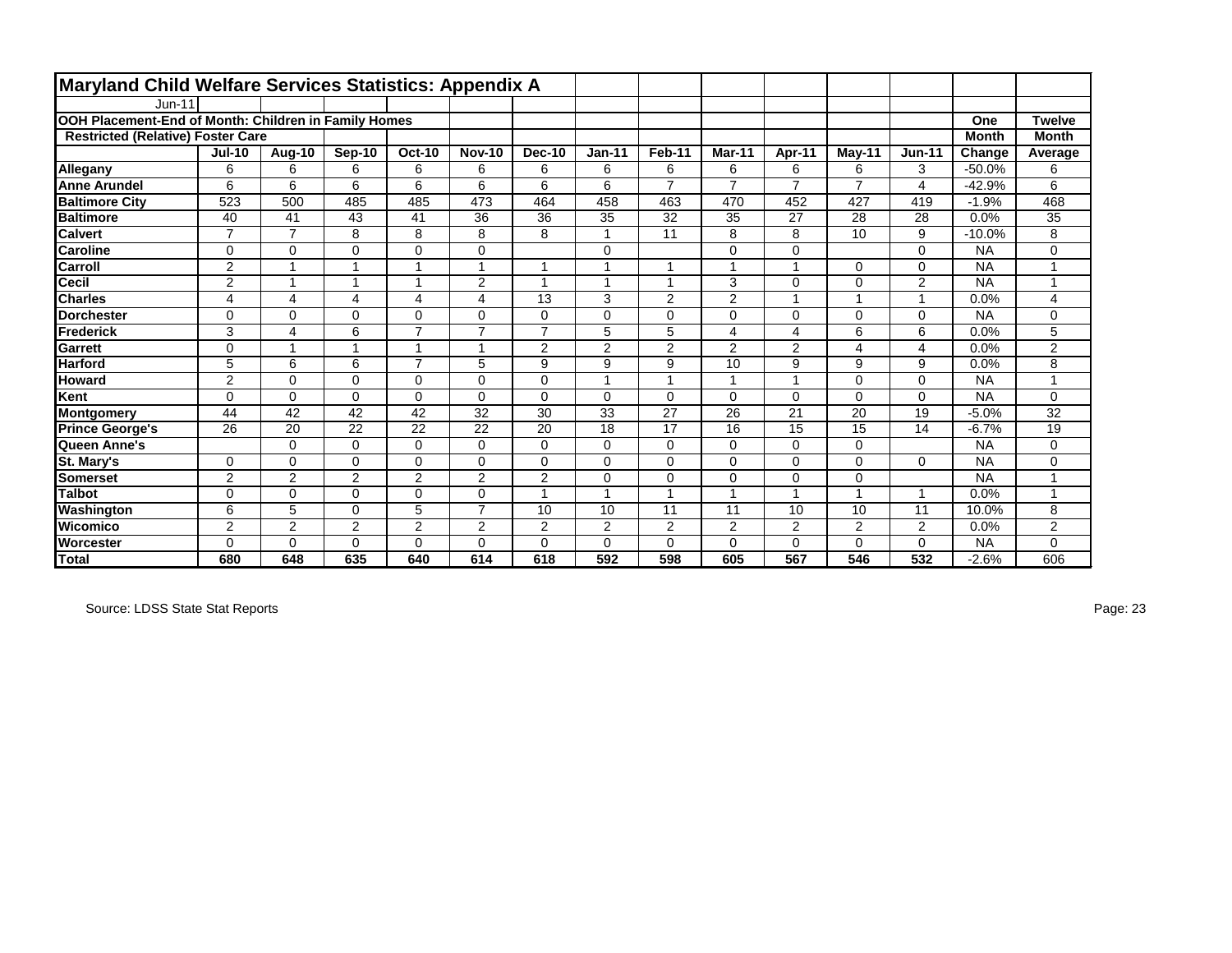| Maryland Child Welfare Services Statistics: Appendix A                                 |               |        |                |                 |               |                |                |                 |                |        |           |                 |              |                 |
|----------------------------------------------------------------------------------------|---------------|--------|----------------|-----------------|---------------|----------------|----------------|-----------------|----------------|--------|-----------|-----------------|--------------|-----------------|
| $Jun-11$                                                                               |               |        |                |                 |               |                |                |                 |                |        |           |                 |              |                 |
| OOH Placement-End of Month: Children in Family Homes                                   |               |        |                |                 |               |                |                |                 |                |        |           |                 | One          | <b>Twelve</b>   |
| Regular Foster Care--Includes Emergency FC, Regular FC, Intermediate FC, Refugee Child |               |        |                |                 |               |                |                |                 |                |        |           |                 | <b>Month</b> | <b>Month</b>    |
|                                                                                        | <b>Jul-10</b> | Aug-10 | Sep-10         | <b>Oct-10</b>   | <b>Nov-10</b> | <b>Dec-10</b>  | $Jan-11$       | Feb-11          | Mar-11         | Apr-11 | $M$ ay-11 | <b>Jun-11</b>   | Change       | Average         |
| Allegany                                                                               | 54            | 51     | 47             | 45              | 44            | 48             | 43             | 43              | 43             | 37     | 50        | 45              | $-10.0%$     | 46              |
| <b>Anne Arundel</b>                                                                    | 35            | 33     | 32             | 38              | 37            | 34             | 35             | 43              | 41             | 45     | 44        | 47              | 6.8%         | 39              |
| <b>Baltimore City</b>                                                                  | 552           | 548    | 550            | 551             | 533           | 510            | 505            | 508             | 500            | 489    | 496       | 491             | $-1.0%$      | 519             |
| <b>Baltimore</b>                                                                       | 88            | 96     | 90             | 94              | 94            | 87             | 86             | 104             | 102            | 92     | 103       | 109             | 5.8%         | 95              |
| <b>Calvert</b>                                                                         | 15            | 20     | 17             | 15              | 15            | 14             | 22             | 16              | 22             | 19     | 27        | 25              | $-7.4%$      | 19              |
| <b>Caroline</b>                                                                        | 13            | 19     | 19             | $\overline{17}$ | 17            | 18             | 19             | 22              | 25             | 24     | 22        | 22              | 0.0%         | 20              |
| Carroll                                                                                | 16            | 15     | 16             | 12              | 10            | 11             | 13             | 12              | 11             | 13     | 14        | 14              | 0.0%         | 13              |
| <b>Cecil</b>                                                                           | 41            | 41     | 39             | 40              | 39            | 42             | 46             | 52              | 50             | 51     | 51        | 46              | $-9.8%$      | 45              |
| <b>Charles</b>                                                                         | 43            | 38     | 36             | 39              | 35            | 31             | 36             | 39              | 36             | 28     | 31        | 29              | $-6.5%$      | $\overline{35}$ |
| <b>Dorchester</b>                                                                      | 3             | 2      | $\overline{2}$ | 4               | 4             | 4              | 4              | 4               | 4              | 4      | 4         | $\overline{4}$  | 0.0%         | 4               |
| Frederick                                                                              | 41            | 40     | 37             | 39              | 38            | 41             | 42             | 46              | 44             | 41     | 43        | 42              | $-2.3%$      | 41              |
| <b>Garrett</b>                                                                         | 19            | 16     | 19             | 18              | 18            | 18             | 11             | 9               | 11             | 9      | 9         | 10              | 11.1%        | 14              |
| <b>Harford</b>                                                                         | 82            | 81     | 80             | 82              | 84            | 77             | 70             | $\overline{70}$ | 83             | 86     | 86        | 85              | $-1.2%$      | 81              |
| <b>Howard</b>                                                                          | 11            | 10     | 8              | 9               | 9             | 8              | $\overline{7}$ | $\overline{7}$  | $\overline{7}$ | 8      | 9         | 10              | 11.1%        | 9               |
| Kent                                                                                   | 3             | 3      | 3              | 3               | 3             | $\overline{2}$ | $\overline{2}$ | 2               | $\overline{2}$ | 2      | 2         | 2               | 0.0%         | $\overline{2}$  |
| Montgomery                                                                             | 126           | 125    | 122            | 121             | 116           | 121            | 117            | 126             | 128            | 121    | 116       | 113             | $-2.6%$      | 121             |
| <b>Prince George's</b>                                                                 | 87            | 81     | 83             | 83              | 81            | 83             | 83             | 92              | 92             | 95     | 97        | 94              | $-3.1%$      | 88              |
| Queen Anne's                                                                           | 11            | 9      | 11             | 9               | 9             | 8              | 8              | 8               | 8              | 6      | 6         | 5               | $-16.7%$     | 8               |
| St. Mary's                                                                             | 38            | 40     | 44             | 47              | 46            | 46             | 51             | 54              | 53             | 57     | 53        | $\overline{53}$ | 0.0%         | 49              |
| Somerset                                                                               | 11            | 13     | 13             | 13              | 14            | 15             | 14             | 15              | 18             | 18     | 18        | 16              | $-11.1%$     | 15              |
| Talbot                                                                                 | 13            | 11     | 12             | 13              | 13            | 8              | 9              | 10              | 10             | 9      | 8         | 8               | 0.0%         | 10              |
| Washington                                                                             | 86            | 89     | 83             | 83              | 78            | 76             | 74             | 80              | 78             | 81     | 91        | 94              | 3.3%         | 83              |
| Wicomico                                                                               | 19            | 20     | 22             | 23              | 21            | 17             | 17             | 14              | 15             | 19     | 14        | 11              | $-21.4%$     | 18              |
| <b>Worcester</b>                                                                       | 8             | 8      | 9              | 11              | 11            | 9              | 11             | 12              | 12             | 11     | 12        | 12              | 0.0%         | 11              |
| <b>Total</b>                                                                           | 1415          | 1409   | 1394           | 1409            | 1369          | 1328           | 1325           | 1388            | 1395           | 1365   | 1406      | 1387            | $-1.4%$      | 1383            |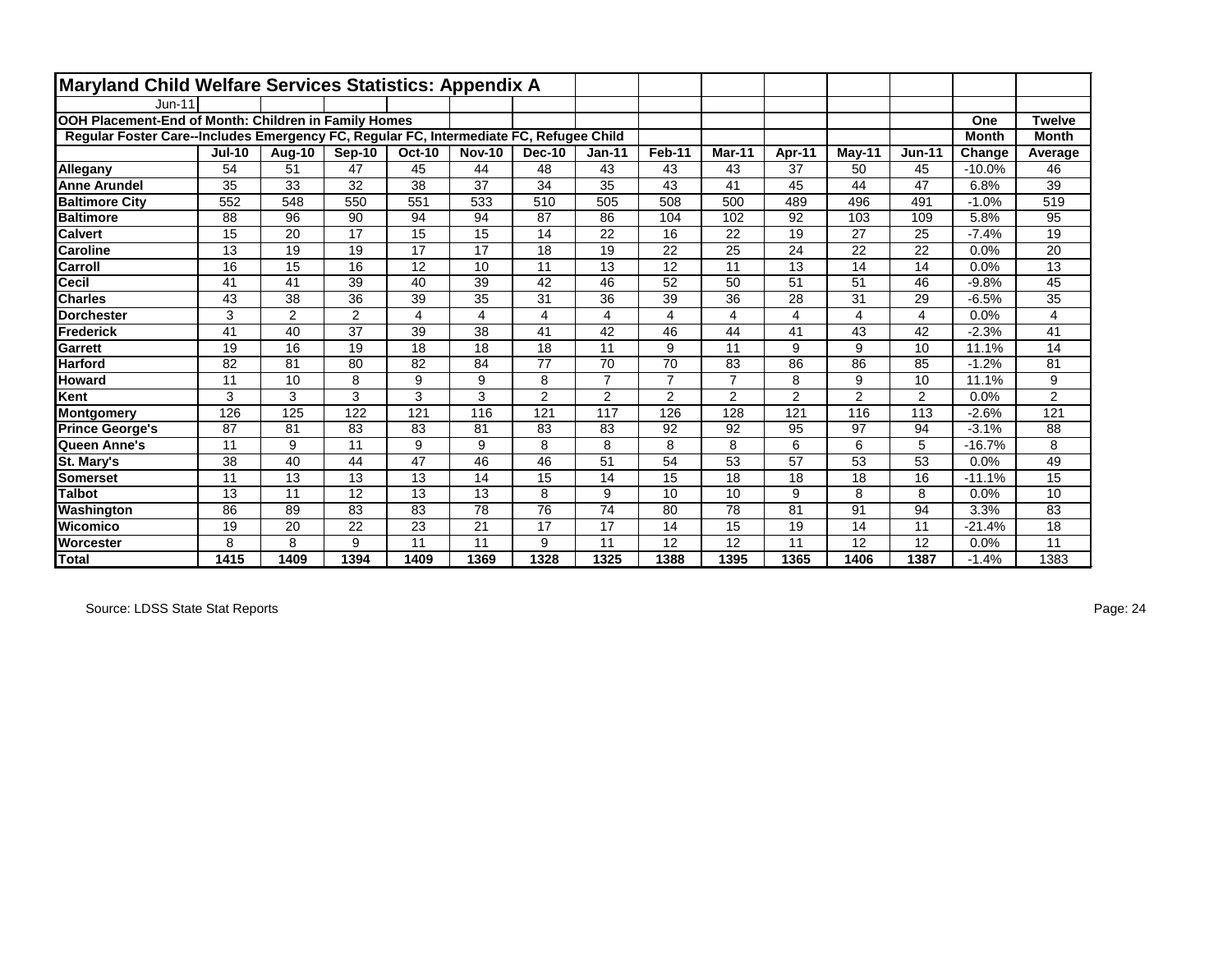| Maryland Child Welfare Services Statistics: Appendix A |                |                 |                |               |               |                |                |                 |                |          |          |                |              |                  |
|--------------------------------------------------------|----------------|-----------------|----------------|---------------|---------------|----------------|----------------|-----------------|----------------|----------|----------|----------------|--------------|------------------|
| $Jun-11$                                               |                |                 |                |               |               |                |                |                 |                |          |          |                |              |                  |
| OOH Placement-End of Month: Children in Family Homes   |                |                 |                |               |               |                |                |                 |                |          |          |                | One          | <b>Twelve</b>    |
| <b>Treatment Foster Care--Private</b>                  |                |                 |                |               |               |                |                |                 |                |          |          |                | <b>Month</b> | <b>Month</b>     |
|                                                        | <b>Jul-10</b>  | Aug-10          | Sep-10         | <b>Oct-10</b> | <b>Nov-10</b> | <b>Dec-10</b>  | $Jan-11$       | Feb-11          | <b>Mar-11</b>  | Apr-11   | $May-11$ | $Jun-11$       | Change       | Average          |
| Allegany                                               | 5              | 5               | 5              | 3             | 3             | 3              | 3              | 3               | 3              | 3        | 3        | 4              | 33.3%        | 4                |
| <b>Anne Arundel</b>                                    | 29             | 29              | 32             | 32            | 38            | 32             | 34             | 34              | 32             | 31       | 30       | 29             | $-3.3%$      | 32               |
| <b>Baltimore City</b>                                  | 1269           | 1264            | 1252           | 1261          | 1234          | 1245           | 1237           | 1227            | 1206           | 1178     | 1171     | 1170           | $-0.1%$      | 1226             |
| <b>Baltimore</b>                                       | 161            | 158             | 170            | 172           | 168           | 179            | 176            | 160             | 166            | 170      | 175      | 175            | 0.0%         | 169              |
| <b>Calvert</b>                                         | 13             | 14              | 14             | 14            | 14            | 14             | $\overline{7}$ | 13              | 10             | 10       | 11       | 9              | $-18.2%$     | 12               |
| <b>Caroline</b>                                        | 12             | 11              | 11             | 11            | 11            | 11             | 11             | 11              | 9              | 8        | 9        | 6              | $-33.3%$     | 10               |
| Carroll                                                | 1              |                 | 1              | 2             | 2             | $\overline{2}$ | $\overline{2}$ | $\overline{2}$  | $\overline{2}$ | 3        | 3        | 3              | 0.0%         | $\overline{a}$   |
| Cecil                                                  | 17             | 13              | 13             | 13            | 13            | 12             | 12             | 13              | 13             | 13       | 11       | 11             | 0.0%         | 13               |
| <b>Charles</b>                                         | 18             | 20              | 19             | 20            | 20            | 20             | 20             | 21              | 19             | 19       | 18       | 19             | 5.6%         | 19               |
| <b>Dorchester</b>                                      | $\overline{7}$ | $\overline{7}$  | 6              | 6             | 6             | $\overline{7}$ | 8              | $\overline{7}$  | $\overline{7}$ | 6        | 6        | 6              | 0.0%         | $\overline{7}$   |
| <b>Frederick</b>                                       | 26             | 23              | 22             | 21            | 20            | 20             | 20             | 20              | 20             | 22       | 23       | 22             | $-4.3%$      | 22               |
| Garrett                                                | $\Omega$       | $\Omega$        | $\Omega$       | $\Omega$      | $\Omega$      | $\Omega$       | $\Omega$       | $\Omega$        | $\Omega$       | $\Omega$ | $\Omega$ | $\mathbf{1}$   | <b>NA</b>    | $\Omega$         |
| Harford                                                | 48             |                 | 46             | 45            | 43            | 44             | 44             | 45              | 46             | 46       | 47       | 47             | 0.0%         | 46               |
| <b>Howard</b>                                          | 18             | 17              | 16             | 17            | 17            | 18             | 21             | 20              | 19             | 20       | 19       | 14             | $-26.3%$     | 18               |
| Kent                                                   | 3              | 2               | $\overline{2}$ | 2             | 2             | $\overline{2}$ | 2              | 2               | $\overline{2}$ | 2        | 2        | $\overline{2}$ | 0.0%         | $\overline{2}$   |
| <b>Montgomery</b>                                      | 69             | 77              | 81             | 83            | 84            | 84             | 92             | 89              | 88             | 88       | 87       | 88             | 1.1%         | 84               |
| <b>Prince George's</b>                                 | 203            | 204             | 207            | 218           | 216           | 216            | 223            | 222             | 234            | 233      | 235      | 242            | 3.0%         | $\overline{221}$ |
| Queen Anne's                                           | 5              | 5               | 4              | 3             | 2             | 3              | 3              | 3               | 3              | 3        | 3        | 2              | $-33.3%$     | 3                |
| St. Mary's                                             | 33             | $\overline{31}$ | 34             | 35            | 35            | 35             | 36             | $\overline{38}$ | 40             | 41       | 40       | 40             | 0.0%         | $\overline{37}$  |
| <b>Somerset</b>                                        | 20             | 19              | 22             | 22            | 21            | 21             | 20             | 19              | 18             | 17       | 18       | 16             | $-11.1%$     | 19               |
| <b>Talbot</b>                                          | 10             | 11              | 11             | 11            | 12            | 11             | 11             | 11              | 11             | 10       | 11       | 10             | $-9.1%$      | 11               |
| Washington                                             | 20             | 20              | 21             | 22            | 22            | 25             | 24             | 22              | 23             | 23       | 24       | 23             | $-4.2%$      | 22               |
| Wicomico                                               | 30             | 30              | 27             | 24            | 25            | 25             | 25             | 26              | 25             | 23       | 22       | 21             | $-4.5%$      | 25               |
| Worcester                                              | 21             | 17              | 17             | 18            | 18            | 20             | 19             | 20              | 19             | 19       | 20       | 18             | $-10.0%$     | 19               |
| <b>Total</b>                                           | 2038           | 1978            | 2033           | 2055          | 2026          | 2049           | 2050           | 2028            | 2015           | 1988     | 1988     | 1978           | $-0.5\%$     | 2019             |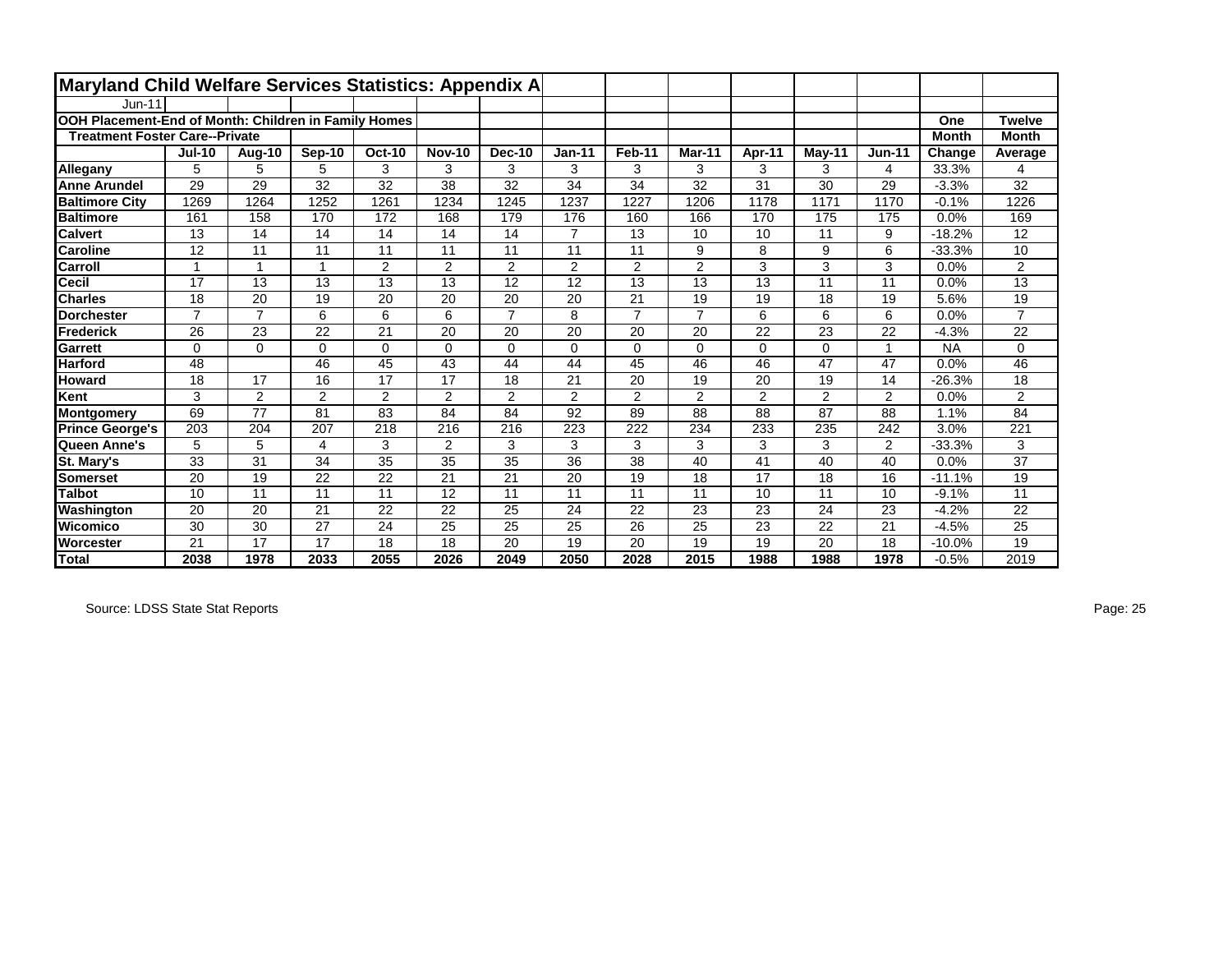| Maryland Child Welfare Services Statistics: Appendix A |                |                 |                |                         |                |                |                |                |                |                          |                |                |              |                |
|--------------------------------------------------------|----------------|-----------------|----------------|-------------------------|----------------|----------------|----------------|----------------|----------------|--------------------------|----------------|----------------|--------------|----------------|
| $Jun-11$                                               |                |                 |                |                         |                |                |                |                |                |                          |                |                |              |                |
| OOH Placement-End of Month: Children in Family Homes   |                |                 |                |                         |                |                |                |                |                |                          |                |                | One          | <b>Twelve</b>  |
| <b>Treatment Foster Care--Public</b>                   |                |                 |                |                         |                |                |                |                |                |                          |                |                | <b>Month</b> | <b>Month</b>   |
|                                                        | <b>Jul-10</b>  | Aug-10          | Sep-10         | <b>Oct-10</b>           | <b>Nov-10</b>  | Dec-10         | $Jan-11$       | Feb-11         | Mar-11         | Apr-11                   | May-11         | <b>Jun-11</b>  | Change       | Average        |
| Allegany                                               | $\overline{0}$ | $\Omega$        | $\Omega$       | $\mathbf 0$             | $\Omega$       | $\mathbf 0$    | 0              | $\mathbf 0$    | 0              | 0                        | 0              | 0              | <b>NA</b>    | 0              |
| Anne Arundel                                           | $\mathbf 2$    | $\overline{2}$  | $\overline{2}$ | $\overline{2}$          | $\overline{2}$ | $\overline{2}$ | 2              | $\overline{2}$ | 2              | $\overline{2}$           | 2              | $\overline{2}$ | 0.0%         | 2              |
| <b>Baltimore City</b>                                  | $\Omega$       | $\Omega$        | $\mathbf 0$    | $\mathbf 0$             | $\overline{0}$ | $\Omega$       | 0              | $\mathbf 0$    | $\Omega$       | 0                        | 0              | $\mathbf 0$    | <b>NA</b>    | 0              |
| Baltimore                                              | 10             | 10              | 11             | 11                      | 11             | 11             | 10             | 11             | 10             | 10                       | 11             | 11             | 0.0%         | 11             |
| Calvert                                                | $\overline{2}$ | 3               | $\overline{2}$ | $\overline{2}$          | $\overline{2}$ | $\overline{2}$ | $\overline{2}$ | 3              | 2              | 2                        | $\overline{2}$ | $\overline{1}$ | $-50.0%$     | $\overline{2}$ |
| Caroline                                               | $\overline{0}$ | 0               | $\mathbf 0$    | $\mathbf 0$             | $\mathbf 0$    | $\mathbf 0$    | 0              | $\mathbf 0$    | 0              | $\Omega$                 | 0              | $\Omega$       | <b>NA</b>    | 0              |
| Carroll                                                | 0              | $\Omega$        | $\Omega$       | $\Omega$                | $\mathbf 0$    | $\Omega$       | $\Omega$       | $\Omega$       | $\Omega$       | $\Omega$                 | 0              | $\Omega$       | <b>NA</b>    | 0              |
| Cecil                                                  | 5              | $\overline{7}$  | $\overline{7}$ | 9                       | $\overline{7}$ | $\overline{7}$ | $\overline{7}$ | $\overline{7}$ | 5              | 6                        | 4              | 5              | 25.0%        | 6              |
| <b>Charles</b>                                         | $\overline{c}$ | $\overline{c}$  | 3              | 3                       | 3              | $\overline{2}$ | $\overline{c}$ | $\overline{2}$ | $\overline{2}$ | $\overline{2}$           | $\overline{c}$ | $\overline{1}$ | $-50.0%$     | $\overline{c}$ |
| Dorchester                                             | $\overline{0}$ | 0               | $\mathbf 0$    | $\mathbf 0$             | $\mathbf 0$    | $\mathbf 0$    | $\Omega$       | $\Omega$       | 0              | 0                        | 0              | $\Omega$       | <b>NA</b>    | 0              |
| <b>Frederick</b>                                       | $\Omega$       | 0               | $\Omega$       | $\Omega$                | $\Omega$       | $\Omega$       | $\Omega$       | $\Omega$       | 0              | $\Omega$                 | 0              | $\mathbf 0$    | <b>NA</b>    | 0              |
| Garrett                                                | $6 \mid$       | 4               | $\overline{4}$ | $\overline{4}$          | $\overline{4}$ | $\overline{4}$ | 6              | 5              | 3              | 4                        | $\overline{2}$ | $\overline{2}$ | 0.0%         | 4              |
| <b>Harford</b>                                         | $\Omega$       | 44              |                | 0                       | $\mathbf 0$    |                |                |                |                |                          |                |                | <b>NA</b>    | 11             |
| Howard                                                 | $\overline{0}$ | 0               | $\mathbf 0$    | $\mathbf 0$             | $\mathbf 0$    | $\mathbf 0$    | 0              | $\mathbf 0$    | 0              | 0                        | 0              | $\mathbf 0$    | <b>NA</b>    | 0              |
| Kent                                                   | $\overline{0}$ | $\overline{0}$  | $\mathbf 0$    | $\mathbf 0$             | $\mathbf 0$    | $\Omega$       | 0              | $\mathbf 0$    | 0              | 0                        | 0              | $\mathbf 0$    | <b>NA</b>    | 0              |
| Montgomery                                             | 17             | $\overline{17}$ | 14             | 14                      | 15             | 14             | 15             | 15             | 12             | 14                       | 14             | 15             | 7.1%         | 15             |
| Prince George's                                        | $\overline{0}$ | $\Omega$        | $\Omega$       | $\mathbf 0$             | $\mathbf 0$    | $\mathbf 0$    | 0              | $\mathbf 0$    | $\Omega$       | $\Omega$                 |                | $\mathbf 0$    | <b>NA</b>    | 0              |
| Queen Anne's                                           | 0              | $\Omega$        | $\mathbf 0$    | $\mathbf 0$             | $\mathbf 0$    | $\mathbf 0$    |                |                |                | 0                        | 0              |                | <b>NA</b>    | 0              |
| St. Mary's                                             | $\mathbf{1}$   | 1               | $\overline{1}$ | $\overline{1}$          | $\overline{1}$ | $\overline{1}$ |                | $\overline{1}$ |                | $\overline{\phantom{a}}$ |                | 1              | 0.0%         |                |
| Somerset                                               | $\overline{c}$ | $\overline{c}$  | $\overline{2}$ | $\overline{c}$          | $\overline{2}$ | $\overline{2}$ | 2              | $\overline{2}$ | 2              | $\overline{2}$           | 2              | $\overline{2}$ | 0.0%         | $\overline{c}$ |
| Talbot                                                 | $\overline{0}$ | 0               | $\mathbf 0$    | $\mathbf 0$             | $\mathbf 0$    | $\mathbf 0$    | 0              | $\mathbf 0$    | 0              |                          | 0              |                | <b>NA</b>    | 0              |
| Washington                                             | $\overline{0}$ | $\overline{0}$  | $\Omega$       | $\Omega$                | $\Omega$       | $\Omega$       | $\Omega$       | $\Omega$       | 0              | $\Omega$                 | 0              | $\mathbf 0$    | <b>NA</b>    | 0              |
| <b>Wicomico</b>                                        | $\Omega$       | $\Omega$        | $\Omega$       | $\Omega$                | $\Omega$       | $\Omega$       | $\Omega$       | $\Omega$       | 0              | $\Omega$                 | 0              | $\Omega$       | <b>NA</b>    | 0              |
| Worcester                                              | $\mathbf{1}$   |                 |                | $\overline{\mathbf{A}}$ |                |                |                | $\overline{1}$ |                | 4                        |                | 1              | 0.0%         |                |
| Total                                                  | 48             | 93              | 47             | 49                      | 48             | 46             | 48             | 49             | 40             | 44                       | 41             | 41             | 0.0%         | 50             |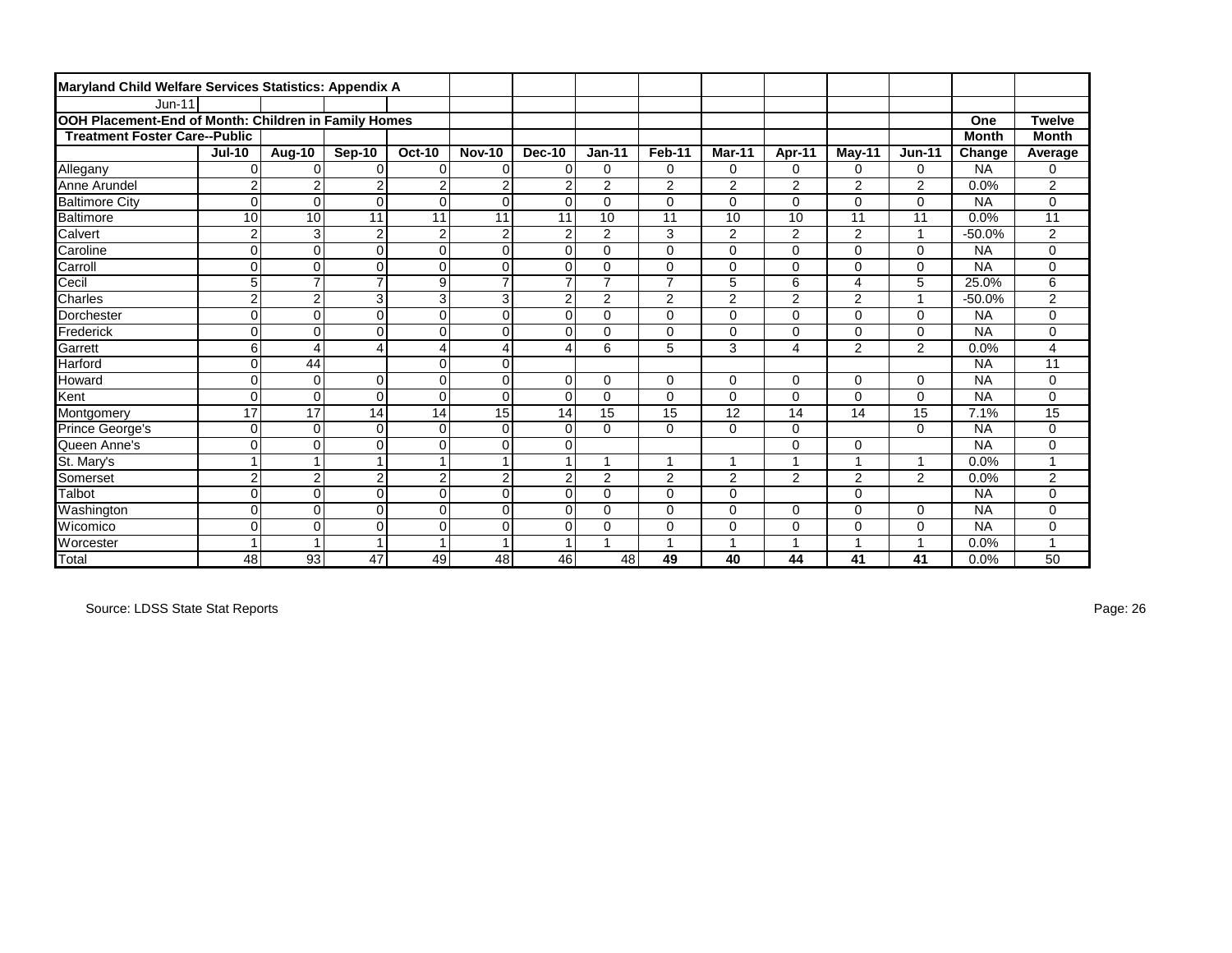| Maryland Child Welfare Services Statistics: Appendix A |                |                |                |                |                |                |                |                |          |                         |                |                |              |                |
|--------------------------------------------------------|----------------|----------------|----------------|----------------|----------------|----------------|----------------|----------------|----------|-------------------------|----------------|----------------|--------------|----------------|
| $Jun-11$                                               |                |                |                |                |                |                |                |                |          |                         |                |                |              |                |
| OOH Placement-End of Month: Children in Family Homes   |                |                |                |                |                |                |                |                |          |                         |                |                | One          | <b>Twelve</b>  |
| <b>Adoptive/Pre-Finalized Adoptive Homes</b>           |                |                |                |                |                |                |                |                |          |                         |                |                | <b>Month</b> | <b>Month</b>   |
|                                                        | <b>Jul-10</b>  | Aug-10         | Sep-10         | <b>Oct-10</b>  | <b>Nov-10</b>  | <b>Dec-10</b>  | $Jan-11$       | Feb-11         | Mar-11   | Apr-11                  | $May-11$       | <b>Jun-11</b>  | Change       | Average        |
| Allegany                                               | 6              | 8              | 8              | 10             | 10             | 9              | 11             | 11             | 10       | 10                      | 4              | 3              | $-25.0%$     | 8              |
| <b>Anne Arundel</b>                                    |                | 1              | $\Omega$       | 0              | $\Omega$       | $\Omega$       | $\Omega$       | $\mathbf 0$    | $\Omega$ | 0                       | 0              | $\mathbf 0$    | <b>NA</b>    | 0              |
| <b>Baltimore City</b>                                  | $\mathbf 0$    | 0              | $\Omega$       | 0              | $\Omega$       | $\Omega$       | $\Omega$       | $\Omega$       | $\Omega$ | $\Omega$                | $\Omega$       | $\Omega$       | <b>NA</b>    | $\mathbf 0$    |
| <b>Baltimore</b>                                       | $\mathbf 0$    | 0              | $\Omega$       | 0              | 0              |                |                | $\mathbf 0$    |          | 0                       |                |                | <b>NA</b>    | $\mathbf 0$    |
| <b>Calvert</b>                                         | 4              | 6              | 4              | 4              | 4              | 4              | 5              | 6              | ⇁        | $\overline{7}$          | 5              | 8              | 60.0%        | 5              |
| <b>Caroline</b>                                        | $\overline{2}$ | 0              | $\Omega$       | 0              | $\Omega$       | $\Omega$       |                |                | $\Omega$ | $\Omega$                |                | $\mathbf{1}$   | 0.0%         | $\mathbf 0$    |
| <b>Carroll</b>                                         | 6              | $\overline{7}$ | 4              | 4              | 4              | 4              | 4              | 2              | 2        | 3                       | 3              | 3              | 0.0%         | $\overline{4}$ |
| <b>Cecil</b>                                           | 9              | 9              | 10             | 9              | 8              | 6              | $\overline{7}$ | 6              | 5        | 6                       | 6              | 3              | $-50.0%$     | $\overline{ }$ |
| <b>Charles</b>                                         | 3              | $\overline{2}$ | 3              | 3              | 8              | $\overline{7}$ | 10             | 8              | 8        | 18                      | 14             | 9              | $-35.7%$     | 8              |
| <b>Dorchester</b>                                      | ٠              | $\overline{2}$ | 4              | 1              | $\Omega$       | $\Omega$       | $\Omega$       | $\mathbf 0$    | $\Omega$ | $\Omega$                | $\Omega$       | $\mathbf 0$    | <b>NA</b>    | $\mathbf 0$    |
| Frederick                                              | 3              | 3              | 3              | 3              | 6              | 6              | $\overline{7}$ | 5              | 8        | 8                       | 9              | $\overline{7}$ | $-22.2%$     | 6              |
| Garrett                                                | $\mathbf 0$    | 5              | $\overline{2}$ | $\overline{c}$ | $\overline{2}$ | $\overline{2}$ | $\overline{2}$ | $\mathbf 0$    | 3        | $\overline{\mathbf{A}}$ |                | $\mathbf{1}$   | 0.0%         | $\overline{2}$ |
| <b>Harford</b>                                         | 3              | 3              | 4              | 5              | 4              | 3              | 4              | 4              | 5        | 5                       | 4              | $\overline{4}$ | 0.0%         | 4              |
| <b>Howard</b>                                          | $\overline{ }$ | 3              | 6              | 6              | 4              | $\overline{2}$ | 2              | $\overline{2}$ | 2        | $\overline{2}$          | 2              | 2              | 0.0%         | 3              |
| Kent                                                   | $\overline{ }$ | 1              | 4              | 1              | $\Omega$       | $\Omega$       | $\Omega$       | $\mathbf 0$    | $\Omega$ | $\Omega$                | $\Omega$       | $\Omega$       | <b>NA</b>    | $\mathbf 0$    |
| Montgomery                                             | $\mathbf 0$    | $\Omega$       | $\Omega$       | 0              | $\Omega$       | $\Omega$       | $\Omega$       | 1              | $\Omega$ |                         | $\Omega$       | $\mathbf 0$    | <b>NA</b>    | 0              |
| <b>Prince George's</b>                                 | 5              | 11             | 9              | 9              | $\overline{7}$ | 6              | 6              | 4              | 4        | 4                       | 2              | 2              | 0.0%         | 6              |
| Queen Anne's                                           | $\overline{ }$ | 3              | $\Omega$       | $\overline{2}$ | $\overline{2}$ | $\overline{2}$ | $\overline{2}$ | $\overline{2}$ | 2        | 3                       | 3              | $\overline{2}$ | $-33.3%$     | $\overline{2}$ |
| St. Mary's                                             | 2              | $\overline{2}$ | $\overline{2}$ | $\overline{2}$ | $\overline{2}$ | 2              | 2              | 2              | 2        | $\overline{2}$          | $\overline{2}$ | 2              | 0.0%         | $\overline{2}$ |
| <b>Somerset</b>                                        | $\Omega$       | 0              | $\Omega$       | 1              |                | $\Omega$       | $\Omega$       | $\mathbf 0$    | $\Omega$ | $\Omega$                | $\Omega$       |                | <b>NA</b>    | $\Omega$       |
| <b>Talbot</b>                                          | $\overline{2}$ | $\overline{2}$ | $\overline{2}$ | $\overline{2}$ | $\overline{2}$ | 2              | $\overline{2}$ | $\overline{2}$ | $\Omega$ |                         |                |                | <b>NA</b>    | 2              |
| Washington                                             | 15             | 14             | 16             | 15             | 14             | 13             | 11             | 11             | 11       | 6                       | 6              | 4              | $-33.3%$     | 11             |
| Wicomico                                               | 0              | $\mathbf 0$    | $\Omega$       | 0              | 0              | $\Omega$       | $\Omega$       | 3              | 3        | 3                       | 0              | 2              | <b>NA</b>    |                |
| <b>Worcester</b>                                       | $\Omega$       | 0              | $\Omega$       | 0              | $\Omega$       | $\Omega$       | $\Omega$       | $\mathbf 0$    | $\Omega$ | $\Omega$                | $\Omega$       | $\mathbf 0$    | <b>NA</b>    | $\mathbf 0$    |
| <b>Total</b>                                           | 65             | 82             | 75             | 79             | 78             | 68             | 75             | 69             | 72       | 79                      | 62             | 53             | $-14.5%$     | 71             |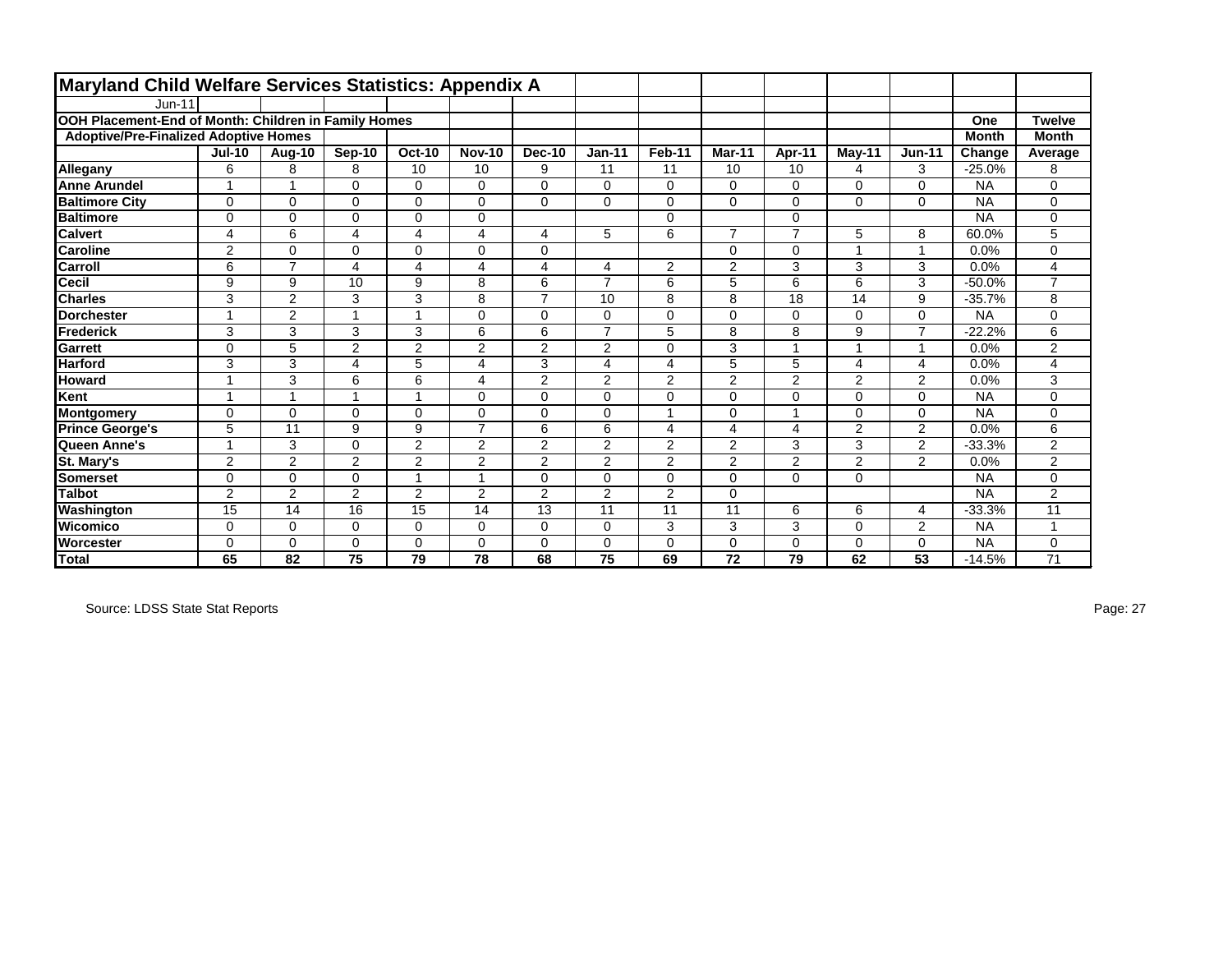| Maryland Child Welfare Services Statistics: Appendix A |                |                |                |                |                |                |                |                 |                |                |                 |                |              |                 |
|--------------------------------------------------------|----------------|----------------|----------------|----------------|----------------|----------------|----------------|-----------------|----------------|----------------|-----------------|----------------|--------------|-----------------|
| $Jun-11$                                               |                |                |                |                |                |                |                |                 |                |                |                 |                |              |                 |
| OOH Placement-End of Month: Children in Group Homes    |                |                |                |                |                |                |                |                 |                |                |                 |                | One          | <b>Twelve</b>   |
|                                                        |                |                |                |                |                |                |                |                 |                |                |                 |                | <b>Month</b> | <b>Month</b>    |
|                                                        | <b>Jul-10</b>  | Aug-10         | Sep-10         | <b>Oct-10</b>  | <b>Nov-10</b>  | <b>Dec-10</b>  | $Jan-11$       | Feb-11          | Mar-11         | Apr-11         | $May-11$        | <b>Jun-11</b>  | Change       | Average         |
| Allegany                                               | 6              | 8              | 8              | 6              | 6              | 6              | 6              | 7               | 6              | 6              | 5               | 4              | $-20.0%$     | 6               |
| <b>Anne Arundel</b>                                    | 32             | 30             | 27             | 28             | 25             | 30             | 28             | 24              | 26             | 25             | 27              | 28             | 3.7%         | 28              |
| <b>Baltimore City</b>                                  | 360            | 347            | 352            | 347            | 353            | 341            | 342            | 330             | 324            | 315            | 311             | 313            | 0.6%         | 336             |
| <b>Baltimore</b>                                       | 104            | 94             | 91             | 96             | 96             | 95             | 95             | 94              | 91             | 93             | 99              | 101            | 2.0%         | 96              |
| <b>Calvert</b>                                         | $\overline{7}$ | 4              | $\overline{7}$ | $\overline{7}$ |                | 6              | 6              | 6               | 6              | 5              | 4               | 4              | 0.0%         | 6               |
| <b>Caroline</b>                                        | 3              | $\overline{ }$ | 4              | 1              |                |                |                | $\overline{1}$  |                |                | $\overline{2}$  | $\mathbf{1}$   | $-50.0%$     |                 |
| Carroll                                                | 9              | 9              | 9              | 8              | 11             | 8              | 8              | 9               | 10             | 11             | 9               | 9              | 0.0%         | 9               |
| <b>Cecil</b>                                           | 15             | 16             | 14             | 15             | 15             | 14             | 14             | 15              | 16             | 15             | 21              | 22             | 4.8%         | 16              |
| <b>Charles</b>                                         | 17             | 17             | 15             | 14             | 13             | 15             | 12             | 11              | 15             | 15             | 15              | 15             | 0.0%         | 15              |
| <b>Dorchester</b>                                      | 4              | 4              | 4              | 4              | 3              | 3              | 3              | $\overline{2}$  | $\overline{2}$ | 2              | $\overline{2}$  | $\overline{2}$ | 0.0%         | 3               |
| Frederick                                              | 29             | 31             | 33             | 29             | 32             | 31             | 33             | 31              | 29             | 29             | 33              | 31             | $-6.1%$      | 31              |
| <b>Garrett</b>                                         | 8              | 9              | 9              | 9              | 9              | 9              | 9              | 9               | 6              | 5              | 5               | 5              | 0.0%         | 8               |
| <b>Harford</b>                                         | 51             | 47             | 48             | 48             | 40             | 44             | 51             | 47              | 53             | 54             | 52              | 51             | $-1.9%$      | 49              |
| <b>Howard</b>                                          | 15             | 15             | 15             | 11             | 11             | 10             | 10             | 12              | 10             | 13             | 14              | 14             | 0.0%         | 13              |
| Kent                                                   | $\Omega$       | $\Omega$       | 4              | $\mathbf{1}$   | $\Omega$       | $\Omega$       | $\Omega$       | 1               |                | $\Omega$       | $\Omega$        | $\mathbf 0$    | <b>NA</b>    | 0               |
| Montgomery                                             | 88             | 84             | 84             | 85             | 81             | 81             | 73             | 73              | 69             | 71             | 74              | 67             | $-9.5%$      | 78              |
| <b>Prince George's</b>                                 | 89             | 90             | 99             | 86             | 90             | 89             | 83             | 83              | 77             | 82             | 77              | 85             | 10.4%        | 86              |
| Queen Anne's                                           | $\overline{2}$ | 1              |                | 1              |                |                | $\overline{2}$ | 3               | 3              | 3              | 3               | 3              | 0.0%         | $\overline{a}$  |
| St. Mary's                                             | 10             | 14             | 11             | 11             | 10             | 10             | 10             | $\overline{11}$ | 11             | 12             | $\overline{12}$ | 15             | 25.0%        | $\overline{11}$ |
| Somerset                                               | 5              | 6              | 6              | 6              | 5              | 5              | 4              | 6               | 5              | $\overline{4}$ | 4               | $\overline{4}$ | 0.0%         | 5               |
| <b>Talbot</b>                                          | 3              | $\overline{2}$ | $\overline{2}$ | $\overline{2}$ | $\overline{2}$ | 1              |                | 1               | $\Omega$       | $\Omega$       | $\Omega$        | $\mathbf{1}$   | <b>NA</b>    |                 |
| Washington                                             | 30             | 25             | 25             | 27             | 27             | 29             | 31             | 35              | 30             | 31             | 33              | 30             | $-9.1%$      | 29              |
| Wicomico                                               | 10             | 9              | 9              | 10             | 10             | 10             | 9              | 9               | 6              | 6              | 6               | 6              | 0.0%         | 8               |
| <b>Worcester</b>                                       | $\Omega$       | 1              | 4              | $\mathbf{1}$   | $\overline{2}$ | $\overline{2}$ | $\overline{2}$ | $\overline{2}$  |                | $\Omega$       | $\Omega$        | $\mathbf 0$    | <b>NA</b>    |                 |
| <b>Total</b>                                           | 897            | 864            | 872            | 853            | 850            | 841            | 833            | 822             | 798            | 798            | 808             | 811            | 0.4%         | 837             |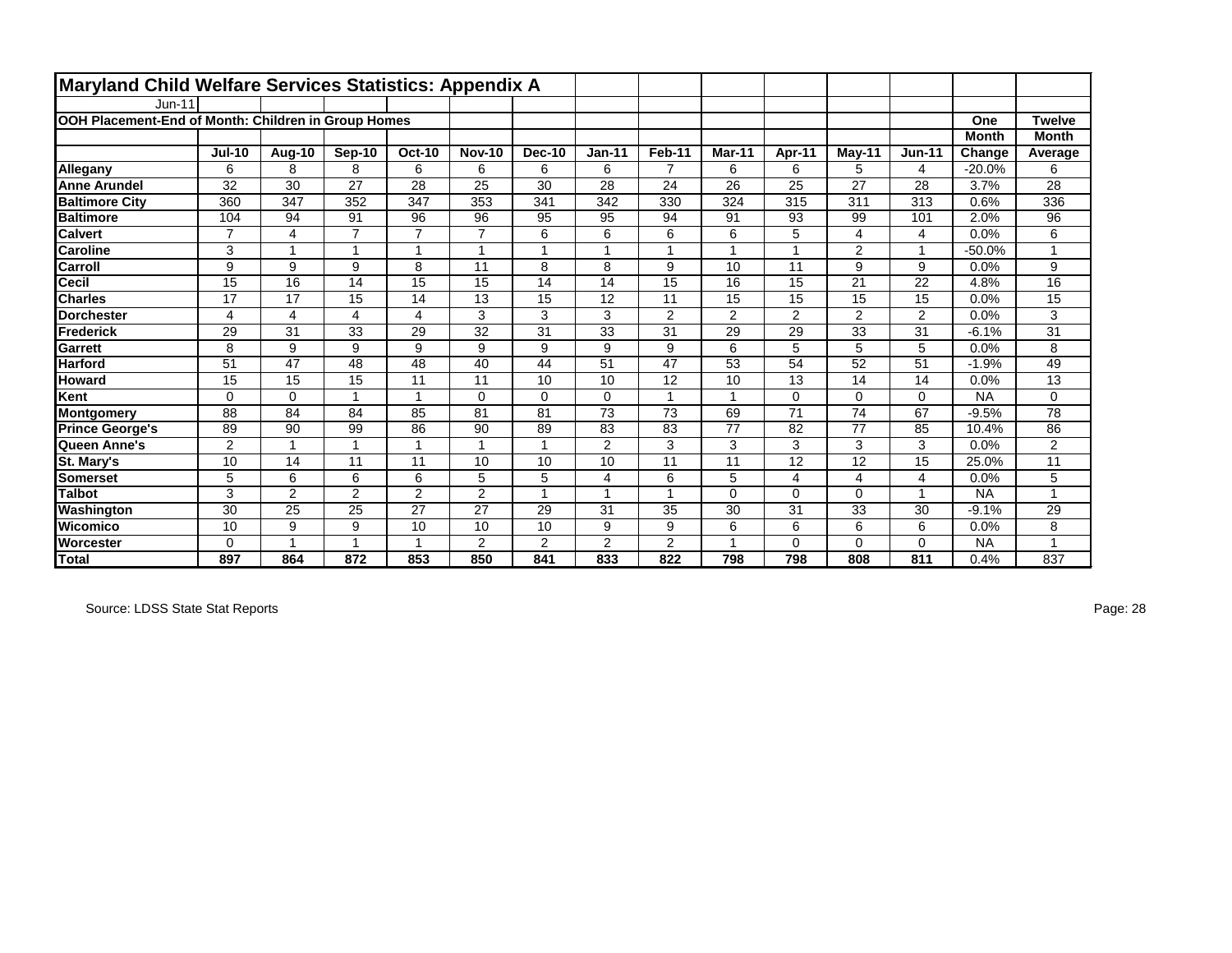| Maryland Child Welfare Services Statistics: Appendix A                |                |                         |                |                |                |                |                |                |                |                |                         |                |              |                |
|-----------------------------------------------------------------------|----------------|-------------------------|----------------|----------------|----------------|----------------|----------------|----------------|----------------|----------------|-------------------------|----------------|--------------|----------------|
| $Jun-11$                                                              |                |                         |                |                |                |                |                |                |                |                |                         |                |              |                |
| OOH Placement-End of Month: Children in Residential Treatment Centers |                |                         |                |                |                |                |                |                |                |                |                         |                | One          | <b>Twelve</b>  |
|                                                                       |                |                         |                |                |                |                |                |                |                |                |                         |                | <b>Month</b> | <b>Month</b>   |
|                                                                       | <b>Jul-10</b>  | Aug-10                  | Sep-10         | <b>Oct-10</b>  | <b>Nov-10</b>  | Dec-10         | $Jan-11$       | Feb-11         | Mar-11         | Apr-11         | $M$ ay-11               | <b>Jun-11</b>  | Change       | Average        |
| Allegany                                                              | 2              | 2                       | 3              | 3              | 3              | 3              | 3              | 4              | 3              | 3              | 3                       | 1              | $-66.7%$     | 3              |
| <b>Anne Arundel</b>                                                   | 11             | 11                      | 11             | 9              | 10             | 10             | 11             | 12             | 10             | 9              | 9                       | 8              | $-11.1%$     | 10             |
| <b>Baltimore City</b>                                                 | 72             | 70                      | 69             | 67             | 60             | 62             | 65             | 63             | 62             | 61             | 60                      | 60             | 0.0%         | 64             |
| <b>Baltimore</b>                                                      | 38             | 37                      | 31             | 34             | 31             | 33             | 32             | 36             | 36             | 37             | 36                      | 35             | $-2.8%$      | 35             |
| <b>Calvert</b>                                                        | $\mathbf 0$    | 3                       | $\Omega$       | $\mathbf 0$    | $\Omega$       | $\Omega$       | $\overline{ }$ | $\Omega$       | 0              | $\overline{ }$ | 2                       | 3              | 50.0%        |                |
| <b>Caroline</b>                                                       | 2              | $\overline{2}$          | $\overline{2}$ | 2              | $\mathbf 0$    | 0              | $\Omega$       | $\Omega$       | 1              | 2              | 2                       | $\overline{2}$ | 0.0%         | 1              |
| Carroll                                                               | 5              | 5                       | 4              | 3              | 3              | 3              | 3              | 3              | $\overline{2}$ | 2              | 2                       | $\overline{2}$ | 0.0%         | 3              |
| Cecil                                                                 | 6              | 6                       | $\overline{7}$ | 6              | $\overline{7}$ | $\overline{7}$ | 7              | $\overline{7}$ | $\overline{7}$ | 6              | 4                       | 4              | 0.0%         | 6              |
| <b>Charles</b>                                                        | 1              | 2                       | 4              | 4              | $\overline{4}$ | 3              | 3              | $\overline{4}$ | 4              | $\overline{4}$ | 4                       | 3              | $-25.0%$     | 3              |
| <b>Dorchester</b>                                                     | 5              | $\overline{\mathbf{4}}$ | 4              | 4              | 3              | 4              | 3              | $\overline{4}$ | 4              | 4              | $\overline{\mathbf{4}}$ | 4              | 0.0%         | 4              |
| <b>Frederick</b>                                                      | 9              | $\overline{7}$          | 6              | 6              | 5              | 5              | 5              | 5              | 5              | 6              | $\overline{7}$          | 9              | 28.6%        | 6              |
| Garrett                                                               | 5              | 5                       | 5              | 5              | 5              | 4              | 4              | 5              | 5              | 6              | $\overline{7}$          | 4              | $-42.9%$     | 5              |
| <b>Harford</b>                                                        | 6              | 10                      | 8              | 11             | 12             | 11             | 9              | $\overline{7}$ | 5              | 5              | 6                       | $\overline{7}$ | 16.7%        | 8              |
| Howard                                                                | $\overline{7}$ | $\overline{7}$          | 6              | 8              | 9              | 8              | 5              | 6              | 5              | 5              | $\overline{7}$          | 8              | 14.3%        | $\overline{7}$ |
| Kent                                                                  | $\overline{2}$ | $\overline{2}$          | $\overline{2}$ | $\overline{2}$ | 3              | $\overline{2}$ | $\overline{2}$ | $\overline{2}$ | $\overline{2}$ | 4              | $\overline{2}$          | 1              | $-50.0%$     | $\overline{2}$ |
| <b>Montgomery</b>                                                     | 21             | 18                      | 16             | 16             | 17             | 17             | 18             | 16             | 17             | 15             | 14                      | 15             | 7.1%         | 17             |
| <b>Prince George's</b>                                                | 24             | 22                      | 22             | 25             | 28             | 29             | 29             | 32             | 33             | 31             | 30                      | 26             | $-13.3%$     | 28             |
| Queen Anne's                                                          | 1              |                         | 1              | и              | 1              | 2              | 2              | $\Omega$       | 0              | $\mathbf 0$    |                         | 1              | 0.0%         | 1              |
| St. Mary's                                                            | 8              | 8                       | 10             | 10             | 10             | 11             | 11             | 9              | 9              | 9              | 9                       | 9              | 0.0%         | 9              |
| <b>Somerset</b>                                                       | 6              | 5                       | 4              | 3              | 3              | $\overline{2}$ | 2              |                | $\overline{2}$ | 3              | 3                       | $\overline{2}$ | $-33.3%$     | 3              |
| <b>Talbot</b>                                                         | 3              | 3                       | 3              | 3              | 3              | $\overline{2}$ | 2              | $\overline{2}$ | $\overline{2}$ | $\overline{2}$ | $\overline{2}$          | $\overline{2}$ | 0.0%         | $\overline{2}$ |
| Washington                                                            | 4              | 8                       | 8              | 8              | 6              | 6              | 5              | 6              | 7              | $\overline{7}$ | $\overline{7}$          | 8              | 14.3%        | $\overline{7}$ |
| Wicomico                                                              | 5              | 5                       | 5              | 5              | 5              | 5              | 4              | 5              | 5              | 6              | 5                       | 4              | $-20.0%$     | 5              |
| Worcester                                                             | 5              | 5                       | 5              | 4              | 4              | $\overline{2}$ | $\Omega$       | $\Omega$       | $\Omega$       | -4             | 4                       | 1              | 0.0%         | $\overline{2}$ |
| <b>Total</b>                                                          | 248            | 248                     | 236            | 239            | 232            | 231            | 226            | 229            | 226            | 226            | 227                     | 219            | $-3.5%$      | 232            |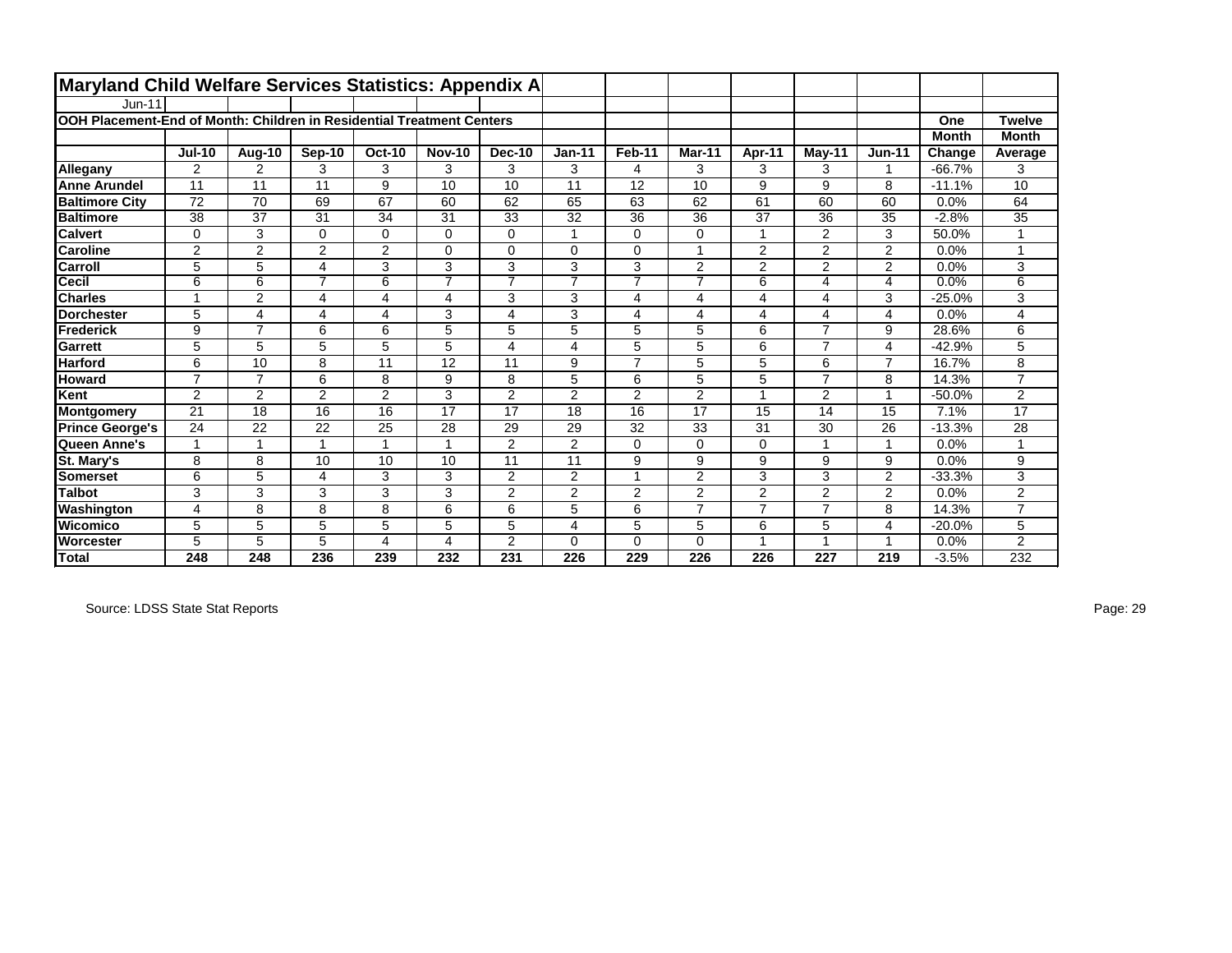| Maryland Child Welfare Services Statistics: Appendix A     |                         |                |                |                 |                |                |          |                |                |                |                |                |              |                         |
|------------------------------------------------------------|-------------------------|----------------|----------------|-----------------|----------------|----------------|----------|----------------|----------------|----------------|----------------|----------------|--------------|-------------------------|
| $Jun-11$                                                   |                         |                |                |                 |                |                |          |                |                |                |                |                |              |                         |
| OOH Placement-End of Month: Children in Independent Living |                         |                |                |                 |                |                |          |                |                |                |                |                | One          | <b>Twelve</b>           |
|                                                            |                         |                |                |                 |                |                |          |                |                |                |                |                | <b>Month</b> | <b>Month</b>            |
|                                                            | <b>Jul-10</b>           | Aug-10         | Sep-10         | <b>Oct-10</b>   | <b>Nov-10</b>  | Dec-10         | $Jan-11$ | Feb-11         | Mar-11         | Apr-11         | $M$ ay-11      | <b>Jun-11</b>  | Change       | Average                 |
| Allegany                                                   | $\Omega$                | $\Omega$       | $\Omega$       | $\Omega$        | $\Omega$       | $\mathbf 0$    | $\Omega$ | 0              | 0              | 0              | 0              | $\Omega$       | <b>NA</b>    | 0                       |
| Anne Arundel                                               | $\overline{7}$          | 5              | 5              | 6               | 5              |                | 8        | $\overline{7}$ | $\overline{7}$ | $\overline{7}$ | $\overline{7}$ | 8              | 14.3%        | $\overline{7}$          |
| <b>Baltimore City</b>                                      | 137                     | 146            | 146            | $\frac{1}{147}$ | 152            | 156            | 148      | 155            | 156            | 159            | 159            | 149            | $-6.3%$      | 151                     |
| Baltimore                                                  | 24                      | 27             | 23             | 22              | 22             | 21             | 19       | 20             | 18             | 20             | 22             | 21             | $-4.5%$      | 22                      |
| Calvert                                                    | $\mathbf{1}$            | 1              | $\mathbf 0$    | $\mathbf 0$     | $\mathbf 0$    | $\mathbf 0$    | 0        | $\mathbf 0$    | 0              | $\mathbf 0$    |                | $\mathbf 0$    | <b>NA</b>    | 0                       |
| Caroline                                                   | $\overline{0}$          | $\overline{2}$ | $\overline{ }$ | 1               | $\mathbf{1}$   |                |          | $\overline{1}$ |                | $\overline{1}$ |                | 1              | 0.0%         |                         |
| Carroll                                                    | 1                       |                | 3              | $\overline{2}$  | $\overline{2}$ | $\overline{2}$ |          | 1              |                | 0              | 0              | $\mathbf 0$    | <b>NA</b>    |                         |
| Cecil                                                      | 1                       |                |                | $\overline{1}$  |                |                |          | $\overline{2}$ | $\overline{2}$ | 3              | $\overline{2}$ | $\overline{2}$ | 0.0%         | $\overline{2}$          |
| <b>Charles</b>                                             | $\overline{\mathbf{c}}$ | 3              | 5              | 5               | $\overline{4}$ | 4              | 3        | 3              | 3              | 3              | 3              | 5              | 66.7%        | 4                       |
| Dorchester                                                 | $\overline{c}$          | 3              | 3              | $\overline{2}$  | $\overline{2}$ | $\overline{2}$ | 4        | $\overline{2}$ | A              | 1              | и              | $\overline{1}$ | 0.0%         | $\overline{a}$          |
| Frederick                                                  | 3                       | 4              | 5              | 5               | 5              | Δ              | 4        | 3              | 3              | 4              | 3              | 3              | 0.0%         | 4                       |
| Garrett                                                    | $\overline{0}$          |                |                | 1               | $\overline{1}$ |                |          | $\mathbf 0$    | 0              | $\Omega$       | 0              | $\mathbf 0$    | <b>NA</b>    |                         |
| <b>Harford</b>                                             | 4                       | 4              | 5              | 5               | 5              | Δ              | 5        | 5              | 6              | 6              | 4              | 3              | $-25.0%$     | 5                       |
| Howard                                                     | 8                       | 8              | 8              | $\overline{8}$  | $\overline{7}$ | 6              | 6        | 5              | $\overline{7}$ | $\overline{7}$ | 7              | 6              | $-14.3%$     | $\overline{7}$          |
| Kent                                                       | 0                       | $\overline{ }$ | $\mathbf 0$    | $\mathbf 0$     | $\mathbf 0$    | $\mathbf 0$    | 0        | $\mathbf 0$    | 0              | $\overline{2}$ | 0              | $\mathbf 0$    | <b>NA</b>    | 0                       |
| Montgomery                                                 | 19                      | 21             | 18             | 20              | 22             | 21             | 23       | 23             | 21             | 21             | 20             | 19             | $-5.0%$      | 21                      |
| Prince George's                                            | 48                      | 42             | 45             | 43              | 41             | 40             | 40       | 40             | 40             | 41             | 36             | 34             | $-5.6%$      | 41                      |
| Queen Anne's                                               | $\overline{0}$          |                |                | -1              |                |                |          |                |                |                |                | $\overline{2}$ | 100.0%       |                         |
| St. Mary's                                                 | $\mathbf 2$             | $\overline{2}$ | $\overline{2}$ | $\overline{2}$  | $\overline{2}$ | $\overline{2}$ |          | $\overline{1}$ |                | $\overline{ }$ |                | $\overline{1}$ | 0.0%         | $\overline{\mathbf{c}}$ |
| Somerset                                                   | $\Omega$                | $\Omega$       | $\Omega$       | $\Omega$        | $\Omega$       | $\Omega$       | $\Omega$ | $\Omega$       | 0              | $\Omega$       | 0              | $\Omega$       | <b>NA</b>    | 0                       |
| Talbot                                                     | $\overline{0}$          | $\Omega$       | $\Omega$       | $\mathbf 0$     | $\mathbf 0$    | $\Omega$       | 0        | $\mathbf 0$    | 0              | $\Omega$       | 0              | $\mathbf 0$    | <b>NA</b>    | 0                       |
| Washington                                                 | $\overline{\mathbf{c}}$ | $\overline{2}$ | 3              | $\overline{4}$  | $\overline{4}$ | 3              | 3        | 3              | 3              | 3              | 3              | $\overline{2}$ | $-33.3%$     | 3                       |
| <b>Wicomico</b>                                            | $\overline{2}$          | 1              |                |                 |                | $\mathbf 0$    | 0        | $\mathbf 0$    | 0              | 0              | 0              | $\mathbf 0$    | <b>NA</b>    |                         |
| Worcester                                                  | $\Omega$                | $\mathbf 0$    | $\Omega$       | $\Omega$        | $\Omega$       | $\Omega$       | $\Omega$ | $\Omega$       | 0              | $\Omega$       | 0              | $\Omega$       | <b>NA</b>    | 0                       |
| Total                                                      | 263                     | 276            | 276            | 276             | 278            | 276            | 266      | 272            | 271            | 280            | 270            | 257            | $-4.8%$      | 272                     |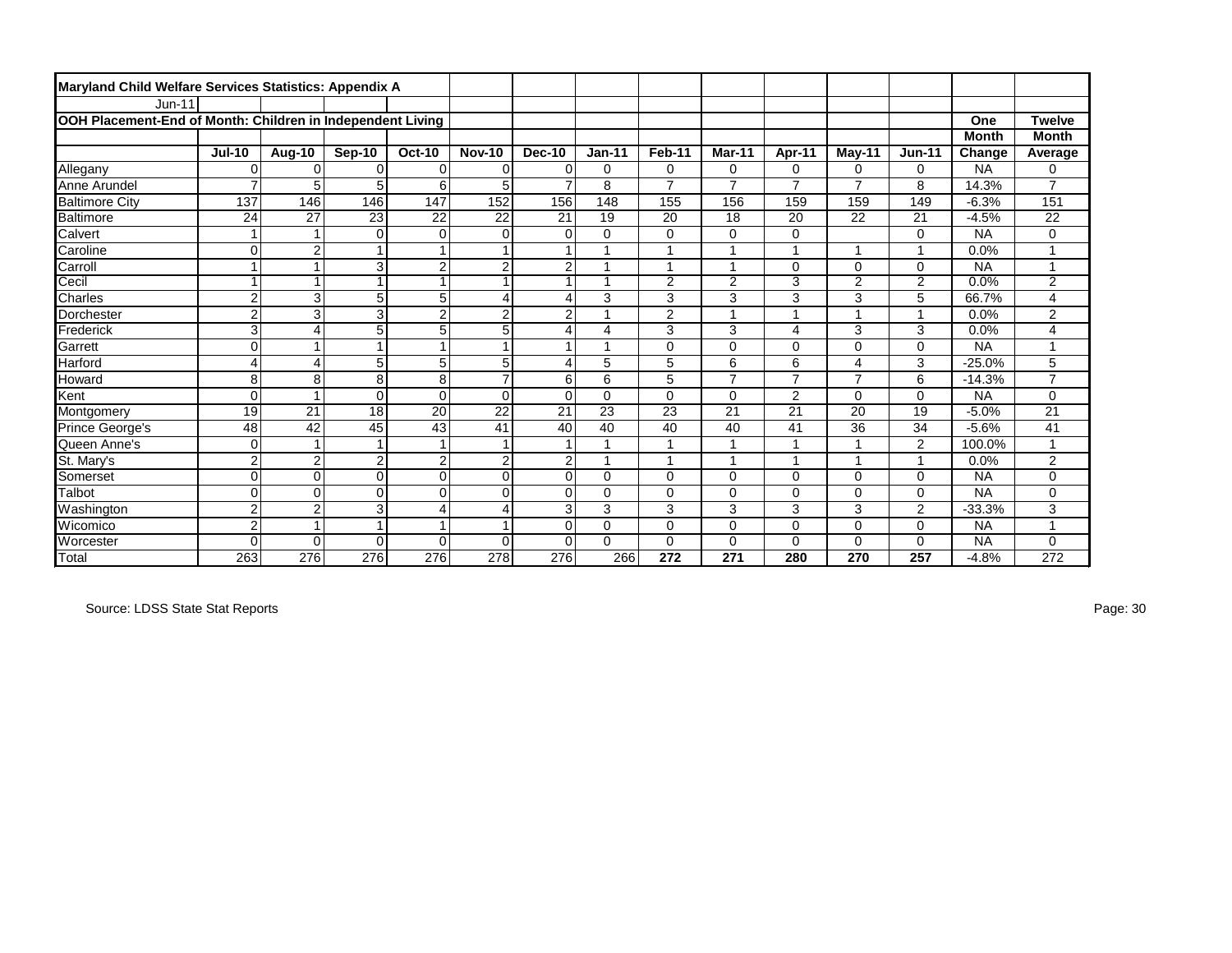| Maryland Child Welfare Services Statistics: Appendix A                                                                          |                |                |                |                |                         |                |                |                |                |                         |                |                |              |                |
|---------------------------------------------------------------------------------------------------------------------------------|----------------|----------------|----------------|----------------|-------------------------|----------------|----------------|----------------|----------------|-------------------------|----------------|----------------|--------------|----------------|
| $Jun-11$                                                                                                                        |                |                |                |                |                         |                |                |                |                |                         |                |                |              |                |
| OOH Placement-End of Month: Children in Other placements (excluding Trial Home Visit)                                           |                |                |                |                |                         |                |                |                |                |                         |                |                | One          | <b>Twelve</b>  |
| Note: Includes College, Correctional Institution/Secure Detention Facility, Halfway House, Homeless Shelter, Own home/apartment |                |                |                |                |                         |                |                |                |                |                         |                |                | <b>Month</b> | <b>Month</b>   |
|                                                                                                                                 | <b>Jul-10</b>  | Aug-10         | Sep-10         | <b>Oct-10</b>  | <b>Nov-10</b>           | Dec-10         | $Jan-11$       | Feb-11         | Mar-11         | Apr-11                  | May-11         | <b>Jun-11</b>  | Change       | Average        |
| Allegany                                                                                                                        | 4              | 5              | 5              | 5              | 6                       | 5              | 8              | 6              | $\overline{7}$ | $\overline{7}$          | $\overline{7}$ | 8              | 14.3%        | 6              |
| <b>Anne Arundel</b>                                                                                                             | 10             | 13             | 11             | 11             | 12                      | 10             | 12             | 13             | 10             | 9                       | 8              | $\overline{7}$ | $-12.5%$     | 11             |
| <b>Baltimore City</b>                                                                                                           | 326            | 349            | 340            | 364            | 384                     | 380            | 382            | 380            | 391            | 394                     | 403            | 393            | $-2.5%$      | 374            |
| <b>Baltimore</b>                                                                                                                | 36             | 39             | 38             | 34             | 38                      | 28             | 37             | 38             | 39             | 42                      | 38             | 41             | 7.9%         | 37             |
| <b>Calvert</b>                                                                                                                  | 0              | 2              | $\Omega$       | $\mathbf 0$    | $\Omega$                |                |                | $\mathbf 0$    | 2              | 2                       |                | 2              | 100.0%       |                |
| <b>Caroline</b>                                                                                                                 | $\Omega$       | $\Omega$       | $\Omega$       | $\mathbf 0$    |                         |                |                | $\mathbf{1}$   |                |                         |                | $\overline{1}$ | 0.0%         |                |
| Carroll                                                                                                                         | $\mathbf 0$    | $\Omega$       | $\Omega$       | $\mathbf 0$    | $\Omega$                | $\Omega$       | $\Omega$       | 0              | $\Omega$       | $\Omega$                | $\Omega$       | $\mathbf 0$    | <b>NA</b>    | $\mathbf 0$    |
| <b>Cecil</b>                                                                                                                    | 3              | 1              |                | 1              | -1                      | 2              | 3              | $\overline{2}$ | $\overline{2}$ | 3                       | 4              | 3              | $-25.0%$     | $\overline{2}$ |
| <b>Charles</b>                                                                                                                  |                | $\Omega$       |                | $\overline{ }$ | $\overline{2}$          | $\overline{2}$ | 4              | 3              | 4              | 3                       | 4              | -1             | $-75.0%$     | $\overline{2}$ |
| <b>Dorchester</b>                                                                                                               | 2              | $\overline{2}$ | 3              | 3              | $\overline{\mathbf{4}}$ | 3              | 4              | $\overline{2}$ | 4              | $\overline{\mathbf{4}}$ | 2              | $\overline{2}$ | 0.0%         | 3              |
| Frederick                                                                                                                       | 3              | $\overline{2}$ | $\overline{2}$ | 4              | 4                       | 4              | 3              | 4              | 4              | 5                       | 3              | 3              | 0.0%         | 3              |
| <b>Garrett</b>                                                                                                                  | 5              | 5              | 6              | 6              | 6                       | 4              | 3              | 3              | 2              | $\overline{2}$          | 2              | $\overline{2}$ | 0.0%         | 4              |
| <b>Harford</b>                                                                                                                  | 11             | 12             | 12             | 10             | 9                       | 9              | $\overline{7}$ | 9              | 9              | 11                      | 8              | 8              | 0.0%         | 10             |
| <b>Howard</b>                                                                                                                   | 3              | 5              | 6              | 5              | 5                       | $\overline{7}$ | 8              | 5              | 6              | 5                       | 3              | $\overline{4}$ | 33.3%        | 5              |
| Kent                                                                                                                            | 0              | $\Omega$       | 2              | 1              | $\overline{2}$          | $\overline{2}$ | 3              | $\overline{2}$ | 2              | 2                       | $\overline{2}$ | $\overline{2}$ | 0.0%         | $\overline{2}$ |
| <b>Montgomery</b>                                                                                                               | 27             | 28             | 28             | 28             | 23                      | 23             | 22             | 24             | 31             | 33                      | 34             | 34             | 0.0%         | 28             |
| <b>Prince George's</b>                                                                                                          | 32             | 34             | 27             | 31             | 28                      | 27             | 30             | 35             | 34             | 33                      | 37             | 38             | 2.7%         | 32             |
| Queen Anne's                                                                                                                    | $\mathbf 0$    | $\Omega$       | $\Omega$       | $\mathbf 0$    |                         |                |                | 1              |                | 2                       | $\overline{2}$ | $\overline{2}$ | 0.0%         |                |
| <b>St. Mary's</b>                                                                                                               | и              | 1              | $\Omega$       | $\mathbf 0$    |                         | $\Omega$       | $\Omega$       | $\overline{ }$ |                | $\Omega$                | $\Omega$       | 1              | <b>NA</b>    |                |
| Somerset                                                                                                                        | $\Omega$       | 1              |                | 1              |                         |                | 3              | $\mathbf 1$    | $\overline{2}$ | $\overline{2}$          |                | $\overline{2}$ | 100.0%       |                |
| <b>Talbot</b>                                                                                                                   | $\Omega$       | $\Omega$       | $\Omega$       | $\mathbf 0$    | $\Omega$                | $\Omega$       | $\Omega$       | 0              |                | $\overline{ }$          | $\overline{2}$ | $\overline{2}$ | 0.0%         | 4              |
| Washington                                                                                                                      | 5              | 6              | $\overline{7}$ | 6              | 9                       | 8              | 5              | 6              | 9              | 9                       | 11             | 9              | $-18.2%$     | 8              |
| Wicomico                                                                                                                        | $\overline{2}$ | 5              | 6              | $\overline{7}$ | $\overline{7}$          | 6              | $\overline{7}$ | $\overline{4}$ | 4              | $\overline{4}$          | $\overline{7}$ | 5              | $-28.6%$     | 5              |
| <b>Worcester</b>                                                                                                                | 4              | 6              | 5              | 4              | 3                       | 3              | $\overline{2}$ | $\overline{1}$ |                |                         |                | $\Omega$       | $-100.0%$    | 3              |
| <b>Total</b>                                                                                                                    | 475            | 516            | 501            | 522            | 547                     | 527            | 546            | 541            | 567            | 575                     | 581            | 570            | $-1.9%$      | 539            |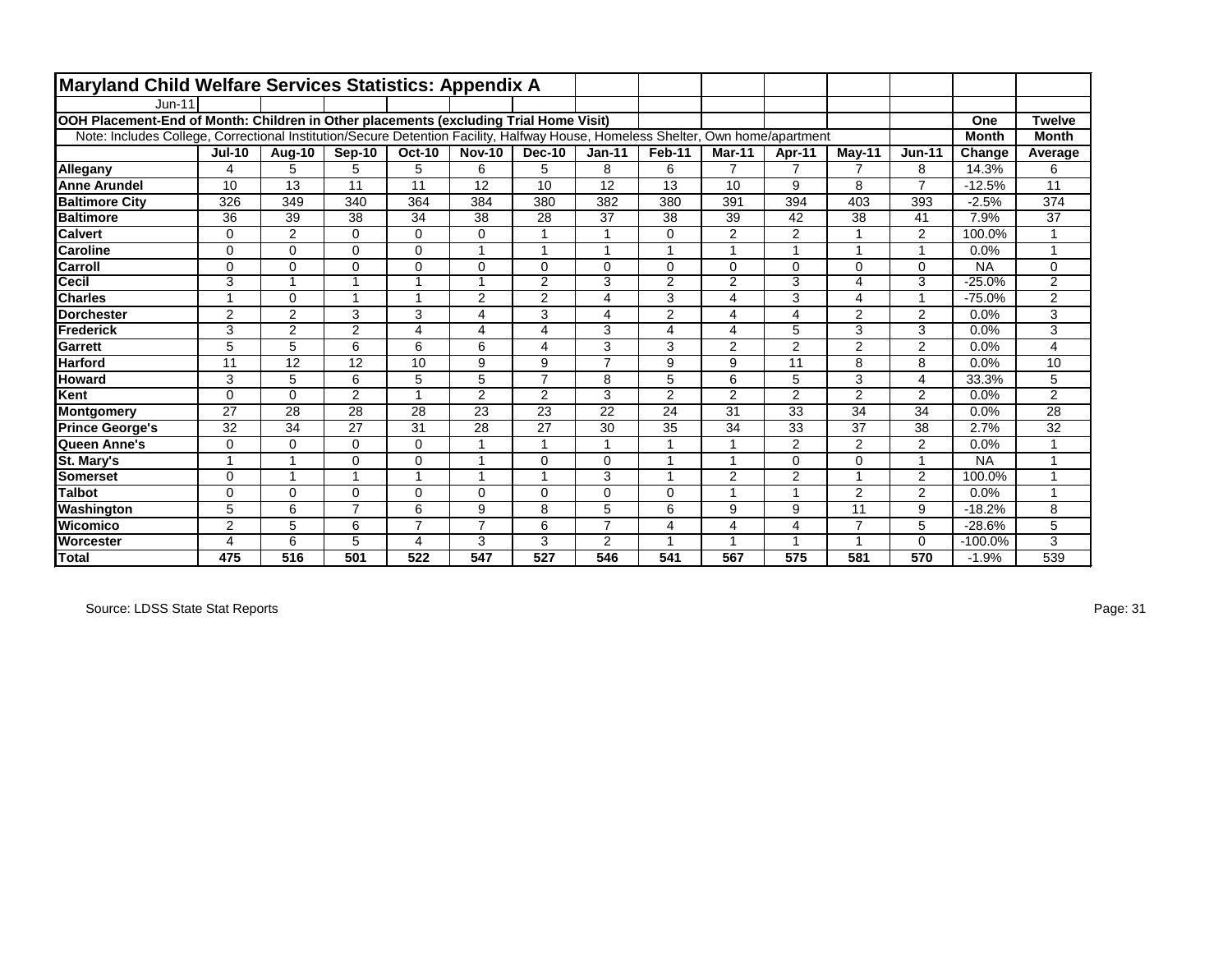| Maryland Child Welfare Services Statistics: Appendix A                |                         |                 |                 |                 |                 |                 |                 |                 |                 |                 |                |                 |              |                 |
|-----------------------------------------------------------------------|-------------------------|-----------------|-----------------|-----------------|-----------------|-----------------|-----------------|-----------------|-----------------|-----------------|----------------|-----------------|--------------|-----------------|
| $Jun-11$                                                              |                         |                 |                 |                 |                 |                 |                 |                 |                 |                 |                |                 |              |                 |
| OOH Placement-End of Month: Children in Trial Home Visits (Aftercare) |                         |                 |                 |                 |                 |                 |                 |                 |                 |                 |                |                 | One          | <b>Twelve</b>   |
|                                                                       |                         |                 |                 |                 |                 |                 |                 |                 |                 |                 |                |                 | <b>Month</b> | <b>Month</b>    |
|                                                                       | <b>Jul-10</b>           | Aug-10          | Sep-10          | <b>Oct-10</b>   | <b>Nov-10</b>   | <b>Dec-10</b>   | $Jan-11$        | Feb-11          | Mar-11          | Apr-11          | $M$ ay-11      | $Jun-11$        | Change       | Average         |
| Allegany                                                              | 2                       | 1               | 2               | $\overline{2}$  |                 | $\Omega$        | $\overline{2}$  | 2               | 3               | 3               | 2              | 3               | 50.0%        | $\overline{2}$  |
| <b>Anne Arundel</b>                                                   | $\overline{7}$          | 8               | 8               | 5               | 3               | 3               | 3               | 3               | 4               | $\overline{4}$  | 3              | $\overline{2}$  | $-33.3%$     | 4               |
| <b>Baltimore City</b>                                                 | 51                      | 48              | 49              | 34              | 37              | 32              | 37              | 45              | 37              | 31              | 28             | 21              | $-25.0%$     | 38              |
| <b>Baltimore</b>                                                      | 39                      | 32              | 29              | 22              | 22              | 19              | 18              | 21              | 21              | 22              | 27             | 23              | $-14.8%$     | 25              |
| <b>Calvert</b>                                                        | $\mathbf 0$             | $\mathbf{1}$    | 0               | $\mathbf 0$     | 0               | $\overline{1}$  | 1               | $\mathbf 0$     | 0               | 2               | 5              | $\overline{4}$  | $-20.0%$     | $\overline{ }$  |
| <b>Caroline</b>                                                       | 5                       | 3               | 3               | 4               | 3               | 1               | 1               | $\overline{ }$  | $\overline{2}$  | 3               | 2              | 53              | 2550.0%      | $\overline{7}$  |
| Carroll                                                               | 5                       | $\overline{2}$  | $\overline{2}$  | 6               | 5               | 4               | 1               | 2               | 3               | 3               | 2              | 3               | 50.0%        | 3               |
| Cecil                                                                 | $\overline{12}$         | $\overline{16}$ | $\overline{16}$ | $\overline{17}$ | $\overline{18}$ | $\overline{16}$ | $\overline{11}$ | $\overline{10}$ | $\overline{17}$ | $\overline{19}$ | 16             | $\overline{13}$ | $-18.8%$     | $\overline{15}$ |
| <b>Charles</b>                                                        | 3                       | 2               | 2               | 3               | 2               | $\Omega$        |                 | -1              |                 | 1               |                | 3               | 200.0%       | 2               |
| <b>Dorchester</b>                                                     | 3                       | 2               | 1               | 0               | $\Omega$        | $\Omega$        | $\Omega$        | $\overline{ }$  | $\Omega$        | $\Omega$        | $\Omega$       | $\mathbf 0$     | <b>NA</b>    | $\overline{ }$  |
| Frederick                                                             | 21                      | 21              | 13              | 15              | 16              | 16              | 16              | 12              | $\overline{7}$  | 5               | 3              | $\Omega$        | $-100.0%$    | 12              |
| <b>Garrett</b>                                                        | $\mathbf 0$             | $\Omega$        | $\Omega$        | $\mathbf 0$     | $\Omega$        | $\Omega$        | $\Omega$        | 0               | $\Omega$        | $\Omega$        | 0              | $\mathbf 0$     | <b>NA</b>    | 0               |
| <b>Harford</b>                                                        | 24                      | 26              | 20              | 13              | 15              | 14              | 13              | 15              | 13              | 13              | 11             | 11              | 0.0%         | 16              |
| <b>Howard</b>                                                         | $\overline{\mathbf{1}}$ | 3               | 3               | $\overline{c}$  | 2               | $\overline{2}$  | 3               | $\mathbf{2}$    | $\overline{2}$  | 2               | 2              | 3               | 50.0%        | $\overline{2}$  |
| Kent                                                                  | $\overline{2}$          | $\overline{2}$  | 3               | 3               | 5               | 5               | $\overline{ }$  | $\overline{A}$  |                 | $\overline{ }$  | 2              | 2               | 0.0%         | $\overline{2}$  |
| Montgomery                                                            | 41                      | 39              | 41              | 34              | 33              | 27              | 21              | 14              | 16              | 17              | 19             | 25              | 31.6%        | 27              |
| <b>Prince George's</b>                                                | $\overline{7}$          | 12              | 11              | 11              | 20              | 18              | 21              | 16              | 16              | 11              | 13             | 14              | 7.7%         | 14              |
| Queen Anne's                                                          | $\overline{2}$          | 2               | $\overline{2}$  | $\overline{c}$  | $\overline{2}$  | $\overline{2}$  |                 |                 |                 | 1               |                | 2               | 100.0%       | $\overline{c}$  |
| St. Mary's                                                            | 4                       | 4               | 4               | 3               | 3               | 3               | 3               | 2               | $\overline{2}$  | $\overline{2}$  |                | $\mathbf 0$     | $-100.0%$    | 3               |
| Somerset                                                              | $\overline{2}$          | 3               | 3               | 3               | 4               | 4               | 4               | 3               | 3               | 1               | 2              | $\Omega$        | $-100.0%$    | 3               |
| <b>Talbot</b>                                                         | 3                       | $\overline{2}$  | 4               | 4               | 4               | 10              | 10              | 9               | 8               | 5               | 2              | $\overline{2}$  | 0.0%         | 5               |
| Washington                                                            | 14                      | 9               | 8               | $\overline{7}$  | 13              | 13              | 12              | 18              | 20              | 16              | 9              | 8               | $-11.1%$     | 12              |
| Wicomico                                                              | 0                       | 0               | $\Omega$        | 0               | $\Omega$        | 1               | 1               | $\mathbf 0$     | 0               | $\mathbf 0$     | $\overline{2}$ | 2               | 0.0%         | $\overline{ }$  |
| <b>Worcester</b>                                                      | $\Omega$                | 0               | $\Omega$        | $\Omega$        | $\Omega$        | $\Omega$        | $\Omega$        |                 |                 | $\overline{A}$  |                | $\Omega$        | $-100.0%$    | $\Omega$        |
| Total                                                                 | 248                     | 238             | 221             | 190             | 208             | 191             | 181             | 180             | 178             | 163             | 154            | 194             | 26.0%        | 196             |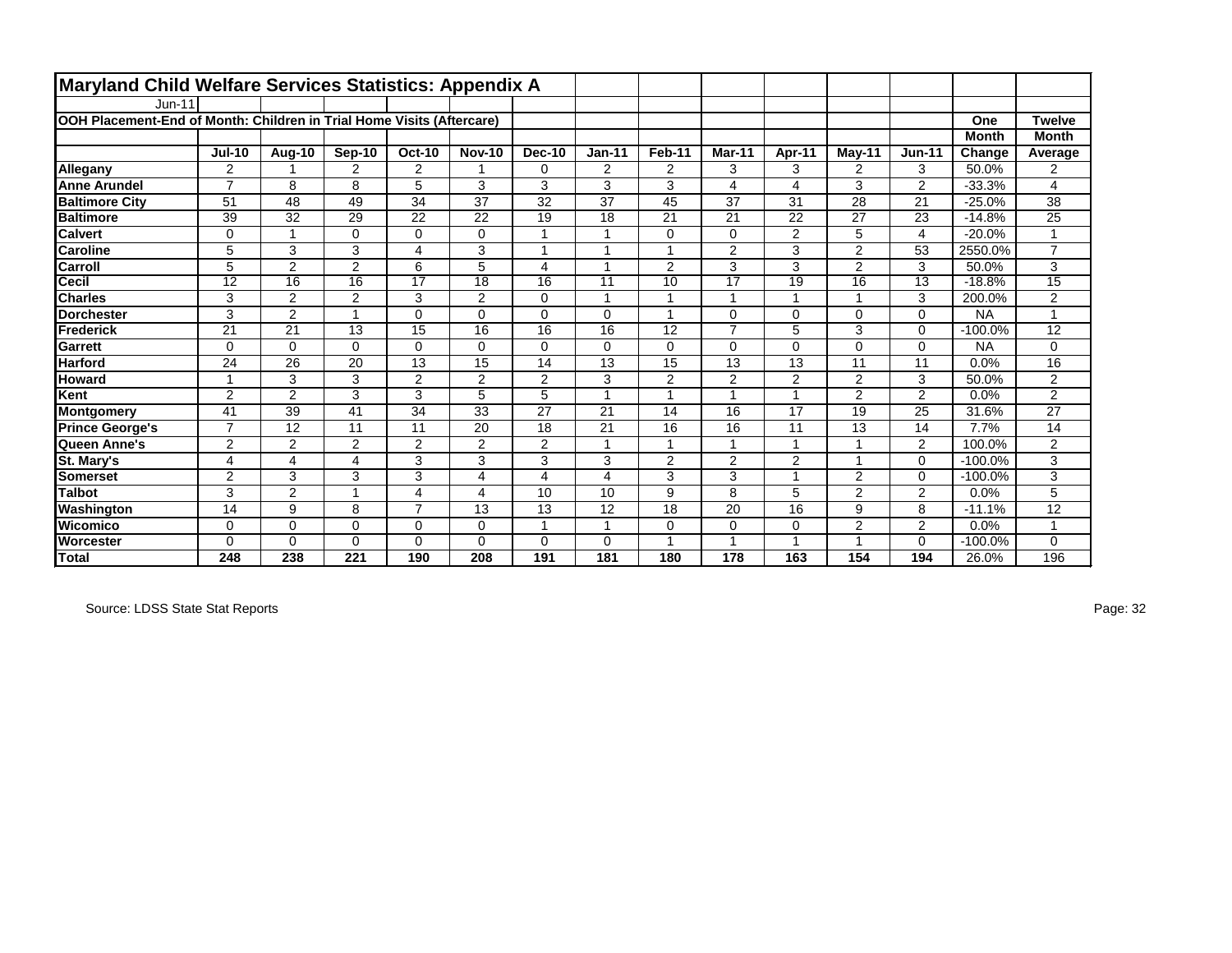| Maryland Child Welfare Services Statistics: Appendix A |                |                |                |                |                         |                |                         |                         |        |                |                |                |              |                |
|--------------------------------------------------------|----------------|----------------|----------------|----------------|-------------------------|----------------|-------------------------|-------------------------|--------|----------------|----------------|----------------|--------------|----------------|
| <b>Jun-11</b>                                          |                |                |                |                |                         |                |                         |                         |        |                |                |                |              |                |
| <b>OOH Placement-Exits: Reunification</b>              |                |                |                |                |                         |                |                         |                         |        |                |                |                | One          | <b>Twelve</b>  |
|                                                        |                |                |                |                |                         |                |                         |                         |        |                |                |                | <b>Month</b> | <b>Month</b>   |
|                                                        | <b>Jul-10</b>  | Aug-10         | Sep-10         | <b>Oct-10</b>  | <b>Nov-10</b>           | <b>Dec-10</b>  | $Jan-11$                | Feb-11                  | Mar-11 | Apr-11         | May-11         | <b>Jun-11</b>  | Change       | Average        |
| Allegany                                               | 2              | 2              |                |                | 6                       | 6              | $\mathbf 0$             | 0                       | 3      | $\mathbf 0$    | 2              | $\overline{2}$ | 0.0%         | 2              |
| <b>Anne Arundel</b>                                    | $\Omega$       | 3              | 3              | 4              | 3                       | $\overline{7}$ | $\overline{\mathbf{A}}$ | $\overline{\mathbf{4}}$ | 4      | $\overline{2}$ | $\overline{2}$ | 4              | 100.0%       | 3              |
| <b>Baltimore City</b>                                  | 125            | 100            | 115            | 102            | 112                     | 86             | 102                     | 82                      | 112    | 106            | 71             | 82             | 15.5%        | 100            |
| <b>Baltimore</b>                                       | 8              | 16             | 12             | $\overline{7}$ | 5                       | 9              | 6                       | 4                       | 12     | 5              | 11             | 11             | 0.0%         | 9              |
| <b>Calvert</b>                                         | 6              | $\Omega$       | 1              | 5              | $\Omega$                | 2              | $\mathbf 0$             | $\overline{ }$          | 1      | 6              | $\Omega$       | 3              | <b>NA</b>    | $\overline{2}$ |
| <b>Caroline</b>                                        | $\overline{1}$ | $\Omega$       | 4              | -1             | $\Omega$                | 1              | $\mathbf 0$             | $\Omega$                | 0      | $\Omega$       | $\Omega$       | 0              | <b>NA</b>    | $\overline{ }$ |
| <b>Carroll</b>                                         | $\Omega$       | 3              |                | $\overline{2}$ | $\overline{ }$          | 1              | $\overline{4}$          | $\Omega$                | 1      | 2              | 3              | 3              | 0.0%         | 2              |
| Cecil                                                  | $\overline{ }$ | 1              | 4              | 2              | $\overline{2}$          | 4              | $\overline{7}$          | 3                       | 8      | 3              | $\overline{2}$ | 3              | 50.0%        | 3              |
| <b>Charles</b>                                         | 3              | $\overline{2}$ |                | $\mathbf 0$    | $\overline{\mathbf{A}}$ | 0              | $\mathbf 0$             | $\Omega$                | 0      | $\Omega$       | $\Omega$       | 1              | <b>NA</b>    |                |
| <b>IDorchester</b>                                     | $\overline{1}$ | $\overline{1}$ | 1              | $\overline{2}$ | $\Omega$                | $\mathbf 0$    | 1                       | $\overline{A}$          | 1      | $\mathbf 0$    |                | 0              | $-100.0%$    | 1              |
| Frederick                                              | 5              | 6              | 12             | 5              | $\overline{A}$          | 3              | $\overline{2}$          | 5                       | 8      | $\overline{4}$ |                | 6              | 500.0%       | 5              |
| Garrett                                                | 5              | $\overline{1}$ | 1              | 2              | 2                       | 0              | 3                       | $\overline{2}$          | 3      | $\mathbf 0$    | 2              | 3              | 50.0%        | $\overline{2}$ |
| <b>Harford</b>                                         | 4              | 5              | 10             | $\overline{7}$ | 8                       | 5              | 5                       | 3                       | 3      |                | 8              | 8              | 0.0%         | 6              |
| <b>Howard</b>                                          | $\mathbf 0$    | 1              | 1              | 2              | $\overline{ }$          | 1              | -1                      | 3                       | 0      | $\mathbf 0$    |                | $\overline{2}$ | 100.0%       | 4              |
| Kent                                                   | $\Omega$       | $\Omega$       | 1              | $\mathbf 0$    | $\Omega$                | 1              | $\mathbf 0$             | 0                       | 0      | $\mathbf 0$    | $\Omega$       | 1              | <b>NA</b>    | 0              |
| Montgomery                                             | 9              | 9              | $\overline{2}$ | $\overline{7}$ | $\overline{7}$          | 14             | 11                      | 4                       | 5      | 5              | 11             | 6              | $-45.5%$     | 8              |
| <b>Prince George's</b>                                 | 8              | 10             | 3              | 8              | 6                       | 14             | 2                       | 12                      | 8      | 8              | 4              | 5              | 25.0%        | $\overline{7}$ |
| Queen Anne's                                           | $\mathbf 0$    | 0              | $\mathbf 0$    | $\mathbf 0$    | $\Omega$                | 0              | $\mathbf 0$             |                         | 0      | $\mathbf 0$    | 0              | 0              | <b>NA</b>    | 0              |
| St. Mary's                                             | $\mathbf 0$    | $\Omega$       | $\mathbf 0$    | $\Omega$       | $\Omega$                | 0              | $\overline{1}$          | $\overline{ }$          | 0      | 2              | 9              | $\overline{7}$ | $-22.2%$     | $\overline{2}$ |
| Somerset                                               | 3              | $\Omega$       |                |                |                         | 3              | -1                      | $\overline{2}$          | 0      | 2              |                | $\overline{2}$ | 100.0%       |                |
| <b>Talbot</b>                                          | $\Omega$       | 2              | 1              | $\Omega$       | $\Omega$                | 2              | $\mathbf 0$             |                         | 1      | 6              | 2              | 0              | $-100.0%$    | 1              |
| Washington                                             | 14             | $\overline{7}$ | 10             | $\overline{7}$ | 3                       | 6              | $\overline{7}$          | $\overline{ }$          | 4      | 8              | 10             | 3              | $-70.0%$     | $\overline{7}$ |
| Wicomico                                               | 4              | $\Omega$       | $\Omega$       | $\mathbf 0$    | $\Omega$                | $\overline{2}$ | $\mathbf 0$             | $\Omega$                | 0      | $\Omega$       | $\Omega$       | 0              | <b>NA</b>    | $\Omega$       |
| Worcester                                              | $\Omega$       | $\overline{2}$ | 1              | $\Omega$       | 2                       | 1              | 2                       | $\Omega$                | 1      | $\Omega$       | $\Omega$       | 2              | <b>NA</b>    |                |
| <b>Total</b>                                           | 196            | 171            | 186            | 165            | 161                     | 168            | 156                     | 130                     | 175    | 160            | 141            | 154            | 9.2%         | 164            |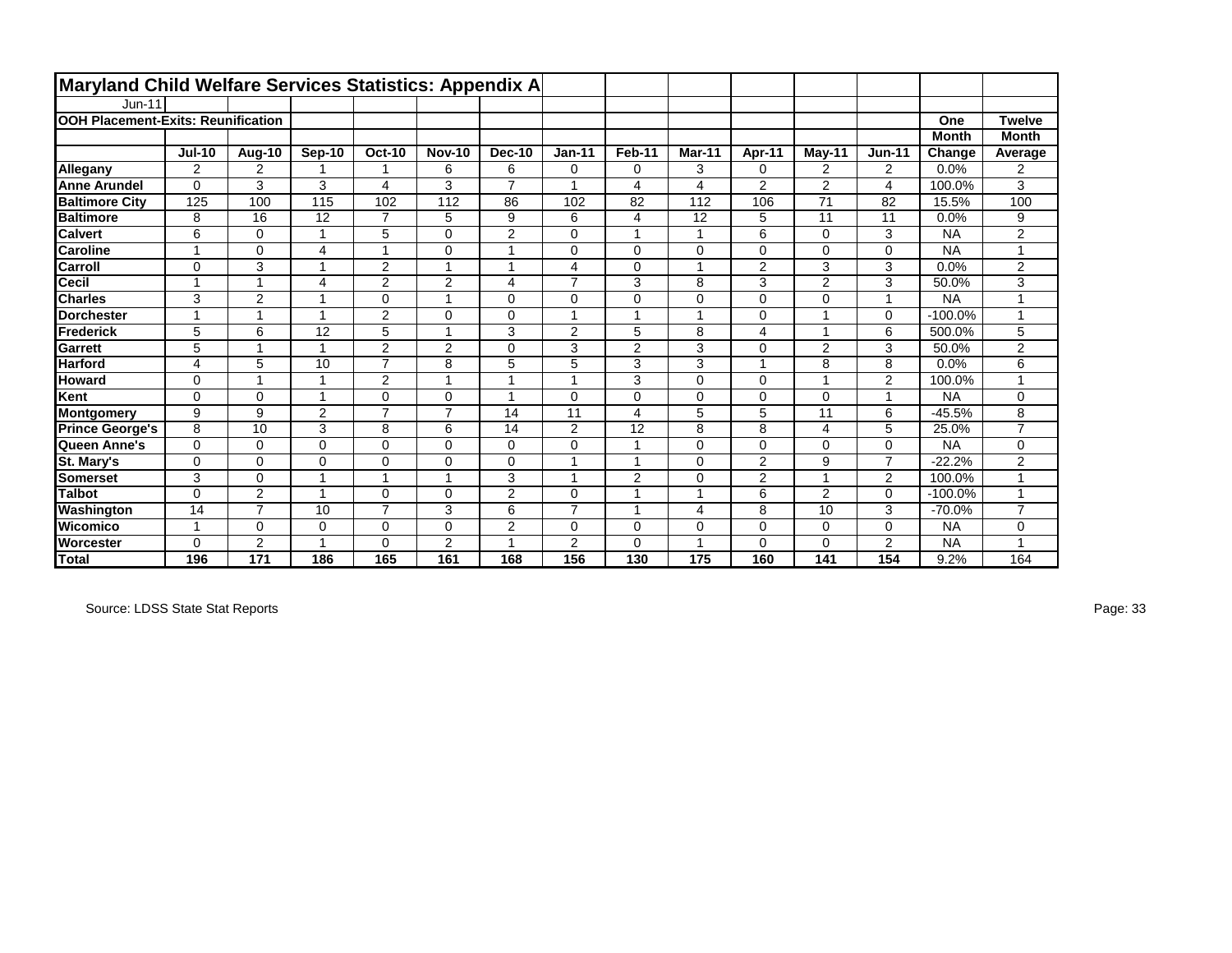| Maryland Child Welfare Services Statistics: Appendix A |                 |                      |                 |                |                 |                |                |                |                |          |                |                |              |                |
|--------------------------------------------------------|-----------------|----------------------|-----------------|----------------|-----------------|----------------|----------------|----------------|----------------|----------|----------------|----------------|--------------|----------------|
| $Jun-11$                                               |                 |                      |                 |                |                 |                |                |                |                |          |                |                |              |                |
| <b>OOH Placement-Exits: Adoption</b>                   |                 |                      |                 |                |                 |                |                |                |                |          |                |                | One          | <b>Twelve</b>  |
|                                                        |                 |                      |                 |                |                 |                |                |                |                |          |                |                | <b>Month</b> | <b>Month</b>   |
|                                                        | <b>Jul-10</b>   | Aug-10               | Sep-10          | <b>Oct-10</b>  | <b>Nov-10</b>   | <b>Dec-10</b>  | $Jan-11$       | Feb-11         | <b>Mar-11</b>  | Apr-11   | May-11         | <b>Jun-11</b>  | Change       | Average        |
| Allegany                                               | $\mathbf 0$     |                      | $\overline{2}$  | 3              | $\mathbf 0$     | $\overline{2}$ | 0              | 1              | 0              | 6        | 0              | 4              | <b>NA</b>    | 2              |
| Anne Arundel                                           | 3               | $\Omega$             | 3               | $\mathbf 0$    | $\overline{2}$  | $\overline{0}$ | 0              | $\mathbf 0$    | $\overline{2}$ | $\Omega$ |                | 3              | 200.0%       |                |
| <b>Baltimore City</b>                                  | 15              | 11                   | $\overline{17}$ | 17             | $\overline{38}$ | 18             | 18             | 23             | 21             | 24       | 29             | 32             | 10.3%        | 22             |
| Baltimore                                              | $\overline{c}$  | $\Omega$             | $\Omega$        | 5              | $\overline{7}$  | 4              | 5              | 5              | 3              | 9        | $\Omega$       | 2              | <b>NA</b>    | 4              |
| Calvert                                                | $\overline{0}$  | $\blacktriangleleft$ | $\Omega$        | $\mathbf 0$    | $\mathbf 0$     | $\mathbf 0$    | $\mathbf 0$    | $\mathbf 0$    | $\Omega$       | $\Omega$ | $\mathbf 0$    | $\mathbf 0$    | <b>NA</b>    | 0              |
| Caroline                                               | 0               | $\overline{2}$       | $\mathbf 0$     | $\mathbf 0$    | $\mathbf 0$     | $\mathbf 0$    | 0              | $\mathbf 0$    | $\Omega$       | $\Omega$ | 0              | $\overline{1}$ | <b>NA</b>    | 0              |
| Carroll                                                | $\mathsf 0$     | $\mathbf 0$          | 3               | $\overline{0}$ | $\mathbf 0$     | $\Omega$       | 0              | 2              | $\Omega$       | $\Omega$ | $\Omega$       | $\mathbf 0$    | <b>NA</b>    | 0              |
| Cecil                                                  | $\mathbf 0$     | 0                    | 1               | $\overline{1}$ | $\overline{1}$  | 3              | 0              | 1              |                | $\Omega$ | $\overline{2}$ | 3              | 50.0%        |                |
| Charles                                                | $\mathsf 0$     | $\overline{c}$       | 1               | $\overline{0}$ | $\mathbf 0$     |                | 0              | $\overline{2}$ | $\Omega$       | $\Omega$ | 4              | 5              | 25.0%        |                |
| Dorchester                                             | $\overline{0}$  | $\Omega$             | 1               | $\mathbf 0$    | $\overline{1}$  | $\Omega$       | 0              | $\mathbf 0$    | 0              | $\Omega$ | 0              | $\mathbf 0$    | <b>NA</b>    | 0              |
| Frederick                                              | $\overline{0}$  | $\Omega$             | $\overline{0}$  | $\mathbf 0$    | $\mathbf 0$     |                | 0              | 1              |                | 0        |                | 5              | 400.0%       |                |
| Garrett                                                | $\overline{0}$  | $\overline{2}$       | $\Omega$        | $\mathbf 0$    | $\mathbf 0$     | $\Omega$       |                | 2              |                | 3        | 0              | $\mathbf 0$    | <b>NA</b>    | $\overline{ }$ |
| Harford                                                | $\mathbf 1$     | 3                    | $\Omega$        | $\mathbf 0$    | $\overline{4}$  | 3              | 0              | $\mathbf 0$    | и              | ٠        | 3              | 4              | 33.3%        | $\overline{2}$ |
| Howard                                                 | $\mathbf 0$     | $\Omega$             | $\Omega$        | $\overline{0}$ | 3               |                | 0              | $\mathbf 0$    | 0              | 0        | 0              | $\mathbf 0$    | <b>NA</b>    | 0              |
| Kent                                                   | 0               | $\Omega$             | $\Omega$        | $\overline{0}$ | $\overline{ }$  |                | 0              | $\mathbf 0$    | $\Omega$       | 0        | 0              | $\mathbf 0$    | <b>NA</b>    | 0              |
| Montgomery                                             | 0               | $\overline{2}$       | $\overline{2}$  | 5              | 13              | $\Omega$       | $\overline{2}$ | 2              | 6              | 4        | 6              | 9              | 50.0%        | 4              |
| Prince George's                                        | $\mathsf 0$     | $\overline{2}$       | $\overline{c}$  |                | 5               | $\overline{2}$ | 0              | $\overline{1}$ |                | $\Omega$ | 0              | $\mathbf 0$    | <b>NA</b>    |                |
| Queen Anne's                                           | 0               | 0                    | $\overline{1}$  | $\mathbf 0$    | $\mathbf 0$     | $\mathbf 0$    | 0              | $\mathbf 0$    | 0              | 0        | 0              | $\mathbf 0$    | <b>NA</b>    | 0              |
| St. Mary's                                             | $\mathbf 0$     | $\overline{2}$       | $\Omega$        | 1              | $\overline{1}$  | 3              |                | $\Omega$       | $\overline{2}$ | и        | $\overline{2}$ | $\overline{1}$ | $-50.0%$     |                |
| Somerset                                               | $\overline{1}$  | $\Omega$             | $\Omega$        | $\mathbf 0$    | $\mathbf 0$     |                | 0              | $\mathbf 0$    | $\Omega$       | $\Omega$ | 0              | 1              | <b>NA</b>    | 0              |
| Talbot                                                 | $\mathbf 0$     | $\Omega$             | $\Omega$        | $\mathbf 0$    | $\mathbf 0$     | $\Omega$       | 0              | $\mathbf 0$    | $\overline{2}$ | $\Omega$ | 0              | $\mathbf 0$    | <b>NA</b>    | 0              |
| Washington                                             | $\overline{1}$  | 6                    |                 |                | 1               |                | $\overline{c}$ | $\mathbf 0$    | $\overline{2}$ | 6        | 0              | $\overline{2}$ | <b>NA</b>    | $\overline{c}$ |
| Wicomico                                               | $\mathbf 0$     | $\Omega$             | $\Omega$        | $\overline{1}$ | $\overline{2}$  | $\Omega$       | $\Omega$       | $\mathbf 0$    |                | $\Omega$ | 4              | $\overline{4}$ | 0.0%         |                |
| Worcester                                              | $\mathbf 0$     | $\Omega$             | $\Omega$        | $\Omega$       | $\overline{ }$  |                | $\Omega$       | $\mathbf 0$    |                | $\Omega$ | 0              | 0              | <b>NA</b>    | 0              |
| <b>Total</b>                                           | $\overline{23}$ | 34                   | 34              | 35             | 80              | 42             | 29             | 40             | 45             | 54       | 52             | 76             | 46.2%        | 45             |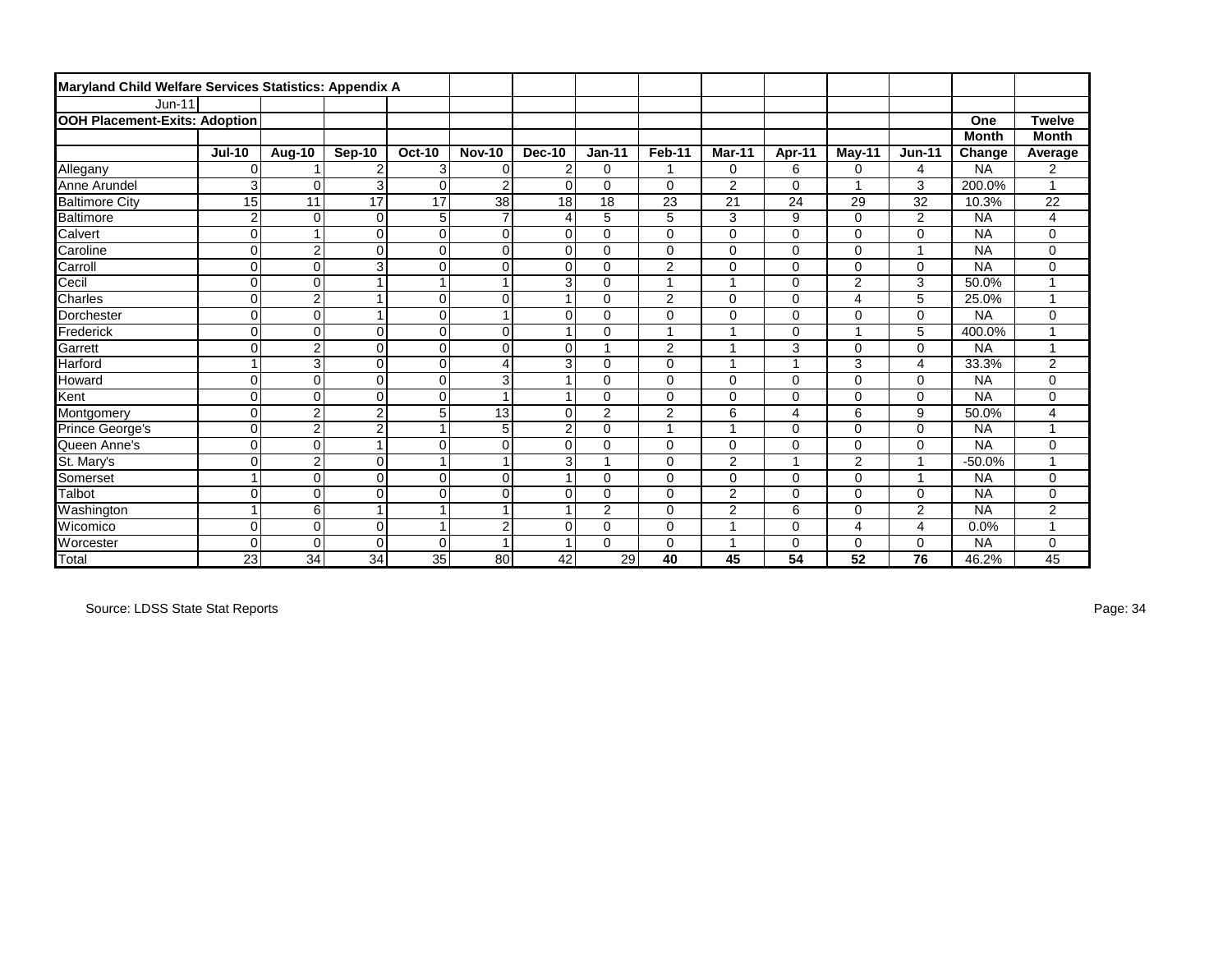| Maryland Child Welfare Services Statistics: Appendix A |               |             |                |             |                |                |                |             |                |                         |                |                |              |                |
|--------------------------------------------------------|---------------|-------------|----------------|-------------|----------------|----------------|----------------|-------------|----------------|-------------------------|----------------|----------------|--------------|----------------|
| $Jun-11$                                               |               |             |                |             |                |                |                |             |                |                         |                |                |              |                |
| <b>OOH Placement-Exits: Guardianship</b>               |               |             |                |             |                |                |                |             |                |                         |                |                | One          | <b>Twelve</b>  |
|                                                        |               |             |                |             |                |                |                |             |                |                         |                |                | <b>Month</b> | <b>Month</b>   |
|                                                        | <b>Jul-10</b> | Aug-10      | Sep-10         | $Oct-10$    | <b>Nov-10</b>  | <b>Dec-10</b>  | $Jan-11$       | Feb-11      | Mar-11         | Apr-11                  | May-11         | <b>Jun-11</b>  | Change       | Average        |
| Allegany                                               | $\mathbf 0$   | 1           | 3              | 1           | 0              | 0              | $\mathbf 0$    | $\mathbf 0$ |                | $\overline{7}$          | 0              | 6              | <b>NA</b>    | $\overline{2}$ |
| <b>Anne Arundel</b>                                    | ٠             | 1           | $\Omega$       | 0           | $\Omega$       | 5              | $\Omega$       | $\mathbf 0$ |                | $\overline{ }$          | $\Omega$       | $\mathbf{1}$   | <b>NA</b>    |                |
| <b>Baltimore City</b>                                  | 33            | 39          | 39             | 40          | 38             | 39             | 38             | 41          | 20             | 32                      | 57             | 52             | $-8.8%$      | 39             |
| <b>Baltimore</b>                                       | 5             | 4           | 4              | 1           | 4              | 3              | 5              | 5           | 5              | 14                      | 9              | 3              | $-66.7%$     | 5              |
| <b>Calvert</b>                                         | и             | $\Omega$    | $\Omega$       | 0           | 0              | $\Omega$       | $\Omega$       | $\mathbf 0$ | $\Omega$       | $\overline{\mathbf{A}}$ | $\Omega$       | $\overline{1}$ | <b>NA</b>    | $\mathbf 0$    |
| <b>Caroline</b>                                        | 0             | 0           | $\Omega$       | 0           | $\overline{2}$ | $\Omega$       | $\Omega$       | $\mathbf 0$ | $\Omega$       | $\Omega$                | 0              | $\mathbf 0$    | <b>NA</b>    | $\mathbf 0$    |
| Carroll                                                | $\mathbf 0$   | 1           | $\Omega$       | 0           | $\Omega$       | $\Omega$       | $\Omega$       | $\mathbf 0$ | -1             | $\Omega$                | $\Omega$       | 3              | <b>NA</b>    | $\mathbf 0$    |
| <b>Cecil</b>                                           | $\mathbf 0$   | 1           | $\Omega$       | 0           | $\overline{2}$ | $\overline{2}$ | $\Omega$       | 1           |                | $\overline{2}$          | $\overline{2}$ | $\mathbf 0$    | $-100.0%$    |                |
| <b>Charles</b>                                         | и             | $\Omega$    | 4              | 0           | $\Omega$       | $\Omega$       | $\Omega$       | $\mathbf 0$ | $\overline{2}$ | 5                       | $\Omega$       | $\mathbf 0$    | <b>NA</b>    |                |
| <b>Dorchester</b>                                      | $\mathbf 0$   | $\Omega$    | $\Omega$       | 0           | $\Omega$       | $\Omega$       | $\Omega$       | $\mathbf 0$ | $\Omega$       | $\Omega$                | 0              | $\mathbf{1}$   | <b>NA</b>    | $\mathbf 0$    |
| Frederick                                              | $\Omega$      | $\Omega$    | $\Omega$       | 1           | $\Omega$       | $\Omega$       | $\Omega$       | $\mathbf 0$ |                | $\overline{2}$          | $\Omega$       | $\overline{2}$ | <b>NA</b>    |                |
| <b>Garrett</b>                                         | $\mathbf 0$   | $\Omega$    | $\Omega$       | 0           | $\Omega$       | $\Omega$       | ٠              | $\Omega$    | $\Omega$       | $\Omega$                | 4              | $\mathbf 0$    | $-100.0%$    | $\mathbf 0$    |
| <b>Harford</b>                                         | 4             | 5           | $\overline{2}$ | 0           | 3              | 5              | 4              | 2           | 2              | 0                       | 4              | 5              | 25.0%        | 3              |
| <b>Howard</b>                                          | $\mathbf 0$   | 0           | $\Omega$       | 0           | $\Omega$       | $\Omega$       | $\Omega$       | $\mathbf 0$ | $\Omega$       | $\Omega$                |                | $\mathbf 0$    | $-100.0%$    | $\mathbf 0$    |
| Kent                                                   | 0             | 0           | ł              | 0           | 0              | $\mathbf 0$    | $\Omega$       | 1           | $\Omega$       | 0                       | 0              | $\mathbf 0$    | <b>NA</b>    | $\mathbf 0$    |
| Montgomery                                             | 3             | 6           | 3              | 0           | 6              | $\overline{2}$ | $\overline{2}$ | 4           | 2              | 3                       |                | 6              | 500.0%       | 3              |
| <b>Prince George's</b>                                 | 0             | 0           | $\Omega$       | 0           | $\overline{2}$ | 1              | $\Omega$       | 1           | $\Omega$       | 3                       |                | 5              | 400.0%       |                |
| Queen Anne's                                           | $\mathbf 0$   | $\Omega$    | $\Omega$       | 0           | $\Omega$       | $\Omega$       | $\Omega$       | $\mathbf 0$ | $\Omega$       | $\Omega$                | $\Omega$       | $\mathbf 0$    | <b>NA</b>    | $\mathbf 0$    |
| St. Mary's                                             | $\Omega$      | 0           | $\Omega$       | $\Omega$    | 3              | $\Omega$       | 3              | $\Omega$    | $\Omega$       | $\Omega$                | 4              | $\Omega$       | $-100.0%$    |                |
| <b>Somerset</b>                                        | $\mathbf 0$   | 1           | $\Omega$       | 0           | $\Omega$       | $\Omega$       | 2              | $\mathbf 0$ | $\Omega$       | $\Omega$                | 3              | 2              | $-33.3%$     |                |
| <b>Talbot</b>                                          | $\Omega$      | $\Omega$    | $\Omega$       | 0           | $\Omega$       | $\Omega$       | $\Omega$       | $\mathbf 0$ | $\Omega$       | $\Omega$                | $\Omega$       | $\mathbf 0$    | <b>NA</b>    | $\mathbf 0$    |
| Washington                                             | $\mathbf 0$   | $\mathbf 0$ | 4              | $\mathbf 0$ | $\Omega$       | 1              | 3              | 1           |                |                         | $\Omega$       | $\mathbf 0$    | <b>NA</b>    |                |
| IWicomico                                              | $\Omega$      | 0           | $\Omega$       | 0           | $\Omega$       | $\Omega$       | $\Omega$       | $\mathbf 0$ | $\Omega$       | $\Omega$                | $\Omega$       | $\Omega$       | <b>NA</b>    | $\Omega$       |
| Worcester                                              | $\Omega$      | $\mathbf 0$ | $\Omega$       | 0           | $\Omega$       | $\Omega$       | $\Omega$       | $\mathbf 0$ | $\Omega$       |                         | $\Omega$       | $\mathbf 0$    | <b>NA</b>    | 0              |
| Total                                                  | 48            | 59          | 57             | 43          | 60             | 58             | 58             | 56          | 36             | 72                      | 86             | 87             | .2%          | 60             |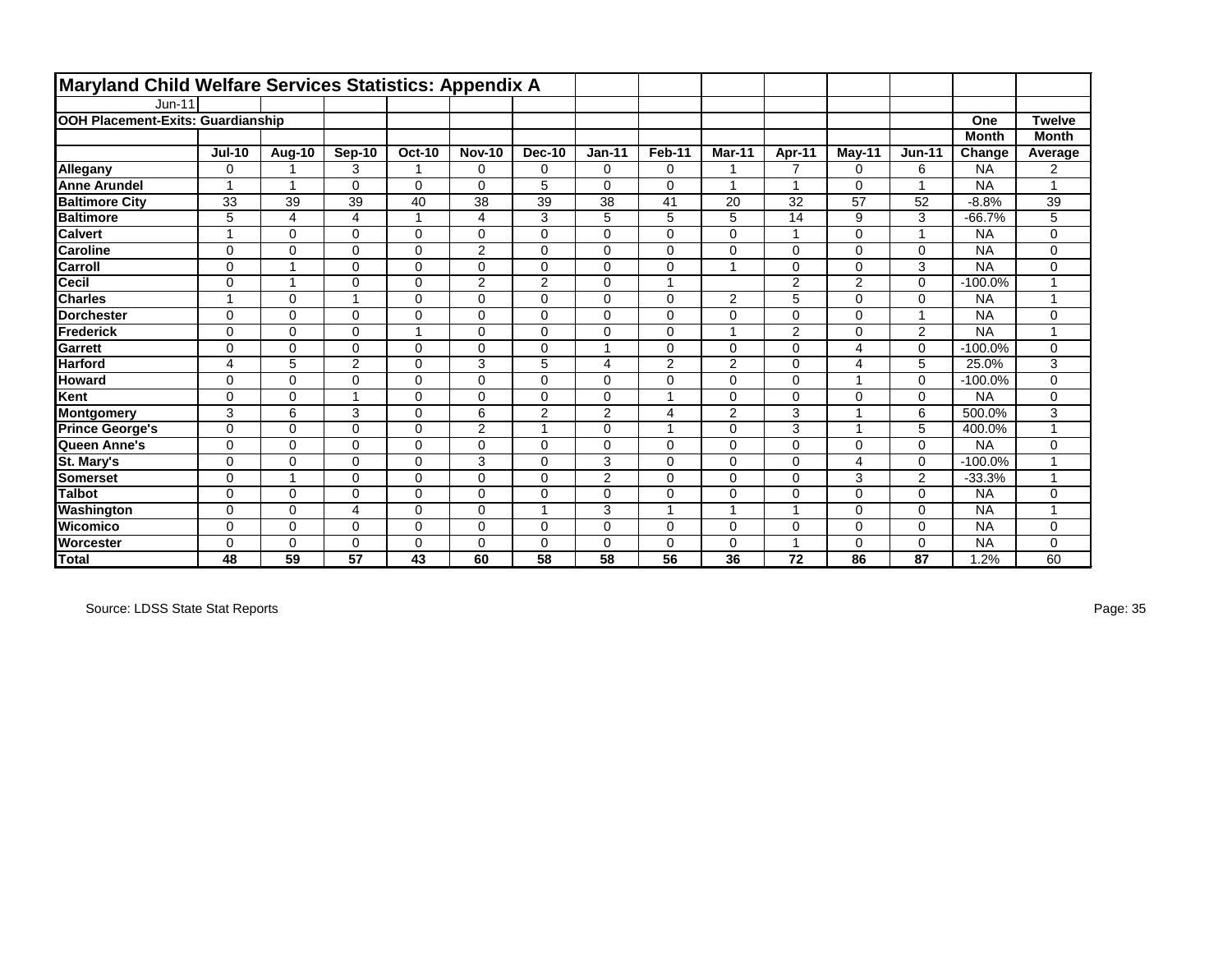| Maryland Child Welfare Services Statistics: Appendix A |                |                |                |                |               |                |          |                |                         |                |                |                |              |               |
|--------------------------------------------------------|----------------|----------------|----------------|----------------|---------------|----------------|----------|----------------|-------------------------|----------------|----------------|----------------|--------------|---------------|
| $Jun-11$                                               |                |                |                |                |               |                |          |                |                         |                |                |                |              |               |
| OOH Placement-Exits: Aged Out                          |                |                |                |                |               |                |          |                |                         |                |                |                | One          | <b>Twelve</b> |
|                                                        |                |                |                |                |               |                |          |                |                         |                |                |                | <b>Month</b> | <b>Month</b>  |
|                                                        | <b>Jul-10</b>  | <b>Aug-10</b>  | Sep-10         | $Oct-10$       | <b>Nov-10</b> | <b>Dec-10</b>  | $Jan-11$ | Feb-11         | Mar-11                  | Apr-11         | May-11         | <b>Jun-11</b>  | Change       | Average       |
| Allegany                                               | 0              | 0              | $\Omega$       | 0              | 0             | 0              | $\Omega$ | 1              | 0                       |                |                | 2              | 100.0%       | $\Omega$      |
| <b>Anne Arundel</b>                                    | $\overline{2}$ | 1              | $\overline{2}$ | 0              | $\Omega$      | 5              | $\Omega$ | 1              | 2                       | 1              | 0              | $\mathbf{1}$   | <b>NA</b>    |               |
| <b>Baltimore City</b>                                  | 29             | 25             | 31             | 33             | 38            | 17             | 33       | 31             | 35                      | 38             | 21             | 43             | 104.8%       | 31            |
| <b>Baltimore</b>                                       | 4              | 3              | 4              | 4              | 8             | 4              | 3        | 3              | $\overline{2}$          |                | $\overline{2}$ | $\overline{2}$ | 0.0%         | 3             |
| <b>Calvert</b>                                         | 0              | $\Omega$       | $\overline{2}$ | $\mathbf 1$    | $\Omega$      | 1              | $\Omega$ | 1              | $\overline{\mathbf{A}}$ |                | $\Omega$       | $\mathbf 0$    | <b>NA</b>    |               |
| <b>Caroline</b>                                        | $\mathbf 0$    | $\overline{2}$ | 0              | $\mathbf 1$    | 0             | $\mathbf 0$    | $\Omega$ | $\mathbf 0$    | $\Omega$                | $\Omega$       | 0              | $\mathbf 0$    | <b>NA</b>    | 0             |
| <b>Carroll</b>                                         | $\mathbf 0$    | $\Omega$       | $\Omega$       | 0              |               |                | $\Omega$ | $\mathbf 0$    | $\Omega$                | $\Omega$       | $\Omega$       | $\mathbf{1}$   | <b>NA</b>    | 0             |
| Cecil                                                  | 1              | 1              | $\Omega$       | 0              | $\Omega$      | $\Omega$       |          | $\mathbf 0$    |                         | $\Omega$       |                | $\mathbf{1}$   | 0.0%         | $\mathbf 0$   |
| <b>Charles</b>                                         | $\overline{2}$ | $\Omega$       | $\Omega$       | 0              | $\mathbf{2}$  | $\Omega$       |          | $\overline{1}$ |                         |                | $\Omega$       | $\mathbf{1}$   | <b>NA</b>    |               |
| <b>Dorchester</b>                                      | 0              | $\mathbf 0$    | $\Omega$       | 1              | 4             | $\Omega$       | $\Omega$ | 1              | $\Omega$                | $\Omega$       | 2              | $\mathbf 0$    | $-100.0%$    | $\mathbf 0$   |
| Frederick                                              | $\mathbf 0$    | 1              | $\overline{2}$ | 1              | $\Omega$      | $\Omega$       | $\Omega$ | $\overline{c}$ | 2                       | $\Omega$       | 3              | $\mathbf{1}$   | $-66.7%$     |               |
| Garrett                                                | 2              | $\Omega$       | $\Omega$       | $\overline{2}$ | $\Omega$      | $\Omega$       | 4        | 1              | 2                       | $\Omega$       | 0              | $\mathbf 0$    | <b>NA</b>    |               |
| <b>Harford</b>                                         | 1              | 3              | 1              | $\overline{2}$ | 1             |                | 3        | $\mathbf 0$    | 2                       | $\Omega$       | 0              | $\mathbf{1}$   | <b>NA</b>    |               |
| <b>Howard</b>                                          | $\mathbf 0$    | 0              | 0              | $\overline{1}$ | 4             | 2              | $\Omega$ | 3              | $\Omega$                | 0              | 0              | $\mathbf{1}$   | <b>NA</b>    |               |
| Kent                                                   | $\overline{2}$ | 0              | $\Omega$       | 1              | $\Omega$      | $\Omega$       | 3        | $\mathbf 0$    | $\Omega$                | $\Omega$       | 0              | $\mathbf 0$    | <b>NA</b>    |               |
| Montgomery                                             | 5              | 1              | $\overline{2}$ | $\mathbf{1}$   | 3             | 3              | 4        | 3              | $\Omega$                | 3              | 2              | $\overline{4}$ | 100.0%       | 2             |
| <b>Prince George's</b>                                 | 4              | 6              | $\overline{7}$ | 5              | 5             | 4              | 3        | 1              | 4                       | $\overline{4}$ | 8              | $\overline{4}$ | $-50.0%$     | 5             |
| Queen Anne's                                           |                | $\mathbf 0$    | 0              | 1              | 0             | $\mathbf 0$    | $\Omega$ | $\mathbf 0$    | $\Omega$                | $\Omega$       | 0              | $\mathbf{1}$   | <b>NA</b>    | $\mathbf 0$   |
| St. Mary's                                             | 2              | 0              | $\Omega$       | 0              | $\Omega$      | $\Omega$       |          | $\mathbf 0$    | $\Omega$                |                |                | $\mathbf 0$    | $-100.0%$    | $\mathbf 0$   |
| <b>Somerset</b>                                        | 4              | 0              | $\Omega$       | 0              | $\Omega$      | $\Omega$       |          | $\mathbf 0$    | $\Omega$                |                | $\Omega$       | $\overline{1}$ | <b>NA</b>    | $\mathbf 0$   |
| <b>Talbot</b>                                          | $\mathbf 0$    | 0              | $\Omega$       | 0              | 0             | $\Omega$       | $\Omega$ | $\mathbf 0$    | $\Omega$                | $\Omega$       |                | $\mathbf 0$    | $-100.0%$    | 0             |
| Washington                                             | $\mathbf 0$    | 1              | 3              | 0              | 4             | $\overline{2}$ | 4        | 1              | $\Omega$                | $\Omega$       | $\Omega$       | $\mathbf{1}$   | <b>NA</b>    |               |
| IWicomico                                              | 3              | 1              | $\Omega$       | $\mathbf{1}$   | $\Omega$      | 2              | ٠        | 2              | 2                       | $\Omega$       |                | $\mathbf{1}$   | 0.0%         |               |
| <b>Worcester</b>                                       |                | 1              | $\Omega$       | 1              | $\Omega$      | $\mathbf 0$    | 4        | 2              | $\Omega$                | $\Omega$       | 0              | $\overline{2}$ | <b>NA</b>    |               |
| Total                                                  | 59             | 46             | 54             | 56             | 61            | 41             | 57       | 54             | 53                      | 52             | 43             | 68             | 58.1%        | 54            |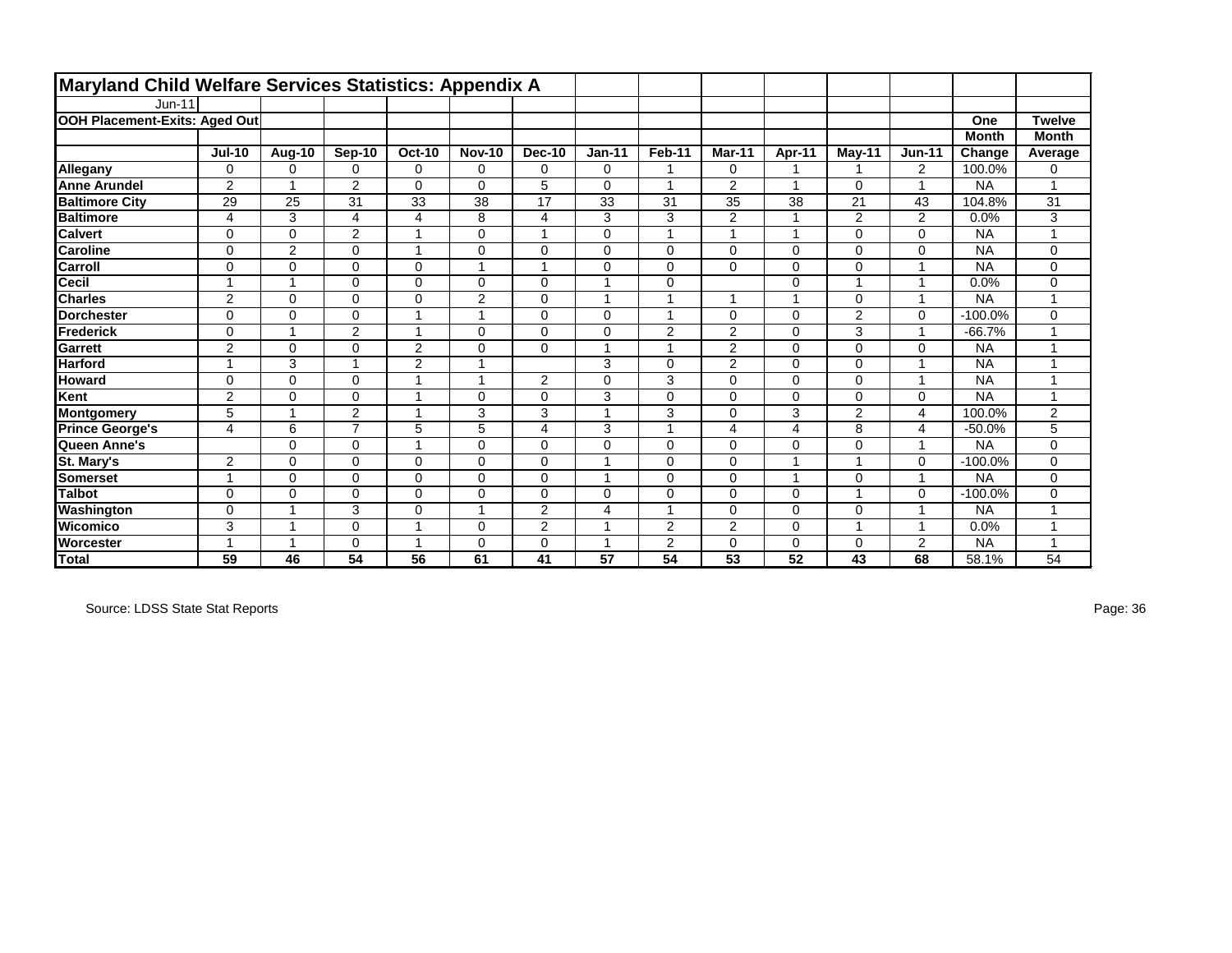| <b>Maryland Child Welfare Services Statistics: Appendix A</b> |                         |                |                |                |               |               |                |                |                |                |          |                |              |               |
|---------------------------------------------------------------|-------------------------|----------------|----------------|----------------|---------------|---------------|----------------|----------------|----------------|----------------|----------|----------------|--------------|---------------|
| Jun-11                                                        |                         |                |                |                |               |               |                |                |                |                |          |                |              |               |
| <b>OOH Placement-Exits: Other</b>                             |                         |                |                |                |               |               |                |                |                |                |          |                | One          | <b>Twelve</b> |
| Note: Transfer to another agency, runaway, and child death    |                         |                |                |                |               |               |                |                |                |                |          |                | <b>Month</b> | <b>Month</b>  |
|                                                               | $Jul-10$                | Aug-10         | <b>Sep-10</b>  | <b>Oct-10</b>  | <b>Nov-10</b> | <b>Dec-10</b> | $Jan-11$       | Feb-11         | Mar-11         | Apr-11         | May-11   | $Jun-11$       | Change       | Average       |
| Allegany                                                      | 0                       | 0              | $\mathbf 0$    | $\mathbf 0$    | 0             |               | $\mathbf 0$    | 0              | 0              | $\mathbf 0$    | 0        | 0              | <b>NA</b>    | 0             |
| <b>Anne Arundel</b>                                           | $\Omega$                | $\overline{ }$ | $\Omega$       | $\Omega$       | $\Omega$      | $\mathbf 0$   | $\Omega$       | $\Omega$       | 1              | $\Omega$       | $\Omega$ | 0              | <b>NA</b>    | $\Omega$      |
| <b>Baltimore City</b>                                         | $\mathbf 0$             | 0              | $\mathbf 0$    | 0              | 0             | $\mathbf 0$   | $\mathbf 0$    | $\overline{2}$ | 1              | $\mathbf 0$    | $\Omega$ | 0              | <b>NA</b>    | 0             |
| <b>Baltimore</b>                                              | $\overline{ }$          | 3              |                | $\mathbf 0$    | $\Omega$      | $\mathbf 0$   | $\overline{1}$ | $\Omega$       | 0              | $\mathbf 0$    | $\Omega$ | 0              | <b>NA</b>    |               |
| <b>Calvert</b>                                                | $\mathbf 0$             | $\Omega$       | 1              | $\mathbf 0$    | $\Omega$      | 0             | $\Omega$       | $\Omega$       | 0              | $\mathbf 0$    | $\Omega$ | 0              | <b>NA</b>    | $\Omega$      |
| <b>Caroline</b>                                               | $\overline{\mathbf{1}}$ | $\Omega$       | $\mathbf 0$    | $\Omega$       | $\Omega$      | 0             | $\Omega$       | $\Omega$       | 0              | $\Omega$       | $\Omega$ | 0              | <b>NA</b>    | $\mathbf 0$   |
| <b>Carroll</b>                                                | $\Omega$                | 1              | 1              | $\Omega$       | $\Omega$      | $\Omega$      | $\Omega$       | $\Omega$       | 0              | $\Omega$       | $\Omega$ | 0              | <b>NA</b>    | $\Omega$      |
| Cecil                                                         | $\Omega$                | $\Omega$       | 3              | $\Omega$       | $\Omega$      | $\mathbf 0$   | $\Omega$       | $\Omega$       | 0              | $\Omega$       | 3        | 0              | $-100.0%$    |               |
| <b>Charles</b>                                                | $\Omega$                | $\Omega$       | $\mathbf 0$    | $\mathbf 0$    | $\Omega$      | $\mathbf 0$   | $\mathbf 0$    | $\Omega$       | 0              | $\Omega$       | $\Omega$ | 1              | <b>NA</b>    | $\Omega$      |
| <b>IDorchester</b>                                            | $\Omega$                | $\Omega$       | $\mathbf 0$    | $\Omega$       | $\Omega$      | $\mathbf 0$   | $\Omega$       | $\Omega$       | 0              | $\Omega$       | $\Omega$ | 0              | <b>NA</b>    | 0             |
| <b>Frederick</b>                                              | $\mathbf 0$             | $\overline{ }$ | $\mathbf 0$    | $\mathbf 0$    | $\Omega$      | $\mathbf 0$   | $\mathbf 0$    | $\overline{0}$ | 1              | $\mathbf 0$    | $\Omega$ | 0              | <b>NA</b>    | $\Omega$      |
| Garrett                                                       | $\mathbf 0$             | $\Omega$       | 0              | $\Omega$       | $\Omega$      | 0             | $\Omega$       | $\Omega$       | 0              | $\Omega$       | $\Omega$ | 0              | <b>NA</b>    | $\Omega$      |
| <b>Harford</b>                                                | $\mathbf 0$             | $\overline{1}$ | 0              | $\mathbf 0$    | 0             | $\mathbf 0$   | $\mathbf 0$    | 0              | 0              | $\mathbf 0$    | $\Omega$ | 2              | <b>NA</b>    | 0             |
| <b>Howard</b>                                                 | $\mathbf 0$             | 0              | $\overline{2}$ | $\mathbf 0$    | 0             | $\mathbf 0$   | 3              | 0              | 1              | $\mathbf 0$    | 0        | 0              | <b>NA</b>    | 4             |
| Kent                                                          | $\Omega$                | $\Omega$       | $\mathbf 0$    | $\mathbf 0$    | $\Omega$      | $\mathbf 0$   | $\mathbf 0$    | $\Omega$       | 0              | $\mathbf 0$    | $\Omega$ | 0              | <b>NA</b>    | $\Omega$      |
| Montgomery                                                    | $\mathbf 0$             |                | $\overline{2}$ | $\mathbf 0$    | $\Omega$      | 1             | $\mathbf 0$    |                | $\overline{ }$ | $\Omega$       | $\Omega$ | $\Omega$       | <b>NA</b>    |               |
| <b>Prince George's</b>                                        | $\Omega$                | $\mathbf{1}$   | $\mathbf 0$    | $\overline{1}$ | $\mathbf{1}$  | $\mathbf 0$   | $\overline{1}$ | $\Omega$       | 0              | $\Omega$       | $\Omega$ | $\Omega$       | <b>NA</b>    | $\Omega$      |
| Queen Anne's                                                  | $\mathbf 0$             | $\Omega$       | $\mathbf 0$    | $\mathbf 0$    | $\Omega$      | 0             | $\mathbf 0$    | 0              | 0              | $\mathbf 0$    | 0        | 0              | <b>NA</b>    | 0             |
| St. Mary's                                                    | $\mathbf 0$             | $\Omega$       | $\mathbf 0$    | $\Omega$       | $\Omega$      | 0             | $\Omega$       | $\Omega$       | 0              | $\Omega$       | $\Omega$ | 0              | <b>NA</b>    | $\Omega$      |
| Somerset                                                      | $\Omega$                | $\Omega$       | $\mathbf 0$    | $\Omega$       | $\Omega$      | $\mathbf 0$   | $\mathbf 0$    |                | 0              | $\Omega$       | $\Omega$ | 0              | <b>NA</b>    | $\Omega$      |
| <b>Talbot</b>                                                 | $\Omega$                | $\Omega$       | $\mathbf 0$    | $\mathbf 0$    | $\Omega$      | $\mathbf 0$   | $\Omega$       | $\Omega$       | 0              | $\Omega$       | $\Omega$ | 0              | <b>NA</b>    | 0             |
| Washington                                                    | $\mathbf 0$             | $\Omega$       | $\mathbf 0$    | -1             | $\Omega$      | 1             | $\mathbf 0$    | $\Omega$       | 1              | $\mathbf 0$    | $\Omega$ | $\overline{2}$ | <b>NA</b>    | $\Omega$      |
| Wicomico                                                      | $\Omega$                | $\Omega$       | $\Omega$       | $\Omega$       | $\Omega$      | $\Omega$      | $\Omega$       | $\Omega$       | 0              | $\Omega$       | $\Omega$ | 0              | <b>NA</b>    | $\Omega$      |
| Worcester                                                     | $\mathbf 0$             | $\Omega$       | 0              | 0              | $\Omega$      | 0             | 0              | 0              | 0              | $\overline{2}$ | $\Omega$ | 0              | <b>NA</b>    | 0             |
| <b>Total</b>                                                  | $\mathbf{2}$            | 9              | 10             | $\mathbf{2}$   | 1             | 3             | 5              | 4              | 6              | $\mathbf{2}$   | 3        | 5 <sup>1</sup> | 66.7%        | 4             |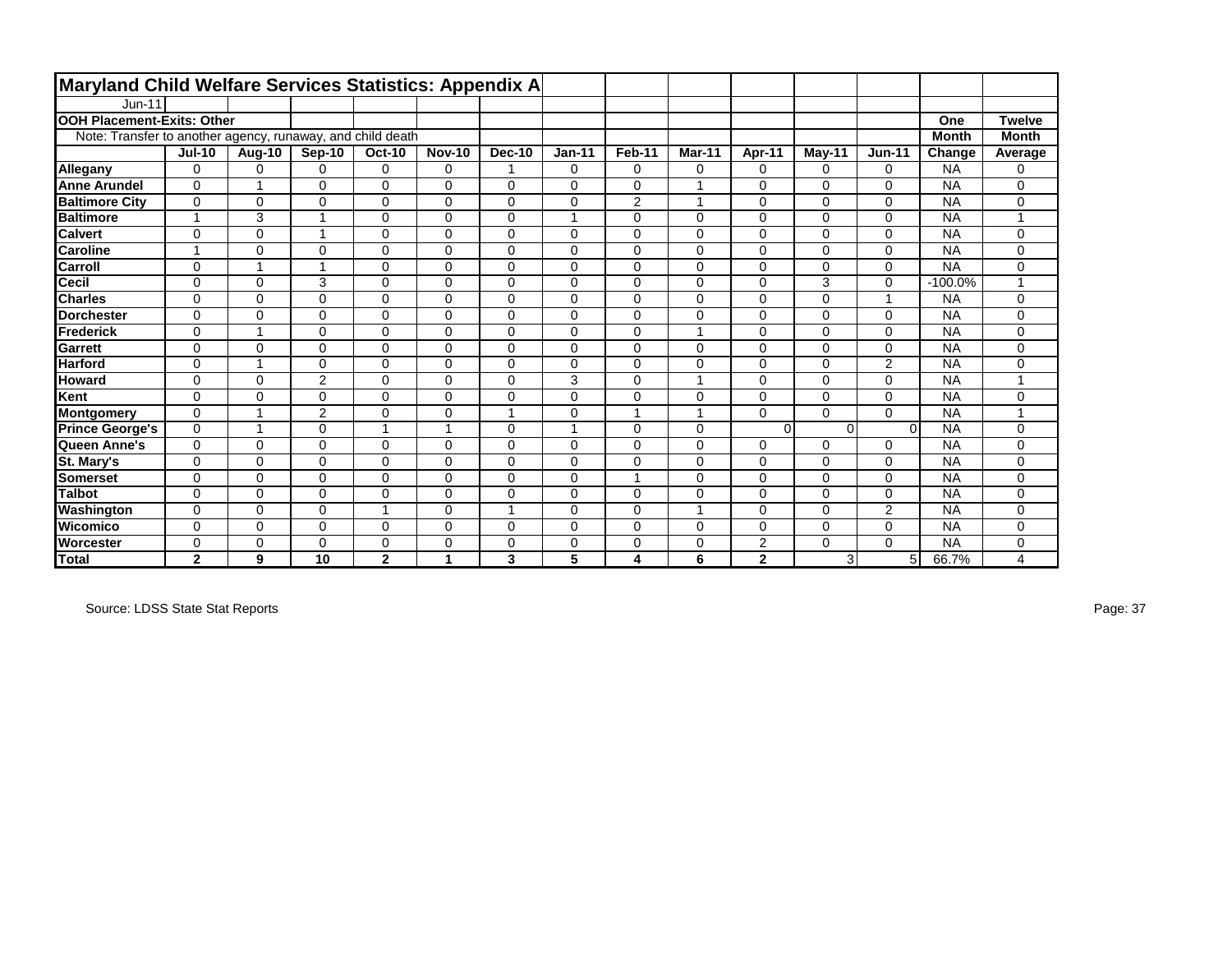| Maryland Child Welfare Services Statistics: Appendix A |                |                |                |                      |                |                |                |                |                |                          |                |                |              |                |
|--------------------------------------------------------|----------------|----------------|----------------|----------------------|----------------|----------------|----------------|----------------|----------------|--------------------------|----------------|----------------|--------------|----------------|
| <b>Jun-11</b>                                          |                |                |                |                      |                |                |                |                |                |                          |                |                |              |                |
| <b>Family Foster Homes: New Homes</b>                  |                |                |                |                      |                |                |                |                |                |                          |                |                | One          | <b>Twelve</b>  |
|                                                        |                |                |                |                      |                |                |                |                |                |                          |                |                | <b>Month</b> | <b>Month</b>   |
|                                                        | <b>Jul-10</b>  | Aug-10         | Sep-10         | <b>Oct-10</b>        | <b>Nov-10</b>  | <b>Dec-10</b>  | $Jan-11$       | Feb-11         | <b>Mar-11</b>  | Apr-11                   | May-11         | <b>Jun-11</b>  | Change       | Average        |
| Allegany                                               | $\mathbf 0$    | $\Omega$       | $\Omega$       | $\mathbf 0$          | $\mathbf 0$    |                | 0              | $\mathbf 0$    | 0              | 0                        |                | 5              | 400.0%       |                |
| Anne Arundel                                           | 6              | $\overline{3}$ | $\overline{2}$ |                      | $\mathbf 0$    | $\overline{2}$ | 4              | 1              | 4              | и                        | 4              | 6              | 50.0%        | 3              |
| <b>Baltimore City</b>                                  | 19             | 27             | 19             | 17                   | 12             | 12             | 17             | 21             | 20             | 22                       | 17             | 16             | $-5.9%$      | 18             |
| Baltimore                                              | 5              | 3              | $\overline{c}$ | $\overline{4}$       | $\overline{2}$ | $\overline{2}$ |                | 4              | 3              | $\overline{2}$           | 3              | $\overline{2}$ | $-33.3%$     | 3              |
| Calvert                                                | $\mathbf{1}$   | $\Omega$       | $\Omega$       | $\overline{c}$       | 1              | $\mathbf 0$    | $\mathbf 0$    | 2              | $\overline{2}$ | $\overline{\phantom{a}}$ | $\mathbf 0$    | $\mathbf 0$    | <b>NA</b>    |                |
| Caroline                                               | 1              | $\mathbf{1}$   | $\mathbf 0$    | 0                    | $\mathbf 0$    | $\mathbf 0$    |                | $\mathbf 0$    | $\Omega$       | $\Omega$                 | 0              | $\mathbf 0$    | <b>NA</b>    | 0              |
| Carroll                                                | 0              | $\Omega$       |                |                      | 1              |                | 0              | $\mathbf 0$    |                | $\Omega$                 | $\Omega$       | $\mathbf 0$    | <b>NA</b>    | 0              |
| Cecil                                                  | $\overline{1}$ | 1              | 1              | $\mathbf 0$          | 3              | 1              |                | $\overline{2}$ |                | 3                        | $\Omega$       | 3              | <b>NA</b>    |                |
| Charles                                                | 3              |                | $\Omega$       |                      | 3              | $\overline{2}$ | 3              | $\overline{2}$ | $\Omega$       | $\Omega$                 | 2              | $\overline{2}$ | 0.0%         | $\overline{c}$ |
| Dorchester                                             | $\mathbf{1}$   | $\Omega$       | $\Omega$       | $\mathbf 0$          | $\mathbf 0$    |                | 0              | 1              | 0              | 0                        | 0              | $\mathbf 0$    | <b>NA</b>    | 0              |
| Frederick                                              | $\mathbf{1}$   | $\overline{c}$ | 5              | $\mathbf 0$          | $\overline{2}$ |                | 3              | 1              | 0              | 5                        |                | 6              | 500.0%       | $\overline{c}$ |
| Garrett                                                | $\mathbf 0$    | $\mathbf{1}$   | $\Omega$       | $\overline{ }$       | $\overline{4}$ | $\overline{A}$ |                | $\mathbf 0$    | 4              | 0                        | 0              | $\mathbf 0$    | <b>NA</b>    | 4              |
| Harford                                                | $\mathbf 1$    | 4              |                | 1                    | $\mathbf 0$    | $\overline{2}$ |                | 3              | $\overline{2}$ | 5                        | 3              | $\mathbf{1}$   | $-66.7%$     | $\overline{2}$ |
| Howard                                                 | $\mathbf{1}$   | $\mathbf 0$    |                | $\overline{A}$       | $\overline{ }$ |                |                | 2              | 0              |                          | 0              | $\mathbf 0$    | <b>NA</b>    |                |
| Kent                                                   | 0              |                | 1              | $\mathbf 0$          | $\mathbf 0$    | $\mathbf 0$    | 0              | 1              | $\Omega$       | 0                        | 0              | $\mathbf 0$    | <b>NA</b>    | 0              |
| Montgomery                                             | 6              | 4              | 9              |                      | 3              | $\overline{2}$ | 0              | $\overline{ }$ | 4              | 4                        | $\Omega$       | 2              | <b>NA</b>    | 3              |
| Prince George's                                        | $\mathbf 0$    | 4              | $\Omega$       | $\overline{4}$       | $\overline{7}$ | $\overline{1}$ | $\overline{2}$ | $\mathbf 0$    | 2              | $\overline{c}$           | $\Omega$       | $\Omega$       | <b>NA</b>    | $\overline{c}$ |
| Queen Anne's                                           | $\mathbf 1$    | $\overline{ }$ | $\mathbf 0$    | $\mathbf 0$          | $\mathbf 0$    | $\mathbf 0$    | 0              | $\mathbf 0$    | 0              | $\overline{\phantom{a}}$ | 0              | $\overline{2}$ | <b>NA</b>    | 0              |
| St. Mary's                                             | $\mathbf 1$    | $\Omega$       | $\Omega$       | $\blacktriangleleft$ | $\overline{1}$ | $\Omega$       | 0              | $\Omega$       | $\overline{2}$ | $\Omega$                 | $\overline{2}$ | $\overline{1}$ | $-50.0%$     |                |
| Somerset                                               | $\mathbf 0$    | $\Omega$       | $\Omega$       | $\mathbf 0$          | $\mathbf 0$    | 0              | 0              | $\Omega$       | $\Omega$       | $\overline{c}$           | 0              | $\Omega$       | <b>NA</b>    | 0              |
| Talbot                                                 | $\mathbf 0$    |                | $\overline{2}$ | $\mathbf 0$          | $\mathbf 0$    | $\overline{2}$ | 0              | $\mathbf 0$    |                | 0                        | 0              |                | <b>NA</b>    |                |
| Washington                                             | $\mathbf 0$    | 5              | $\overline{2}$ |                      | $\mathbf 0$    | $\overline{2}$ | 4              | 1              |                | ٠                        | $\overline{c}$ | $\overline{1}$ | $-50.0%$     | $\overline{c}$ |
| Wicomico                                               | 1              | 3              | $\Omega$       | $\overline{c}$       | $\overline{1}$ | $\overline{A}$ |                | $\overline{1}$ |                | 2                        | 0              | $\mathbf 0$    | <b>NA</b>    |                |
| Worcester                                              | $\mathbf 0$    | $\Omega$       | 1              | $\Omega$             | $\Omega$       | $\mathbf 0$    | $\Omega$       | $\mathbf 0$    | 0              | 0                        | 0              | 0              | <b>NA</b>    | 0              |
| <b>Total</b>                                           | 49             | 62             | 47             | 38                   | 41             | 35             | 40             | 43             | 45             | 52                       | 35             | 47             | 34.3%        | 45             |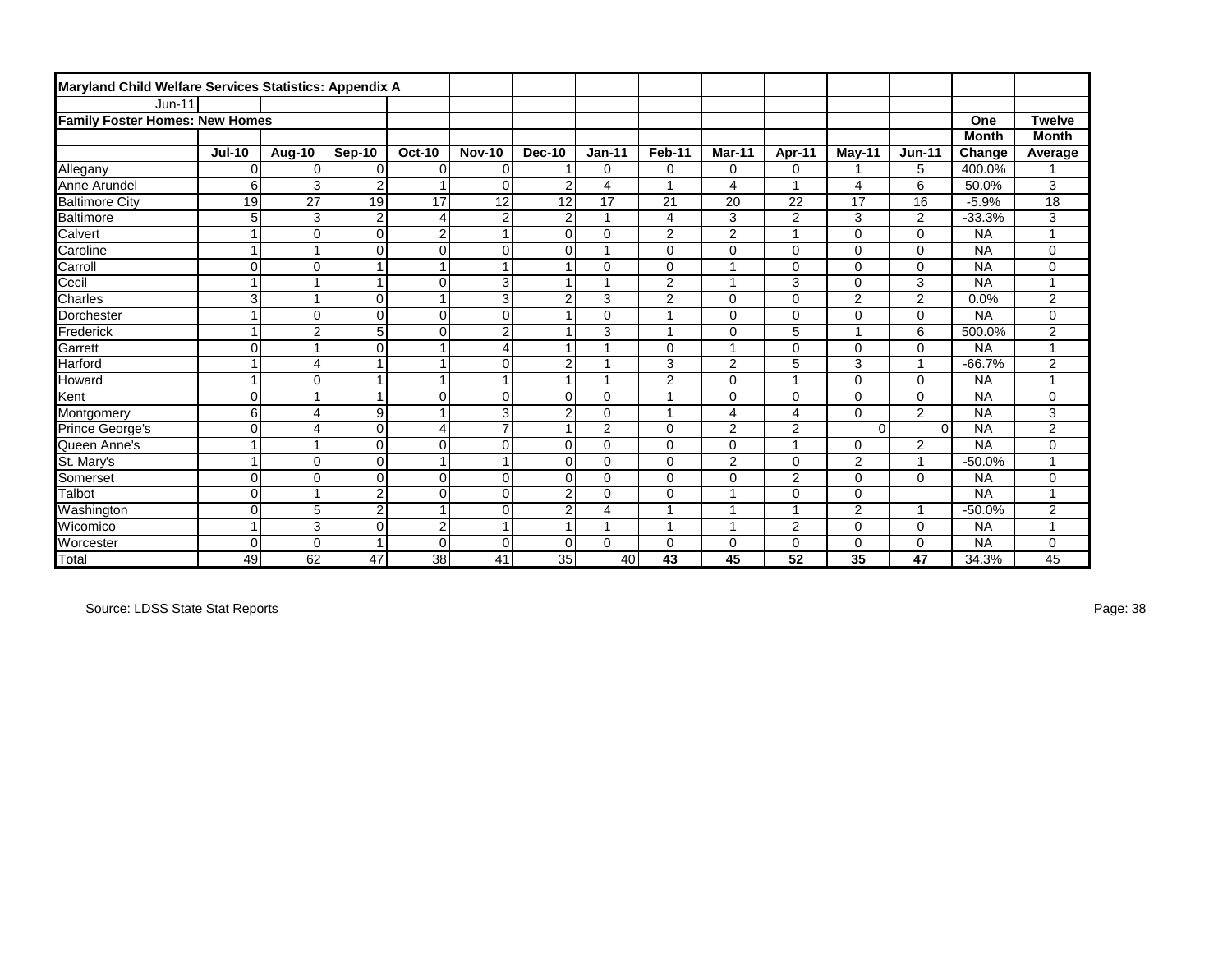| Maryland Child Welfare Services Statistics: Appendix A |                          |             |                |                |                |                |             |                |              |                |                        |                |              |                |
|--------------------------------------------------------|--------------------------|-------------|----------------|----------------|----------------|----------------|-------------|----------------|--------------|----------------|------------------------|----------------|--------------|----------------|
| $Jun-11$                                               |                          |             |                |                |                |                |             |                |              |                |                        |                |              |                |
| <b>Family Foster Homes: Closed Homes</b>               |                          |             |                |                |                |                |             |                |              |                |                        |                | One          | <b>Twelve</b>  |
|                                                        |                          |             |                |                |                |                |             |                |              |                |                        |                | <b>Month</b> | <b>Month</b>   |
|                                                        | <b>Jul-10</b>            | Aug-10      | Sep-10         | $Oct-10$       | <b>Nov-10</b>  | <b>Dec-10</b>  | $Jan-11$    | Feb-11         | Mar-11       | Apr-11         | May-11                 | <b>Jun-11</b>  | Change       | Average        |
| Allegany                                               | 0                        | 0           | 3              | 0              | 0              | $\mathbf 0$    |             | $\mathbf 0$    |              | 0              | 3                      | 0              | $-100.0%$    |                |
| <b>Anne Arundel</b>                                    | $\overline{2}$           | 3           | $\overline{2}$ | $\overline{2}$ | $\overline{2}$ | 1              | $\Omega$    | 9              | 6            | 5              | 2                      | 5              | 150.0%       | 3              |
| <b>Baltimore City</b>                                  | 38                       | 51          | 95             | 30             | 38             | 33             | 45          | 34             | 28           | 22             | 27                     | 30             | 11.1%        | 39             |
| <b>Baltimore</b>                                       | 4                        | 16          | 5              | $\overline{2}$ | 9              | 3              | 4           | 14             | $\Omega$     | 9              | 9                      | 6              | $-33.3%$     | $\overline{7}$ |
| <b>Calvert</b>                                         | 0                        | 1           | $\Omega$       | $\mathbf{1}$   | $\Omega$       | $\Omega$       | $\Omega$    | $\mathbf 0$    | $\Omega$     | $\Omega$       |                        | $\mathbf 0$    | $-100.0\%$   | $\mathbf 0$    |
| <b>Caroline</b>                                        | $\mathbf 0$              | $\mathbf 0$ | $\Omega$       | 0              | 0              | $\mathbf 0$    | 1           | $\mathbf 0$    | $\Omega$     | $\overline{ }$ | 0                      | $\mathbf 0$    | <b>NA</b>    | 0              |
| <b>Carroll</b>                                         | $\overline{\phantom{a}}$ | $\Omega$    | $\Omega$       | $\overline{2}$ | 3              | $\Omega$       | $\Omega$    | $\mathbf 0$    | $\mathbf{2}$ | $\Omega$       | $\Omega$               | $\mathbf 0$    | <b>NA</b>    |                |
| <b>Cecil</b>                                           | $\overline{2}$           | 3           | $\Omega$       | $\overline{2}$ | $\overline{2}$ | 1              |             | $\mathbf 0$    |              | $\Omega$       | 3                      | $\overline{2}$ | $-33.3%$     |                |
| <b>Charles</b>                                         | $\mathbf 0$              | 4           | $\Omega$       | 1              | $\Omega$       | $\mathbf 0$    |             | $\mathbf 0$    | 3            | $\Omega$       | $\Omega$               | $\mathbf 0$    | <b>NA</b>    |                |
| <b>Dorchester</b>                                      | $\overline{1}$           | 0           | $\Omega$       | 0              | $\Omega$       | $\overline{2}$ | $\Omega$    | $\mathbf 0$    | $\Omega$     | $\Omega$       | 0                      | $\mathbf 0$    | <b>NA</b>    | $\mathbf 0$    |
| Frederick                                              | -4                       | 0           | $\overline{2}$ | $\overline{2}$ | $\overline{2}$ | 3              |             | $\overline{1}$ | 2            | $\overline{4}$ | $\Omega$               | 6              | <b>NA</b>    | $\overline{c}$ |
| Garrett                                                | $\mathbf 0$              | 1           | 4              | 3              | $\overline{2}$ | $\overline{2}$ | $\Omega$    | 1              | $\Omega$     | $\overline{ }$ | 4                      | $\mathbf 0$    | $-100.0%$    |                |
| <b>Harford</b>                                         | $\mathbf 0$              | 4           | 3              | 0              | 1              | 2              | 3           | 5              |              | $\overline{2}$ | 3                      | 2              | $-33.3%$     | $\overline{2}$ |
| <b>Howard</b>                                          | $\mathbf 0$              | 0           | 0              | 4              | 0              | $\overline{2}$ | 5           | $\overline{c}$ | 4            | $\overline{ }$ |                        | $\mathbf 0$    | $-100.0%$    | $\overline{2}$ |
| Kent                                                   | $\Omega$                 | 1           | $\Omega$       | $\mathbf{1}$   | $\Omega$       | $\Omega$       | $\Omega$    | 1              |              | $\Omega$       | 0                      | $\mathbf{1}$   | <b>NA</b>    | $\mathbf 0$    |
| Montgomery                                             | $\overline{7}$           | 14          | 4              | 0              | $\overline{2}$ | $\overline{2}$ | 13          | 3              | 4            | 5              | $\boldsymbol{\Lambda}$ | 4              | 0.0%         | 5              |
| <b>Prince George's</b>                                 | 0                        | 4           | 4              | 8              | 3              | 8              |             | $\mathbf 0$    | $\Omega$     | $\Omega$       | 2                      | $\overline{2}$ | 0.0%         | 3              |
| Queen Anne's                                           | $\mathbf 0$              | $\mathbf 0$ | 4              | 0              | 0              | $\overline{ }$ | $\mathbf 0$ | $\mathbf 0$    | $\Omega$     | 0              | 0                      | 0              | <b>NA</b>    | 0              |
| St. Mary's                                             | 3                        | 0           | $\Omega$       | 0              | $\Omega$       | $\Omega$       | 3           | 6              | $\Omega$     | $\Omega$       | $\Omega$               | 3              | <b>NA</b>    |                |
| <b>Somerset</b>                                        | и                        | $\Omega$    | 1              | 0              | $\Omega$       | $\Omega$       | $\Omega$    | $\mathbf 0$    | 3            | $\overline{2}$ | $\Omega$               | $\mathbf 0$    | <b>NA</b>    |                |
| <b>Talbot</b>                                          | $\mathbf 0$              | 0           | $\Omega$       | 1              | $\Omega$       | 3              | $\Omega$    | $\mathbf 0$    |              | $\Omega$       |                        | $\mathbf{1}$   | 0.0%         |                |
| Washington                                             | $\overline{ }$           | 1           | $\overline{2}$ | 5              | $\overline{2}$ | 1              | 12          | 4              | 4            | 9              |                        | $\mathbf{1}$   | 0.0%         | $\overline{4}$ |
| IWicomico                                              | $\Omega$                 | 0           | 1              | $\mathbf{1}$   | 4              | $\Omega$       | 1           | 1              | $\Omega$     | $\overline{ }$ |                        | $\mathbf{1}$   | 0.0%         |                |
| <b>Worcester</b>                                       | $\Omega$                 | 1           | $\Omega$       | 0              | $\Omega$       | $\Omega$       | $\Omega$    | 0              | $\Omega$     | $\Omega$       | $\Omega$               | $\mathbf 0$    | <b>NA</b>    | 0              |
| Total                                                  | 61                       | 104         | 124            | 65             | 67             | 64             | 92          | 81             | 61           | 62             | 62                     | 64             | 3.2%         | 76             |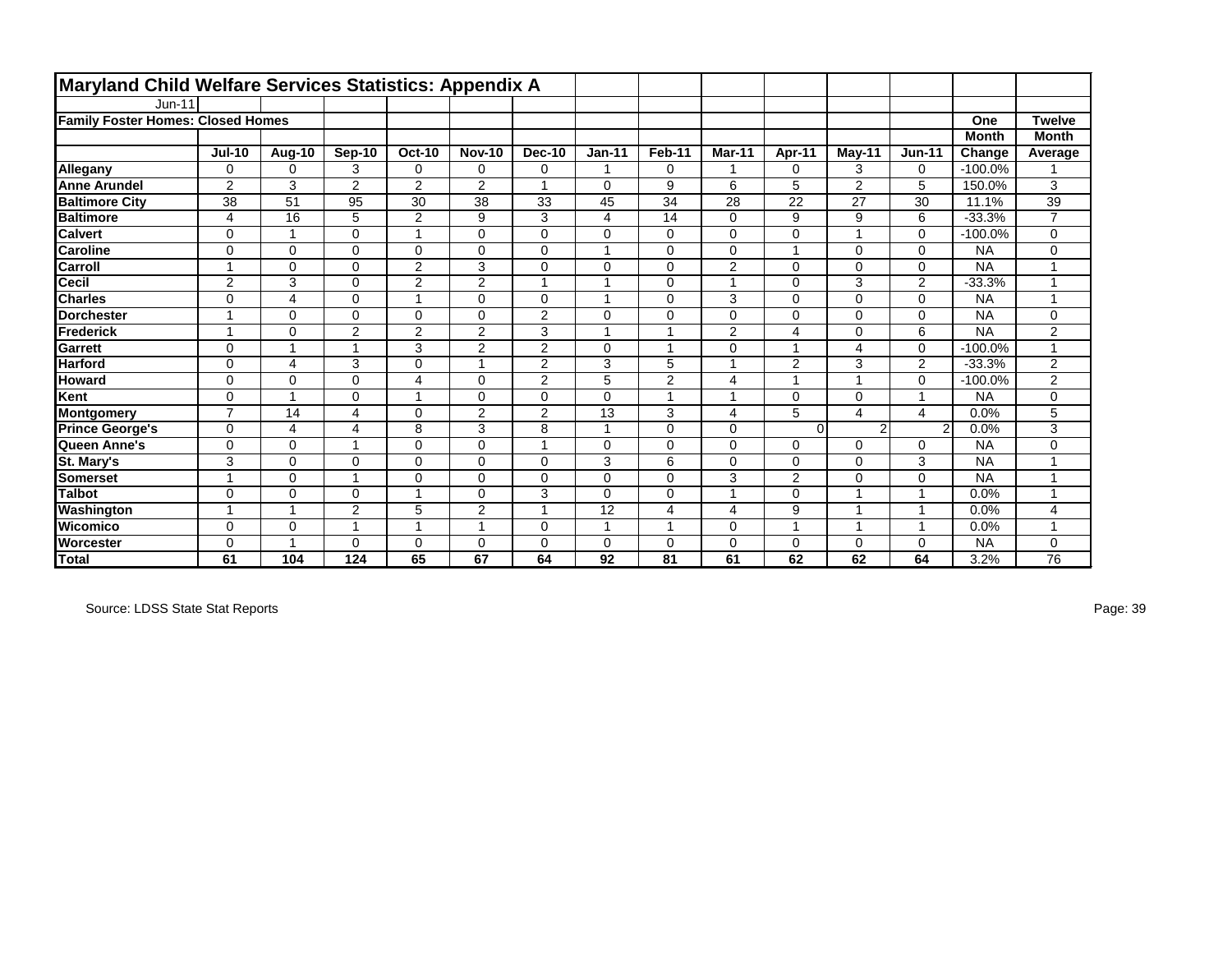| Maryland Child Welfare Services Statistics: Appendix A |                 |        |                 |                 |                 |               |                 |        |        |        |        |                |              |                 |
|--------------------------------------------------------|-----------------|--------|-----------------|-----------------|-----------------|---------------|-----------------|--------|--------|--------|--------|----------------|--------------|-----------------|
| <b>Jun-11</b>                                          |                 |        |                 |                 |                 |               |                 |        |        |        |        |                |              |                 |
| <b>Family Foster Homes: End of Month</b>               |                 |        |                 |                 |                 |               |                 |        |        |        |        |                | One          | <b>Twelve</b>   |
|                                                        |                 |        |                 |                 |                 |               |                 |        |        |        |        |                | <b>Month</b> | <b>Month</b>    |
|                                                        | <b>Jul-10</b>   | Aug-10 | Sep-10          | <b>Oct-10</b>   | <b>Nov-10</b>   | <b>Dec-10</b> | $Jan-11$        | Feb-11 | Mar-11 | Apr-11 | May-11 | <b>Jun-11</b>  | Change       | Average         |
| Allegany                                               | 52              | 54     | 51              | 51              | 51              | 52            | 51              | 51     | 50     | 50     | 48     | 49             | 2.1%         | 51              |
| <b>Anne Arundel</b>                                    | 107             | 107    | 107             | 106             | 104             | 105           | 109             | 101    | 99     | 95     | 97     | 98             | 1.0%         | 103             |
| <b>Baltimore City</b>                                  | 1252            | 1228   | 1152            | 1139            | 1113            | 1092          | 1064            | 1051   | 1043   | 1043   | 1033   | 1019           | $-1.4%$      | 1102            |
| <b>Baltimore</b>                                       | 214             | 201    | 198             | 200             | 193             | 192           | 189             | 179    | 182    | 175    | 169    | 165            | $-2.4%$      | 188             |
| <b>Calvert</b>                                         | 35              | 34     | 34              | 35              | 36              | 36            | 36              | 38     | 40     | 32     | 31     | 31             | 0.0%         | 35              |
| <b>Caroline</b>                                        | $\overline{35}$ | 36     | $\overline{36}$ | 36              | $\overline{36}$ | 36            | $\overline{36}$ | 36     | 36     | 35     | 35     | 35             | 0.0%         | $\overline{36}$ |
| Carroll                                                | 29              | 29     | 30              | 29              | 27              | 28            | 28              | 28     | 27     | 27     | 27     | 27             | 0.0%         | 28              |
| <b>Cecil</b>                                           | 59              | 57     | 58              | 56              | 57              | 57            | 57              | 59     | 59     | 62     | 59     | 60             | 1.7%         | 58              |
| <b>Charles</b>                                         | 71              | 68     | 68              | 68              | 71              | 73            | 75              | 77     | 74     | 74     | 76     | 78             | 2.6%         | 73              |
| <b>Dorchester</b>                                      | 25              | 25     | 25              | 25              | 25              | 24            | 24              | 25     | 25     | 25     | 25     | 25             | 0.0%         | 25              |
| Frederick                                              | 92              | 94     | 97              | $\overline{95}$ | 95              | 93            | 95              | 95     | 93     | 94     | 95     | 95             | 0.0%         | 94              |
| <b>Garrett</b>                                         | 39              | 39     | 38              | 36              | 38              | 37            | 38              | 37     | 38     | 37     | 33     | 33             | 0.0%         | 37              |
| <b>Harford</b>                                         | 93              | 93     | 91              | 92              | 91              | 91            | 89              | 87     | 88     | 91     | 91     | 90             | $-1.1%$      | 91              |
| <b>Howard</b>                                          | 59              | 59     | 60              | 57              | 58              | 57            | 53              | 53     | 49     | 49     | 48     | 48             | 0.0%         | 54              |
| Kent                                                   | 9               | 9      | 10              | 9               | 9               | 9             | 9               | 9      | 8      | 8      | 8      | $\overline{7}$ | $-12.5%$     | 9               |
| Montgomery                                             | 304             | 294    | 299             | 300             | 301             | 301           | 288             | 286    | 286    | 285    | 281    | 279            | $-0.7%$      | 292             |
| <b>Prince George's</b>                                 | 165             | 165    | 161             | 157             | 161             | 154           | 155             | 155    | 157    | 159    | 158    | 158            | 0.0%         | 159             |
| Queen Anne's                                           | 20              | 21     | 20              | 20              | 20              | 19            | 19              | 19     | 19     | 20     | 20     | 22             | 10.0%        | 20              |
| St. Mary's                                             | 39              | 39     | 39              | 40              | 41              | 41            | 38              | 32     | 34     | 34     | 36     | 34             | $-5.6%$      | 37              |
| Somerset                                               | 19              | 19     | 18              | 18              | 18              | 18            | 18              | 18     | 15     | 15     | 15     | 15             | 0.0%         | 17              |
| <b>Talbot</b>                                          | 19              | 20     | 22              | 21              | 21              | 21            | 21              | 21     | 21     | 21     | 20     | 19             | $-5.0%$      | 21              |
| Washington                                             | 157             | 161    | 161             | 157             | 155             | 156           | 148             | 145    | 142    | 134    | 135    | 135            | 0.0%         | 149             |
| <b>Wicomico</b>                                        | 51              | 54     | 53              | 54              | 54              | 55            | 55              | 55     | 56     | 57     | 56     | 55             | $-1.8%$      | 55              |
| <b>Worcester</b>                                       | 22              | 21     | 22              | 22              | 22              | 22            | 22              | 22     | 22     | 22     | 22     | 22             | 0.0%         | 22              |
| Total                                                  | 2967            | 2927   | 2850            | 2823            | 2797            | 2769          | 2717            | 2679   | 2663   | 2644   | 2618   | 2599           | $-0.7%$      | 2754            |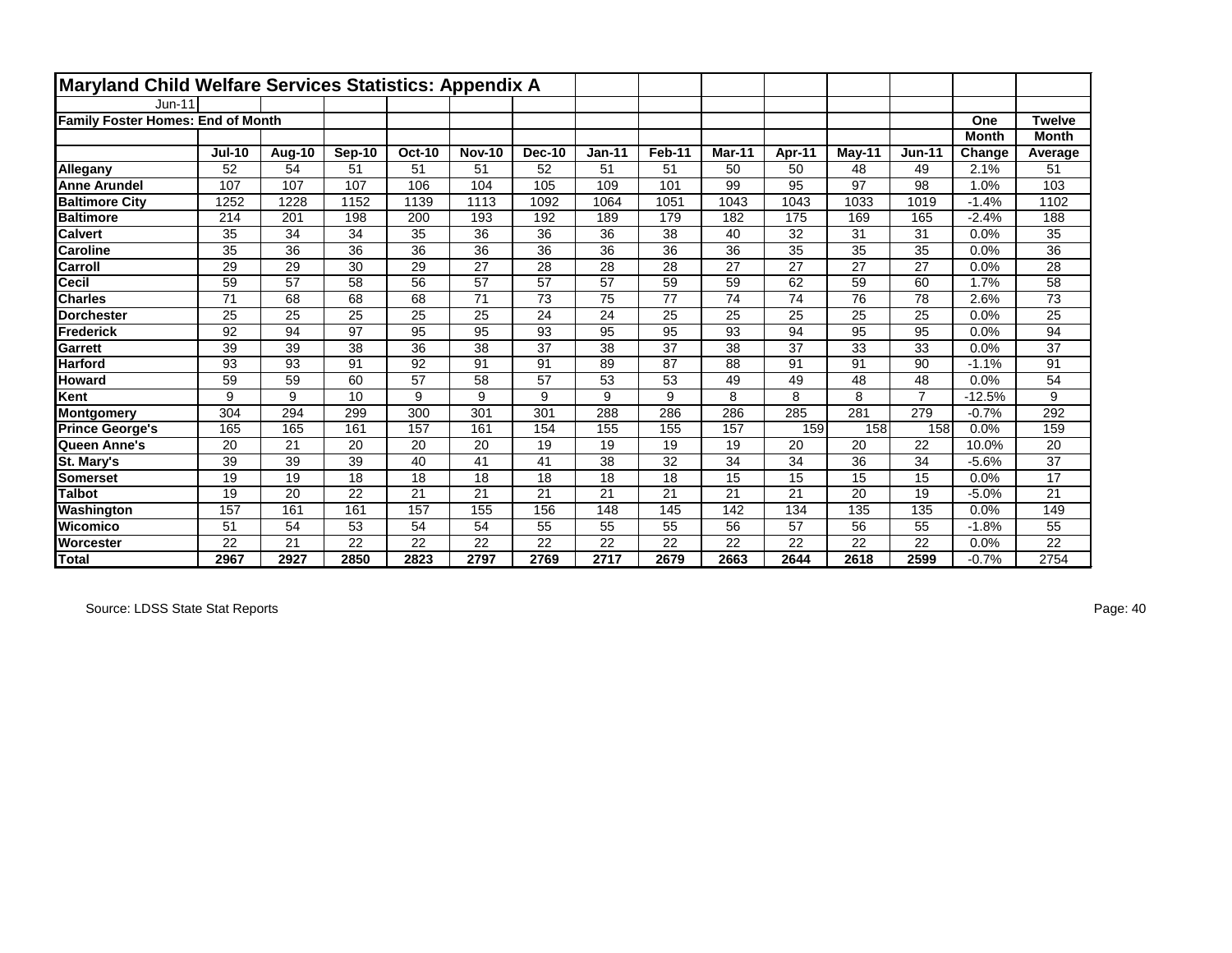| Maryland Child Welfare Services Statistics: Appendix A |                |                |        |                 |                 |        |               |        |        |        |                 |                |              |                 |
|--------------------------------------------------------|----------------|----------------|--------|-----------------|-----------------|--------|---------------|--------|--------|--------|-----------------|----------------|--------------|-----------------|
| <b>Jun-11</b>                                          |                |                |        |                 |                 |        |               |        |        |        |                 |                |              |                 |
| <b>Family Foster Homes: End of Month--Unrestricted</b> |                |                |        |                 |                 |        |               |        |        |        |                 |                | One          | <b>Twelve</b>   |
|                                                        |                |                |        |                 |                 |        |               |        |        |        |                 |                | <b>Month</b> | <b>Month</b>    |
|                                                        | <b>Jul-10</b>  | Aug-10         | Sep-10 | <b>Oct-10</b>   | <b>Nov-10</b>   | Dec-10 | <b>Jan-11</b> | Feb-11 | Mar-11 | Apr-11 | May-11          | $Jun-11$       | Change       | Average         |
| Allegany                                               | 52             | 49             | 47     | 47              | 51              | 48     | 47            | 47     | 46     | 46     | 44              | 45             | 2.3%         | 47              |
| <b>Anne Arundel</b>                                    | 98             | 98             | 98     | 99              | 98              | 97     | 100           | 91     | 89     | 87     | 87              | 89             | 2.3%         | 94              |
| <b>Baltimore City</b>                                  | 654            | 638            | 593    | 594             | 573             | 563    | 555           | 556    | 559    | 565    | 559             | 557            | $-0.4%$      | 581             |
| <b>Baltimore</b>                                       | 34             | 167            | 165    | 167             | 161             | 31     | 154           | 150    | 153    | 30     | 141             | 139            | $-1.4%$      | 124             |
| <b>Calvert</b>                                         | 32             | 34             | 31     | 32              | 33              | 33     | 32            | 28     | 29     | 32     | 26              | 28             | 7.7%         | 31              |
| <b>Caroline</b>                                        | 33             | 34             | 34     | 34              | $\overline{34}$ | 34     | 34            | 34     | 34     | 34     | 34              | 33             | $-2.9%$      | $\overline{34}$ |
| Carroll                                                | 25             | 25             | 26     | 26              | 26              | 27     | 27            | 27     | 25     | 25     | 25              | 25             | 0.0%         | 26              |
| Cecil                                                  | 48             | 48             | 49     | 49              | 49              | 50     | 50            | 52     | 52     | 55     | 52              | 52             | 0.0%         | 51              |
| <b>Charles</b>                                         | 69             | 64             | 64     | 64              | 67              | 73     | 69            | 75     | 72     | 73     | 75              | 77             | 2.7%         | 70              |
| <b>Dorchester</b>                                      | 24             | 24             | 24     | 24              | 24              | 23     | 23            | 24     | 23     | 24     | 24              | 24             | 0.0%         | 24              |
| <b>Frederick</b>                                       | 86             | 87             | 88     | 87              | 86              | 83     | 84            | 83     | 81     | 83     | 84              | 84             | 0.0%         | 85              |
| Garrett                                                | 35             | 35             | 34     | 32              | 33              | 32     | 33            | 32     | 33     | 32     | 29              | 29             | 0.0%         | 32              |
| Harford                                                | 78             | 80             | 78     | 78              | $\overline{77}$ | 77     | 75            | 70     | 70     | 72     | $\overline{72}$ | 71             | $-1.4%$      | 75              |
| <b>Howard</b>                                          | 55             | 55             | 56     | 53              | 54              | 53     | 50            | 50     | 46     | 46     | 45              | 45             | 0.0%         | 51              |
| Kent                                                   | $\overline{7}$ | $\overline{7}$ | 8      | 8               | 8               | 8      | 8             | 8      | 8      | 8      | 8               | $\overline{7}$ | $-12.5%$     | 8               |
| <b>Montgomery</b>                                      | 249            | 244            | 242    | 238             | 243             | 243    | 240           | 241    | 241    | 240    | 236             | 235            | $-0.4%$      | 241             |
| <b>Prince George's</b>                                 | 129            | 129            | 125    | 122             | 124             | 117    | 118           | 118    | 120    | 122    | 121             | 121            | 0.0%         | 122             |
| Queen Anne's                                           | 20             | 21             | 20     | 20              | 20              | 19     | 19            | 19     | 19     | 20     | 20              | 22             | 10.0%        | 20              |
| St. Mary's                                             | 34             | 34             | 34     | 35              | 35              | 35     | 35            | 30     | 31     | 31     | 33              | 32             | $-3.0%$      | $\overline{33}$ |
| <b>Somerset</b>                                        | 17             | 17             | 16     | 16              | 16              | 16     | 16            | 18     | 15     | 15     | 15              | 15             | 0.0%         | 16              |
| <b>Talbot</b>                                          | 19             | 20             | 22     | 21              | 21              | 20     | 20            | 20     | 20     | 20     | 19              | 18             | $-5.3%$      | 20              |
| Washington                                             | 135            | 137            | 139    | 132             | 134             | 135    | 126           | 125    | 124    | 119    | 121             | 122            | 0.8%         | 129             |
| Wicomico                                               | 48             | 51             | 50     | 51              | 51              | 52     | 52            | 52     | 53     | 54     | 53              | 53             | 0.0%         | 52              |
| Worcester                                              | 22             | 21             | 22     | $\overline{22}$ | 22              | 22     | 22            | 22     | 22     | 22     | 22              | 22             | 0.0%         | 22              |
| <b>Total</b>                                           | 2003           | 2119           | 2065   | 2051            | 2040            | 1891   | 1989          | 1972   | 1965   | 1855   | 1945            | 1945           | 0.0%         | 1987            |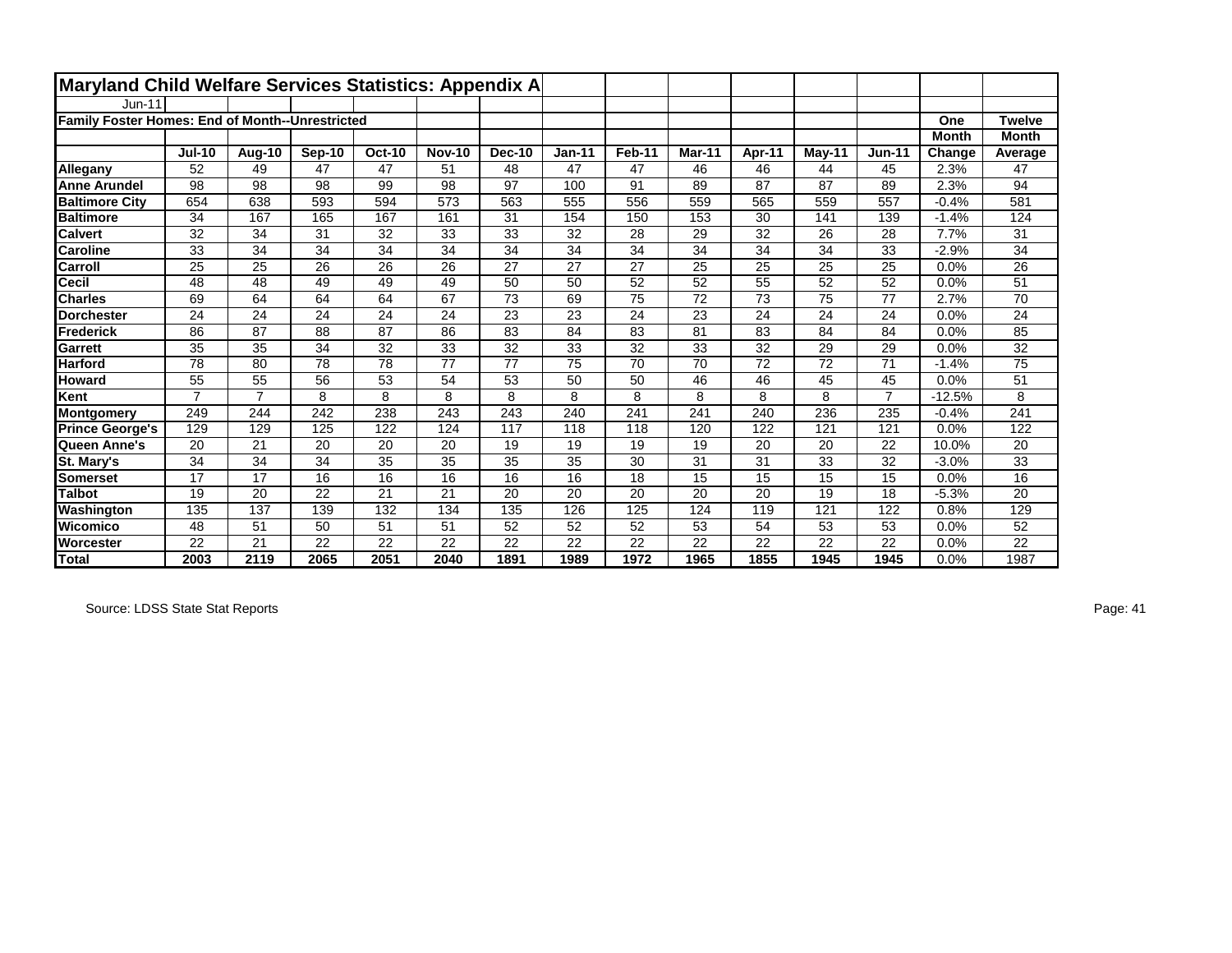| Maryland Child Welfare Services Statistics: Appendix A |                         |                |                |                         |                         |                |             |                         |            |                |                |                |              |                |
|--------------------------------------------------------|-------------------------|----------------|----------------|-------------------------|-------------------------|----------------|-------------|-------------------------|------------|----------------|----------------|----------------|--------------|----------------|
| <b>Jun-11</b>                                          |                         |                |                |                         |                         |                |             |                         |            |                |                |                |              |                |
| <b>Formal Kinship Providers: New Homes</b>             |                         |                |                |                         |                         |                |             |                         |            |                |                |                | One          | <b>Twelve</b>  |
|                                                        |                         |                |                |                         |                         |                |             |                         |            |                |                |                | <b>Month</b> | <b>Month</b>   |
|                                                        | <b>Jul-10</b>           | Aug-10         | Sep-10         | <b>Oct-10</b>           | <b>Nov-10</b>           | Dec-10         | $Jan-11$    | Feb-11                  | Mar-11     | Apr-11         | May-11         | <b>Jun-11</b>  | Change       | Average        |
| Allegany                                               | $\Omega$                | 0              | $\Omega$       |                         | 2                       |                | 0           | 1                       | 0          | 0              | 0              | 0              | <b>NA</b>    | 0              |
| Anne Arundel                                           | $\mathbf{2}$            | 3              |                | $\Omega$                | $\Omega$                | $\overline{2}$ | $\Omega$    | 1                       | 3          | 5              |                | 1              | 0.0%         | 2              |
| <b>Baltimore City</b>                                  | <b>NA</b>               | <b>NA</b>      | <b>NA</b>      | <b>NA</b>               | <b>TBD</b>              | TBD            | <b>TBD</b>  | <b>TBD</b>              | <b>TBD</b> | <b>TBD</b>     | <b>TBD</b>     | TBD            | #VALUE!      | <b>NA</b>      |
| Baltimore                                              | $\Omega$                | $\overline{c}$ | $\overline{2}$ | 8                       | 6                       | 5              | 3           | 6                       | 3          | 3              | 0              | $\overline{1}$ | <b>NA</b>    | 3              |
| Calvert                                                | $\mathbf{1}$            | $\Omega$       |                | 3                       | $\mathbf 0$             | $\mathbf 0$    | $\mathbf 0$ | $\mathbf 0$             | 6          | 0              | 3              | $\overline{1}$ | $-66.7%$     |                |
| Caroline                                               | $\overline{0}$          | 0              | $\mathbf 0$    | 0                       | $\mathbf 0$             | $\mathbf 0$    | 0           | $\overline{1}$          | 0          | 1              | 0              | $\mathbf 0$    | <b>NA</b>    | 0              |
| Carroll                                                | 0                       |                | $\Omega$       | $\Omega$                | $\mathbf 0$             |                | $\Omega$    | $\Omega$                | 0          | $\Omega$       | 0              | $\Omega$       | <b>NA</b>    | 0              |
| Cecil                                                  | $\overline{\mathbf{c}}$ | $\Omega$       | $\mathbf 0$    | $\mathbf 0$             | $\mathbf 0$             |                | 0           | 3                       |            |                | 0              | $\overline{7}$ | <b>NA</b>    |                |
| Charles                                                | 3                       | $\Omega$       | $\overline{c}$ | $\pmb{0}$               | $\mathbf 0$             | $\Omega$       | $\Omega$    | $\mathbf 0$             | 3          | ٠              | $\Omega$       | $\mathbf 0$    | <b>NA</b>    |                |
| Dorchester                                             | $\overline{0}$          | 0              | $\mathbf 0$    | $\mathbf 0$             | $\mathbf 0$             | $\mathbf 0$    | $\Omega$    | $\mathbf 0$             | 0          | 0              | 0              | $\mathbf 0$    | <b>NA</b>    | 0              |
| Frederick                                              | $\overline{0}$          | $\overline{4}$ |                | $\mathbf 0$             | $\overline{2}$          | 4              |             | 4                       | 3          | 4              | 3              | 3              | 0.0%         | $\overline{c}$ |
| Garrett                                                | $\overline{0}$          | $\Omega$       | $\Omega$       | $\mathbf 0$             | 1                       | $\Omega$       | 0           | $\mathbf 0$             | 0          | 0              | 0              | $\mathbf 0$    | <b>NA</b>    | 0              |
| <b>Harford</b>                                         | $\Omega$                | 3              | 3              | $\overline{3}$          | $\overline{\mathbf{1}}$ | $\overline{2}$ | 6           | $\mathbf 0$             | 4          | 4              | 0              | $\mathbf{1}$   | <b>NA</b>    | $\overline{2}$ |
| Howard                                                 | $\overline{c}$          | 0              |                | $\mathbf 0$             | $\mathbf 0$             | $\mathbf 0$    | 0           | $\mathbf 0$             |            | 0              | 0              | 4              | <b>NA</b>    |                |
| Kent                                                   | $\overline{0}$          | $\overline{0}$ | $\Omega$       | 0                       | $\mathbf 0$             | $\mathbf 0$    | 0           | $\mathbf 0$             | 0          | 0              | 0              | $\mathbf 0$    | <b>NA</b>    | 0              |
| Montgomery                                             | 9                       | $\overline{2}$ | 10             | 6                       | 8                       | 6              | 0           | 8                       | 3          | ×              | 9              | 9              | 0.0%         | 6              |
| Prince George's                                        | $\overline{0}$          | $\Omega$       | $\Omega$       | $\mathbf 0$             | $\mathbf 0$             | $\Omega$       | 0           | $\mathbf 0$             | $\Omega$   | $\Omega$       | 0              | $\mathbf 0$    | <b>NA</b>    | 0              |
| Queen Anne's                                           | 0                       | $\Omega$       | $\mathbf 0$    | $\mathbf 0$             | $\mathbf 0$             | $\mathbf 0$    | 0           | $\mathbf 0$             | 0          | 0              | 0              | $\mathbf 0$    | <b>NA</b>    | 0              |
| St. Mary's                                             | $\overline{1}$          | 3              | 4              | 0                       | $\overline{2}$          | $\mathbf 0$    | $\Omega$    | $\overline{\mathbf{1}}$ | 4          | $\overline{2}$ | $\overline{2}$ | 3              | 50.0%        | $\overline{c}$ |
| Somerset                                               | $\overline{0}$          | $\overline{0}$ | $\Omega$       | $\mathbf 0$             | $\mathbf 0$             | $\Omega$       | $\Omega$    | $\mathbf 0$             | 0          | 0              | 0              | $\Omega$       | <b>NA</b>    | 0              |
| Talbot                                                 | $\overline{0}$          | 1              |                | $\mathbf 0$             | $\mathbf 0$             | $\mathbf 0$    | 0           | $\mathbf 0$             | 0          | 0              | 0              | $\mathbf 0$    | <b>NA</b>    | 0              |
| Washington                                             | 3                       | $\overline{c}$ | $\overline{7}$ | $\overline{\mathbf{A}}$ | $\mathbf 0$             | $\overline{2}$ | $\Omega$    | $\mathbf 0$             | 0          | 5              | 0              | $\overline{2}$ | <b>NA</b>    | $\overline{c}$ |
| <b>Wicomico</b>                                        | 0                       | $\overline{0}$ | $\Omega$       | $\Omega$                | $\Omega$                |                | 0           | $\Omega$                | 0          | 0              | 0              | $\Omega$       | <b>NA</b>    | 0              |
| Worcester                                              | $\Omega$                | $\Omega$       | $\Omega$       | $\Omega$                | $\Omega$                | $\mathbf 0$    | $\Omega$    | $\mathbf 0$             | 0          | 0              | 0              | $\mathbf 0$    | <b>NA</b>    | 0              |
| Total                                                  | 23                      | 21             | 33             | 22                      | 22                      | 25             | 10          | 25                      | 31         | 27             | 18             | 32             | 77.8%        | 24             |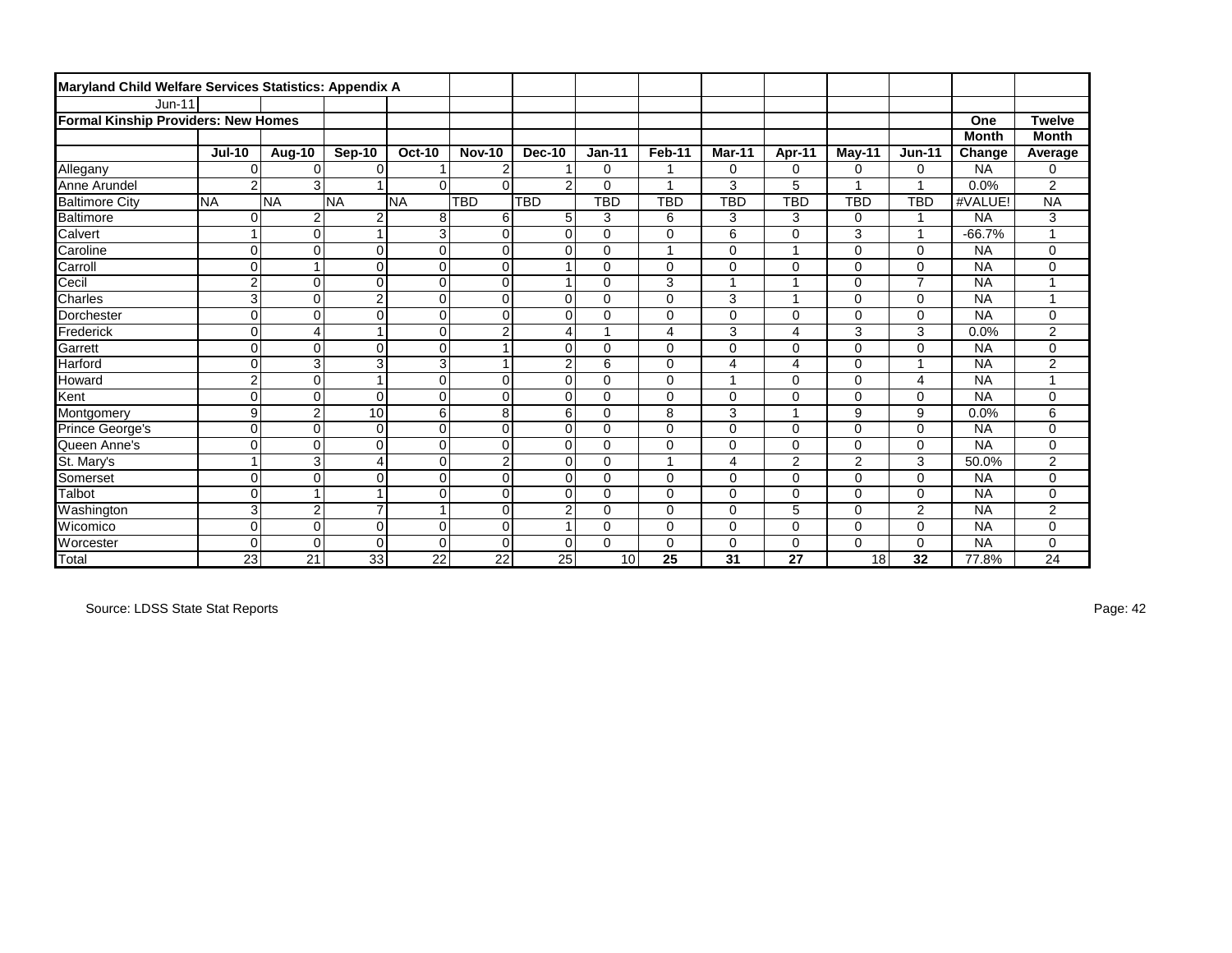| Maryland Child Welfare Services Statistics: Appendix A |                          |                |                |                |                |                |            |                  |                |                |            |               |              |                |
|--------------------------------------------------------|--------------------------|----------------|----------------|----------------|----------------|----------------|------------|------------------|----------------|----------------|------------|---------------|--------------|----------------|
| $Jun-11$                                               |                          |                |                |                |                |                |            |                  |                |                |            |               |              |                |
| <b>Formal Kinship Providers: Closed Homes</b>          |                          |                |                |                |                |                |            |                  |                |                |            |               | One          | <b>Twelve</b>  |
|                                                        |                          |                |                |                |                |                |            |                  |                |                |            |               | <b>Month</b> | <b>Month</b>   |
|                                                        | <b>Jul-10</b>            | Aug-10         | Sep-10         | <b>Oct-10</b>  | <b>Nov-10</b>  | <b>Dec-10</b>  | $Jan-11$   | Feb-11           | Mar-11         | Apr-11         | May-11     | <b>Jun-11</b> | Change       | Average        |
| Allegany                                               | 0                        | 0              | 0              | 1              | 0              | 1              |            | $\mathbf 0$      | $\overline{2}$ | 2              | 4          | 2             | $-50.0%$     |                |
| <b>Anne Arundel</b>                                    | $\overline{2}$           | 1              | 1              | 4              |                | 4              | и          | $\Omega$         | 3              | 3              | $\Omega$   | $\mathbf 0$   | <b>NA</b>    | $\overline{2}$ |
| <b>Baltimore City</b>                                  | <b>NA</b>                | <b>NA</b>      | <b>NA</b>      | <b>NA</b>      | <b>NA</b>      | TBD            | <b>TBD</b> | TBD              | <b>TBD</b>     | <b>TBD</b>     | <b>TBD</b> | TBD           | #VALUE!      | <b>NA</b>      |
| <b>Baltimore</b>                                       | 12                       | 3              | 4              | $\overline{2}$ | $\overline{c}$ | 4              | 5          | $\boldsymbol{2}$ | 6              | $\overline{2}$ | 14         | 3             | $-78.6%$     | 5              |
| <b>Calvert</b>                                         | -1                       | $\Omega$       |                | $\overline{2}$ | $\Omega$       | $\mathbf 0$    | 1          | 2                | $\Omega$       | $\Omega$       | $\Omega$   | $\mathbf 0$   | <b>NA</b>    |                |
| <b>Caroline</b>                                        | $\mathbf 0$              | 0              | $\Omega$       | 0              | 0              | $\mathbf 0$    | $\Omega$   | $\mathbf 0$      | $\Omega$       | $\Omega$       | 0          | $\mathbf 0$   | <b>NA</b>    | 0              |
| <b>Carroll</b>                                         | $\overline{\phantom{a}}$ | $\Omega$       | $\Omega$       | 0              | $\Omega$       | $\Omega$       | $\Omega$   | $\mathbf 0$      | $\Omega$       | $\Omega$       | $\Omega$   | $\mathbf 0$   | <b>NA</b>    | 0              |
| <b>Cecil</b>                                           | $\mathbf 0$              | 1              | 1              | $\mathbf{1}$   | $\overline{2}$ | $\Omega$       | $\Omega$   | 1                | 3              |                | 0          | $\mathbf 0$   | <b>NA</b>    |                |
| <b>Charles</b>                                         | и                        | $\mathbf 0$    | $\Omega$       | 0              | 3              | $\Omega$       | $\Omega$   | $\mathbf 0$      | 4              | 3              | $\Omega$   | $\mathbf 0$   | <b>NA</b>    |                |
| <b>Dorchester</b>                                      | $\mathbf 0$              | 0              | $\Omega$       | 0              | $\Omega$       | $\mathbf 0$    | $\Omega$   | $\mathbf 0$      | $\Omega$       | $\Omega$       | 0          | $\mathbf 0$   | <b>NA</b>    | $\mathbf 0$    |
| Frederick                                              | 4                        | $\overline{c}$ | 4              | 6              | 2              | $\overline{ }$ | $\Omega$   | 1                | $\Omega$       | 5              | 4          | 6             | 50.0%        | 3              |
| Garrett                                                | $\mathbf 0$              | $\Omega$       | $\Omega$       | 0              | $\Omega$       | $\Omega$       | $\Omega$   | $\mathbf 0$      | $\Omega$       | 0              |            | $\mathbf 0$   | $-100.0%$    | $\mathbf 0$    |
| <b>Harford</b>                                         | $\mathbf 0$              | 3              | $\Omega$       | 5              | 4              | 2              | 6          | 1                | 4              | $\overline{2}$ | 2          | $\mathbf{1}$  | $-50.0%$     | 3              |
| <b>Howard</b>                                          | $\mathbf 0$              | 1              | 0              | 0              | 0              | $\mathbf 0$    |            | $\mathbf 0$      | $\Omega$       | 0              |            | $\mathbf 0$   | $-100.0%$    | 0              |
| Kent                                                   | $\Omega$                 | 0              | $\Omega$       | 0              | $\Omega$       | $\Omega$       | $\Omega$   | $\mathbf 0$      | $\Omega$       | $\Omega$       | 0          | $\mathbf 0$   | <b>NA</b>    | $\mathbf 0$    |
| Montgomery                                             | 9                        | 8              | 4              | 3              | 6              | 4              |            | 5                | 2              | 4              | 2          | 10            | 400.0%       | 5              |
| <b>Prince George's</b>                                 | 0                        | 0              | $\Omega$       | 0              | $\Omega$       | $\Omega$       | $\Omega$   | $\mathbf 0$      | $\Omega$       | $\Omega$       | $\Omega$   | $\mathbf 0$   | <b>NA</b>    | $\mathbf 0$    |
| Queen Anne's                                           | $\mathbf 0$              | $\mathbf 0$    | 0              | 0              | 0              | $\mathbf 0$    | $\Omega$   | $\mathbf 0$      | $\Omega$       | $\Omega$       | 0          | $\mathbf 0$   | <b>NA</b>    | 0              |
| St. Mary's                                             | 0                        | 0              | $\overline{2}$ | 1              | 1              | 1              | $\Omega$   | $\mathbf 0$      | $\Omega$       | $\Omega$       | 4          | 3             | $-25.0%$     |                |
| <b>Somerset</b>                                        | $\mathbf 0$              | $\Omega$       | $\Omega$       | 0              | $\Omega$       | $\Omega$       | $\Omega$   | $\mathbf 0$      | $\Omega$       | $\Omega$       | $\Omega$   | $\mathbf 0$   | <b>NA</b>    | $\mathbf 0$    |
| <b>Talbot</b>                                          | $\mathbf 0$              | 0              | $\Omega$       | 0              | 0              | 1              | $\Omega$   | $\mathbf 0$      | $\Omega$       | $\Omega$       | 0          | $\mathbf 0$   | <b>NA</b>    | 0              |
| Washington                                             | $\mathbf 0$              | 1              | 3              | 5              | $\Omega$       | $\Omega$       | 5          | $\mathsf 3$      | 2              | $\Omega$       | $\Omega$   | $\mathbf 0$   | <b>NA</b>    | $\overline{c}$ |
| IWicomico                                              | $\Omega$                 | 0              | $\Omega$       | 0              | $\Omega$       | $\Omega$       | $\Omega$   | $\mathbf 0$      | $\Omega$       | $\Omega$       | $\Omega$   | $\Omega$      | <b>NA</b>    | $\mathbf 0$    |
| Worcester                                              | $\Omega$                 | 0              | 0              | 0              | 0              | $\Omega$       | 0          | 0                | $\Omega$       | 0              | $\Omega$   | $\mathbf 0$   | <b>NA</b>    | 0              |
| Total                                                  | 30                       | 20             | 19             | 30             | 21             | 18             | 21         | 15               | 26             | 22             | 32         | 25            | $-21.9%$     | 23             |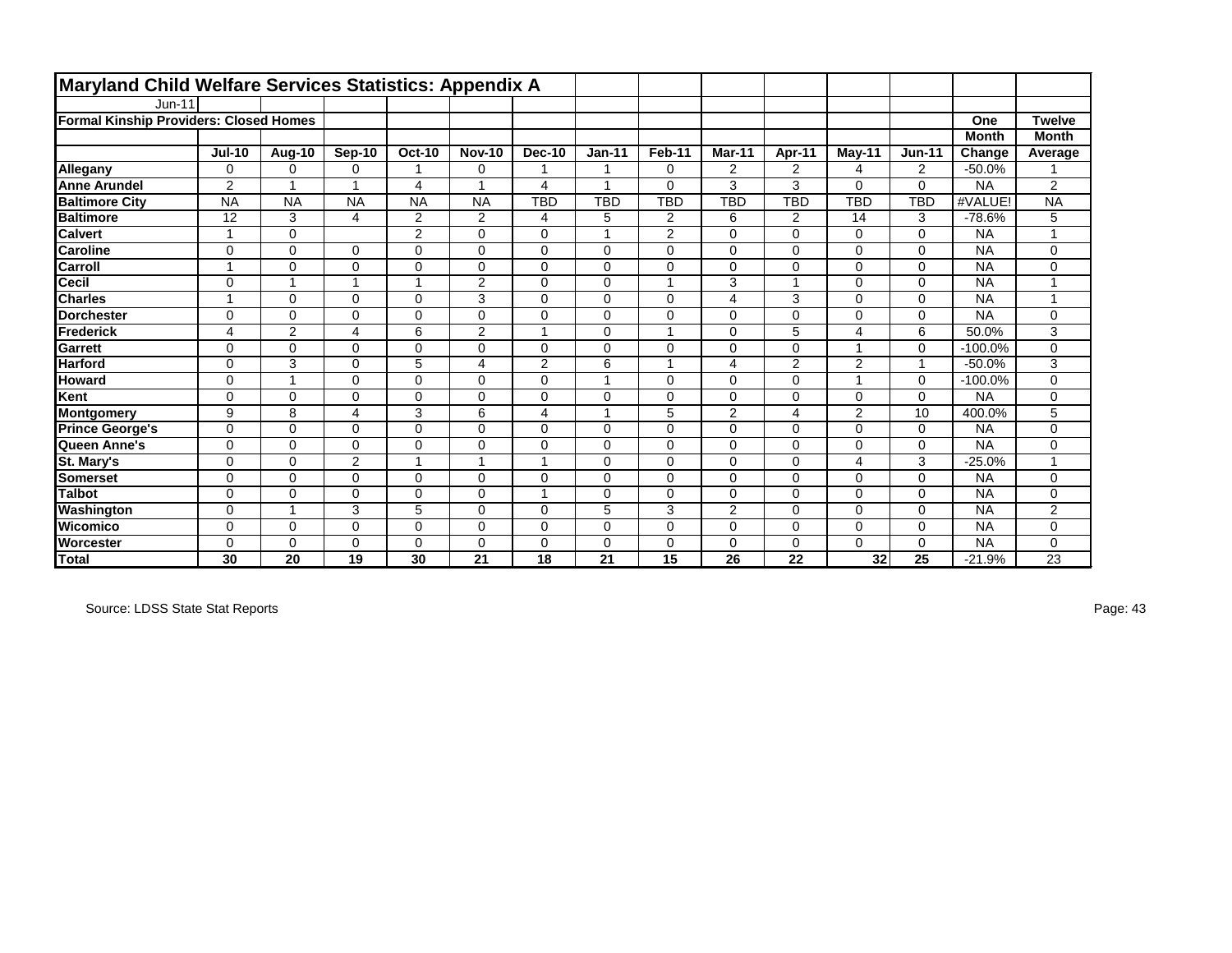| Maryland Child Welfare Services Statistics: Appendix A |                |                |                         |                |                |               |           |                |                         |                |            |                 |              |                |
|--------------------------------------------------------|----------------|----------------|-------------------------|----------------|----------------|---------------|-----------|----------------|-------------------------|----------------|------------|-----------------|--------------|----------------|
| $Jun-11$                                               |                |                |                         |                |                |               |           |                |                         |                |            |                 |              |                |
| Formal Kinship Providers: End of Month                 |                |                |                         |                |                |               |           |                |                         |                |            |                 | One          | <b>Twelve</b>  |
|                                                        |                |                |                         |                |                |               |           |                |                         |                |            |                 | <b>Month</b> | <b>Month</b>   |
|                                                        | <b>Jul-10</b>  | Aug-10         | Sep-10                  | <b>Oct-10</b>  | <b>Nov-10</b>  | <b>Dec-10</b> | $Jan-11$  | Feb-11         | Mar-11                  | Apr-11         | May-11     | <b>Jun-11</b>   | Change       | Average        |
| Allegany                                               | 22             | 22             | 22                      | 22             | 24             | 24            | 23        | 24             | 22                      | 20             | 16         | 14              | $-12.5%$     | 22             |
| <b>Anne Arundel</b>                                    | 15             | 17             | 17                      | 13             | 12             | 10            | 9         | 10             | 10                      | 12             | 13         | 14              | 7.7%         | 13             |
| <b>Baltimore City</b>                                  | <b>NA</b>      | <b>NA</b>      | <b>NA</b>               | <b>NA</b>      | <b>NA</b>      | <b>NA</b>     | <b>NA</b> | <b>NA</b>      | <b>NA</b>               | <b>NA</b>      | <b>TBD</b> |                 | #VALUE!      | <b>NA</b>      |
| <b>Baltimore</b>                                       | 37             | 36             | 34                      | 40             | 44             | 45            | 43        | 47             | 44                      | 45             | 31         | 29              | $-6.5%$      | 41             |
| <b>Calvert</b>                                         | 8              | 8              | 9                       | 10             | 10             | 10            | 9         | $\overline{7}$ | 13                      | 13             | 16         | 17              | 6.3%         | 10             |
| <b>Caroline</b>                                        | и              | 1              | 4                       | $\mathbf{1}$   |                | 1             |           | $\overline{c}$ | 2                       | 3              | 3          | 3               | 0.0%         | $\overline{2}$ |
| <b>Carroll</b>                                         | 4              | $\overline{2}$ | $\overline{2}$          | $\overline{2}$ | 2              | 3             | 3         | 3              | 3                       | 3              | 3          | 3               | 0.0%         | 2              |
| <b>Cecil</b>                                           | 9              | 8              | $\overline{7}$          | 6              | 4              | 5             | 6         | 8              | 6                       | 6              | 6          | 13              | 116.7%       | 6              |
| <b>Charles</b>                                         | $\overline{7}$ | $\overline{7}$ | 9                       | 9              | 6              | 6             | 6         | 6              | 5                       | 3              | 3          | 3               | 0.0%         | 6              |
| <b>Dorchester</b>                                      | $\overline{ }$ | 1              | 1                       | $\mathbf{1}$   | 4              | 1             | 1         | 1              | $\overline{\mathbf{A}}$ | $\overline{ }$ |            | $\mathbf{1}$    | 0.0%         |                |
| Frederick                                              | 27             | 29             | 26                      | 20             | 20             | 23            | 24        | 27             | 30                      | 29             | 28         | $\overline{25}$ | $-10.7%$     | 26             |
| Garrett                                                | 4              | 4              | $\overline{\mathbf{4}}$ | 4              | 5              | 5             | 5         | 5              | 5                       | 5              | 4          | $\overline{4}$  | 0.0%         | 5              |
| <b>Harford</b>                                         | 34             | 34             | 37                      | 35             | 32             | 32            | 32        | 31             | 31                      | 33             | 31         | 31              | 0.0%         | 33             |
| <b>Howard</b>                                          | 2              | 1              | 2                       | $\overline{c}$ | $\overline{2}$ | 2             |           | 1              | $\overline{2}$          | $\overline{2}$ |            | 5               | 400.0%       | $\overline{2}$ |
| Kent                                                   | $\Omega$       | $\Omega$       | $\Omega$                | 0              | $\Omega$       | $\Omega$      | $\Omega$  | $\mathbf 0$    | $\Omega$                | $\Omega$       | $\Omega$   | $\Omega$        | <b>NA</b>    | 0              |
| Montgomery                                             | 52             | 46             | 52                      | 55             | 57             | 59            | 58        | 61             | 62                      | 59             | 66         | 65              | $-1.5%$      | 57             |
| <b>Prince George's</b>                                 | 30             | 30             | 30                      | 30             | 30             | 30            | 30        | 30             | 30                      | 30             | 30         | 30              | 0.0%         | 30             |
| Queen Anne's                                           | 0              | $\mathbf 0$    | $\Omega$                | 0              | $\Omega$       | $\Omega$      | $\Omega$  | $\mathbf 0$    | $\Omega$                | $\Omega$       | $\Omega$   | $\mathbf 0$     | <b>NA</b>    | $\Omega$       |
| St. Mary's                                             | 14             | 17             | 19                      | 18             | 19             | 18            | 18        | 19             | 23                      | 25             | 23         | 23              | 0.0%         | 19             |
| Somerset                                               | $\Omega$       | $\Omega$       | $\Omega$                | 0              | $\Omega$       | $\Omega$      | $\Omega$  | $\mathbf 0$    | $\Omega$                | $\Omega$       | $\Omega$   | $\mathbf 0$     | <b>NA</b>    | 0              |
| <b>Talbot</b>                                          | $\Omega$       | 1              | $\overline{2}$          | $\overline{c}$ | 4              | $\Omega$      | $\Omega$  | $\mathbf 0$    | $\Omega$                | $\Omega$       | $\Omega$   | $\mathbf 0$     | <b>NA</b>    |                |
| Washington                                             | 15             | 16             | 20                      | 16             | 16             | 18            | 13        | 10             | 8                       | 13             | 13         | 15              | 15.4%        | 14             |
| Wicomico                                               | 0              | $\mathbf 0$    | $\Omega$                | 0              | 0              | 1             |           | 1              |                         |                |            | $\mathbf 1$     | 0.0%         |                |
| <b>Worcester</b>                                       | $\Omega$       | 0              | $\Omega$                | 0              | $\Omega$       | $\Omega$      | $\Omega$  | $\mathbf 0$    | $\Omega$                | $\Omega$       | 0          | $\mathbf 0$     | <b>NA</b>    | $\Omega$       |
| <b>Total</b>                                           | 279            | 280            | 294                     | 286            | 286            | 293           | 283       | 293            | 298                     | 303            | 289        | 296             | 2.4%         | 289            |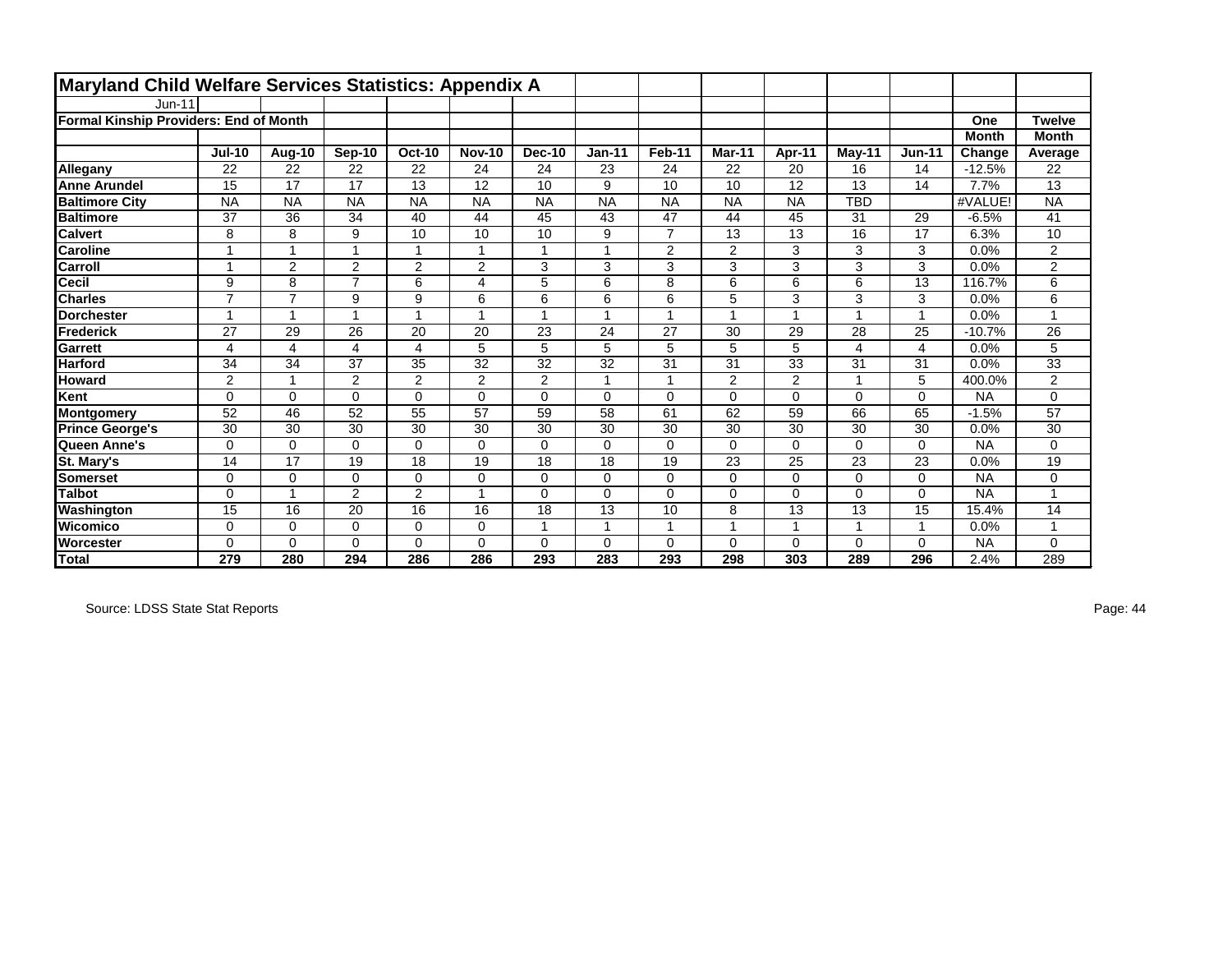| Maryland Child Welfare Services Statistics: Appendix A |                |                |                |                |                |                |                |                |                |             |                         |                |              |                |
|--------------------------------------------------------|----------------|----------------|----------------|----------------|----------------|----------------|----------------|----------------|----------------|-------------|-------------------------|----------------|--------------|----------------|
| $Jun-11$                                               |                |                |                |                |                |                |                |                |                |             |                         |                |              |                |
| <b>Finalized Adoptions during Month</b>                |                |                |                |                |                |                |                |                |                |             |                         |                | One          | <b>Twelve</b>  |
|                                                        |                |                |                |                |                |                |                |                |                |             |                         |                | <b>Month</b> | <b>Month</b>   |
|                                                        | <b>Jul-10</b>  | Aug-10         | <b>Sep-10</b>  | <b>Oct-10</b>  | <b>Nov-10</b>  | <b>Dec-10</b>  | $Jan-11$       | Feb-11         | Mar-11         | Apr-11      | $M$ ay-11               | $Jun-11$       | Change       | Average        |
| Allegany                                               | $\mathbf 0$    |                | 2              | 3              | 0              | $\overline{2}$ | $\mathbf 0$    |                | 0              | 6           | 0                       | 4              | <b>NA</b>    | $\overline{2}$ |
| <b>Anne Arundel</b>                                    | 3              | $\Omega$       | 3              | $\Omega$       | 2              | $\mathbf 0$    | $\Omega$       | $\Omega$       | $\overline{2}$ | $\Omega$    |                         | 3              | 200.0%       |                |
| <b>Baltimore City</b>                                  | 15             | 11             | 17             | 17             | 38             | 18             | 18             | 23             | 21             | 24          | 29                      | 32             | 10.3%        | 22             |
| <b>Baltimore</b>                                       | $\overline{2}$ | $\mathbf 0$    | 0              | 5              | $\overline{7}$ | 4              | 5              | 5              | 3              | 9           | 0                       | 2              | <b>NA</b>    | 4              |
| <b>Calvert</b>                                         | $\mathbf 0$    | $\overline{ }$ | 0              | $\mathbf 0$    | $\Omega$       | $\mathbf 0$    | $\mathbf 0$    | $\Omega$       | 0              | $\mathbf 0$ | $\Omega$                | 0              | <b>NA</b>    | $\Omega$       |
| <b>Caroline</b>                                        | $\mathbf 0$    | $\overline{2}$ | 0              | $\mathbf 0$    | $\Omega$       | $\mathbf 0$    | $\mathbf 0$    | $\overline{0}$ | 0              | $\mathbf 0$ | $\Omega$                | 1              | <b>NA</b>    | 0              |
| Carroll                                                | $\mathbf 0$    | $\Omega$       | 3              | $\mathbf 0$    | $\Omega$       | $\Omega$       | $\mathbf 0$    | $\overline{2}$ | 0              | $\Omega$    | $\Omega$                | 0              | <b>NA</b>    | $\Omega$       |
| <b>Cecil</b>                                           | $\mathbf 0$    | $\Omega$       | 1              | $\overline{1}$ | $\overline{1}$ | 3              | $\mathbf 0$    | $\overline{ }$ | 1              | $\mathbf 0$ | $\overline{2}$          | 3              | 50.0%        | $\overline{ }$ |
| <b>Charles</b>                                         | $\mathbf 0$    | $\overline{c}$ |                | $\mathbf 0$    | $\Omega$       | 1              | $\Omega$       | $\overline{c}$ | 0              | $\Omega$    | $\overline{4}$          | 5              | 25.0%        |                |
| <b>IDorchester</b>                                     | $\Omega$       | $\Omega$       | 1              | $\Omega$       | $\overline{1}$ | 0              | $\Omega$       | $\Omega$       | 0              | $\Omega$    | $\Omega$                | 0              | <b>NA</b>    | $\Omega$       |
| Frederick                                              | $\mathbf 0$    | $\Omega$       | $\Omega$       | $\mathbf 0$    | $\Omega$       |                | $\mathbf 0$    |                | 1              | $\Omega$    |                         | 5              | 400.0%       |                |
| Garrett                                                | $\Omega$       | $\overline{2}$ | $\Omega$       | $\Omega$       | $\Omega$       | $\Omega$       | $\overline{1}$ | $\overline{2}$ | 1              | 3           | $\Omega$                | 0              | <b>NA</b>    | 1              |
| <b>Harford</b>                                         | -1             | 3              | 0              | $\mathbf 0$    | 4              | 3              | $\mathbf 0$    | 0              | 1              | -1          | 3                       | 4              | 33.3%        | 2              |
| <b>Howard</b>                                          | $\mathbf 0$    | $\Omega$       | $\Omega$       | $\Omega$       | 3              | 1              | $\Omega$       | $\Omega$       | 0              | $\Omega$    | $\Omega$                | 0              | <b>NA</b>    | $\Omega$       |
| Kent                                                   | $\mathbf 0$    | 0              | $\mathbf 0$    | $\mathbf 0$    | $\overline{1}$ | 1              | $\mathbf 0$    | 0              | 0              | $\mathbf 0$ | $\mathbf 0$             | 0              | <b>NA</b>    | $\mathbf 0$    |
| Montgomery                                             | $\Omega$       | 2              | $\overline{2}$ | 5              | 13             | $\Omega$       | 2              | $\overline{2}$ | 6              | 4           | 6                       | 9              | 50.0%        | 4              |
| <b>Prince George's</b>                                 | $\mathbf 0$    | $\overline{2}$ | $\overline{2}$ | -1             | 5              | $\overline{2}$ | $\mathbf 0$    | $\overline{ }$ | 1              | $\mathbf 0$ | $\Omega$                | 0              | <b>NA</b>    | 1              |
| Queen Anne's                                           | $\mathbf 0$    | $\Omega$       | 1              | $\mathbf 0$    | $\Omega$       | $\mathbf 0$    | $\mathbf 0$    | $\Omega$       | 0              | $\mathbf 0$ | 0                       | 0              | <b>NA</b>    | $\Omega$       |
| <b>St. Mary's</b>                                      | $\Omega$       | 2              | $\Omega$       | -1             | $\overline{1}$ | 3              | -1             | $\Omega$       | 2              | -1          | 2                       | 1              | $-50.0%$     | 1              |
| Somerset                                               | -4             | $\Omega$       | $\mathbf 0$    | $\mathbf 0$    | $\Omega$       |                | $\mathbf 0$    | $\Omega$       | 0              | $\Omega$    | $\Omega$                | 1              | <b>NA</b>    | 0              |
| <b>Talbot</b>                                          | $\Omega$       | $\Omega$       | $\Omega$       | $\Omega$       | $\Omega$       | $\mathbf 0$    | $\Omega$       | $\Omega$       | $\overline{2}$ | $\Omega$    | $\Omega$                | $\overline{0}$ | <b>NA</b>    | $\Omega$       |
| Washington                                             | -1             | 6              | 1              | -1             | $\overline{1}$ | 1              | 2              | $\Omega$       | $\overline{2}$ | 6           | 0                       | $\overline{2}$ | <b>NA</b>    | 2              |
| Wicomico                                               | $\Omega$       | $\Omega$       | $\Omega$       | -1             | $\overline{2}$ | $\mathbf 0$    | $\mathbf 0$    | $\Omega$       | 1              | $\Omega$    | $\overline{\mathbf{4}}$ | 4              | 0.0%         | $\overline{ }$ |
| Worcester                                              | $\Omega$       | $\Omega$       | 0              | $\mathbf 0$    | $\overline{ }$ | 1              | $\mathbf 0$    | 0              | 1              | $\mathbf 0$ | 0                       | 0              | <b>NA</b>    | $\Omega$       |
| <b>Total</b>                                           | 23             | 34             | 34             | 35             | 80             | 42             | 29             | 40             | 45             | 54          | 52                      | 76             | 46.2%        | 45             |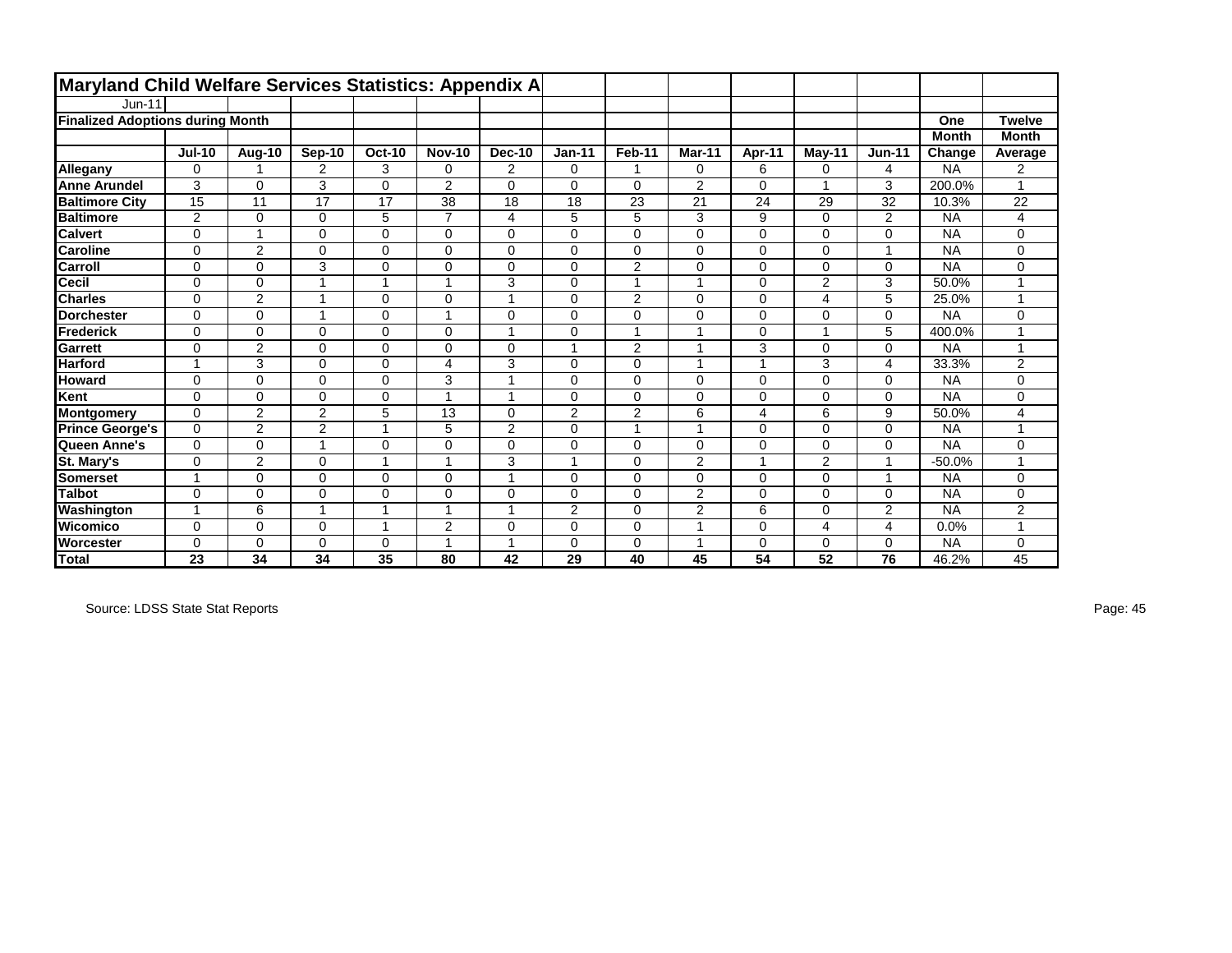| Maryland Child Welfare Services Statistics: Appendix A |                 |                |                 |                 |                 |                |                |                |        |                |        |                |              |                 |
|--------------------------------------------------------|-----------------|----------------|-----------------|-----------------|-----------------|----------------|----------------|----------------|--------|----------------|--------|----------------|--------------|-----------------|
| <b>Jun-11</b>                                          |                 |                |                 |                 |                 |                |                |                |        |                |        |                |              |                 |
| Plan of Adoption - End of Month                        |                 |                |                 |                 |                 |                |                |                |        |                |        |                | One          | <b>Twelve</b>   |
|                                                        |                 |                |                 |                 |                 |                |                |                |        |                |        |                | <b>Month</b> | <b>Month</b>    |
|                                                        | <b>Jul-10</b>   | <b>Aug-10</b>  | Sep-10          | <b>Oct-10</b>   | <b>Nov-10</b>   | Dec-10         | <b>Jan-11</b>  | Feb-11         | Mar-11 | Apr-11         | May-11 | <b>Jun-11</b>  | Change       | Average         |
| Allegany                                               | 21              | 20             | 22              | 19              | 19              | 17             | 18             | 19             | 20     | 14             | 18     | 14             | $-22.2%$     | 18              |
| Anne Arundel                                           | 22              | 22             | 18              | 18              | 15              | 16             | 18             | 17             | 16     | 17             | 17     | 14             | $-17.6%$     | 18              |
| <b>Baltimore City</b>                                  | 377             | 382            | 386             | 394             | 373             | 365            | 355            | 354            | 356    | 352            | 346    | 321            | $-7.2%$      | 363             |
| Baltimore                                              | 59              | 61             | 65              | 61              | 54              | 53             | 50             | 54             | 56     | 38             | 40     | 49             | 22.5%        | 53              |
| Calvert                                                | 14              | 13             | 13              | 13              | 13              | 13             | 11             | 11             | 11     | 11             | 12     | 12             | 0.0%         | 12              |
| Caroline                                               | 6               | 4              | 5               | 5               | 5               | 5              | 5              | 5              | 6      | 6              | 6      | 5              | $-16.7%$     | 5               |
| Carroll                                                | $\overline{7}$  | $\overline{7}$ | 5               | 5               | 5               | 5              | 5              | 3              | 3      | 3              | 3      | 3              | 0.0%         | 5               |
| Cecil                                                  | 20              | 22             | 21              | 21              | 19              | 18             | 19             | 25             | 25     | 27             | 29     | 27             | $-6.9%$      | 23              |
| Charles                                                | 17              | 16             | 15              | 20              | 23              | 22             | 31             | 29             | 28     | 30             | 26     | 22             | $-15.4%$     | 23              |
| Dorchester                                             | $\overline{2}$  | 3              | $\overline{2}$  | $\overline{2}$  | $\overline{1}$  | $\mathbf{1}$   | $\overline{A}$ | $\overline{1}$ | 1      | $\overline{1}$ |        | $\mathbf{1}$   | 0.0%         |                 |
| Frederick                                              | 11              | 11             | 12              | 14              | 14              | 13             | 17             | 16             | 17     | 20             | 19     | 13             | $-31.6%$     | $\overline{15}$ |
| Garrett                                                | 6               | 8              | 8               | $\overline{8}$  | 8               | 9              | 8              | 6              | 5      | 5              | 5      | 5              | 0.0%         | $\overline{7}$  |
| Harford                                                | 26              | 28             | $30$            | $\overline{32}$ | 28              | 26             | 29             | 29             | 30     | 29             | 26     | 20             | $-23.1%$     | 28              |
| Howard                                                 | 10              | 11             | 13              | 11              | 8               | $\overline{7}$ | $\overline{7}$ | 8              | 8      | 8              | 6      | 6              | 0.0%         | 9               |
| Kent                                                   | $\overline{2}$  | $\overline{2}$ | 3               | 3               | $\overline{c}$  | $\overline{1}$ | $\overline{ }$ | $\overline{1}$ |        | $\overline{1}$ |        | $\mathbf{1}$   | 0.0%         | 2               |
| Montgomery                                             | 87              | 83             | $\overline{77}$ | 69              | 58              | 58             | 60             | 59             | 57     | 55             | 57     | 59             | 3.5%         | 65              |
| Prince George's                                        | 51              | 49             | 45              | 44              | 40              | 44             | 47             | 44             | 44     | 44             | 44     | 44             | 0.0%         | 45              |
| Queen Anne's                                           | 4               | 5              | 4               | 4               | 4               | 4              | 4              | 3              | 3      | 3              | 3      | 3              | 0.0%         | 4               |
| St. Mary's                                             | 26              | 24             | 29              | 29              | 28              | 27             | 25             | 26             | 25     | 24             | 22     | 21             | $-4.5%$      | 26              |
| Somerset                                               | $\overline{4}$  | 4              | 5               | 8               | 8               | $\overline{7}$ | $\overline{7}$ | $\overline{7}$ | 8      | 12             | 14     | 13             | $-7.1%$      | 8               |
| Talbot                                                 | 5               | 5              | 5               | 5               | 5               | 6              | 6              | 6              | 4      | 4              | 4      | $\overline{4}$ | 0.0%         | 5               |
| Washington                                             | $\overline{32}$ | 28             | $\overline{29}$ | 29              | $\overline{25}$ | 26             | 24             | 27             | 23     | 17             | 0      | 19             | <b>NA</b>    | $\overline{23}$ |
| Wicomico                                               | 14              | 14             | 14              | 17              | 16              | 16             | 16             | 16             | 17     | 17             | 14     | 10             | $-28.6%$     | 15              |
| Worcester                                              | 10              | 10             | 10              | 10              | 9               | 9              | 10             | 10             | 9      | 9              | 9      | 11             | 22.2%        | 10              |
| <b>Total</b>                                           | 833             | 832            | 836             | 841             | 780             | 768            | 774            | 776            | 773    | 747            | 722    | 697            | $-3.5%$      | 782             |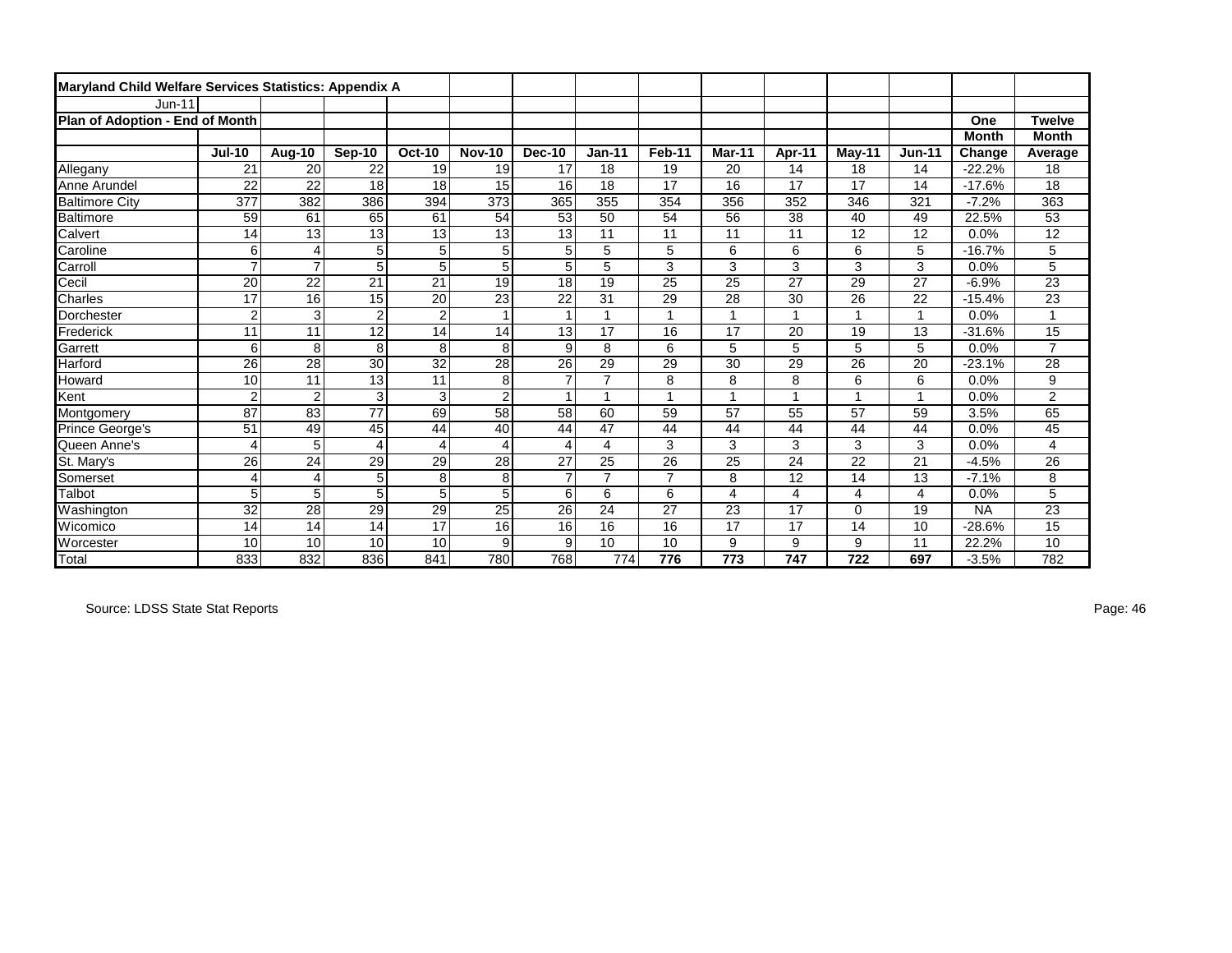| Maryland Child Welfare Services Statistics: Appendix A |                |                |                |                |                |          |          |          |          |                |                |                |              |                |
|--------------------------------------------------------|----------------|----------------|----------------|----------------|----------------|----------|----------|----------|----------|----------------|----------------|----------------|--------------|----------------|
| Jun-11                                                 |                |                |                |                |                |          |          |          |          |                |                |                |              |                |
| <b>Legally Free - End of Month</b>                     |                |                |                |                |                |          |          |          |          |                |                |                | One          | <b>Twelve</b>  |
|                                                        |                |                |                |                |                |          |          |          |          |                |                |                | <b>Month</b> | <b>Month</b>   |
|                                                        | <b>Jul-10</b>  | Aug-10         | Sep-10         | <b>Oct-10</b>  | <b>Nov-10</b>  | Dec-10   | $Jan-11$ | Feb-11   | Mar-11   | Apr-11         | May-11         | <b>Jun-11</b>  | Change       | Average        |
| Allegany                                               | 12             | 12             | 12             | 10             | 10             | 10       | 12       | 12       | 15       | 13             | 13             | 12             | $-7.7%$      | 12             |
| <b>Anne Arundel</b>                                    | 14             | 14             | 12             | 13             | 15             | 15       | 15       | 15       | 14       | 14             | 14             | 11             | $-21.4%$     | 14             |
| <b>Baltimore City</b>                                  | 208            | 191            | 211            | 226            | 202            | 202      | 202      | 188      | 200      | 193            | 182            | 199            | 9.3%         | 200            |
| <b>Baltimore</b>                                       | 17             | 20             | 31             | 24             | 18             | 20       | 13       | 16       | 18       | 18             | 12             | 9              | $-25.0%$     | 18             |
| <b>Calvert</b>                                         | 12             | 12             | 12             | 12             | 12             | 12       | 12       | 11       | 11       | 11             | $\overline{ }$ | $\overline{7}$ | 0.0%         | 11             |
| <b>Caroline</b>                                        | 5              | 3              | 3              | 3              | 4              | 4        | 4        | 5        | 5        | 5              | 5              | $\overline{4}$ | $-20.0\%$    | 4              |
| <b>Carroll</b>                                         | 6              | $\overline{7}$ | 4              | 4              | 5              | 5        | 5        | 3        | 3        | 3              | 3              | 3              | 0.0%         | $\overline{4}$ |
| <b>Cecil</b>                                           | 17             | 16             | 15             | 14             | 13             | 11       | 12       | 12       | 11       | 17             | 15             | 12             | $-20.0\%$    | 14             |
| <b>Charles</b>                                         | 13             | 11             | 11             | 12             | 21             | 14       | 21       | 19       | 20       | 20             | 14             | 6              | $-57.1%$     | 15             |
| <b>Dorchester</b>                                      | 1              | $\overline{2}$ | и              | 1              | $\Omega$       | $\Omega$ | $\Omega$ | 0        | $\Omega$ | $\Omega$       | $\Omega$       | $\Omega$       | <b>NA</b>    | $\mathbf 0$    |
| <b>Frederick</b>                                       | 9              | 8              | $\overline{7}$ | $\overline{7}$ | 8              | 8        | 9        | 9        | 9        | 8              | $\overline{ }$ | 3              | $-57.1%$     | 8              |
| Garrett                                                | 5              | 8              | 8              | 8              | 8              | 9        | 8        | 6        | 5        | 5              | 5              | 5              | 0.0%         | $\overline{7}$ |
| <b>Harford</b>                                         | 10             | $\overline{7}$ | 8              | 11             | $\overline{7}$ | 4        | 5        | 5        | 8        | 8              | 8              | 8              | 0.0%         | $\overline{7}$ |
| <b>Howard</b>                                          | 8              | 8              | 8              | 10             | $\overline{7}$ | 6        | 6        | 6        | 6        | 6              | 4              | $\overline{4}$ | 0.0%         | $\overline{7}$ |
| Kent                                                   | $\overline{1}$ | 1              | $\overline{ }$ | 1              | $\Omega$       | $\Omega$ | $\Omega$ | $\Omega$ | $\Omega$ | $\overline{ }$ |                | $\mathbf{1}$   | 0.0%         |                |
| Montgomery                                             | 59             | 56             | 52             | 44             | 40             | 40       | 41       | 39       | 34       | 39             | 41             | 29             | -29.3%       | 43             |
| <b>Prince George's</b>                                 | 33             | 34             | 33             | 34             | 21             | 21       | 21       | 17       | 20       | 21             | 20             | 20             | 0.0%         | 25             |
| Queen Anne's                                           | $\overline{4}$ | 4              | 3              | 3              | 3              | 3        | 4        | 4        | 3        | 3              | 3              | 3              | 0.0%         | 3              |
| <b>St. Mary's</b>                                      | 12             | 11             | 11             | 10             | 10             | 10       | 9        | 9        | 9        | 9              | 9              | 9              | 0.0%         | 10             |
| Somerset                                               | 3              | 3              | 3              | 3              | 3              | 3        | 3        | 3        | 3        | 6              | $\overline{ }$ | 6              | $-14.3%$     | 4              |
| <b>Talbot</b>                                          | 5              | 5              | 5              | 5              | 0              | 5        | 5        | 5        | 3        | 3              | 3              | $\overline{4}$ | 33.3%        | 4              |
| Washington                                             | 8              | $\overline{7}$ | 6              | 9              | 9              | 8        | 9        | 9        | 5        | 5              | 8              | $\overline{4}$ | $-50.0%$     | $\overline{7}$ |
| <b>Wicomico</b>                                        | 10             | 12             | 12             | 11             | 16             | 10       | 12       | 14       | 15       | 15             | 14             | 10             | $-28.6%$     | 13             |
| <b>Worcester</b>                                       | 5              | 5              | 6              | $\overline{7}$ | $\overline{7}$ | 6        | 6        | 6        | 5        | $\overline{7}$ | $\overline{ }$ | $\overline{7}$ | 0.0%         | 6              |
| Total                                                  | 477            | 457            | 475            | 482            | 439            | 426      | 434      | 413      | 422      | 430            | 402            | 376            | $-6.5%$      | 436            |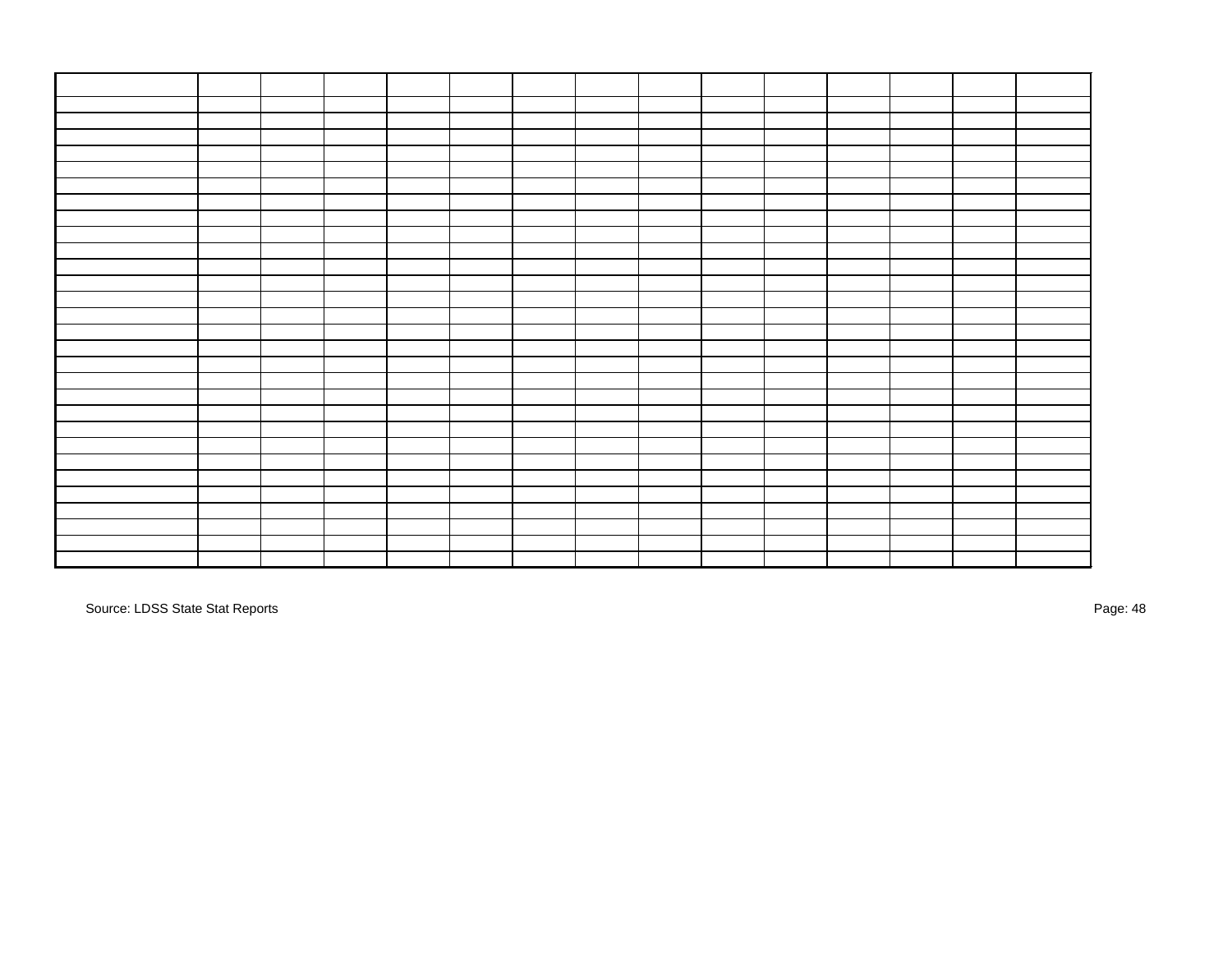| Maryland Child Welfare Services Statistics: Appendix A               |               |             |               |               |               |                |              |             |              |              |             |                |  |
|----------------------------------------------------------------------|---------------|-------------|---------------|---------------|---------------|----------------|--------------|-------------|--------------|--------------|-------------|----------------|--|
|                                                                      |               |             |               |               |               |                |              |             |              |              |             |                |  |
| Indicated Findings for Completed Investigations: Mental Injury Abuse |               |             |               |               |               |                |              |             |              |              |             |                |  |
|                                                                      |               |             |               |               |               |                |              |             |              |              |             |                |  |
|                                                                      | <b>Jul-10</b> | Aug-10      | <b>Sep-10</b> | <b>Oct-10</b> | <b>Nov-10</b> | Dec-10         | $Jan-11$     | Feb-11      | Mar-11       | Apr-11       | May-11      | $Jun-11$       |  |
| Allegany                                                             | $\Omega$      | $\Omega$    | 0             | $\mathbf 0$   | 0             | 0              | $\mathbf 0$  | 0           | $\Omega$     | $\Omega$     | $\Omega$    | 0              |  |
| <b>Anne Arundel</b>                                                  | $\Omega$      | $\Omega$    | 1             | $\Omega$      | $\Omega$      | 0              | $\Omega$     | $\Omega$    | $\Omega$     | $\Omega$     | $\Omega$    | $\Omega$       |  |
| <b>Baltimore City</b>                                                | $\mathbf 0$   | $\Omega$    | 0             | $\mathbf 0$   | $\Omega$      | 0              | 0            | $\Omega$    | 0            | $\mathbf 0$  | $\Omega$    | $\mathbf 0$    |  |
| <b>Baltimore</b>                                                     | $\mathbf 0$   | $\mathbf 0$ | 0             | $\mathbf 0$   | $\mathbf 0$   | 0              | $\mathbf 0$  | 0           | $\mathbf 0$  | $\mathbf 0$  | $\mathbf 0$ | $\mathbf 0$    |  |
| <b>Calvert</b>                                                       | $\mathbf 0$   | $\mathbf 0$ | 0             | $\mathbf 0$   | $\Omega$      | 0              | $\mathbf 0$  | 0           | $\mathbf 0$  | $\mathbf 0$  | $\mathbf 0$ | $\mathbf 0$    |  |
| <b>Caroline</b>                                                      | $\mathbf 0$   | 0           | 0             | $\mathbf 0$   | $\Omega$      | 0              | $\mathbf 0$  | $\Omega$    | $\mathbf 0$  | $\mathbf 0$  | $\Omega$    | $\mathbf 0$    |  |
| Carroll                                                              | $\mathbf 0$   | $\Omega$    | $\Omega$      | $\mathbf 0$   |               |                |              |             |              |              |             |                |  |
| Cecil                                                                | $\mathbf 0$   | $\Omega$    | 0             | $\mathbf 0$   | $\Omega$      | 0              | $\mathbf 0$  | 0           | $\mathbf 0$  | $\mathbf 0$  | $\mathbf 0$ | $\overline{2}$ |  |
| <b>Charles</b>                                                       | $\mathbf 0$   | 0           | 0             | $\mathbf 0$   | $\mathbf 0$   | 0              | $\mathbf 0$  | 0           | $\mathbf 0$  | $\mathbf 0$  | $\mathbf 0$ | $\mathbf 0$    |  |
| <b>Dorchester</b>                                                    | $\Omega$      | $\Omega$    | 0             | $\Omega$      | $\Omega$      | 0              | $\Omega$     | $\Omega$    | $\Omega$     | $\Omega$     | $\Omega$    | 0              |  |
| <b>Frederick</b>                                                     | $\mathbf 0$   | $\Omega$    | 0             | $\mathbf 0$   | $\Omega$      | 0              | 0            | 0           | $\Omega$     | $\mathbf 0$  | $\mathbf 0$ | $\mathbf 0$    |  |
| Garrett                                                              | $\mathbf 0$   | $\Omega$    | 0             | $\mathbf 0$   | $\Omega$      | 0              | $\mathbf 0$  | $\Omega$    | $\Omega$     | $\Omega$     | $\Omega$    | $\mathbf 0$    |  |
| <b>Harford</b>                                                       | $\mathbf 0$   | $\mathbf 0$ | 0             | $\mathbf 0$   | $\mathbf 0$   | 0              | $\mathbf 0$  | $\mathbf 0$ | $\mathbf 0$  | $\mathbf 0$  | $\mathbf 0$ | $\mathbf 0$    |  |
| <b>Howard</b>                                                        | $\mathbf 0$   | 0           | 0             | $\mathbf 0$   | $\mathbf 0$   | 0              | $\mathbf 0$  | 0           | $\mathbf 0$  | $\mathbf 0$  | $\mathbf 0$ | 0              |  |
| Kent                                                                 | $\Omega$      | 0           | 0             | $\mathbf 0$   | $\Omega$      | 0              | $\mathbf 0$  | $\Omega$    | $\Omega$     | $\mathbf 0$  | $\Omega$    | $\mathbf 0$    |  |
| <b>Montgomery</b>                                                    | $\mathbf 0$   | 0           | 1             | $\mathbf 0$   | $\Omega$      | 0              | 0            | 0           | 0            | $\mathbf 0$  | $\mathbf 0$ | $\mathbf 0$    |  |
| <b>Prince George's</b>                                               | $\mathbf 0$   | $\Omega$    | 0             | $\mathbf 0$   | $\Omega$      | 0              | $\mathbf 0$  | $\Omega$    | $\mathbf 0$  | $\mathbf 0$  | $\Omega$    | $\mathbf 0$    |  |
| Queen Anne's                                                         | $\mathbf 0$   | $\Omega$    | 0             | $\pmb{0}$     |               |                |              |             |              |              |             |                |  |
| St. Mary's                                                           | $\Omega$      | $\Omega$    | 1             | $\Omega$      | $\Omega$      | 0              | $\Omega$     | 0           | $\Omega$     | $\Omega$     | $\Omega$    | $\Omega$       |  |
| <b>Somerset</b>                                                      | $\mathbf 0$   | $\Omega$    | 0             | $\mathbf 0$   | $\Omega$      | 0              | $\mathbf 0$  | 0           | $\Omega$     | $\mathbf 0$  | $\mathbf 0$ | $\mathbf 0$    |  |
| <b>Talbot</b>                                                        | $\mathbf 0$   | $\Omega$    | 0             | $\mathbf 0$   | $\Omega$      | 0              | $\mathbf 0$  | $\Omega$    | $\Omega$     | $\Omega$     | $\Omega$    | $\mathbf 0$    |  |
| Washington                                                           | $\mathbf 0$   | $\Omega$    | 0             | $\mathbf 0$   | $\mathbf 0$   | $\overline{A}$ | $\mathbf 0$  | 0           | 0            | $\mathbf 0$  | $\mathbf 0$ | $\mathbf 0$    |  |
| Wicomico                                                             | $\mathbf 0$   | $\Omega$    | 0             | $\mathbf 0$   | $\Omega$      | 0              | $\Omega$     | $\Omega$    | $\Omega$     | $\Omega$     | $\Omega$    | $\mathbf 0$    |  |
| Worcester                                                            | $\mathbf 0$   | 0           | 0             | $\mathbf 0$   | 0             | 0              | $\mathbf 0$  | 0           | 0            | $\mathbf 0$  | $\mathbf 0$ | 0              |  |
| <b>Total</b>                                                         | 0             | $\bf{0}$    | 3             | $\bf{0}$      | $\bf{0}$      | 1              | $\mathbf{0}$ | 0           | $\mathbf{0}$ | $\mathbf{0}$ | $\bf{0}$    | $\mathbf{2}$   |  |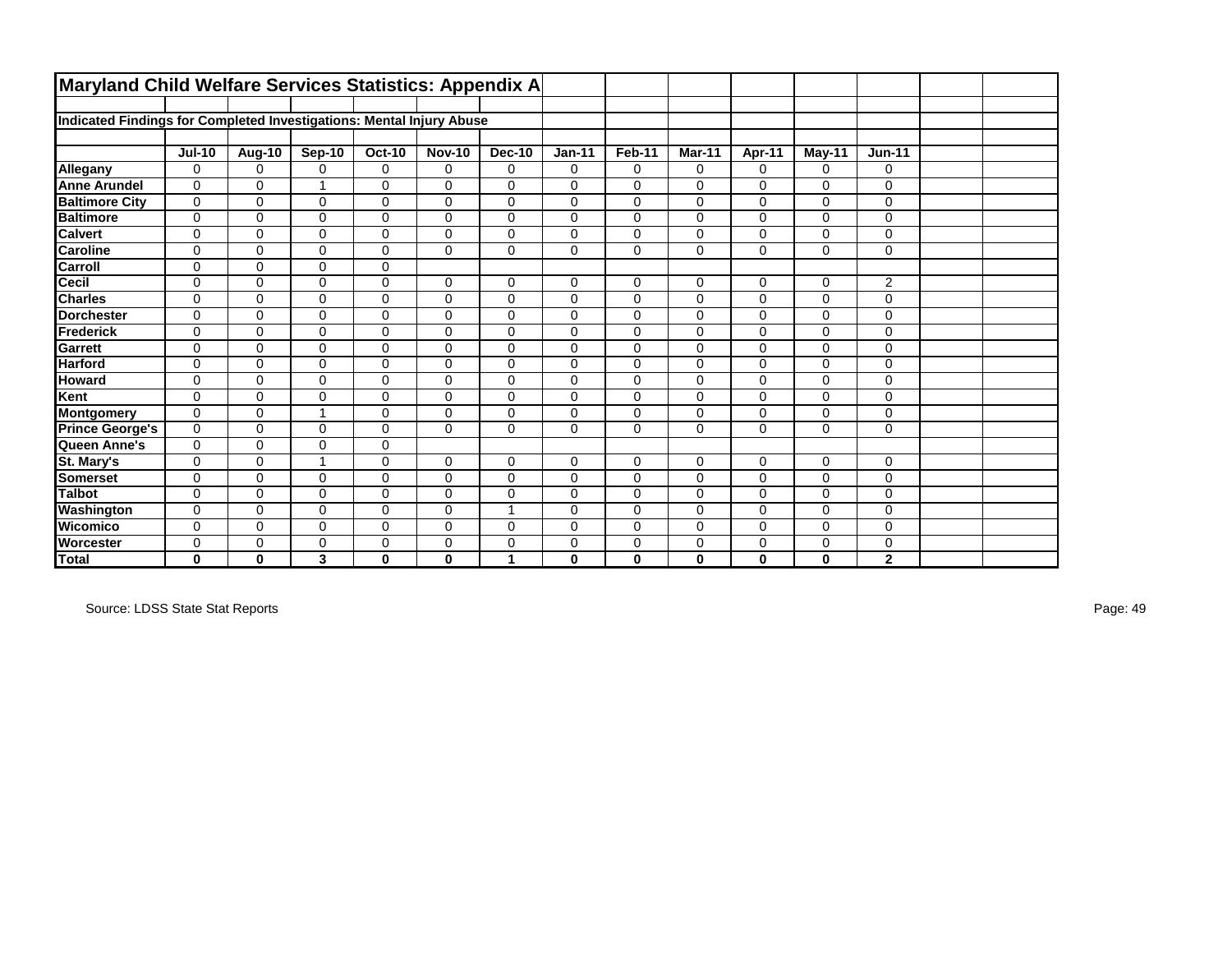|                  | Maryland Child Welfare Services Statistics: Appendix A                 |              |               |               |               |               |                |             |              |               |             |          |  |
|------------------|------------------------------------------------------------------------|--------------|---------------|---------------|---------------|---------------|----------------|-------------|--------------|---------------|-------------|----------|--|
|                  |                                                                        |              |               |               |               |               |                |             |              |               |             |          |  |
|                  | Indicated Findings for Completed Investigations: Mental Injury Neglect |              |               |               |               |               |                |             |              |               |             |          |  |
|                  |                                                                        |              |               |               |               |               |                |             |              |               |             |          |  |
|                  | <b>Jul-10</b>                                                          | Aug-10       | <b>Sep-10</b> | <b>Oct-10</b> | <b>Nov-10</b> | <b>Dec-10</b> | $Jan-11$       | Feb-11      | Mar-11       | <b>Apr-11</b> | May-11      | $Jun-11$ |  |
| Allegany         | $\overline{1}$                                                         | $\Omega$     | $\Omega$      | $\Omega$      | $\Omega$      | $\Omega$      | $\mathbf 0$    | $\Omega$    | $\Omega$     | $\Omega$      | $\Omega$    | 0        |  |
| <b>Anne Aru</b>  | $\Omega$                                                               | $\Omega$     | $\mathbf 0$   | $\Omega$      | $\Omega$      | $\Omega$      |                | $\Omega$    | $\Omega$     | $\Omega$      | $\Omega$    | $\Omega$ |  |
| <b>Baltimore</b> | $\Omega$                                                               | $\Omega$     | 0             | $\Omega$      | $\Omega$      | $\mathbf 0$   | $\mathbf 0$    | $\Omega$    | $\Omega$     | 0             | $\Omega$    | 0        |  |
| <b>Baltimore</b> | $\Omega$                                                               | $\mathbf 0$  | 0             | $\mathbf 0$   | $\mathbf 0$   | $\mathbf 0$   | $\mathbf{1}$   |             | $\mathbf 0$  | 0             | $\mathbf 0$ | 0        |  |
| <b>Calvert</b>   | $\Omega$                                                               | $\Omega$     | 0             | $\Omega$      | $\mathbf 0$   | $\mathbf 0$   | 0              | $\Omega$    | $\mathbf 0$  | 0             | $\mathbf 0$ | 0        |  |
| <b>Caroline</b>  | $\mathbf 0$                                                            | $\Omega$     | 0             | $\Omega$      | $\Omega$      | 0             | $\pmb{0}$      | $\mathbf 0$ | $\mathbf 0$  | 0             | $\mathbf 0$ | 0        |  |
| Carroll          | $\mathbf 0$                                                            | 0            | $\mathbf 0$   | $\mathbf 0$   |               |               |                |             |              |               |             |          |  |
| Cecil            | $\Omega$                                                               | $\Omega$     | 0             | $\Omega$      | $\Omega$      | $\mathbf 0$   | $\mathbf 0$    | $\Omega$    | $\mathbf 0$  | $\mathbf 0$   | $\mathbf 0$ | 0        |  |
| <b>Charles</b>   | $\mathbf 0$                                                            | 0            | $\mathbf 0$   | $\mathbf 0$   | $\mathbf 0$   | 0             | $\mathbf 0$    | $\mathbf 0$ | 0            | 0             | $\mathbf 0$ | 0        |  |
| <b>Dorchest</b>  | $\Omega$                                                               | $\Omega$     | $\mathbf 0$   | $\Omega$      | $\Omega$      | $\mathbf 0$   | $\mathbf 0$    | $\Omega$    | $\Omega$     | 0             | $\Omega$    | 0        |  |
| <b>Frederick</b> | $\Omega$                                                               | $\Omega$     | 0             | $\Omega$      | $\Omega$      | $\Omega$      | $\pmb{0}$      | $\Omega$    | $\Omega$     | $\Omega$      | $\Omega$    | 0        |  |
| Garrett          | $\Omega$                                                               | $\Omega$     | 0             | $\Omega$      | $\Omega$      | $\Omega$      | $\mathbf 0$    | $\Omega$    | $\Omega$     | 0             | $\Omega$    | 0        |  |
| <b>Harford</b>   | $\mathbf 0$                                                            | 0            | 0             | 0             | $\mathbf 0$   | $\mathbf 0$   | 0              | $\mathbf 0$ | $\mathbf 0$  | 0             | $\mathbf 0$ | 0        |  |
| Howard           | $\Omega$                                                               | $\Omega$     | 0             | $\Omega$      | $\mathbf 0$   | $\mathbf 0$   | 0              | $\Omega$    | $\mathbf 0$  | 0             | $\mathbf 0$ | 0        |  |
| Kent             | $\Omega$                                                               | $\Omega$     | $\mathbf 0$   | $\Omega$      | $\mathbf 0$   | $\mathbf 0$   | $\mathbf 0$    | $\mathbf 0$ | $\mathbf 0$  | 0             | $\mathbf 0$ | 0        |  |
| Montgom          | $\Omega$                                                               | $\Omega$     | $\mathbf 0$   | $\Omega$      | $\Omega$      | $\Omega$      | 0              | $\Omega$    | $\Omega$     | 0             | $\Omega$    | $\Omega$ |  |
| <b>Prince Ge</b> | $\mathbf 0$                                                            | 0            | 0             | $\mathbf 0$   | $\Omega$      | 0             | $\pmb{0}$      | $\mathbf 0$ | $\mathbf 0$  | 0             | $\mathbf 0$ | 0        |  |
| Queen An         | $\mathbf 0$                                                            | 0            | $\mathbf 0$   | $\mathbf 0$   |               |               |                |             |              |               |             |          |  |
| St. Mary's       | $\Omega$                                                               | $\Omega$     | 0             | $\mathbf 0$   | $\mathbf 0$   | $\mathbf 0$   | 5              | $\Omega$    | $\mathbf 0$  | 4             | $\Omega$    | 0        |  |
| Somerset         | $\Omega$                                                               | $\Omega$     | $\mathbf 0$   | $\Omega$      | $\Omega$      | $\Omega$      | $\mathbf 0$    | $\Omega$    | $\Omega$     | $\Omega$      | $\Omega$    | 0        |  |
| <b>Talbot</b>    | $\Omega$                                                               | $\Omega$     | 0             | $\Omega$      | $\Omega$      | $\mathbf 0$   | $\pmb{0}$      | $\Omega$    | $\Omega$     | 0             | $\Omega$    | 0        |  |
| Washingt         | $\mathbf 0$                                                            | $\mathbf 0$  | $\mathbf 0$   | $\mathbf 0$   | $\mathbf 0$   | $\mathbf 0$   | $\mathbf 0$    | $\Omega$    | $\mathbf 0$  | 0             | $\mathbf 0$ | 0        |  |
| Wicomico         | $\Omega$                                                               | $\Omega$     | $\mathbf 0$   | $\Omega$      | $\Omega$      | $\mathbf 0$   | $\mathbf 0$    | $\Omega$    | $\Omega$     | 0             | $\Omega$    | 0        |  |
| Worcestel        | $\mathbf 0$                                                            | 0            | 0             | 0             | $\mathbf 0$   | 0             | 0              | 0           | 0            | 0             | $\mathbf 0$ | 0        |  |
| <b>Total</b>     | $\mathbf{1}$                                                           | $\mathbf{0}$ | $\mathbf{0}$  | $\mathbf{0}$  | $\bf{0}$      | $\mathbf{0}$  | $\overline{7}$ | 1           | $\mathbf{0}$ | 1             | $\bf{0}$    | 0        |  |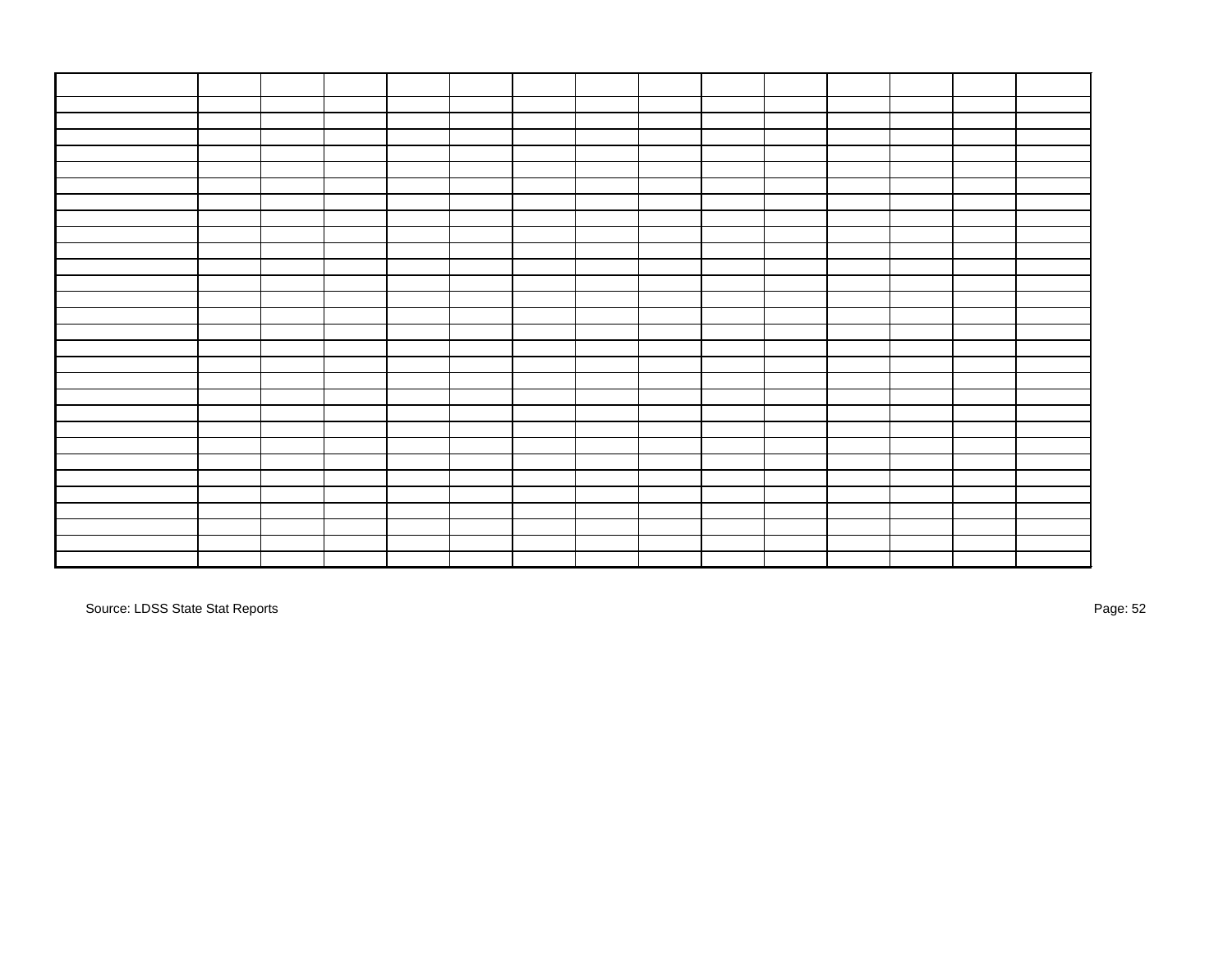| Maryland Child Welfare Services Statistics: Appendix A                     |                |               |               |               |               |               |             |             |              |             |              |              |  |
|----------------------------------------------------------------------------|----------------|---------------|---------------|---------------|---------------|---------------|-------------|-------------|--------------|-------------|--------------|--------------|--|
|                                                                            |                |               |               |               |               |               |             |             |              |             |              |              |  |
| Unsubstantiated Findings for Completed Investigations: Mental Injury Abuse |                |               |               |               |               |               |             |             |              |             |              |              |  |
|                                                                            |                |               |               |               |               |               |             |             |              |             |              |              |  |
|                                                                            | <b>Jul-10</b>  | <b>Aug-10</b> | <b>Sep-10</b> | <b>Oct-10</b> | <b>Nov-10</b> | <b>Dec-10</b> | $Jan-11$    | Feb-11      | Mar-11       | Apr-11      | $May-11$     | $Jun-11$     |  |
| Allegany                                                                   | $\mathbf 0$    | 0             | $\Omega$      | $\mathbf 0$   | 0             | 0             | $\mathbf 0$ | $\mathbf 0$ | $\Omega$     | $\Omega$    | 0            | 0            |  |
| <b>Anne Arundel</b>                                                        | $\Omega$       |               | $\Omega$      | $\Omega$      | 2             | 3             | $\Omega$    | $\Omega$    | $\Omega$     | $\Omega$    | $\Omega$     |              |  |
| <b>Baltimore City</b>                                                      | $\mathbf 0$    | $\mathbf 0$   | 0             | $\mathbf 0$   | 0             | 0             | 0           | $\Omega$    | 0            | $\Omega$    | 0            | $\mathbf 0$  |  |
| <b>Baltimore</b>                                                           | $\overline{1}$ | $\mathbf 0$   | 0             | $\mathbf 0$   | $\mathbf 0$   | 0             | $\mathbf 0$ | 0           | $\mathbf 0$  | $\mathbf 0$ | $\mathbf 0$  | 0            |  |
| <b>Calvert</b>                                                             | $\mathbf 0$    | $\mathbf 0$   | 0             | $\mathbf 0$   | $\mathbf 0$   | 0             | $\mathbf 0$ | 0           | $\mathbf 0$  | $\mathbf 0$ | $\Omega$     | $\mathbf 0$  |  |
| <b>Caroline</b>                                                            | $\mathbf 0$    | $\mathbf 0$   | 0             | $\mathbf 0$   | $\mathbf 0$   | 0             | $\mathbf 0$ | $\Omega$    | $\mathbf 0$  | $\Omega$    | $\Omega$     | $\mathbf{0}$ |  |
| Carroll                                                                    | $\mathbf 0$    | $\Omega$      | $\Omega$      | $\mathbf 0$   | $\Omega$      |               |             |             |              |             |              |              |  |
| Cecil                                                                      | $\mathbf 0$    | $\Omega$      | 0             | $\mathbf 0$   | $\mathbf 0$   | 0             | $\mathbf 0$ | $\mathbf 0$ | 0            | $\Omega$    | 0            | 0            |  |
| <b>Charles</b>                                                             | $\mathbf 0$    | $\mathbf{0}$  | 0             | $\mathbf 0$   | $\mathbf 0$   | 0             | $\mathbf 0$ | 0           | $\mathbf 0$  | $\mathbf 0$ | $\mathbf 0$  | 0            |  |
| <b>IDorchester</b>                                                         | $\Omega$       | $\Omega$      | $\Omega$      | $\Omega$      | $\Omega$      | 0             | $\mathbf 0$ | $\Omega$    | $\Omega$     | $\Omega$    | $\mathbf{1}$ | $\mathbf 0$  |  |
| Frederick                                                                  | $\mathbf 0$    | 0             | 0             | $\mathbf 0$   | 0             | 0             | 0           | 0           | $\Omega$     | $\mathbf 0$ | $\mathbf 0$  | $\mathbf{0}$ |  |
| <b>Garrett</b>                                                             | $\mathbf 0$    | $\Omega$      | 0             | $\mathbf 0$   | $\Omega$      | 0             | $\mathbf 0$ | $\Omega$    | $\Omega$     | $\Omega$    | $\Omega$     | $\mathbf{0}$ |  |
| <b>Harford</b>                                                             | $\mathbf 0$    | $\mathbf 0$   | 0             | $\mathbf 0$   | $\mathbf 0$   | 0             | $\mathbf 0$ | 0           | $\mathbf 0$  | $\mathbf 0$ | $\mathbf 0$  | 0            |  |
| <b>Howard</b>                                                              | $\mathbf 0$    | $\mathbf{0}$  | 0             | $\mathbf 0$   | $\mathbf 0$   | 0             | $\mathbf 0$ | 0           | $\mathbf 0$  | $\mathbf 0$ | $\mathbf 0$  | $\mathbf 0$  |  |
| Kent                                                                       | $\mathbf 0$    | $\mathbf 0$   | 0             | $\mathbf 0$   | $\Omega$      | 0             | $\mathbf 0$ | $\Omega$    | $\Omega$     | $\Omega$    | $\Omega$     | 0            |  |
| Montgomery                                                                 | $\mathbf 0$    | 0             | 0             | 1             | $\Omega$      | 0             | 0           | 0           | 0            | $\mathbf 0$ | 0            | $\mathbf{0}$ |  |
| <b>Prince George's</b>                                                     | $\mathbf 0$    | $\mathbf 0$   | 0             | $\mathbf 0$   | $\Omega$      | 0             | $\mathbf 0$ | $\Omega$    | $\mathbf 0$  | $\Omega$    | $\Omega$     | 0            |  |
| Queen Anne's                                                               | $\mathbf 0$    | $\mathbf 0$   | 0             | $\pmb{0}$     |               |               |             |             |              |             |              |              |  |
| St. Mary's                                                                 | $\mathbf 0$    | $\Omega$      | 0             | $\mathbf 0$   | $\Omega$      | 0             | $\mathbf 0$ | 0           | $\Omega$     |             | $\Omega$     | $\mathbf 0$  |  |
| <b>Somerset</b>                                                            | $\mathbf 0$    | $\mathbf 0$   | 0             | $\mathbf 0$   | 0             | 0             | $\mathbf 0$ | 0           | $\mathbf 0$  | $\mathbf 0$ |              | $\mathbf 0$  |  |
| <b>Talbot</b>                                                              | $\mathbf 0$    | $\Omega$      | 0             | $\mathbf 0$   | $\Omega$      | 0             | 0           | $\Omega$    | $\Omega$     | $\Omega$    | $\Omega$     | $\pmb{0}$    |  |
| Washington                                                                 | $\mathbf 0$    | $\mathbf 0$   | 1             | $\mathbf 0$   | $\mathbf 0$   | 0             | $\mathbf 0$ | 0           | 0            | $\mathbf 0$ | $\mathbf 0$  | $\mathbf 0$  |  |
| Wicomico                                                                   | $\mathbf 0$    | $\Omega$      | $\Omega$      | $\mathbf 0$   | $\Omega$      | 0             | $\mathbf 0$ | $\Omega$    | $\Omega$     | $\Omega$    | $\Omega$     | 0            |  |
| <b>Worcester</b>                                                           | $\mathbf 0$    | 0             | 0             | $\mathbf 0$   | 0             | 0             | 1           | 0           | 0            | $\mathbf 0$ | 0            | 0            |  |
| Total                                                                      | 1              | 1             | 1             | 1             | $\mathbf{2}$  | 3             | 1           | 0           | $\mathbf{0}$ | $\bf{0}$    | 1            | $\mathbf{1}$ |  |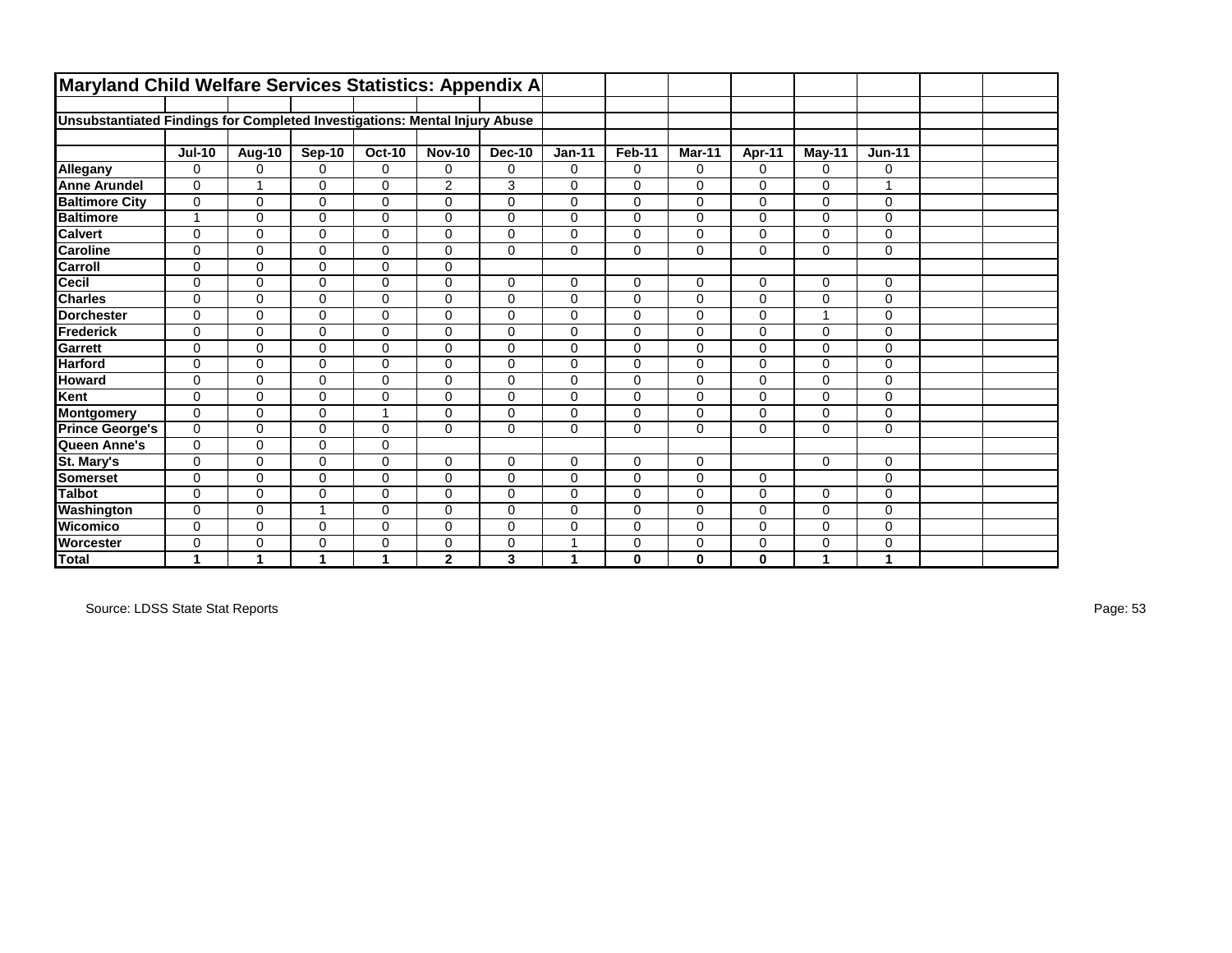|                  | Maryland Child Welfare Services Statistics: Appendix A                       |              |                         |               |                |               |             |              |              |               |             |          |  |
|------------------|------------------------------------------------------------------------------|--------------|-------------------------|---------------|----------------|---------------|-------------|--------------|--------------|---------------|-------------|----------|--|
|                  |                                                                              |              |                         |               |                |               |             |              |              |               |             |          |  |
|                  | Unsubstantiated Findings for Completed Investigations: Mental Injury Neglect |              |                         |               |                |               |             |              |              |               |             |          |  |
|                  |                                                                              |              |                         |               |                |               |             |              |              |               |             |          |  |
|                  | <b>Jul-10</b>                                                                | Aug-10       | <b>Sep-10</b>           | <b>Oct-10</b> | <b>Nov-10</b>  | <b>Dec-10</b> | $Jan-11$    | Feb-11       | Mar-11       | <b>Apr-11</b> | May-11      | $Jun-11$ |  |
| Allegany         | $\Omega$                                                                     | $\Omega$     | $\Omega$                | $\Omega$      | $\Omega$       | $\Omega$      | $\Omega$    | $\Omega$     | $\Omega$     | $\Omega$      | $\Omega$    | 0        |  |
| <b>Anne Aru</b>  | $\Omega$                                                                     | $\Omega$     | $\mathbf 0$             | $\Omega$      | $\Omega$       | $\Omega$      | $\mathbf 0$ | $\Omega$     | $\Omega$     | $\Omega$      | $\Omega$    | $\Omega$ |  |
| <b>Baltimore</b> | $\Omega$                                                                     | $\Omega$     | 0                       | $\Omega$      | $\Omega$       | $\Omega$      | $\mathbf 0$ | $\Omega$     | $\Omega$     | 0             | $\Omega$    | 0        |  |
| <b>Baltimore</b> | $\Omega$                                                                     | $\mathbf 0$  | 0                       |               | $\mathbf 0$    | $\mathbf 0$   | 0           | $\Omega$     | $\mathbf 0$  | 0             | $\mathbf 0$ | 0        |  |
| <b>Calvert</b>   | $\Omega$                                                                     | $\Omega$     | 0                       | $\Omega$      | $\mathbf 0$    | $\mathbf 0$   | 0           | $\Omega$     | $\mathbf 0$  | 0             | $\mathbf 0$ | 0        |  |
| <b>Caroline</b>  | $\mathbf 0$                                                                  | $\Omega$     | 0                       | $\Omega$      | $\Omega$       | $\mathbf{0}$  | $\pmb{0}$   | $\mathbf{0}$ | $\mathbf 0$  | 0             | $\mathbf 0$ | 0        |  |
| Carroll          | $\mathbf 0$                                                                  | 0            | $\mathbf 0$             | $\mathbf 0$   |                |               |             |              |              |               |             |          |  |
| Cecil            | $\Omega$                                                                     | $\Omega$     | 0                       | $\Omega$      | $\Omega$       | $\mathbf 0$   | $\mathbf 0$ | $\Omega$     | $\mathbf 0$  | $\mathbf 0$   | $\mathbf 0$ | 0        |  |
| <b>Charles</b>   | $\mathbf 0$                                                                  | 0            | $\mathbf 0$             | $\mathbf 0$   | $\mathbf 0$    | 0             | $\mathbf 0$ | $\mathbf 0$  | 0            | 0             | $\mathbf 0$ | 0        |  |
| <b>Dorchest</b>  | $\Omega$                                                                     | $\Omega$     | $\mathbf 0$             | $\Omega$      | $\Omega$       | $\mathbf{0}$  | $\mathbf 0$ | $\Omega$     | $\Omega$     | 0             | $\Omega$    | 0        |  |
| <b>Frederick</b> | $\Omega$                                                                     | $\Omega$     | 0                       | $\Omega$      | $\Omega$       | $\Omega$      | $\pmb{0}$   | $\Omega$     | $\Omega$     | $\Omega$      | $\Omega$    | 0        |  |
| Garrett          | $\Omega$                                                                     | $\Omega$     | 0                       | $\Omega$      | $\Omega$       | $\Omega$      | $\mathbf 0$ | $\Omega$     | $\Omega$     | 0             | $\Omega$    | 0        |  |
| <b>Harford</b>   | $\mathbf 0$                                                                  | 0            | 4                       | 0             | $\mathbf 0$    | $\mathbf 0$   | 0           | $\mathbf 0$  | $\mathbf 0$  | 0             | $\mathbf 0$ | 0        |  |
| <b>Howard</b>    | $\Omega$                                                                     | $\Omega$     | 0                       | $\Omega$      | $\mathbf 0$    | $\mathbf 0$   | 0           | $\Omega$     | $\mathbf 0$  | 0             | $\mathbf 0$ | 0        |  |
| Kent             | $\Omega$                                                                     | $\Omega$     | $\mathbf 0$             | $\Omega$      | $\mathbf 0$    | $\mathbf 0$   | $\mathbf 0$ | $\mathbf 0$  | $\mathbf 0$  | 0             | $\mathbf 0$ | 0        |  |
| Montgom          | $\Omega$                                                                     | $\Omega$     | $\mathbf 0$             | $\Omega$      | $\Omega$       | $\Omega$      | 0           | $\Omega$     | $\Omega$     | 0             | $\Omega$    | 0        |  |
| <b>Prince Ge</b> | $\mathbf 0$                                                                  | 0            | 0                       | $\mathbf 0$   | $\overline{ }$ | $\mathbf 0$   | $\pmb{0}$   | $\mathbf 0$  | $\mathbf 0$  | 0             | $\mathbf 0$ | 0        |  |
| Queen An         | $\mathbf 0$                                                                  | 0            | $\mathbf 0$             | $\mathbf 0$   |                |               |             |              |              |               |             |          |  |
| St. Mary's       | $\Omega$                                                                     | $\Omega$     | 0                       | $\mathbf 0$   | $\mathbf 0$    | $\mathbf 0$   | $\mathbf 0$ | $\Omega$     | $\mathbf 0$  | 0             | $\Omega$    | 0        |  |
| Somerset         | $\Omega$                                                                     | $\Omega$     | $\mathbf 0$             | $\Omega$      | $\Omega$       | $\Omega$      | $\mathbf 0$ | $\Omega$     | $\Omega$     | 0             | $\Omega$    | 0        |  |
| <b>Talbot</b>    | $\Omega$                                                                     | $\Omega$     | 0                       | $\mathbf 0$   | $\Omega$       | $\mathbf 0$   | $\pmb{0}$   | $\Omega$     | $\Omega$     | 0             | $\Omega$    | 0        |  |
| Washingt         | $\mathbf 0$                                                                  | $\mathbf 0$  | $\mathbf{1}$            | $\mathbf 0$   | $\mathbf 0$    | $\mathbf 0$   | $\mathbf 0$ | $\Omega$     | $\mathbf 0$  | 0             | $\mathbf 0$ | 0        |  |
| Wicomico         | $\Omega$                                                                     | $\Omega$     | $\mathbf 0$             | $\Omega$      | $\Omega$       | $\mathbf 0$   | $\mathbf 0$ | $\Omega$     | $\Omega$     | 0             | $\Omega$    | 0        |  |
| Worcestel        | $\mathbf 0$                                                                  | 0            | 0                       | 0             | 0              | 0             | 0           | 0            | 0            | 0             | $\mathbf 0$ | 0        |  |
| <b>Total</b>     | $\mathbf{0}$                                                                 | $\mathbf{0}$ | $\overline{\mathbf{5}}$ | 1             | 1              | $\mathbf{0}$  | $\bf{0}$    | $\mathbf{0}$ | $\mathbf{0}$ | $\mathbf{0}$  | $\bf{0}$    | 0        |  |